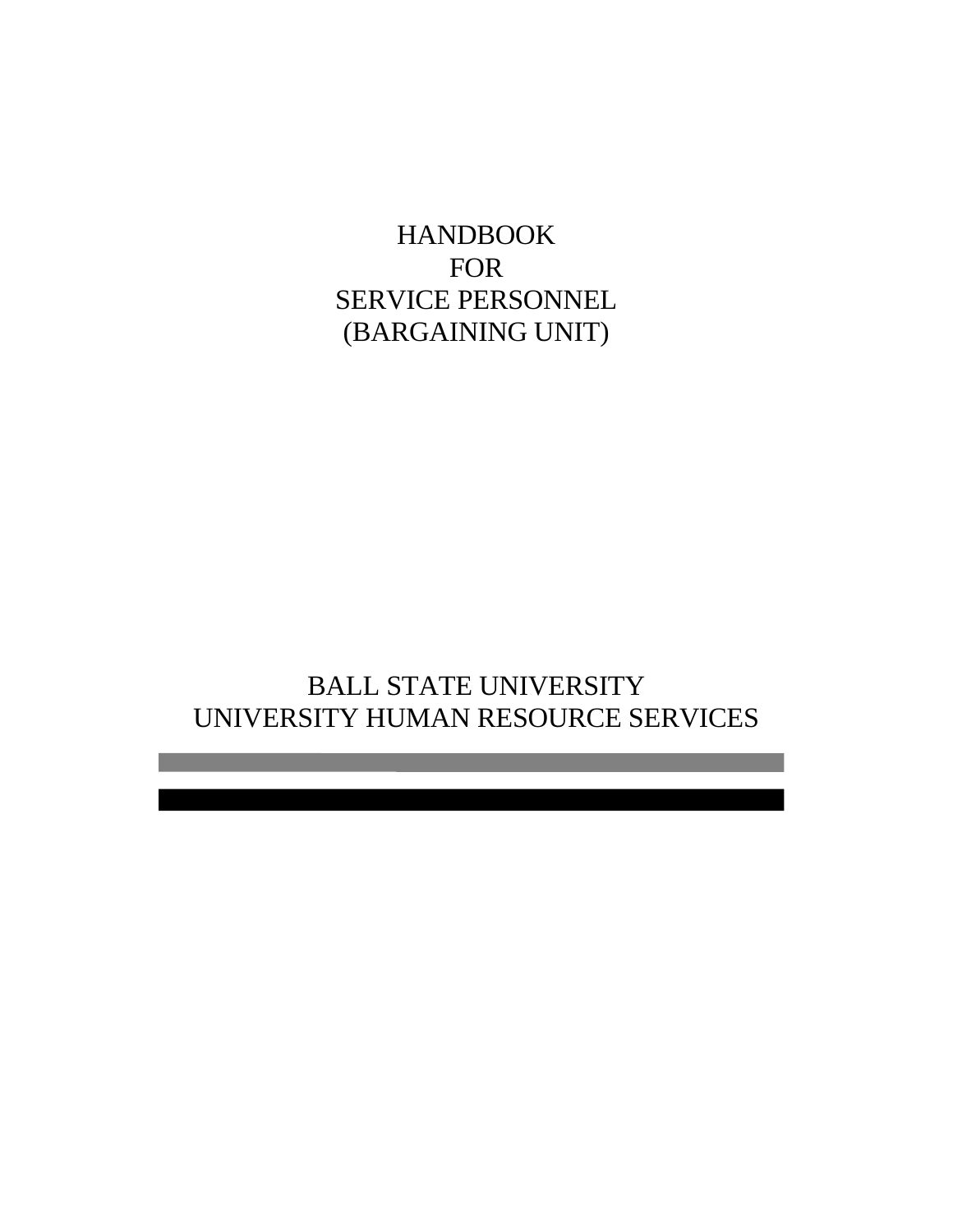| 10            |
|---------------|
| 10            |
| 11            |
| <sup>11</sup> |
| 11            |
| 12            |
| 12            |
| 13            |
| 14            |
| 15            |
| 15            |
|               |

# **TABLE OF CONTENTS**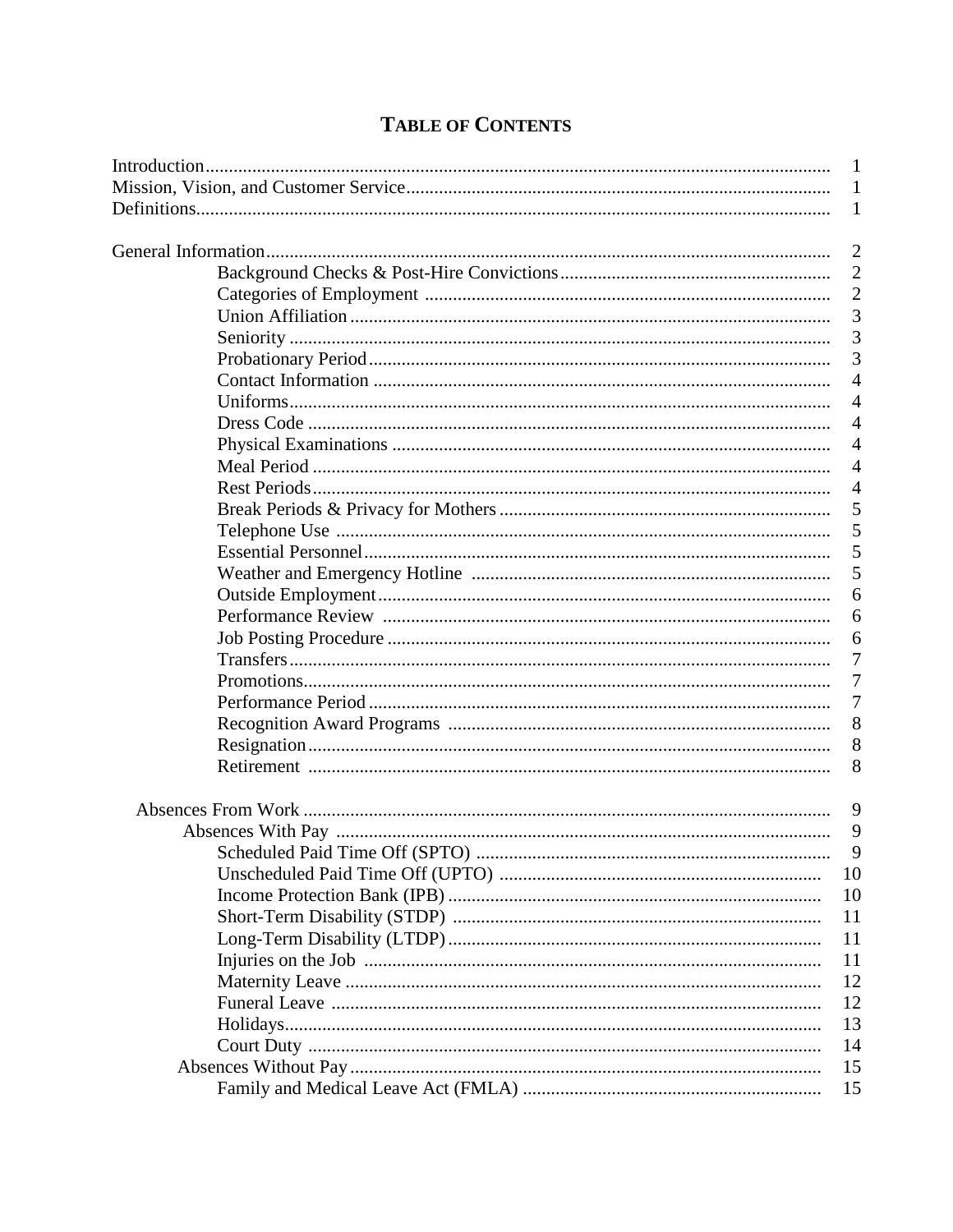|  | 18 |
|--|----|
|  | 18 |
|  | 18 |
|  | 19 |
|  | 19 |
|  | 20 |
|  | 20 |
|  | 20 |
|  |    |
|  |    |
|  | 21 |
|  |    |
|  |    |
|  |    |
|  |    |
|  |    |
|  |    |
|  |    |
|  |    |
|  |    |
|  |    |
|  |    |
|  |    |
|  |    |
|  |    |
|  |    |
|  |    |
|  |    |
|  |    |
|  |    |
|  |    |
|  |    |
|  |    |
|  |    |
|  |    |
|  |    |
|  |    |
|  |    |
|  |    |
|  |    |
|  |    |
|  | 39 |
|  |    |
|  |    |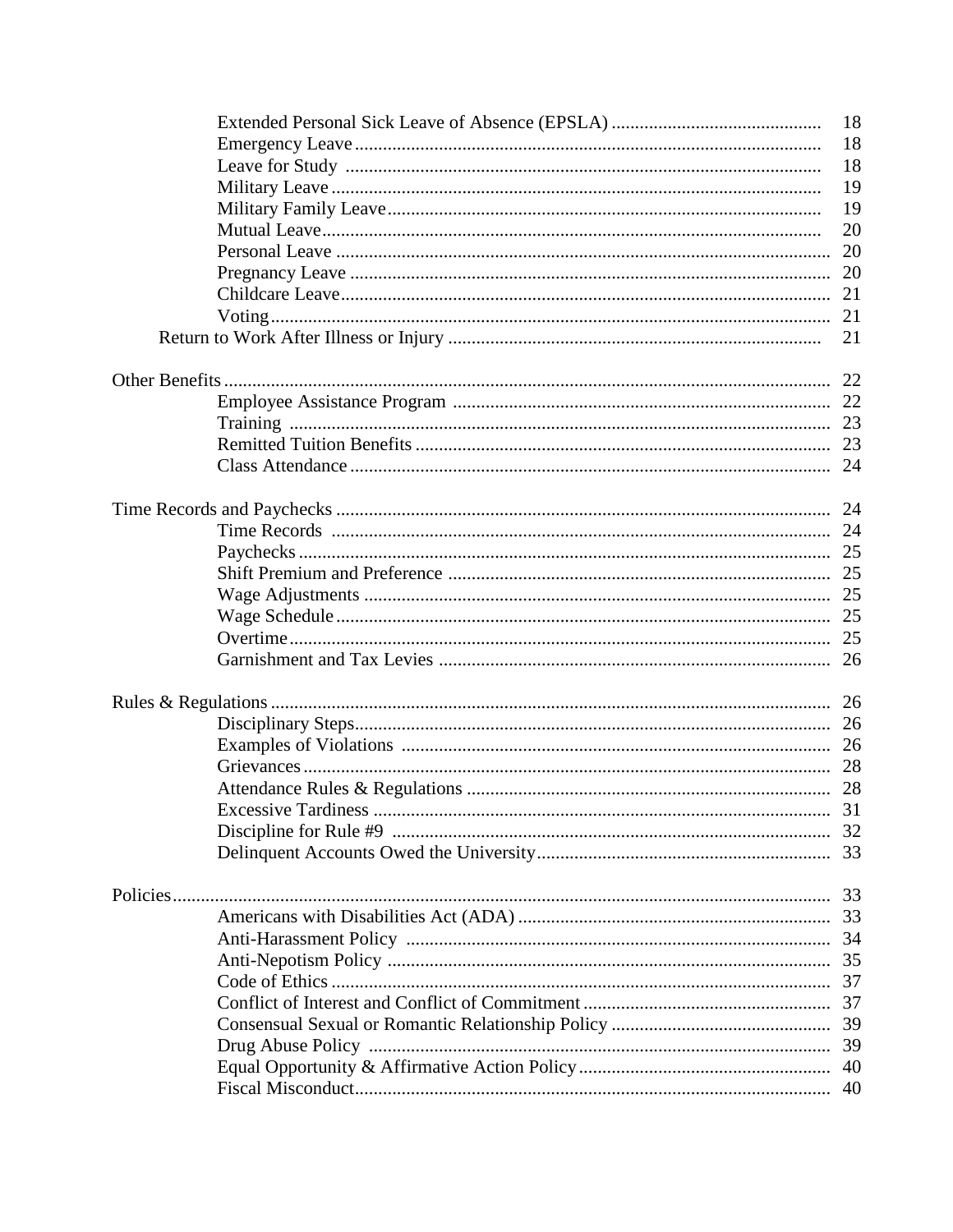| -41 |
|-----|
|     |
|     |
|     |
|     |
| -46 |
|     |
|     |
| 47  |
| 48  |
| 49  |
| 49  |
| -50 |

# Appendix

# **Revised: April 2014**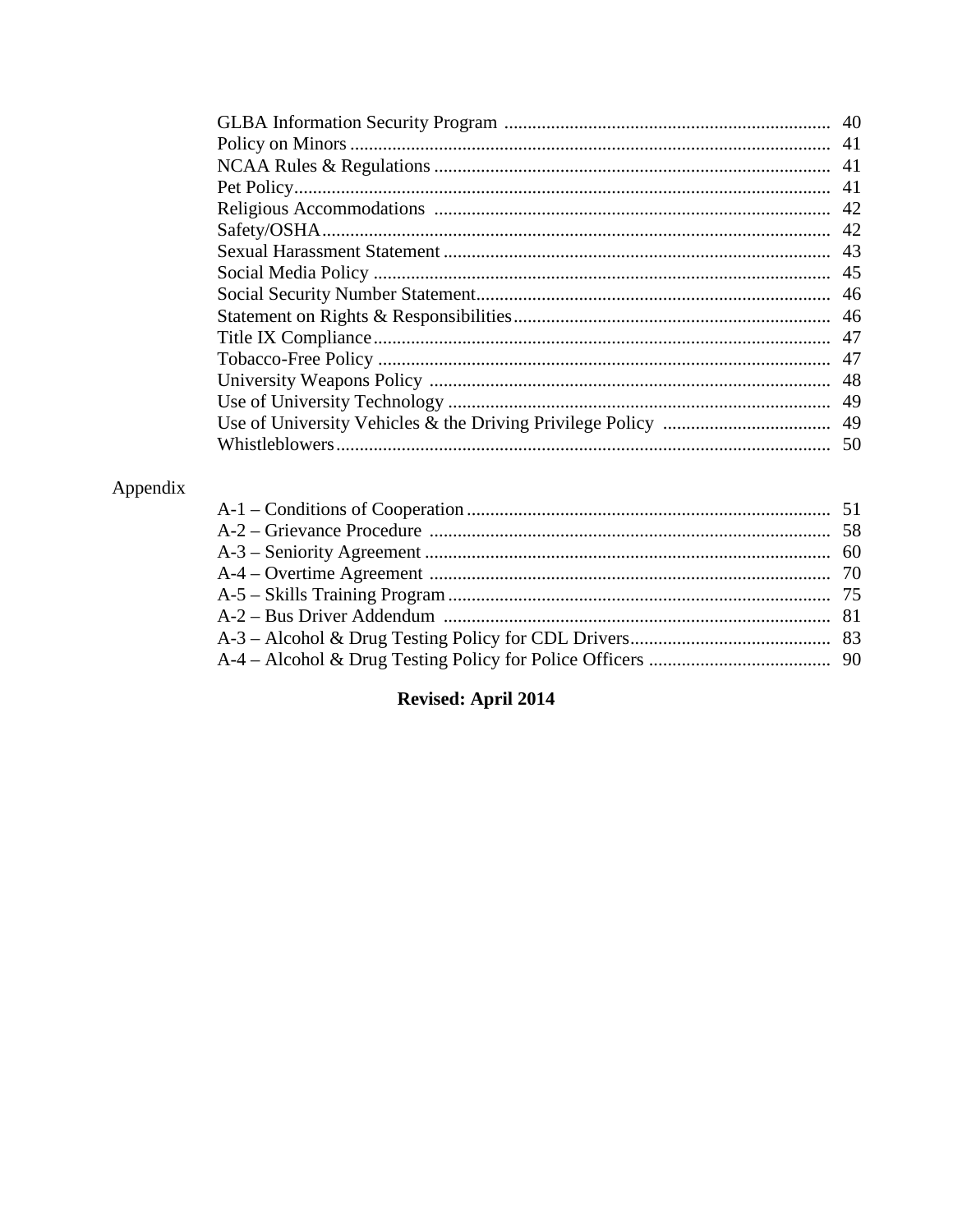# **INTRODUCTION**

This *Handbook* was prepared by Employee Relations. Policies, procedures, and benefits apply only to regular, full-time Service Personnel unless otherwise indicated. Please read this *Handbook* carefully.

In some cases, only summaries have been listed; consequently, the text of the official policies, procedures, Conditions of Cooperation and Addenda shall govern in all cases. The University raises and reserves all rights with respect to subject matter not addressed within this *Handbook*. The university's policies and procedures are subject to change; the latest version of this *Handbook* can be found at the following website: www.bsu.edu/hrs/handbooks.

# **MISSION, VISION, AND CUSTOMER SERVICE**

Vision – We seek to become recognized for providing bright and curious students a holistic, learning experience that occurs both in and out of the classroom; for being relentlessly focused on learning outcomes: for embracing and solving today's greatest educational challenges; and for bringing fresh and pragmatic thinking to the problems facing communities, businesses, and governments in Indiana and beyond.

Mission – As a public research university, we focus on students and high-quality, relevant educational outcomes. Disciplinary knowledge is integrated with application. We do this in a manner that fundamentally changes students, researchers, and our external partners, who look to the university for guidance. We transform information into knowledge, knowledge into judgment, and judgment into action that addresses complex problems.

Customer Service – Ball State University expects each employee to join together with coworkers and management in a spirit of teamwork and cooperation to provide exceptional customer service by determining customer needs and serving customers in a professional and courteous manner to resolve issues proactively and achieve satisfaction of the customer's needs and expectations. This, it is the goal of the Roll Out the Red Spirit of Service customer service program to create a service culture on campus.

# **DEFINITIONS**

Calculation of Years of Service for Retirement Benefits: See the website: [www.bsu.edu/payroll](http://www.bsu.edu/payroll) and click Benefits.

Fiscal Year: Begins at 12:01 a.m. on July 1 and ends at 12:00 a.m. (midnight) on June 30.

Leave Year: A twelve (12) month period measured backward from the date an employee uses any leave of absence.

Pay Status: Receiving remuneration from the University through work, paid time off (PTO), income protection bank (IPB), funeral leave, jury duty, University recognized holiday, short-term military leave, or some training programs.

Pay Period: A two (2) week pay period consisting of fourteen (14) consecutive days which begins at 12:01 a.m. Sunday and ends fourteen (14) consecutive days later at 12:00 a.m. (midnight)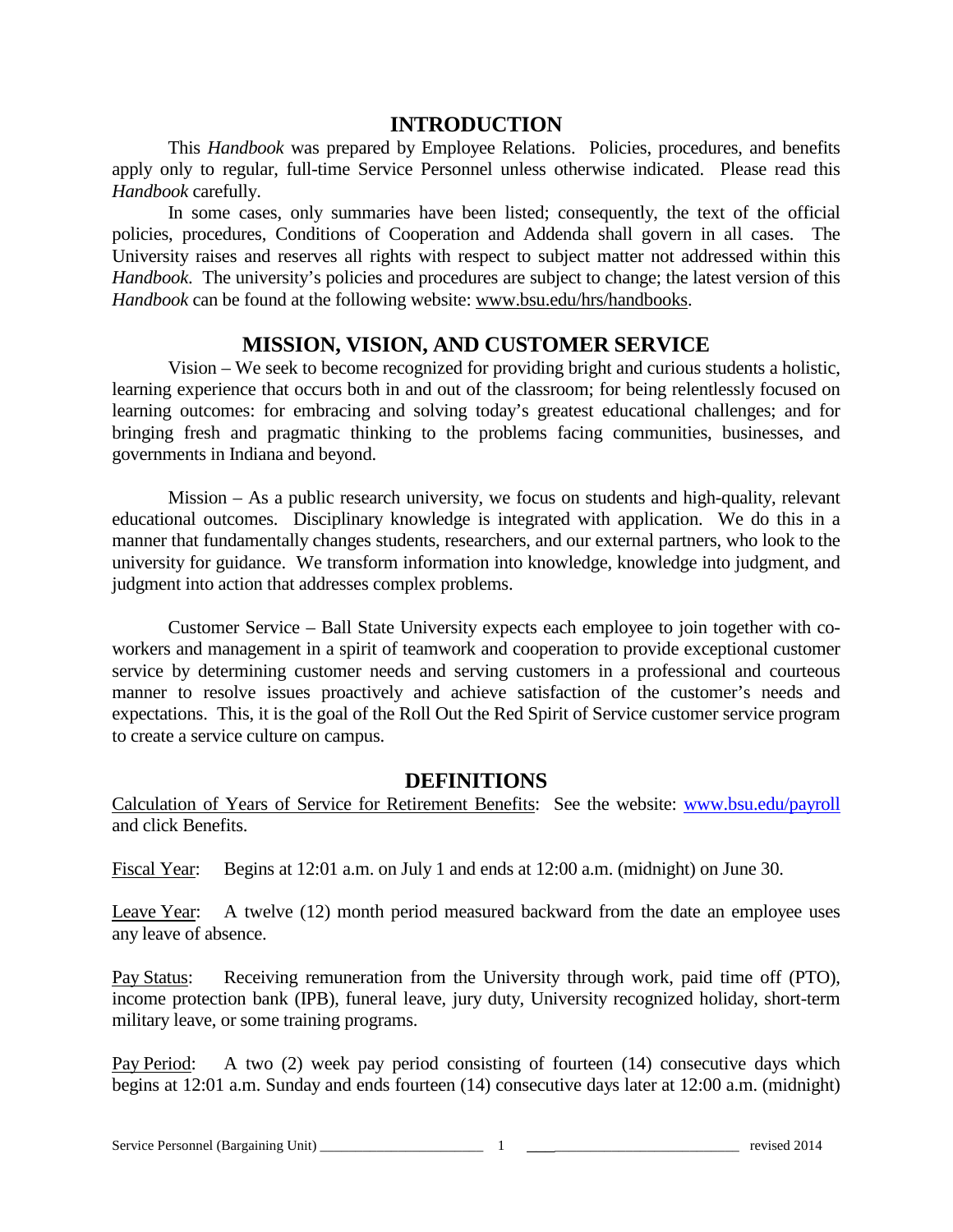Saturday.

Vacation/PTO Year: A consecutive fifty-two (52) week period beginning with the pay period for which the first paycheck is issued in July and ending on the last day of the last pay period for which pay will be received by June 30 of the following year.

Workday: A consecutive twenty-four (24) hour period commencing with the beginning of the employee's regularly scheduled workshift.

Workweek: Begins at 12:01 a.m. Sunday and runs continuous until 12:00 midnight Saturday. The standard workweek shall normally consist of eight (8) hours per day and five (5) days per week.

# **GENERAL INFORMATION**

Ball State University is an equal opportunity/affirmative action employer and is committed to employing qualified employees who posses good professional character and standards and who are legally authorized to work in the United States. Therefore, background checks are performed on applicants who have been recommended for employment. In addition, Ball State University is a drug-free workplace.

# **BACKGROUND CHECKS AND POST-HIRE CRIMINAL CONVICTIONS**

Background checks are performed on all applicants recommended for hire, and they may be repeated as necessary during employment.

Employees are responsible for notifying their department heads immediately if status of any required license(s) changes or if they are convicted of a crime (misdemeanor or felony) subsequent to their employment with the University.

Hiring Supervisors/Managers/Search Committees are responsible for ensuring that all recommendations for appointment are made contingent upon the results of the background checks and assisting University Human Resource Services in securing the necessary consent from the applicant/employee. They should also check references and verify the following information: all work experience listed on application/resume/vita that qualifies the individual for the position sought (for example, if the minimum qualifications for the position require 6 years experience as a Plumber, then all positions contributing to the calculation of that 6 years experience are verified); all employment during a period of at least seven years immediately preceding the date of application; all academic diplomas and degrees; and any required licensures(s).

Department heads who receive information regarding a change in status of an employee's required license(s) or his/her conviction of a misdemeanor or felony should consult with Employee Relations who will work with the appropriate Vice President of the area to determine appropriate action. To review the entire Background Check Policy, go to [www.bsu.edu/hrs,](http://www.bsu.edu/hrs) click Jobs.

# **CATEGORIES OF EMPLOYMENT**

Regular Full-time Position: A position assigned a normal workweek of 40 hours or more on a 12-month basis or assigned a normal workweek of 40 hours for a period of at least 9 months but less than 12 months on a fiscal year basis.

Regular Part-time Position: A less than full-time position that is expected to continue on a

Service Personnel (Bargaining Unit) \_\_\_\_\_\_\_\_\_\_\_\_\_\_\_\_\_\_\_\_\_\_\_ 2 \_\_\_\_\_\_\_\_\_\_\_\_\_\_\_\_\_\_\_\_\_\_\_\_\_\_\_\_\_ revised 2014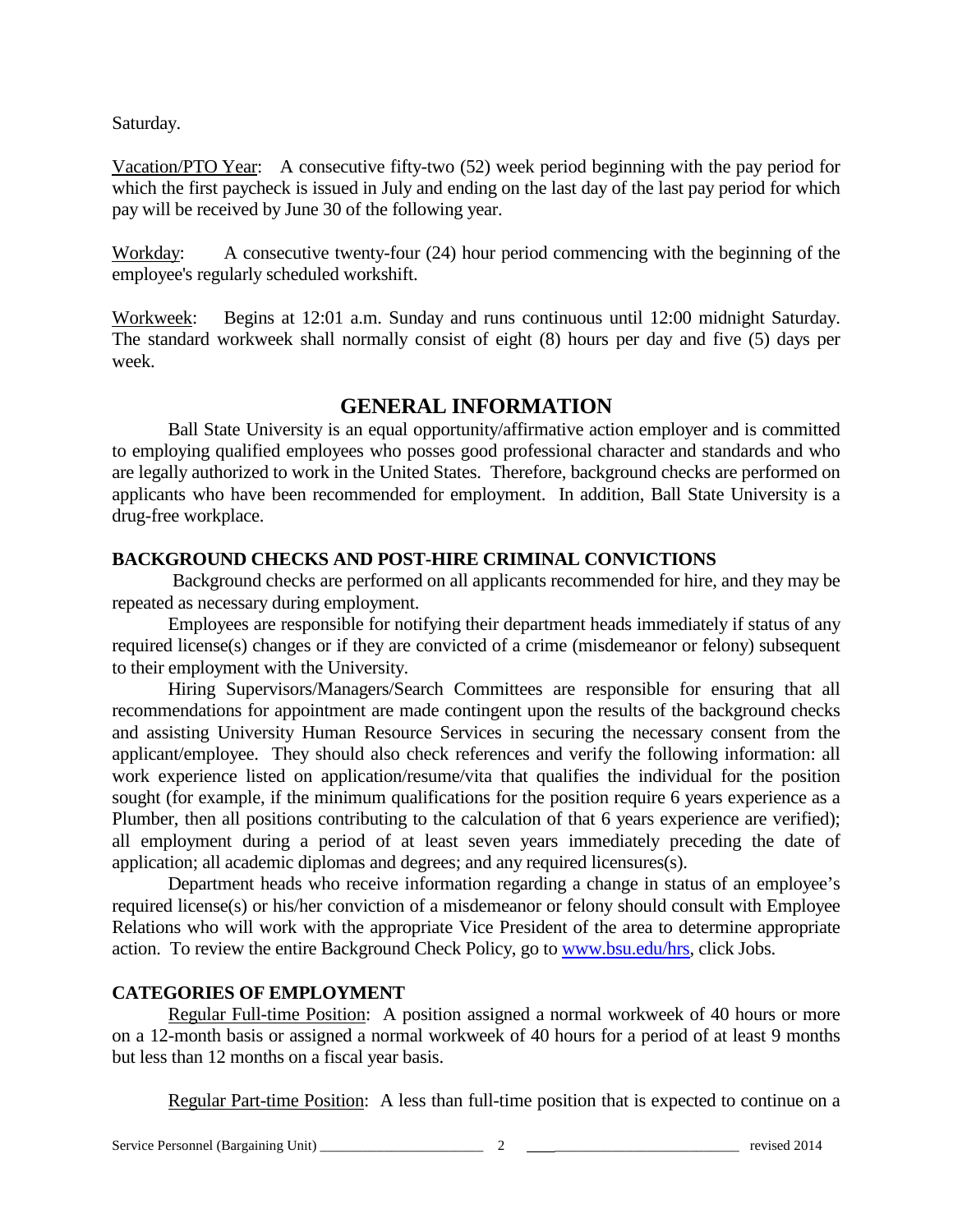regular weekly schedule and for a specific assignment and is for regularly assigned duties within the department on a continuing basis.

Temporary Position: A position with a definite beginning and ending date that works fulltime or less than full-time to provide seasonal, irregular, or extra help for the specified period of time.

Substitute Position: A position hired on an "as needed" basis.

### **UNION AFFILIATION**

The American Federation of State, County, and Municipal Employees (AFSCME), Local #293 is the exclusive representative of regular, full-time service personnel (bargaining unit). Without fear of penalty or reprisal, eligible employees have the right to freely join and assist any lawful employee organization or to refrain from such activity. See Appendix. For more information, contact the local Union office at 285-8052 or Employee Relations at 285-1823.

### **SENIORITY**

In all cases, the latest revision of the *Seniority Agreement* (*Article I – Seniority*) will govern. See Appendix. In general, an employee's job title is also referred to as his/her Job Classification. Job classifications which have similar qualifications, responsibilities, and traditional lines of advancement are grouped together into Occupational Groups. Occupational Groups may be found within one or more Seniority Departments.

In general, a bargaining unit employee will have two types of seniority:

University Seniority: The hiring date into a regular, full-time position with the University.

Occupational Group Seniority: The latest date of appointment to an occupational group.

Seniority is generally used in bidding on posted job vacancies, determining lay-off order, and determining who works mandatory overtime. Skilled trades employees have some shift preference and job protection options; otherwise, seniority may not be used to displace another employee for shift preference or to supercede a junior employee's previously scheduled Paid Time Off (PTO).

# **PROBATIONARY PERIOD**

A regular, full-time employee is required to complete a probationary period of sixty-five (65) working days. An employee will be referred to as a "probationary employee" during this period.

The probationary period may be extended by the University by the number of days the employee is absent from work.

Upon successful completion of the probationary period, an employee's University Seniority date will be calculated retroactively to the date of hire into the regular, full-time position. The successful completion of the probationary period does not guarantee permanent employment. Rehires must also complete a probationary period.

The probationary period for employees in the job classification of Police Officer will end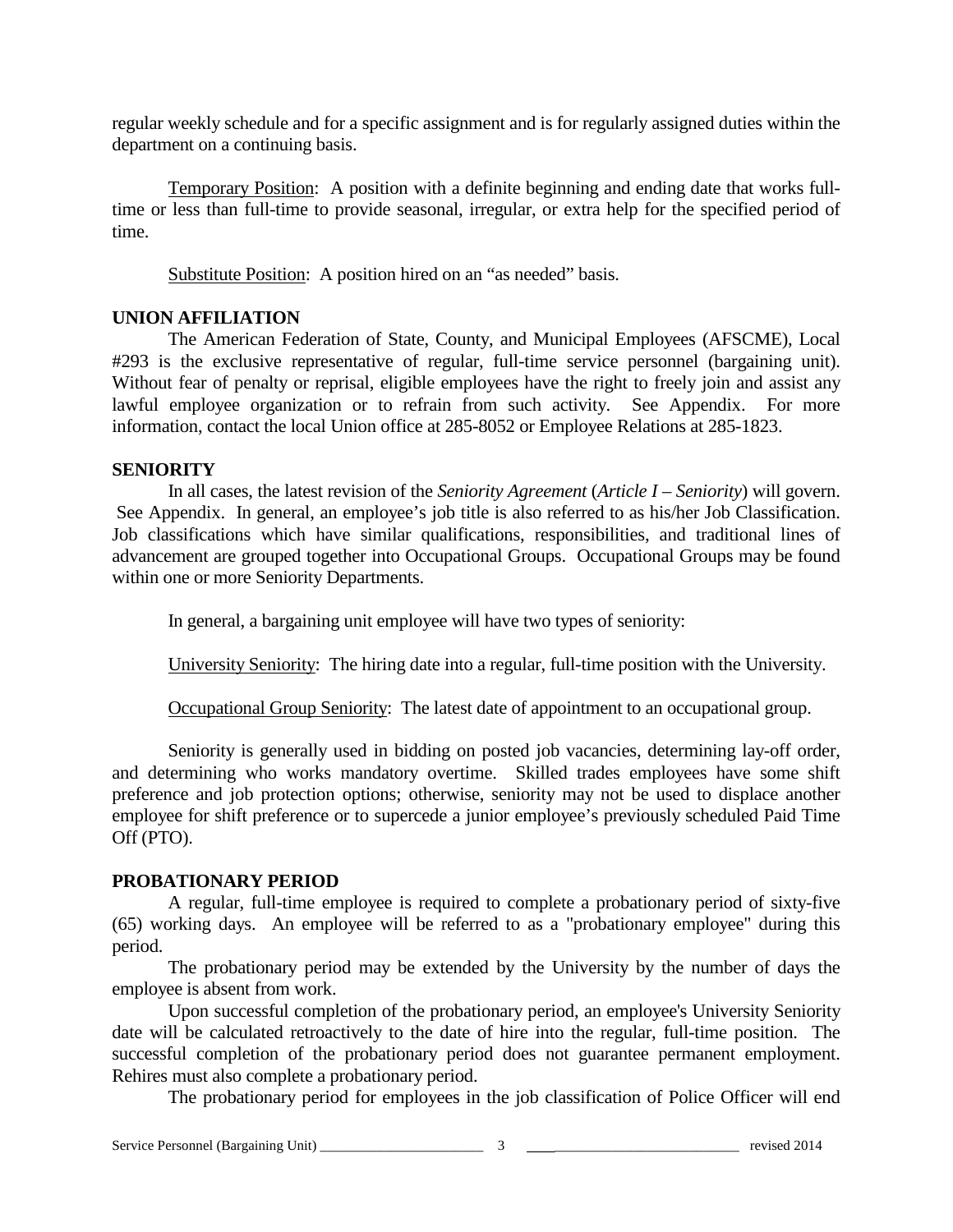six months after satisfactory completion of the Indiana Law Enforcement Academy basic course (to a maximum of 12 months from date of hire, with a possible extension by mutual agreement between the Union and the University) or six months after placement in the Police Officer job classification if the Academy's basic course was completed prior to such placement. However, eligibility for certain benefits will occur after the completion of sixty-five (65) working days.

#### **CONTACT INFORMATION**

It is the responsibility of the employee to keep the University apprised of his or her correct phone number and mailing address. The employee's immediate supervisor and Payroll & Employee Benefits should be promptly notified of any changes in contact information.

#### **UNIFORMS**

Some University departments require the wearing of uniforms. The uniforms issued by the University remain the property of the University. An employee is required to be in the designated uniform and be prepared for work at the start of the work shift. An employee may be allowed five (5) minutes at the end of the work shift to change into street clothes. The University reserves the unilateral right to rescind any portion of a departmental or university-wide uniform policy.

#### **DRESS CODE**

An employee must wear clothing suitable to the work expected to be performed in a given work environment. Clothing should be neat, clean, tasteful, and not constitute a safety hazard. Interpretation of this code will be left to the discretion of the department head relevant to the needs of that particular department.

#### **PHYSICAL EXAMINATION**

The University may require any employee to undergo a medical examination by a healthcare provider of the University's selection at the University's expense.

#### **MEAL PERIOD**

For an employee working six (6) hours or more, an unpaid thirty (30) minute meal period is typically scheduled. An employee will be informed when to take the meal period and may not adjust his/her work schedule without supervisory approval. If leaving the work unit/campus for a meal period, an employee should notify supervision before leaving. An employee is expected to take his/her full meal period and perform no work during the meal period except in the case of emergency or at the request of his/her supervisor. The University expects to pay employees for all working time, so an employee should work with their supervisor to complete a *Kronos Adjustment Form* if a meal period is interrupted to perform work. An employee should contact the department head, Payroll & Employee Benefits, and/or Employee Relations if he/she has concerns or complaints about not being paid for all time spent working.

#### **REST PERIODS**

During each four (4) hour working period, an employee is allowed one fifteen (15) minute rest period which is limited to fifteen (15) minutes of absence from the job. The rest period is intended to be preceded by and followed by an extended work period; thus, it may not be used to cover any late arrival to work or early departure, nor may it be regarded as cumulative if not taken. Rest periods are to be scheduled by the supervisor who will advise an employee of the scheduled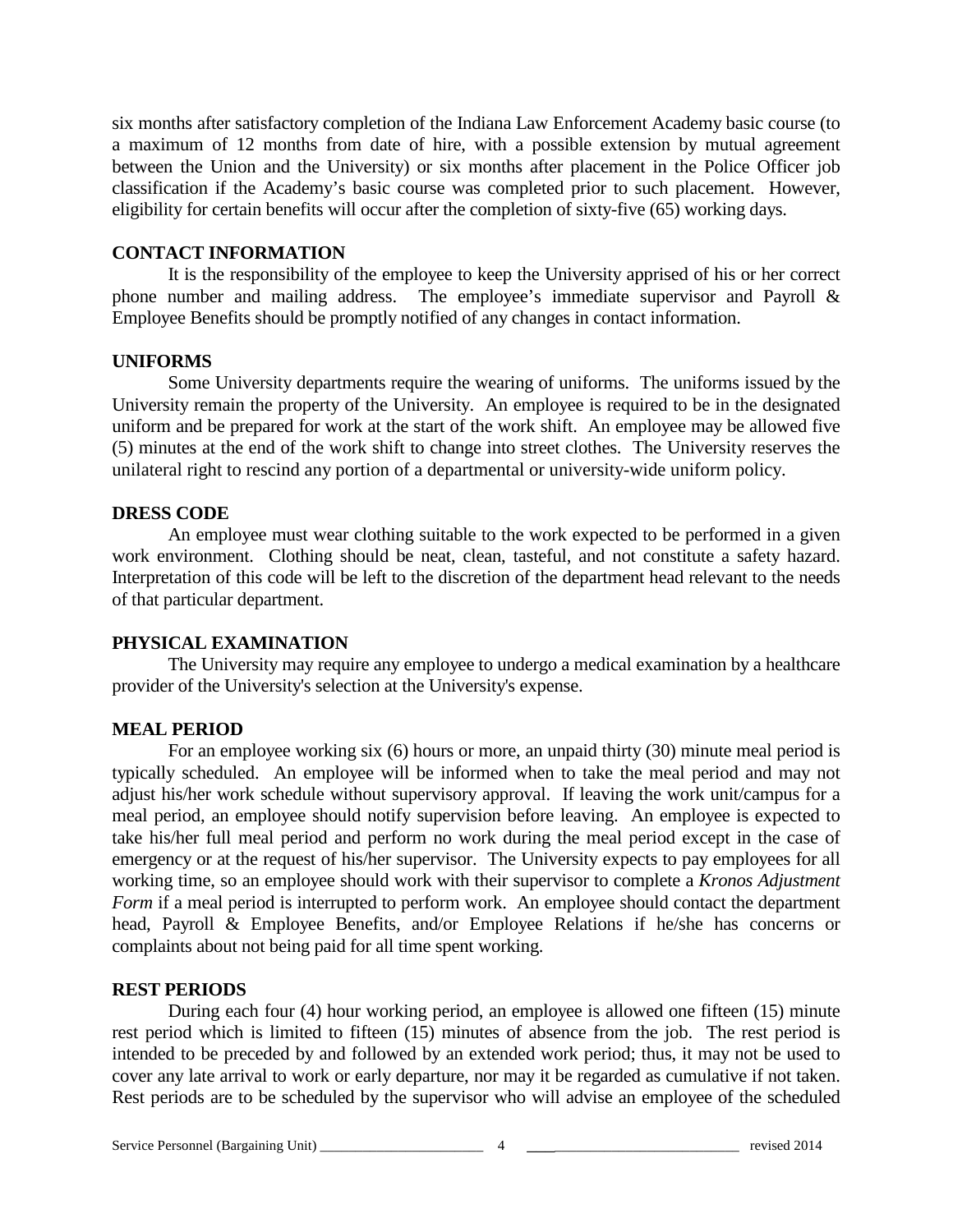time and place for such rest periods. The University may approve the combination of daily rest periods into one thirty (30) minute rest period.

#### **BREAK PERIODS AND PRIVACY FOR MOTHERS**

During the first year after a child's birth, nursing mothers may take reasonable paid break times to express breast milk each time such employee has need to express milk (usually once every 3-4 hours for up to 30 minutes to pump or breastfeed).

To the extent reasonably possible, a breast-feeding mother shall be provided a private location, other than a bathroom, where she can express her breast milk in privacy, shielded from view and free from intrusion from co-workers or the public. A refrigerator or other cold storage space for keeping milk that has been expressed will be made available, or an employee may provide her own portable cold storage device.

Supervisors are encouraged to work with breast-feeding mothers to set-up private lactation locations in the workplace or in private offices; however, such locations may not include bathrooms or storage areas. The University provides three dedicated lactation room spaces on campus: these are located in Bracken Library, the Student Center, and in Ball Communication building. For more information on supporting a positive environment for lactating and/or breast-feeding mothers or for access to the dedicated lactation rooms, please contact Working Well at 285-9335.

#### **TELEPHONE USE**

Except in extreme emergencies, personal calls should be made and received during normal rest or meal periods.

Some departments have restricted the possession or use of cell phones during working hours; an employee should consult with his/her supervisor for specific information about such use.

Electronic devices, such as cell phones, should not be used while driving a motor vehicle. University employees that need to use an electronic device while operating a motor vehicle are expected to utilize a speakerphone or hands-free headset.

#### **ESSENTIAL SERVICES PERSONNEL**

During University declared weather emergencies or certain other emergencies, a decision may be made to close the University. Under such circumstances, essential services must continue regardless of conditions, and personnel who have been designated as providing essential services must report to work. Essential services personnel should report to work for their regular shifts regardless of weather conditions or other factors and regardless whether the University is officially "open" or "closed." Absences for essential services personnel who fail to report for work will not be excused and may result in discipline.

#### **WEATHER AND EMERGENCY INFORMATION AND CANCELLATION OF CLASSES AND/OR CURTAILMENT OF SERVICES**

Employees may sign-up to receive emergency text alerts on the Communications Center at the University's website.

Under certain emergency conditions it may become necessary to cancel classes and/or curtail services. Announcements regarding cancellation of classes and/or services will be communicated by text message (to those who have subscribed), email, the homepage [\(www.bsu.edu\)](http://www.bsu.edu/), local radio, Indianapolis TV stations, and 285-WORK (285-9675). If there are no announcements, assume that classes will be held and the University will remain open. Specific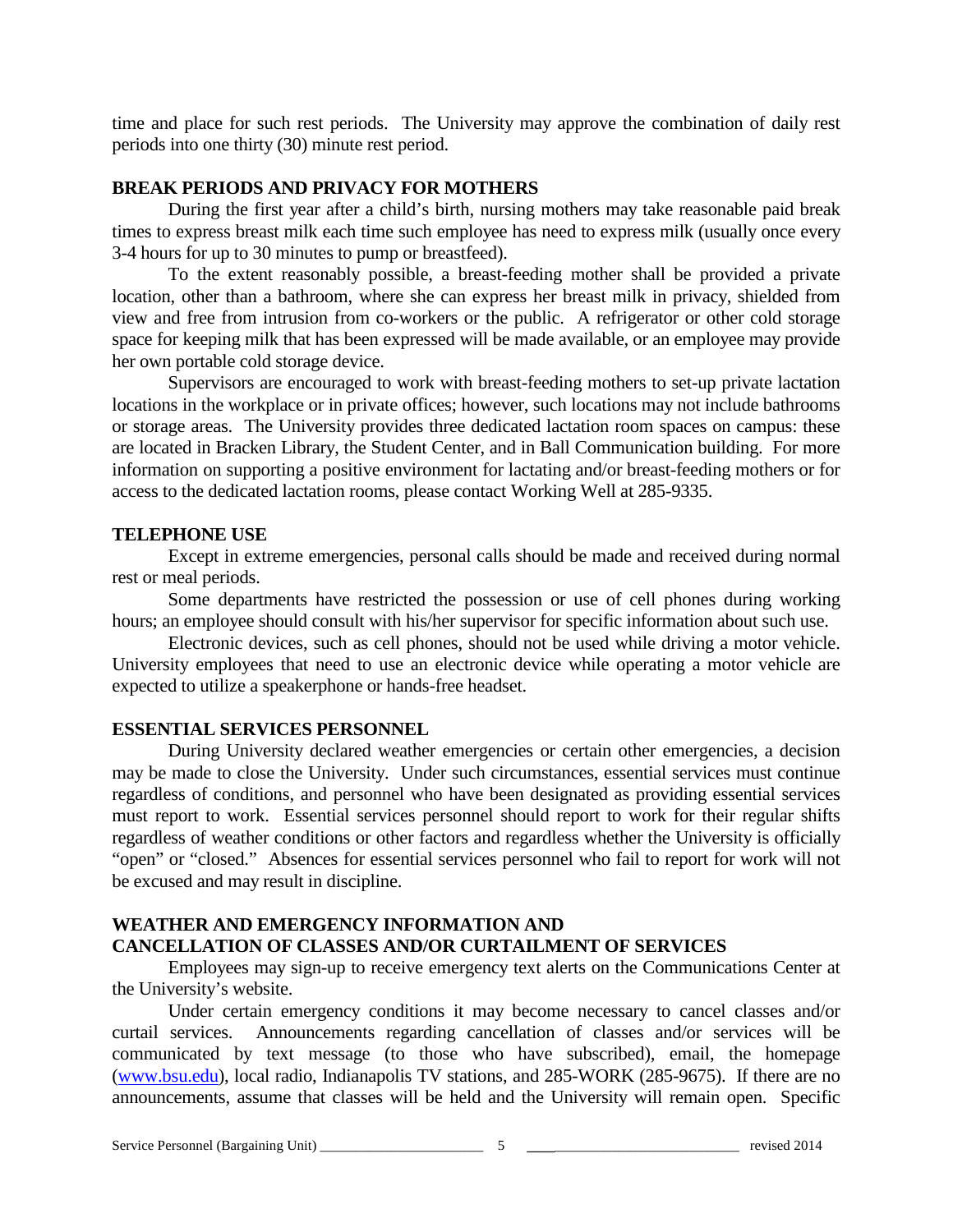questions and/or problems should be directed to the employee's supervisor.

In the event that classes are cancelled but the University remains open, employees who are scheduled to work should report to work. However, with the exception of essential services personnel, employees who are unable to report to work because of weather or emergency conditions may, with their supervisor's approval, use Paid Time Off (PTO).

If there are no classes and the University closes, all essential personnel—those who have been advised by their supervisors that they are essential services personnel—should report to work as scheduled and/or follow instructions given to them by their supervisors about reporting to work. All other employees should continue to monitor announcements regarding the re-opening of the University and report to work as scheduled once the University has re-opened.

#### **OUTSIDE EMPLOYMENT**

If an employee is unable to maintain a satisfactory work performance standard at the University as a result of the employee's moonlighting at an outside job, the employee may be subject to dismissal. See also the *Conflict of Interest and Conflict of Commitment Policy*.

#### **PERFORMANCE REVIEW**

On an annual basis, an employee will have a written review and discussion of his/her performance and job related behavior conducted by his/her supervisor. At the supervisor's direction, written reviews may be undertaken more frequently. Performance reviews are designed to help an employee understand his/her responsibilities and to show how to improve his/her job performance and job related behavior. The supervisor will explain the review, and the employee will be asked to sign the Employee Performance Appraisal form. An employee's signature indicates the employee has read and discussed the review but does not indicate that the employee is in agreement. Under all circumstances, an employee will have an opportunity to respond in writing to any part of the evaluation covered by the supervisor. An employee's response will be attached to the Employee Performance Appraisal form and filed in University Human Resource Services.

#### **JOB POSTING PROCEDURE**

In accordance with the Seniority Agreement, most new or vacant positions are filled from within the University by promoting or transferring qualified employees who bid for such positions in accordance with the job posting procedure:

- ♦ Vacancies subject to the job posting procedure will be posted for four (4) working days on the Human Resources Voice Information System (HRVIS) at 285-8565, on the web at [http://cms.bsu.edu/about/administrativeoffices/humanresources/employopp/public,](http://cms.bsu.edu/about/administrativeoffices/humanresources/employopp/public) and at various locations throughout campus. The official job posting locations are on bulletin boards in: Grounds, LaFollette, University Human Resource Services, Cooper Science, Service & Stores, Studebaker West, Student Center, and Woodworth.
- ♦ Vacancies up for bid the following week are listed on HRVIS and the website by the close of business on Friday and detailed information on jobs posted is normally available seven days a week, twenty-four (24) hours per day. Paper postings are usually displayed by Monday of the week the job is up for bid.
- ♦ An employee interested in being considered for a posted vacancy must complete the appropriate form in University Human Resource Services no later than 5:00 p.m. (4:00 p.m. during summer hours) on Thursday of the week in which the job is posted.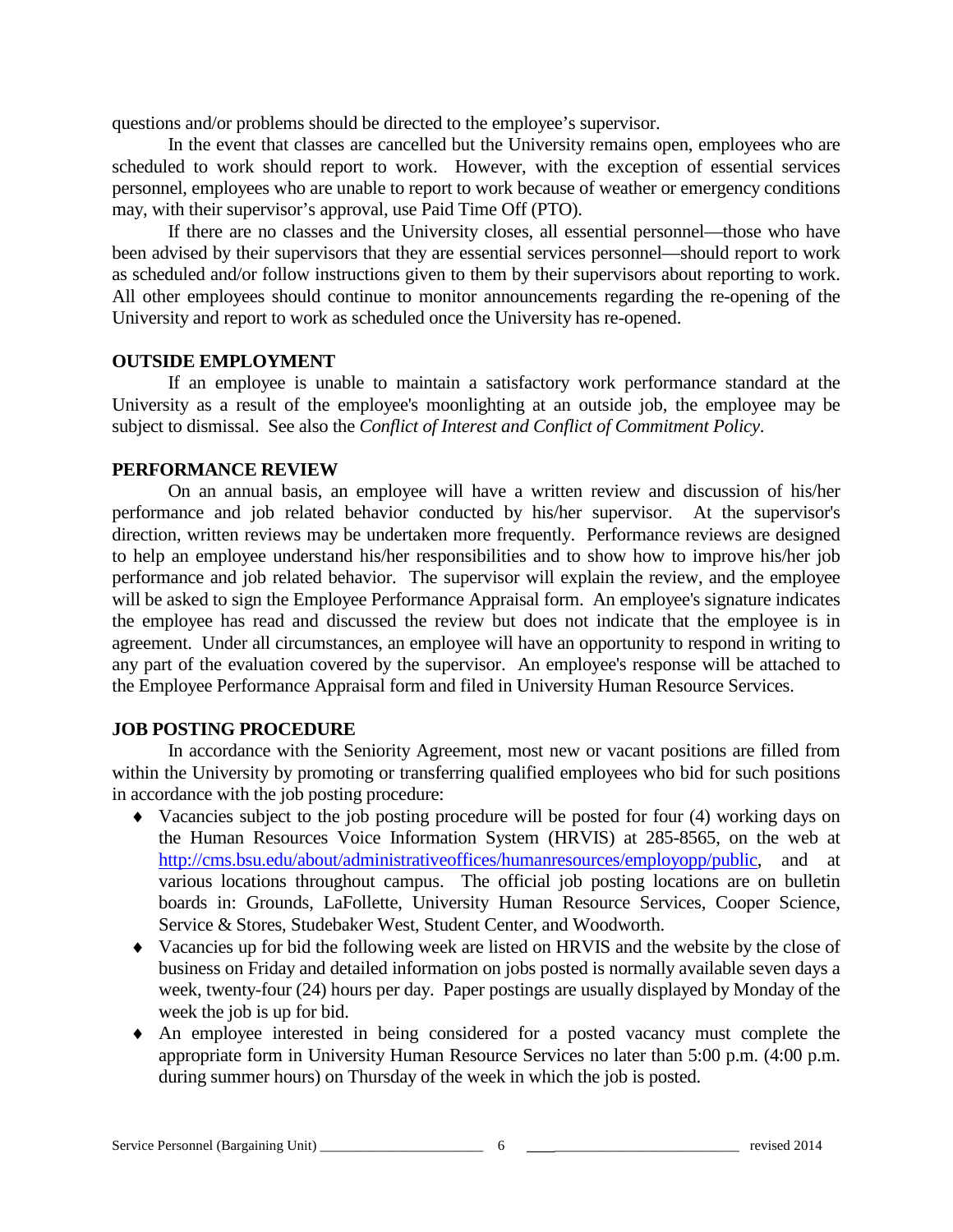#### **TRANSFERS**

A transfer is defined as a permanent movement to an equal or lower paid job classification and is limited to a request from an employee. Transfers will be made as indicated in Section 5 of the Seniority Agreement.

A lateral transfer may result in a title change but does not result in an hourly rate change. A transfer to a position with a lower hourly rate will result in a reduction of hourly rate. A performance period of sixty-five (65) working days is required of an employee who obtains a transfer to a different job classification.

An employee is limited to one (1) transfer and one (1) promotion in a twelve month time period.

If an employee does not successfully complete the Performance Period, the employee will be reassigned to the job classification from which he/she transferred. Such employees will not be permitted to bid for positions in the job classification from which they were disqualified for three (3) years.

Any Service Staff employee who receives a suspension will not be eligible to bid on a posted position in another Seniority Department for one year from the date of the disciplinary action.

#### **PROMOTIONS**

A promotion is defined as a permanent appointment to a job classification which has a higher rate of pay. Promotions will be made as indicated in Section 7 of the Seniority Agreement.

A performance period of sixty-five (65) working days is required of an employee who gains a promotion. If an employee is promoted and does not successfully complete the Performance Period, the employee will be reassigned to the job classification from which he/she was promoted.

An employee is limited to one (1) transfer and one (1) promotion in a twelve month time period.

If an employee does not successfully complete the Performance Period, the employee will be reassigned to the job classification from which he/she transferred. Such employees will not be permitted to bid for positions in the job classification from which they were disqualified for three (3) years.

Any Service Staff employee who receives a suspension will not be eligible to bid on a posted position in another Seniority Department for one year from the date of the disciplinary action.

#### **PERFORMANCE PERIOD**

A regular, full-time employee who is transferred or promoted to a different job classification will be required to satisfactorily complete a performance period of sixty-five (65) working days.

The performance period may be extended by the University by the number of days the employee is absent from work.

If the performance period is not satisfactorily completed, the employee will be reassigned to his/her former job classification.

The performance period for employees in the job classification of Police Officer will end six months after satisfactory completion of the Indiana Law Enforcement Academy basic course (to a maximum of 12 months from date of hire, with a possible extension by mutual agreement between the Union and the University) or six months after placement in the Police Officer job classification if the Academy's basic course was completed prior to such placement.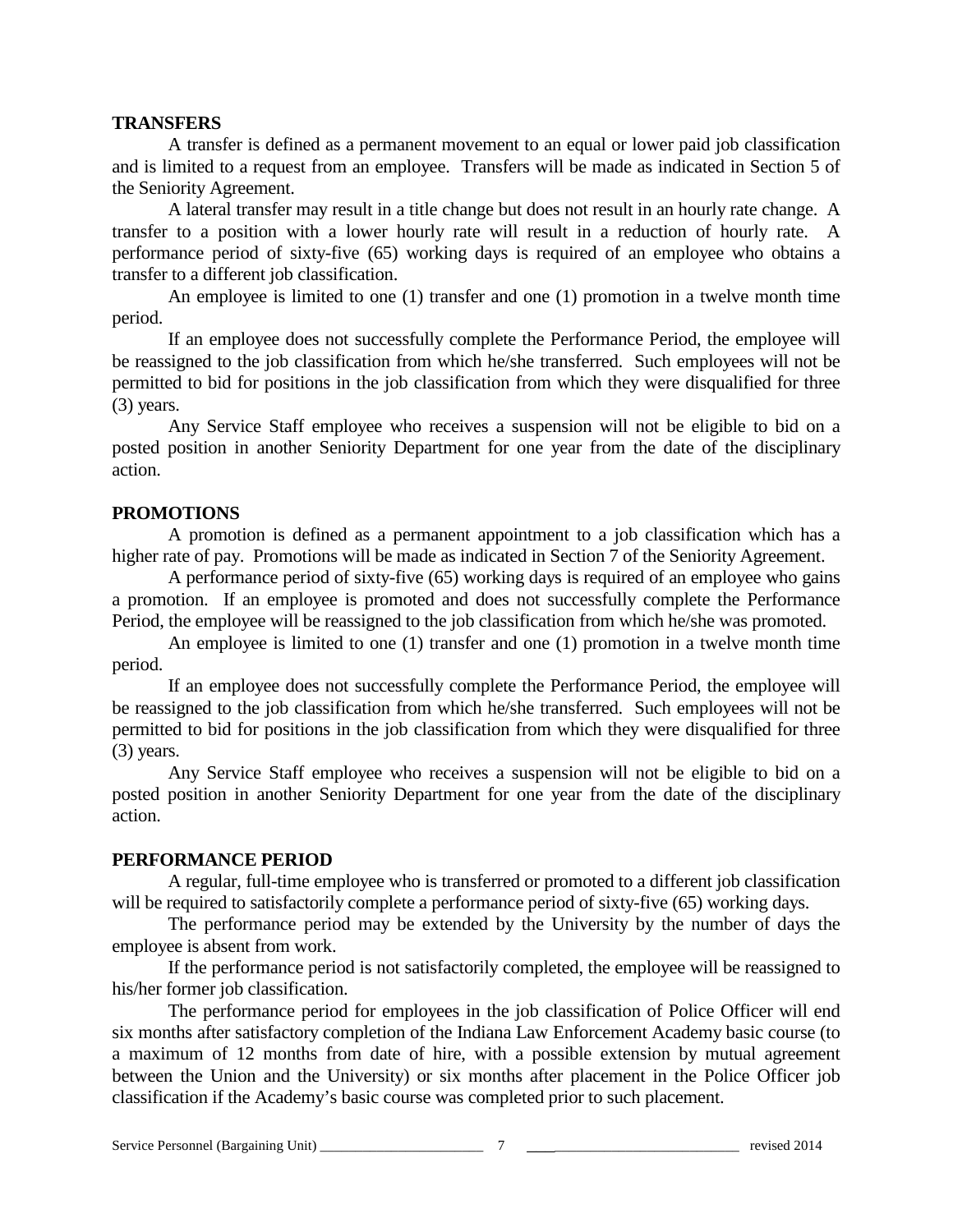#### **RECOGNITION AWARD PROGRAMS**

The University recognizes and honors employees for achievements and dedication. Each spring, service personnel are recognized for years of service (beginning at 10 years and at 5-year increments thereafter), retirement, outstanding achievements, and completion of specialized training programs.

#### **RESIGNATION**

The employment relationship may be terminated at any time. An employee who resigns from the University will be paid for all accrued and unused Paid Time Off (PTO) and two-thirds (2/3) of his/her Income Protection Bank (IPB) account, in a time and manner consistent with applicable laws.

Under the Tuition Remission Program, an employee will be required to repay waived tuition if he/she resigns prior to the completion of the term in which the course was taken.

A Police Officer who signed a promissory note regarding repayment of certain costs associated with his/her training will be required to repay aggregate expenses in full if he/she resigns before completing three (3) years of full-time service at the University.

#### **RETIREMENT**

The Normal Retirement Date for all personnel at the University is the end of the fiscal year in which they reach age 66, but the University does not require nor suggest that employees must retire at any particular age. Unless otherwise prescribed by the Board of Trustees, there is no Mandatory Retirement Date for non-tenured personnel.

Service employees participate in the Public Employees Retirement Fund (PERF) and are eligible after ten years of credible service for the State of Indiana for PERF retirement benefits (pension and annuity). Service employees may also elect to contribute to the Ball State University Tax-Deferred Annuity (TDA) and 457(b) Deferred Compensation Plans.

An employee who meets certain eligibility requirements may also be considered a retiree of Ball State University and granted "Retirement Status" benefits from the University as follows:

For bargaining unit employees with full-time dates of hire on or before August 31, 1999, the minimum eligibility requirement for Retirement Status is age 60 with 10 years of fulltime employment or age 50 with 15 years of full-time employment.

For bargaining unit employees with full-time dates of hire on or after September 1, 1999, the eligibility requirement for Retirement Status is age 50 with 15 years of full-time employment.

For bargaining unit employees with full-time dates of hire on or after July 1, 2009, the eligibility requirement for Retirement Status is age of 62 with 15 years of full-time employment.

If an employee with a full-time hire date prior to September 1, 1999 is granted "Retirement Status" by Ball State University and has participated in the University's healthcare plan(s) for twelve (12) months prior to retirement, he/she may continue to participate in the healthcare plan as a retiree provided premiums are paid and all other conditions are met.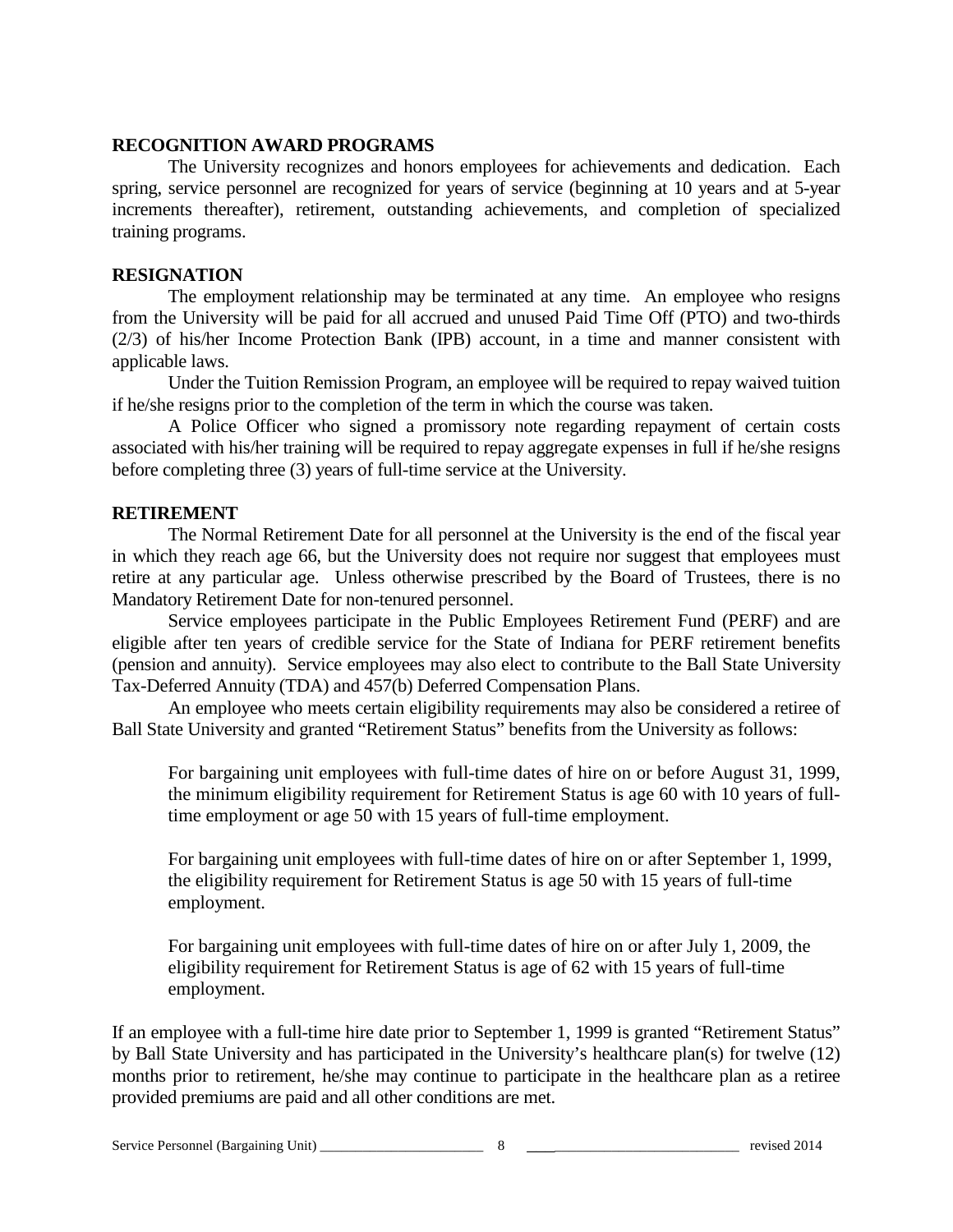If an employee with a full-time hire date on or after September 1, 1999 is granted "Retirement Status" by Ball State University and has participated in the University's healthcare plan(s) for fifteen (15) years prior to retirement (and is still participating at the time of retirement), he/she may continue to participate in the healthcare plan as a retiree provided premiums are paid and all other conditions are met.

Effective July 1, 2012, if an employee retires before age 62, the employee is responsible for an additional 10% of the healthcare premiums. Effective July 1, 2014, if an employee retires before age 62, the employee is responsible for an additional 20% of the healthcare premiums. One month after reaching the age 62, healthcare premiums are reduced to the regular level for that particular healthcare plan. Effective July 1, 2015, if an employee retires before age 62, the employee is responsible for an additional 20% of healthcare premiums until one month after reaching age 65.

At age 65 the retiree's primary healthcare coverage converts to Medicare, and the Ball State University Medicare Carve-Out plan becomes the secondary coverage.

For more information about retirement benefits, contact the Payroll & Employee Benefits office at 285-8461.

# **ABSENCES FROM WORK**

### **ABSENCES WITH PAY**

#### **Scheduled Paid Time Off (SPTO)**

Paid Time Off (PTO) is accrued beginning on the employee's effective date of employment; but for a new employee, it is not available for use until the beginning of the pay period following satisfactory completion of the probationary period. Only PTO hours which have been accrued and reported in Kronos on pay dates may be used.

PTO hours for Service Personnel are earned at the following rates: .0461538 of an hour for each hour in a pay status--excluding overtime hours--beginning with the effective date of employment; .0692307 of an hour for each hour in a pay status--excluding overtime hours-effective the first pay period following the beginning of the third year of employment; .08076915 of an hour for each hour in a pay status—excluding overtime hours—effective the first pay period following the beginning of the eighth year of employment; and .0923076 of an hour for each hour in a pay status--excluding overtime hours--effective with the first pay period following the beginning of the eleventh year of employment.

PTO is accrued through the last day worked by the employee, regardless of the effective date of the resignation.

The vacation/PTO year is a consecutive fifty-two (52) week period beginning with the pay period for which the first paycheck is issued in July and ending on the last day of the last pay period for which pay will be received by June 30 of the following year. All PTO accrued in a vacation/PTO year must be used before the end of the following vacation/PTO year except balances of less than one (1) hour will be carried forward to the next vacation/PTO year.

Holidays recognized by the University are not counted as part of PTO. Extra pay in lieu of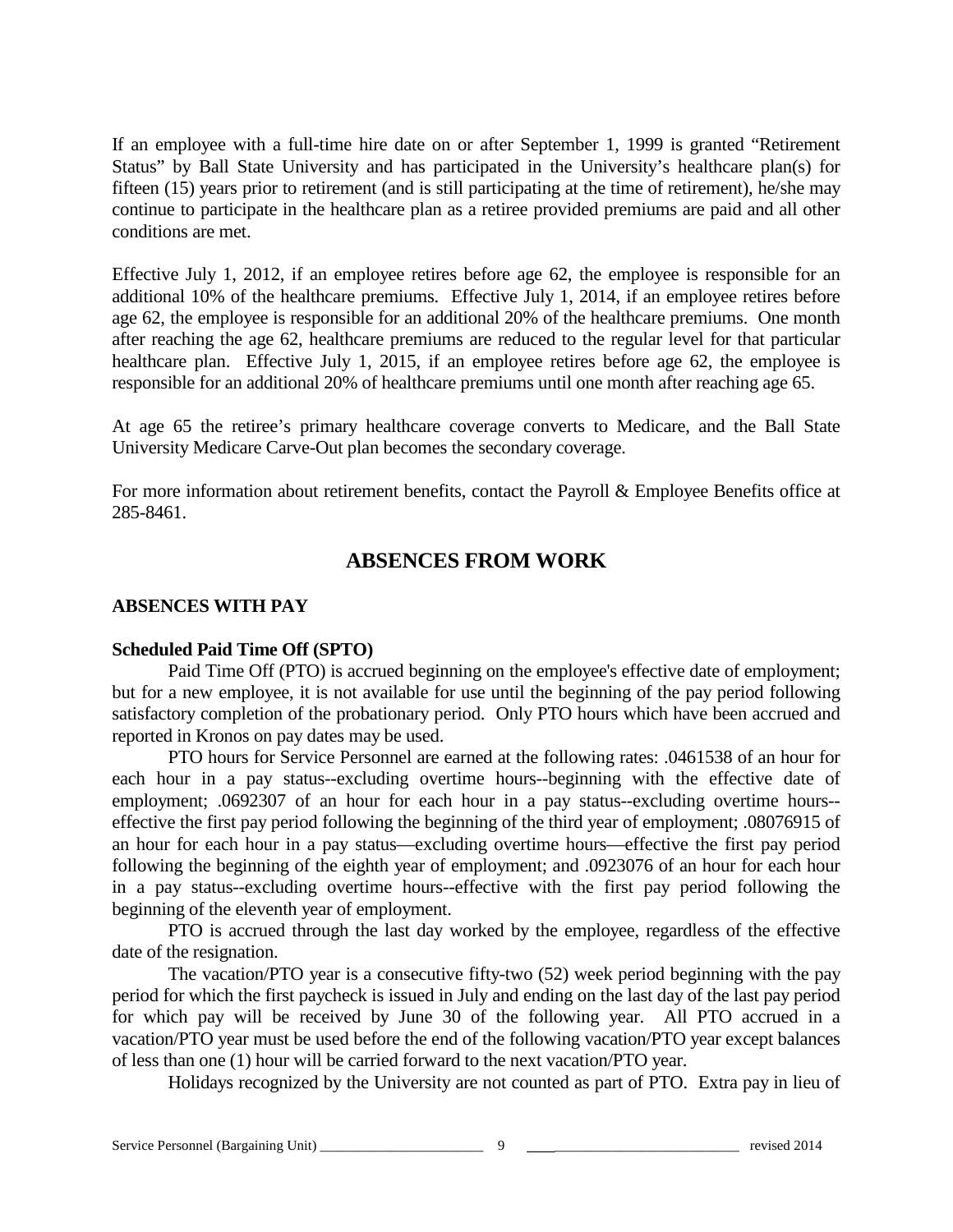PTO is not allowable.

PTO is to be scheduled in advance and at a time agreeable to the supervisor and in accordance with the needs of the department. PTO may be scheduled in one (1) hour increments; however, the request to use PTO in one (1) hour increments will not be approved by the supervisor if the absence of the employee from the workplace would require that a substitute or replacement be employed.

A regular full-time employee working at least 9 months but less than 12 months on a fiscal year basis (i.e. Bus Drivers and many Dining employees), should utilize SPTO during periods of time when he/she is not otherwise scheduled to work such as summer and academic year breaks periods. SPTO may be approved during the regular academic year or other required work periods only for "once in a lifetime opportunities," extended funeral leave, or other special circumstances. Exception: An employee in the Residence Hall Dining Service seniority department or in the Bus Driver job classification who has an accrued income protection (IPB) balance of 280 or more hours as of September  $1<sup>st</sup>$  in a given fiscal year may request up to five (5) days SPTO during normal operating periods for the remainder of that fiscal year. Approval of such PTO requests will be granted in accordance with established guidelines.

#### **Unscheduled Paid Time Off (UPTO)**

Except during times when the University has determined no employees may be spared from work, an employee may be permitted to utilize up to forty (40) hours of his/her accrued Paid Time Off (PTO) balance during a fiscal year without scheduling it in advance provided the absence is for the employee's own personal illness or injury, to attend personal medical or dental appointments, to take care of an ill or injured family member, or to deal with personal emergencies. UPTO must be utilized in blocks of no less than four (4) continuous hours. See the *Attendance Rules & Regulations* for further details.

If an employee needs to be absent and has not scheduled the time off work, an employee must notify the supervisor according to departmental regulations for reporting UPTO absences. Failure to notify the supervisor within the departmental prescribed time may result in disapproval of Paid Time Off (PTO) and disciplinary action up to and including discharge. If there is no specific departmental regulation, the employee is required to notify the supervisor no later than thirty (30) minutes after the beginning of the workshift.

#### **Income Protection Bank (IPB)**

Each employee has an Income Protection Bank (IPB) where he/she may elect once a year to deposit up to 40 hours of his/her accrued Paid Time Off (PTO) by requesting in writing that such transfer be made. Any PTO that would have been lost because it was not utilized before the end of the PTO year following the year it was earned will be automatically transferred to the employee's IPB account up to a maximum of 40 hours. Once a year an employee may also elect to transfer up to 40 hours of IPB into his/her PTO.

The purpose of the IPB is to help protect an employee from loss of income when he/she suffers from a serious illness or injury, and in a more limited way, to provide some additional paid absence hours to tend to some non-serious health conditions. An employee may only utilize the IPB while on personal FMLA; EPSLA; the first seven calendar days of disability due to an on-thejob injury absence; or with the submission of the appropriate medical certification form, up to 32 hours IPB per fiscal year may be used for non-serious illnesses or injuries of the employee or his/her family. IPB must be utilized in blocks of no less than four (4) continuous hours. See the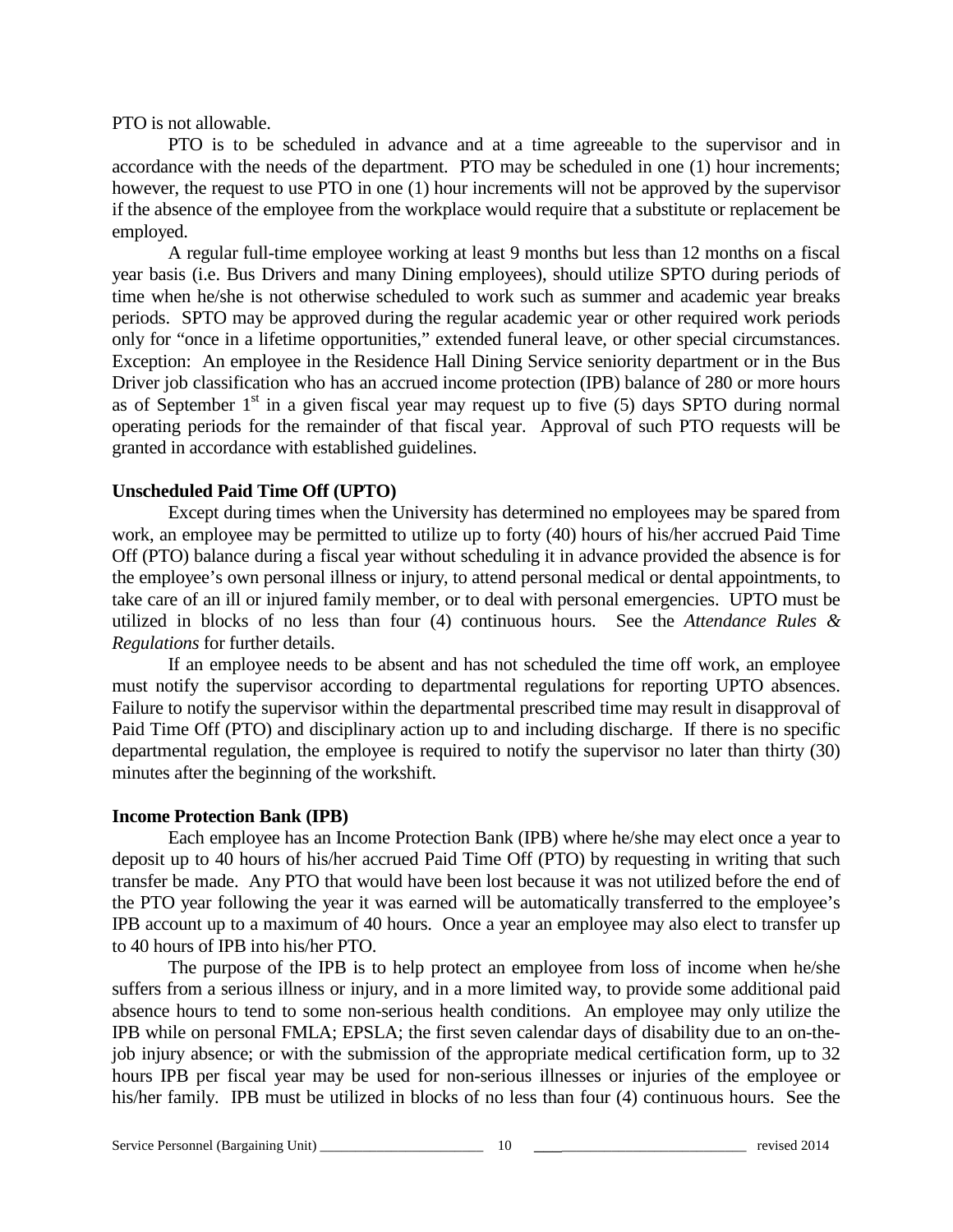#### *Attendance Rules & Regulations* for further details.

In August 2005, each employee's existing sick leave balance was automatically transferred to his/her Income Protection Bank. There is no maximum number of hours an employee may accumulate in this bank. Upon resignation, two-thirds (2/3) of this IPB account will be paid in a lump sum in the employee's last paycheck. Upon the employee's death or retirement (which qualifies for Retirement Status), eighty percent (80%) of this IPB account will be paid in a lump sum in an employee's last paycheck. In the case of discharge, no IPB is paid.

### **Short-Term Disability Plan (STDP)**

The purpose of the STDP is to help protect an employee from loss of income when he/she suffers from a serious illness or injury. Beginning on the  $8<sup>th</sup>$  continuous calendar day of disability due to an employee's own personal illness or injury, STDP may be applicable. STDP may continue for up to 26 continuous weeks if the absence is properly supported by medical verification to the satisfaction of the plan administrator (our insurer). Once the first STDP check is issued, an employee may not continue to receive pay from his/her PTO or IPB during that period of disability.

When an employee is eligible to receive benefits under the plan, he/she must submit a claim either by telephone or in writing to the plan administrator. The Hartford is the plan administrator; the phone number is 1-800-741-4306. Claims may be filed beginning with the first day of absence but no later than 90 days after the date of loss for which the claim is made.

The weekly benefit is equal to 80% of 103% of the employee's hourly rate times 40; an employee who returns to work mid-week will have his/her weekly benefit prorated for that week. The plan administrator will mail checks directly to the employee's home address.

Coverage is effective the first of the month following satisfactory completion of an employee's probationary period.

Employees should contact the Payroll & Employee Benefits office at 285-8461 to make arrangements for payment of the employee's portion of insurance premiums while off work.

STDP is the method by which an employee is compensated and is not of itself an excused leave of absence from work. An employee should also apply for the appropriate leave of absence with University Human Resource Services.

#### **Long-Term Disability Plan (LTDP)**

The purpose of the LTDP is to help protect an employee from loss of income when he/she suffers from a long-term serious illness or injury. Beginning with the  $27<sup>th</sup>$  continuous week of disability due to an employee's own personal illness or injury, an employee on STDP will be transferred to LTDP.

LTDP benefits are paid monthly rather than weekly, and the benefit is equal to 60% of 103% of the employee's hourly rate times 40. Contact our Payroll & Employee Benefits office at 285-8461 or The Hartford at 1-800-741-4306 for more information.

LTDP is the method by which an employee is compensated and is not of itself an excused leave of absence from work. An employee should also apply for the appropriate leave of absence-- Extended Personal Sick Leave of Absence (EPSLA)--with University Human Resource Services.

#### **Injuries On-the-Job**

Regardless of the nature or severity, all injuries incurred on the job must be reported to the employee's supervisor immediately. Any employee who fails to report an injury during the shift on which the injury occurred will be subject to disciplinary action. The injured employee's supervisor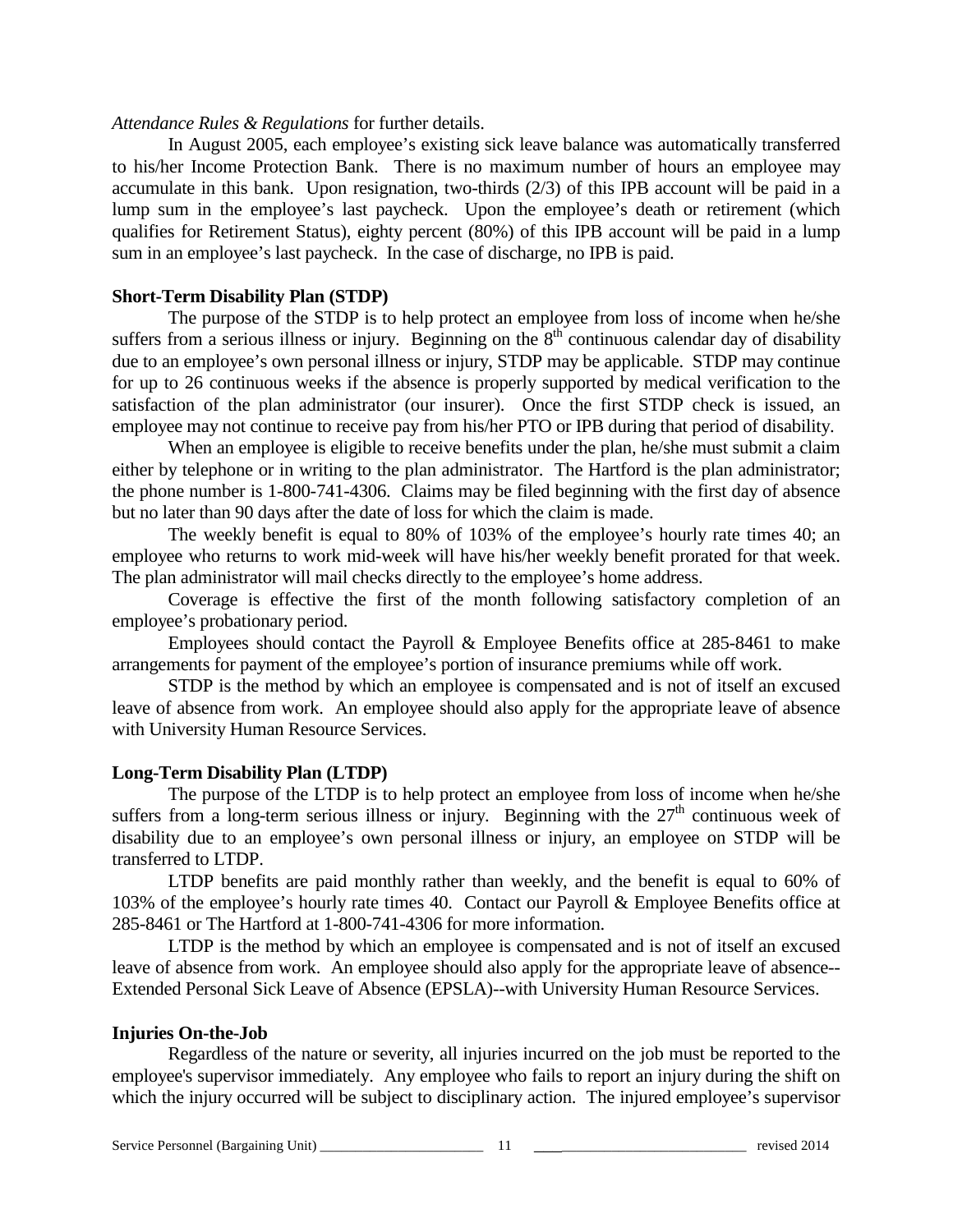should complete an accident report and forward it to the Health Center within twenty-four (24) hours of the accident's occurrence. The accident report may be faxed to the Health Center at 285- 1103. The accident report may be printed from the BSU website and found under HR Forms titled as Worker's Comp First Report.

The University Health Center provides and/or directs the medical care for employees injured on the job. The Health Center hours are 8:00 a.m. to 4:30 p.m. Monday, Thursday, and Friday and 9:00 a.m. to 6:30 p.m. on Tuesday and Wednesday. During the summer, the Health Center's hours are 7:30 a.m. to 3:30 p.m. Monday through Friday.

Employees injured outside of Health Center hours who are in need of immediate medical treatment but whose injuries are not so severe as to warrant Emergency Room treatment should be referred to the U.S. HealthWorks medical clinic on 3911 W. Clara Lane. U.S. Healthworks's hours are 8:00 a.m. to 7:00 p.m. Monday through Friday and 8:00 a.m. to 6:00 p.m. Saturday and Sunday, except major holidays. Another option which is available from 9:00 a.m. to 9:00 p.m. seven days a week is MedExpress located at 1313 W. McGalliard.

After U.S. HealthWorks/MedExpress's hours or because of the severity of the injury, IU Health's Ball Memorial Hospital Emergency Room is open twenty-four (24) hours a day every day.

In emergency situations immediately following an on-the-job injury, emergency care is covered by Worker's Compensation.

If an employee is injured while on authorized travel outside the Ball State area, he/she may obtain emergency treatment as needed, but should contact the University as soon as possible to discuss the situation.

An employee must seek follow-up treatment at the University Health Center the next day the Health Center is open. The University retains the right to direct medical treatment. Nonemergency treatment not requested and authorized by the University is not covered by worker's compensation.

An injured employee who is sent home by a University physician will be paid for the remainder of the workday on a one time basis per injury.

For injuries on the job that result in a personal serious health condition, the University will count worker's compensation absences against the employee's leave under the FMLA.

Worker's compensation temporary total disability (TTD) benefits begin on the  $8<sup>th</sup>$  calendar day of disability and the benefit is typically 2/3 of an employee's average weekly wage (AWW) at the time of injury.

Questions regarding this policy should be referred to Employee Relations at 285-1823.

#### **Maternity Leave**

Maternity leave is leave taken at the time determined by an employee and her physician to be when she is unable to work due to pregnancy, childbirth, and related conditions. It is treated the same as any other sick leave and will be counted against the employee's FMLA entitlement.

#### **Funeral Leave**

An employee will be allowed time off with pay in the event of a death in the employee's immediate family or household defined as:

| <b>Blood Relatives:</b> | <b>Step Relatives:</b> | In-Laws:      |
|-------------------------|------------------------|---------------|
| Husband                 | Step-father            | Father-in-law |
| Wife                    | Step-mother            | Mother-in-law |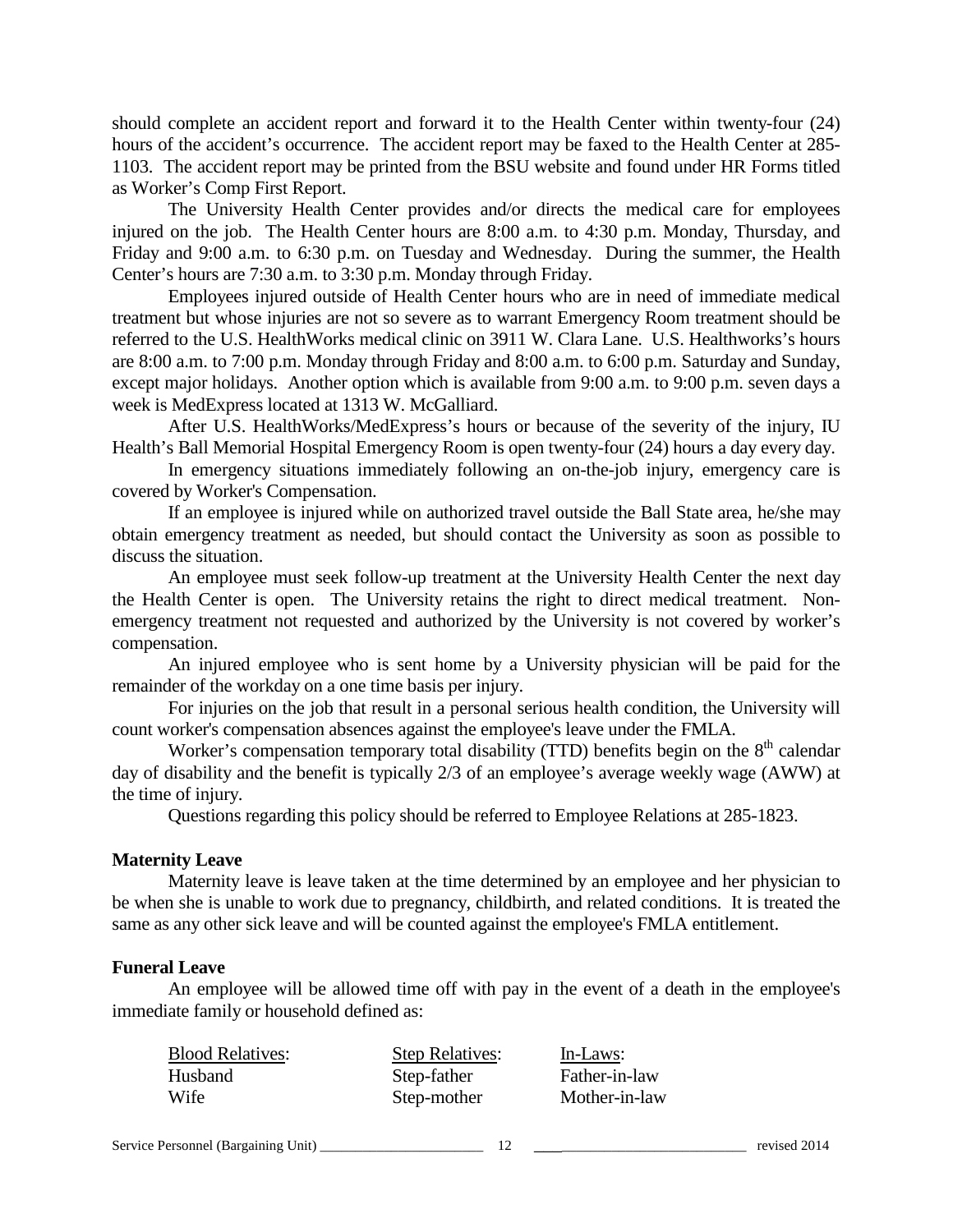| <b>Blood Relatives, cont:</b> | Step Relatives, cont: | In-Laws, cont:                                                                           |
|-------------------------------|-----------------------|------------------------------------------------------------------------------------------|
| Father                        | Step-son              | Son-in-law                                                                               |
| Mother                        | Step-daughter         | Daughter-in-law                                                                          |
| Son                           |                       |                                                                                          |
| Daughter                      |                       |                                                                                          |
| <b>Brother</b>                |                       |                                                                                          |
| <b>Sister</b>                 |                       |                                                                                          |
| Grandmother                   |                       |                                                                                          |
| <b>Grandfather</b>            |                       |                                                                                          |
| Grandchild                    |                       |                                                                                          |
| <b>Great Grandmother</b>      |                       |                                                                                          |
| <b>Great Grandfather</b>      |                       |                                                                                          |
| <b>Great Grandchild</b>       |                       |                                                                                          |
|                               |                       | Same-sex Domestic Partners as defined and qualified per the July 18, 2003, Board Report. |

The period of paid funeral leave for the death of members of the employee's immediate family or household as defined above is determined by the distance of funeral services from Muncie as follows:

Three (3) workdays - within 150 mile **radius** of Muncie Four (4) workdays - between 150 and 300 mile **radius** of Muncie Five (5) workdays - beyond a 300 mile **radius** of Muncie and in North America Seven (7) workdays - outside of North America

Note: The additional days for travel are granted only when the employee travels to the services.

An employee will be allowed one (1) day time off with pay in the event of the death of an employee's other relatives defined as:

| <b>Blood Relatives:</b> | <b>Step Relatives:</b> | In-Laws:       |
|-------------------------|------------------------|----------------|
| Uncle                   | Step-father-in-law     | Brother-in-law |
| Aunt                    | Step-mother-in-law     | Sister-in-law  |
| Nephew                  |                        |                |
| Niece                   |                        |                |
|                         |                        |                |

Time off with pay may be granted to attend the funeral of a fellow employee. Such time off must be approved by the department head and Employee Relations and will be limited to the employees in the same work unit as the deceased employee. The interpretation of work unit will be the responsibility of the department head. Essential services must be maintained.

#### **Holidays**

The following holidays are recognized as University holidays: New Year's Day, Martin Luther King, Jr. Day, Memorial Day, Independence Day, Labor Day, Thanksgiving Day, the day following Thanksgiving Day, Christmas Day, and one additional holiday to be celebrated on a day declared by the President of the University. An employee will be entitled to pay for the aforementioned holidays provided the employee is in an uninterrupted pay status the last scheduled workday preceding the holiday and the first scheduled workday following the holiday. To meet eligibility requirements, paid time off must be applied consecutively and immediately following the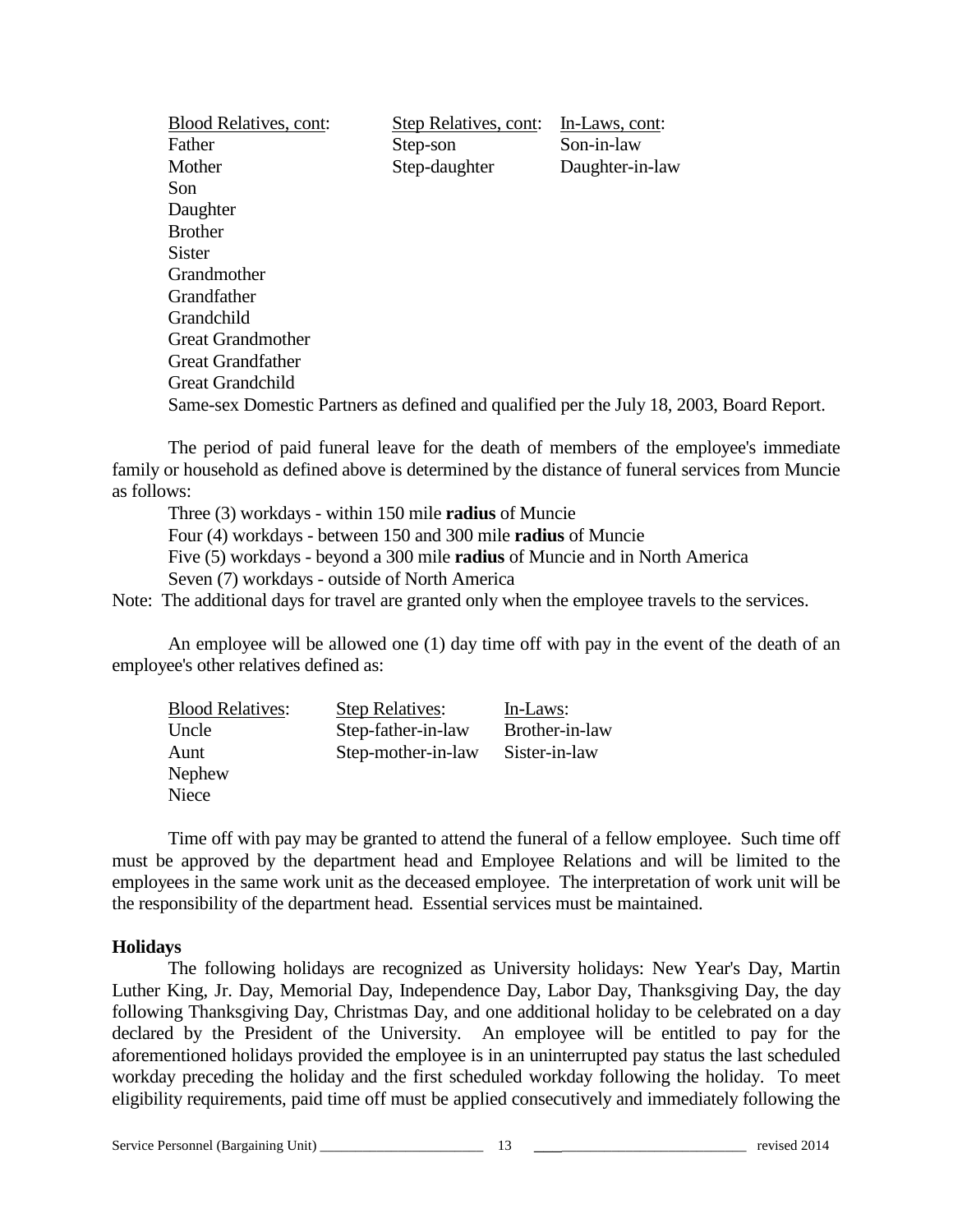last day worked.

If an employee terminates employment, no pay will be received for holidays occurring after the last day worked even though the holidays fall within the period of the employee's projected terminal Paid Time Off (if any).

On the last University workday preceding Christmas and New Year's Day, workshifts for regular, full-time employees are normally reduced by two (2) hours. The reduced workshift permits two (2) hours time off with pay for employees who work on these days. Employees who work on these days and cannot be granted the two (2) hours off will receive two (2) hours additional pay at the regular straight-time rate.

When required to work on a calendar day on which a holiday falls but not required to work the University designated holiday which falls either preceding or following the calendar holiday, an employee will be entitled to receive premium pay on the calendar holiday. When required to work on the University-designated holiday but not required to work on the calendar day on which the holiday falls, an employee will be entitled to receive premium pay on the University designated holiday. If required to work a normal eight (8) hour shift on a calendar day on which a holiday falls and also required to work on the University-designated holiday, an employee will be entitled to receive premium pay on the calendar holiday only. An employee cannot receive premium pay for both the University-designated holiday and the calendar holiday. Premium pay is paid at the rate of one and one-half (1/2) the regular hourly rate.

If the workshift overlaps two (2) calendar days, the calendar day on which the majority of the shift falls will be designated the official holiday for pay purposes.

Exception:

Employees of Ball State University Dining qualify for Holiday pay if:

- 1. The employee works or is in pay status the full number of hours for which he/she is scheduled to work on his/her last scheduled day of work before the Holiday and his/her first scheduled day of work after the Holiday. (Applies to Thanksgiving Day, Friday following Thanksgiving Day, Christmas Day, Floating Holiday, New Year's Day, and Labor Day.)
- 2. The employee works or is in pay status the full number of hours for which he/she is scheduled to work on his/her last scheduled day of work before the Holiday. (Applies to Memorial Day and Independence Day.)
- 3. Holidays that occur within a "non-paid leave period" will not be paid. Holidays that occur within a continuous "paid leave period" will be paid. (The employee must be on paid leave both the day before and the day after the Holiday to be eligible for Holiday pay.)

# **Court Duty**

If an employee is summoned for jury duty or subpoenaed as a court witness during the employee's regularly scheduled working hours, time off will be granted upon presentation of a copy or other evidence of the subpoena to the supervisor prior to such duty. An employee who is called to serve on a jury will be paid the difference between the statutory daily rate for jury duty earnings and his/her regular rate of pay. Also, the employee must submit a copy or other evidence of pay received from the court to Payroll and Employee Benefits. Unless such documentation from the court is provided by the employee to verify pay received, it will be assumed the employee was paid the maximum statutory daily rate. The employee will be allowed time off without a loss of pay when subpoenaed to testify in a court case except where the employee is a party to such action.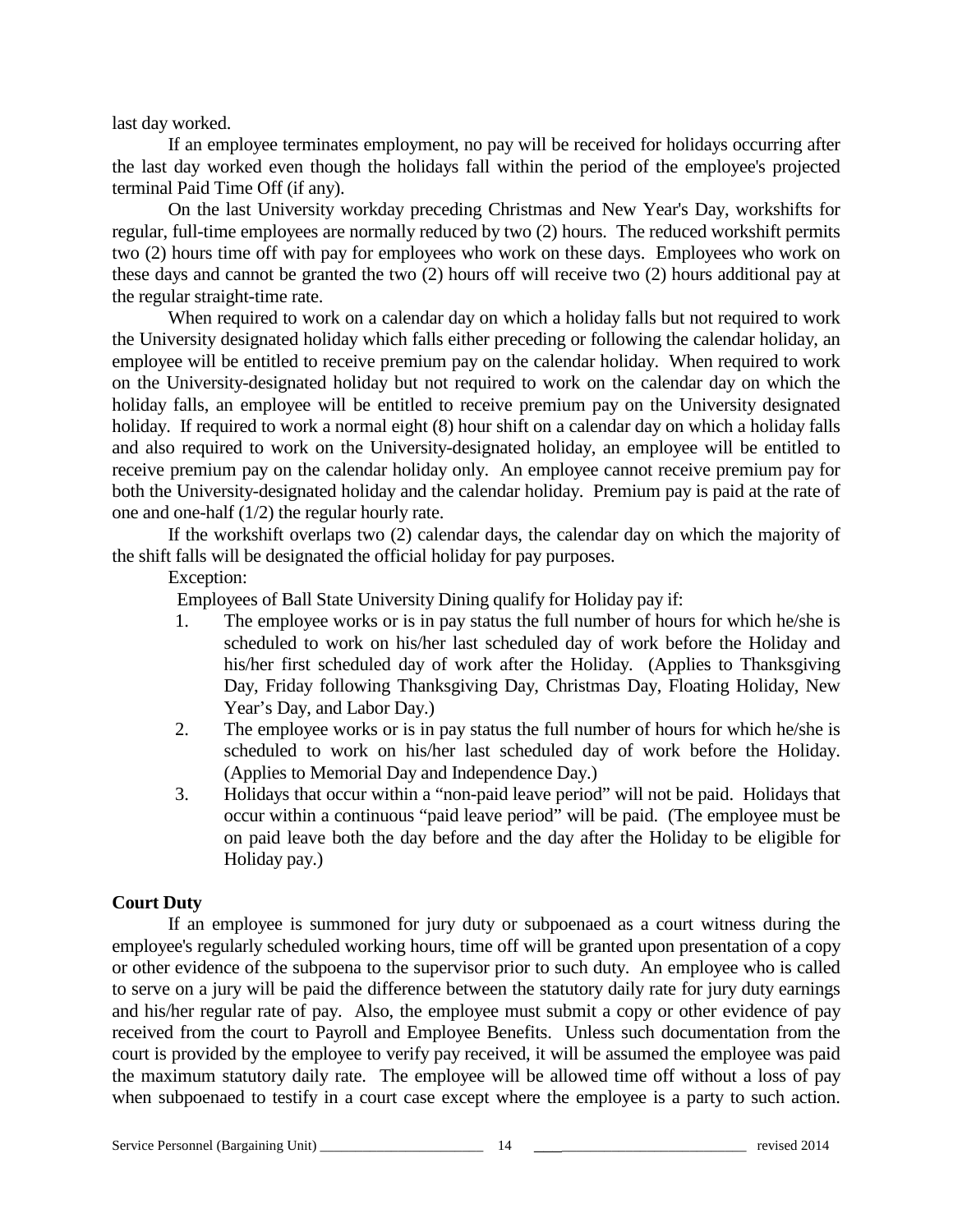After being released by the court, the employee must return to work for the remainder of his/her regularly scheduled shift.

A third shift employee shall not be required to work his/her scheduled shift immediately prior to the first morning of jury duty. If a third shift employee is released by the court by 5:00 p.m. and is not scheduled for jury duty the following day, he/she shall be required to work his/her scheduled shift that night. If released after 5:00 p.m., he/she shall not be required to work his/her scheduled shift that night.

A court appearance of a personal nature must be taken as time off without pay or as Paid Time Off (PTO) if scheduled in advance with the supervisor.

#### **ABSENCES WITHOUT PAY**

A supervisor and department head may authorize up to ten (10) consecutive workdays of absence without pay for an employee; all other leaves must be approved by the employee's supervisor, the department head, and University Human Resource Services. Forms for applying for leaves of absence without pay in excess of ten (10) consecutive workdays are available in University Human Resource Services.

Eligibility for certain leaves without pay will be determined by the employee's length of service, the supervisor's and department head's recommendations, conditions of work loads within the department, and the reason the leave is being requested.

An employee may be required to use all of his/her accrued Paid Time Off (PTO) according to established University and departmental policies. Payment of accrued PTO will not extend the period of the leave. The leave may be canceled and the employee required to return to work if a change occurs in the circumstances under which the leave was approved.

Unless an employee has prior written approval from University Human Resource Services, an employee may not work for pay during a leave of absence; otherwise, the employee will be considered to have resigned from the University as of the date that the employee began such work.

For certain leaves without pay, if the employee fails to return to work at the University at the end of the leave and work for a period of time equal to the length of the leave, he/she must repay the portion of the benefit costs paid by the University during the leave of absence.

An approved leave of absence without pay gives an employee the right to return to the same or similar position at the expiration of the leave, assuming the employee would have been continuously employed during the leave period.

PTO does not accrue during a leave of absence without pay. For information on continuation of existing benefit plans during a leave, go to [www.bsu.edu/hrs,](http://www.bsu.edu/hrs) click Employee Resources.

#### **Family and Medical Leave**

The Family and Medical Leave Program is intended to provide up to twelve (12) weeks time off without pay during a "leave year" to eligible employees in accordance with the Family and Medical Leave Act of 1993 (FMLA). It is the practice of the University to voluntarily apply the FMLA provisions to same-sex domestic partners as qualified by the University's Affidavit of Domestic Partner Relationship.

To qualify for Family and Medical Leave (FML), the employee must meet all of the following conditions:

♦ have at least twelve (12) months (need not be consecutive) of service at the University; and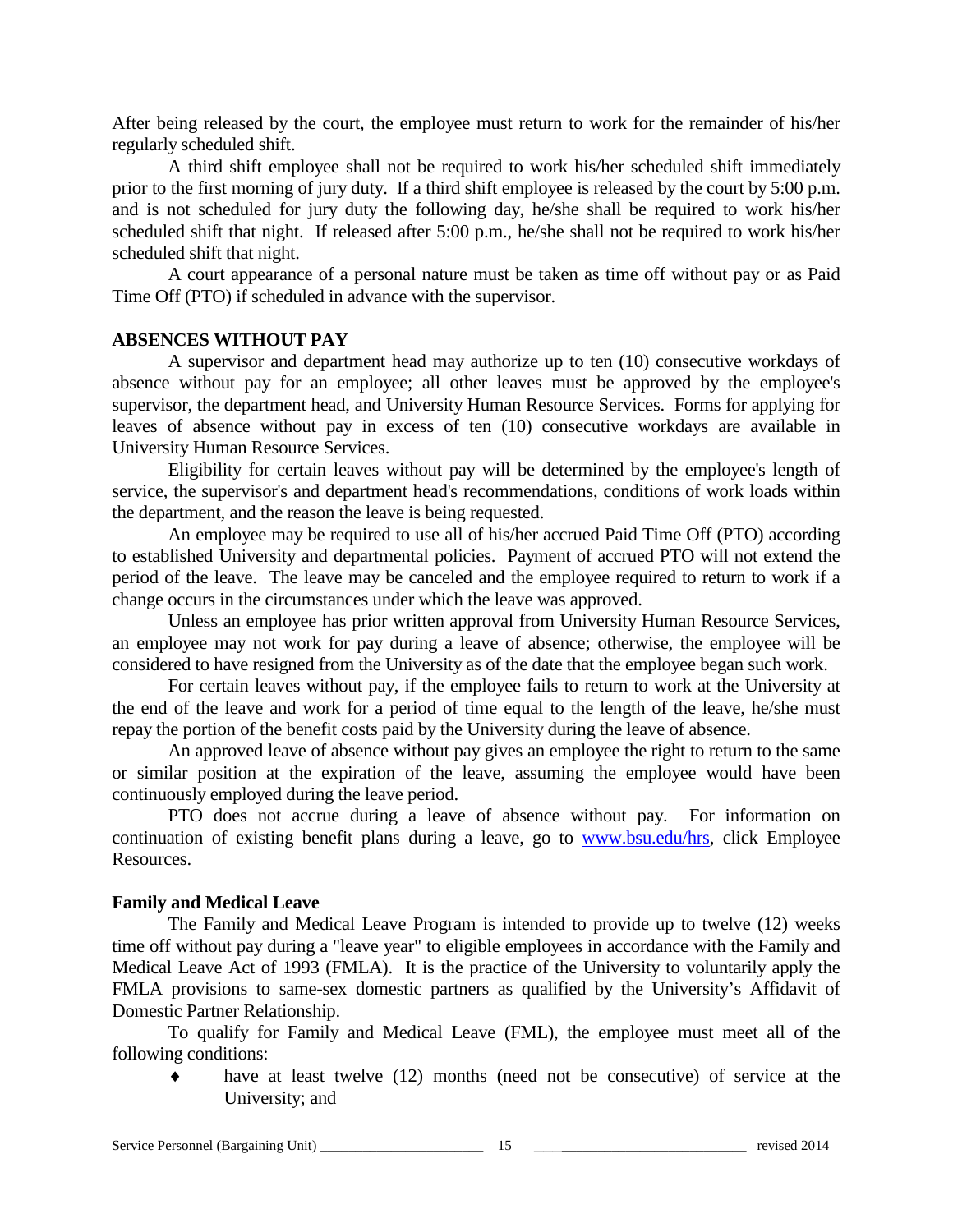- ♦ have worked at least 1,250 hours during the twelve (12) months immediately preceding the date the requested leave is to begin;
- have a qualifying reason for taking FML; and
- have a remaining balance of FML.

A qualifying reason for FML is any of the following:

- the birth of the employee's child and in order to care for the newborn child; or
- ♦ the placement of a child with the employee for adoption or foster care; or
- to care for the employee's spouse, child, parent, or qualified same-sex domestic partner who has a serious health condition as defined by the Department of Labor; or
- a serious health condition as defined by the Department of Labor that renders the employee incapable of performing the functions of his/her job.
- a qualifying exigency arising out of the fact that the employee's spouse, child, parent, or qualified same-sex domestic partner is a covered military member on active duty (or has been notified of an impending call or order to active duty); or
- to care for a covered (covered) military service member, including some qualifying veterans, with a serious service-related injury or illness who is undergoing medical treatment, recuperation, or therapy, is otherwise in an outpatient status, or is otherwise on the temporary disability retired list if the employee is the spouse, child, parent, qualified same-sex domestic partner, or next of kin of the service member.

A "serious health condition" is an illness, injury, impairment, or physical or mental condition that involves inpatient care in a hospital, hospice, or residential medical care facility and any period of incapacity or subsequent treatment in connection with such inpatient care; or continuing treatment by a health care provider which includes any period of incapacity due to: (1) a health condition lasting more than three consecutive days; (2) pregnancy or prenatal care; (3) a chronic serious health condition (e.g., asthma, diabetes); (4) a permanent or long-term condition for which treatment may not be effective (e.g., Alzheimer's, a severe stroke, terminal cancer); or (5) any absences to receive multiple treatments for restorative surgery or for a condition which would likely result in a period of incapacity of more than three days if not treated (e.g., chemotherapy or radiation treatments for cancer).

A "leave year" is defined as a twelve (12) month period measured backward from the date the employee uses any FML. A new "leave year" is calculated with each occurrence of FML use. The entitlement to leave for the birth or placement of a child for adoption or foster care will expire twelve months from the date of birth or placement.

An employee may use his or her accrued Paid Time Off (PTO) or Income Protection Bank (IPB) hours if the absence is for personal illness or injury. The remainder of the FML will consist of unpaid leave, unless an employee is eligible for the Short-Term Disability Plan (STDP). If the FML leave is for the serious health condition of the employee's spouse, child, or parent, the leave is typically unpaid; however, an employee may use Scheduled PTO in some circumstances.

FML may be requested in a continuous block of time or on an intermittent or reduced leave schedule. Intermittent FML may not be taken in less than fifteen (15) minute increments. The employee must make a reasonable effort to schedule intermittent leave at a time that will not unduly disrupt the workplace. An employee on an intermittent or reduced leave schedule may be temporarily transferred to an alternative position with equivalent pay and benefits for which the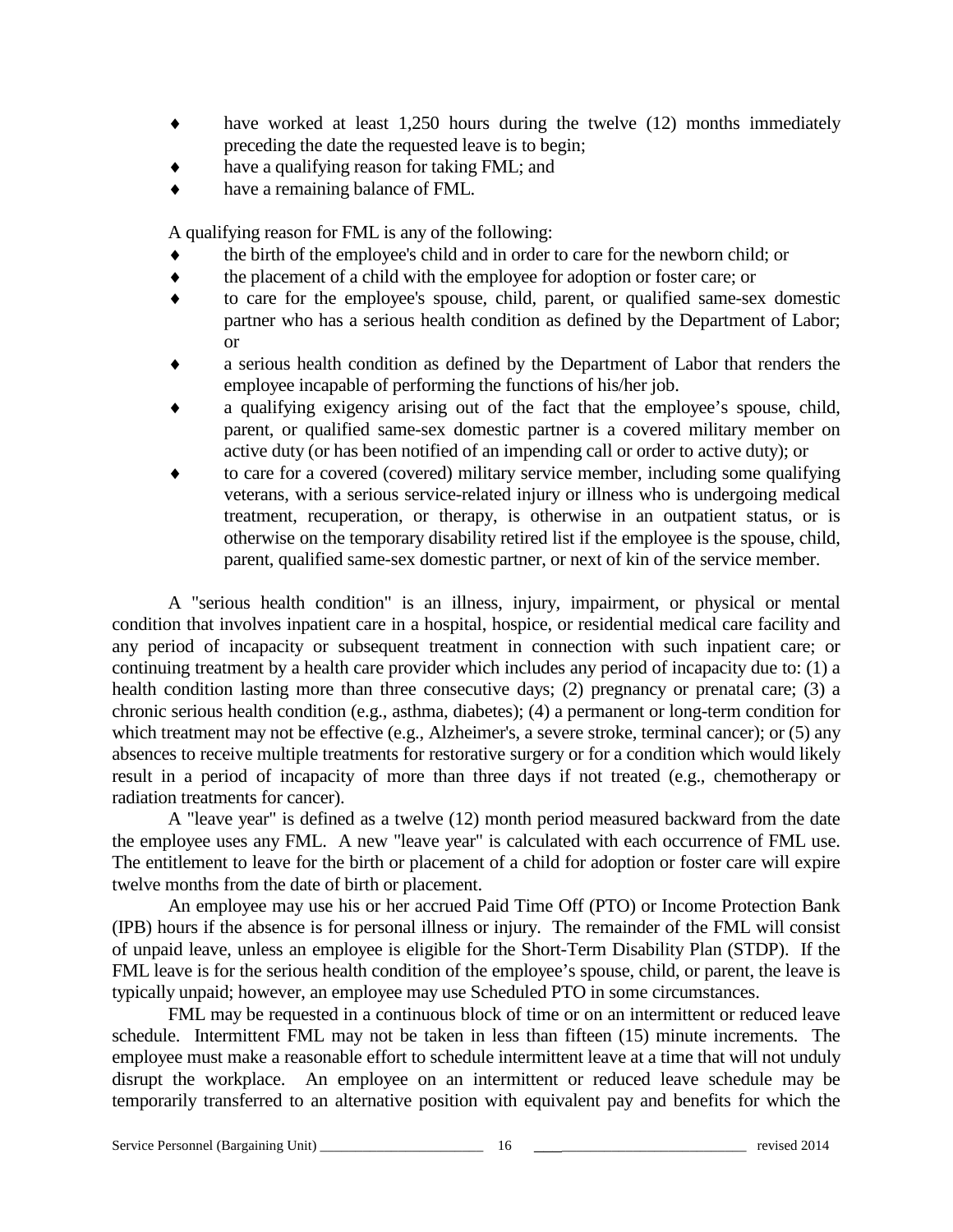employee is qualified and better accommodates recurring periods of leave than the employee's regular position.

An employee is required to provide a thirty (30) day advance notice when the leave is foreseeable. If the thirty (30) day notice is not provided, the leave may be delayed until the thirty (30) days have passed. If the thirty (30) day notice is not possible due to a lack of knowledge of the date the leave is to begin, medical emergency, or other circumstances beyond the control of the employee, then the employee must give notice within one to two (1-2) workdays after the need for leave becomes known to the employee.

An employee may be required to provide a medical certification of either the need to provide care to a spouse, parent, child, or qualified same-sex domestic partner with a serious health condition or for the employee's own serious health condition. Failure to provide a required certification within fifteen (15) calendar days of the date notice is received may result in delay or denial of FML. Recertification of an employee's own serious health condition or the serious health condition of an employee's family member may be required periodically during the leave period in accordance with applicable law, normally no more frequently than every thirty (30) days. The University may require an employee to obtain a second or third medical opinion at the University's expense. An employee, for his/her own serious health condition, may also be required to submit a "fitness for duty" certificate prior to returning to work. The University may require an employee to submit to periodic written statements of his/her intent to return to work in accordance with applicable law, normally no more frequently than every thirty (30) days. During FML, the University will continue to pay the University's portion of premiums for the employee's health plan under the same conditions that applied before the leave began. However, the employee must continue to make any contributions as if he/she were continuously employed during the FML period.

An employee who returns from FML, with the exception of an employee designated as a "key employee," will be restored to his/her old position or to a position with equivalent pay, benefits, and other terms and conditions of employment as if the employee had been continuously employed during the FML period. The University will determine whether a position is an "equivalent position." An employee who fails to return to work and work for a period of thirty (30) days will be required to reimburse the University for the portion of healthcare premiums paid by the University during the employee's FML. EXCEPTION: When the following circumstances occur, the employee's failure to return to work from a qualifying FML will not require the repayment of the University's portion of premiums paid during the leave: (a) the continuation, recurrence, or onset of a serious health condition; or (b) other circumstances beyond the control of the employee. Additional medical certification may be required to substantiate the need to remain off work. FML may run concurrently with other University leave programs including, but not limited to, Emergency Leave, Child Care Leave, Maternity Leave, or Worker's Compensation. If there is a conflict between the provisions of another University leave policy and the FMLA, the FMLA provisions will control.

On January 28, 2008, the National Defense Authorization Act for Fiscal Year 2008 was signed, and on October 28, 2009, the National Defense Authorization Act for Fiscal Year 2010 was signed. These acts under the FMLA allow for a spouse, child, parent, or next of kin of a covered service member to take up to 26 weeks of unpaid leave in a single 12-month period to care for a service member suffering from a serious injury or illness sustained in the line of covered active duty who is undergoing medical treatment, recuperation, or therapy, is otherwise in an outpatient status, or is otherwise on the temporary disability retired list. This leave is also available to qualified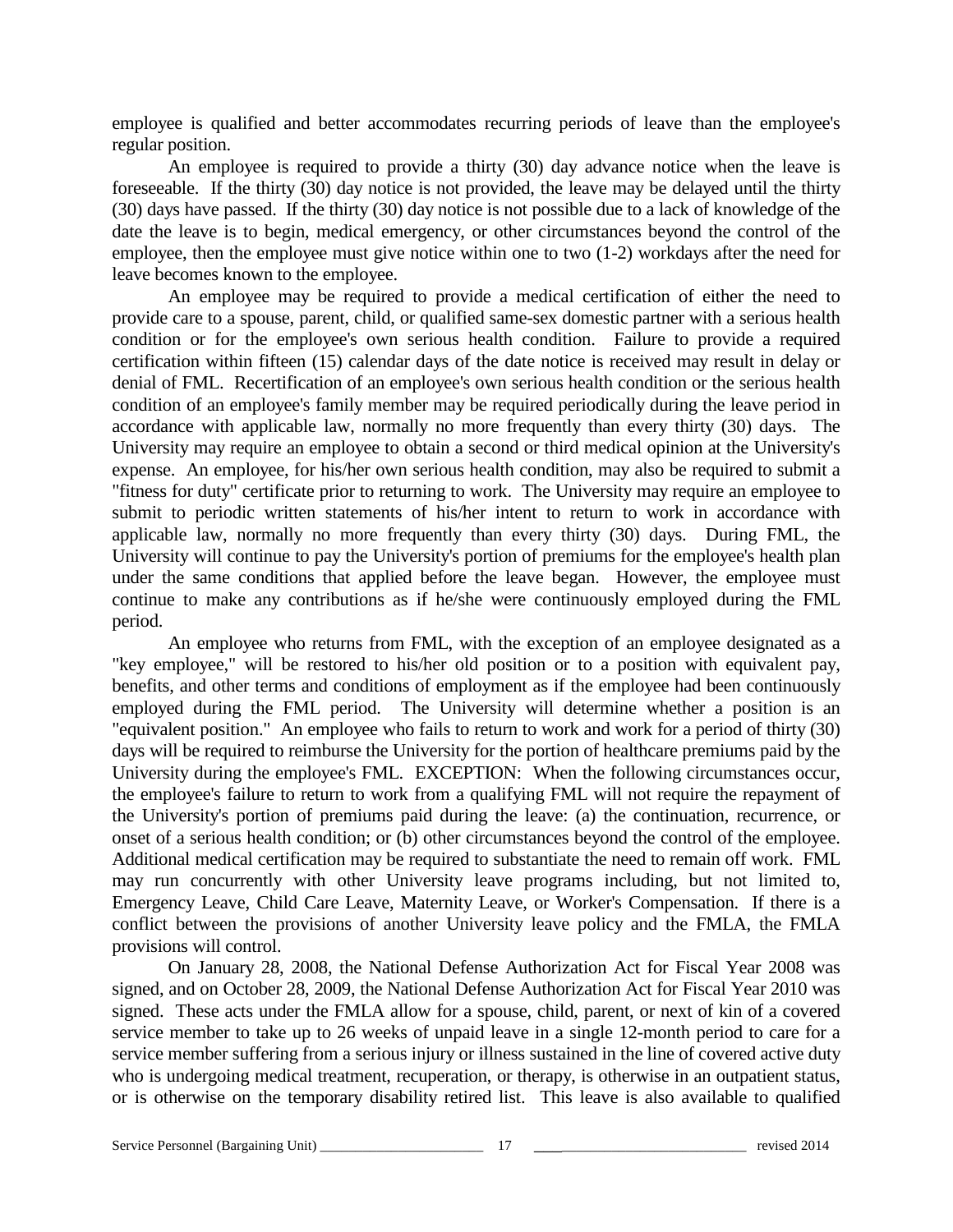family members of veterans who are undergoing medical treatment, recuperation, or therapy for a serious injury or illness sustained, but not necessarily manifested, in the line of covered active duty at any time during the period of 5 years preceding the date on which the veteran undergoes the above treatment.

In addition, the above cited National Defense Authorization Acts allow for an eligible employee to take up to 12 workweeks of leave for a "qualifying exigency" arising out of that employee's spouse, child, or parent being on active duty or having been notified of an impending call or order to active duty in the Armed Forces. Contact the Leave Program Specialist (285-1036) in University Human Resource Services with questions.

### **Extended Personal Sick Leave of Absence for Service Personnel**

The Extended Personal Sick Leave is intended to provide time off with or without pay for extended periods of at least five (5) consecutive days or more when it is necessary for an employee to be off work due to his/her own serious health condition and FML is not applicable or has been exhausted. Exception: An employee diagnosed with a) cancer who is receiving chemotherapy or radiation treatments; b) kidney failure who is receiving dialysis; or c) other such serious health condition that necessitates absence from work to receive an on-going regimen of treatment may be granted EPSLA for absences of less than five (5) consecutive days.

The term "serious health condition" will have the same meaning as used in the Family Medical Leave Act. Approval of the Extended Personal Sick Leave is contingent on medical necessity, and employees are required to certify or recertify a continuing medical need for leave at the discretion of the university. Failure to return to work at the expiration of the Extended Personal Sick Leave will be considered as resignation from the university (if the leave is not renewed). An Extended Personal Sick Leave may not be approved for more than six (6) months at a time. There is no limit on the number of times an Extended Personal Sick Leave may be granted or renewed.

#### **Emergency Leave**

A leave of absence without pay of up to six (6) months may be granted when such leave is necessary for an employee to provide care for a member of the employee's immediate family or household suffering from a serious health condition, and the employee has worked 1,250 hours during the 12 months immediately preceding the request for Emergency Leave. The employee will be required to provide medical certification to substantiate the medical necessity for the employee's absence from work.

For an employee with at least one year continuous full-time employment, most benefit plans may be continued during the Emergency Leave. The employee must make arrangements with the Payroll and Employee Benefits Office for the payment of insurance premiums during the duration of the leave. If the employee fails to return to work at the University on or before the expiration of the Emergency leave, the employee will be considered to have resigned from the University. If the employee fails to return to work at the University on or before the expiration of the leave and work for a certain period of time, the employee must repay the portion of the benefit costs paid by the University during the leave.

To the extent that the Emergency Leave is also a Family and Medical Leave qualifying leave, it will run concurrently with FML.

#### **Leave for Study**

A leave of absence without pay of up to and including twelve (12) months may be granted

Service Personnel (Bargaining Unit) \_\_\_\_\_\_\_\_\_\_\_\_\_\_\_\_\_\_\_\_\_\_\_ 18 \_\_\_\_\_\_\_\_\_\_\_\_\_\_\_\_\_\_\_\_\_\_\_\_\_\_\_\_\_ revised 2014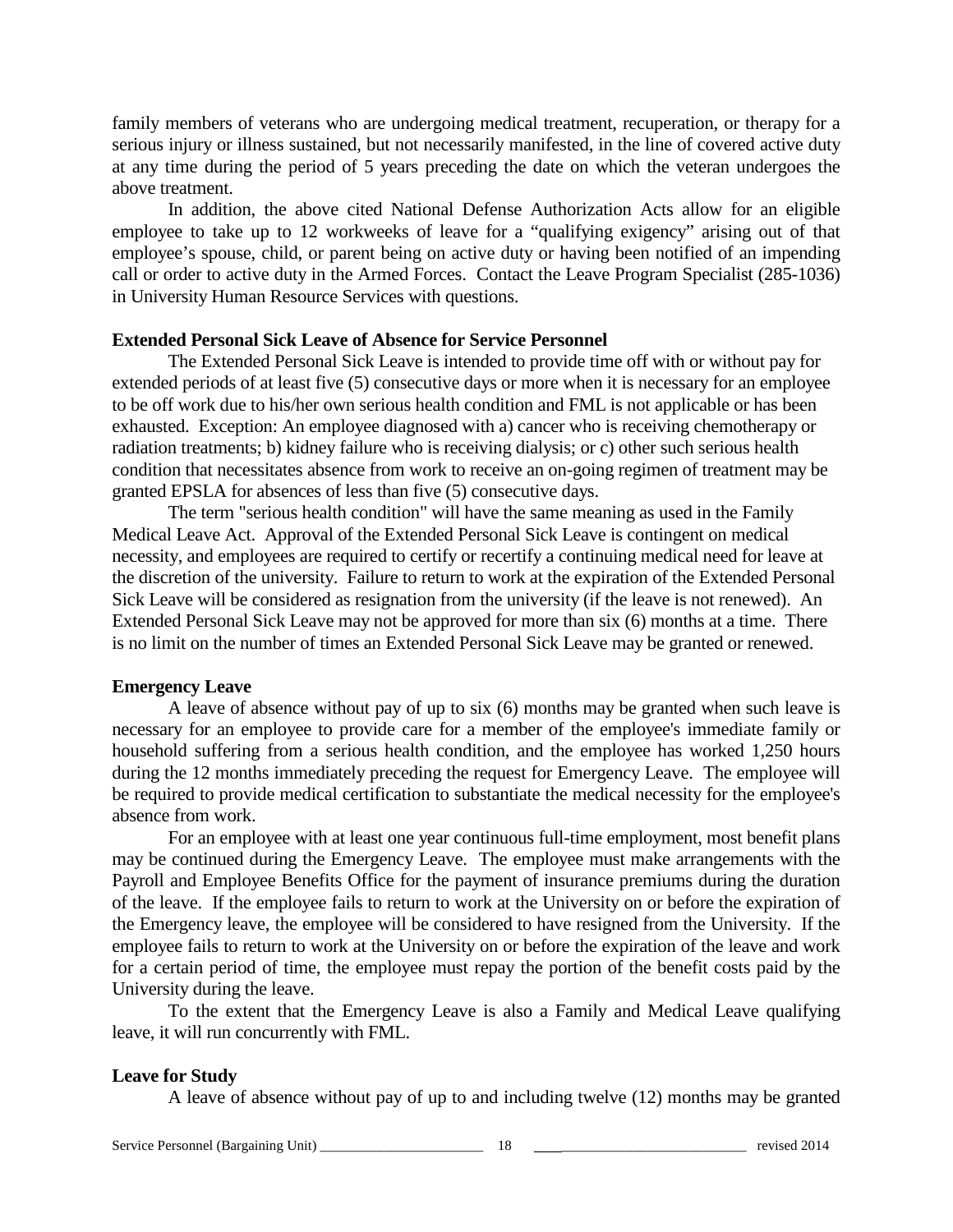to an employee to provide an opportunity to gain additional education and skills to better fulfill the specified responsibilities of an employee's present or future position at the University.

The following conditions will be considered in approving a leave for study: whether the request for such a leave is (1) related to an employee's present position in the University; (2) related to an employee's potential development with the University; (3) part of a program leading to a degree.

An employee is eligible to apply for such a leave if the employee has been employed at least five (5) years at the University. Most benefit plans may be continued for the duration of the Leave for Study. The employee must make arrangements with the Payroll and Employee Benefits Office for the payment of insurance premiums during the duration of the leave. If the employee fails to return to work at the University on or before the expiration of the Leave for Study, the employee will be considered to have resigned from the University. If the employee fails to return to work at the University on or before the expiration of the leave and work for a period of time equal to the length of the leave, the employee must repay the portion of the benefit costs (including Educational Assistance) paid by the University during the leave.

An employee on approved Leave for Study may enroll for up to 17 credit hours per fall semester and/or spring semester and up to 11 credit hours during any combination of summer sessions under the Educational Assistance Program.

### **Military Leave**

A leave of absence will be granted to an employee who is called to a tour of training duty. An eligible employee is entitled to a short-term Military leave with pay not to exceed fifteen (15) calendar days or ten (10) working days in any one calendar year. Evidence, such as military orders, must be submitted to University Human Resource Services before approval for pay will be given.

Active military leave of more than fifteen (15) calendar days or (10) working days will be without pay. Extended Military leave without pay of up to and including five (5) years may be granted after the date of induction, enlistment, or call to active duty.

Benefit plans may be continued during Military Leave. The employee must make arrangements with the Payroll and Employee Benefits Office for the payment of insurance premiums during the duration of the leave.

#### **Military Family Leave**

A leave of absence without pay of up to 10 working days during a calendar year will be granted to the spouse, child (biological child, adopted child, foster child, or stepchild), parent (defined as biological father or mother, adoptive father or mother, a court appointed guardian or custodian, a foster parent, or a stepparent), grandparent (defined as biological grandparent, an adoptive grandparent, a foster grandparent or a stepgrandparent), or sibling (defined as a biological brother or sister, a foster brother or sister, or a stepbrother or stepsister) of a person ordered to active duty in the United States armed forces or the National Guard. The employee must have been employed by Ball State University for at least 12 months and have worked at least 1,500 hours during the 12-month period immediately preceding the day the leave begins. The employee is expected to provide written notice and a copy of the active duty orders if available before taking the leave. The employee may take the leave of absence during one or more of the following periods: 1) during the 30 days before active duty orders are in effect; 2) during a period in which the person ordered to active duty is on leave while active duty orders are in effect; 3) during the 30 days after the active duty orders are terminated. An employee taking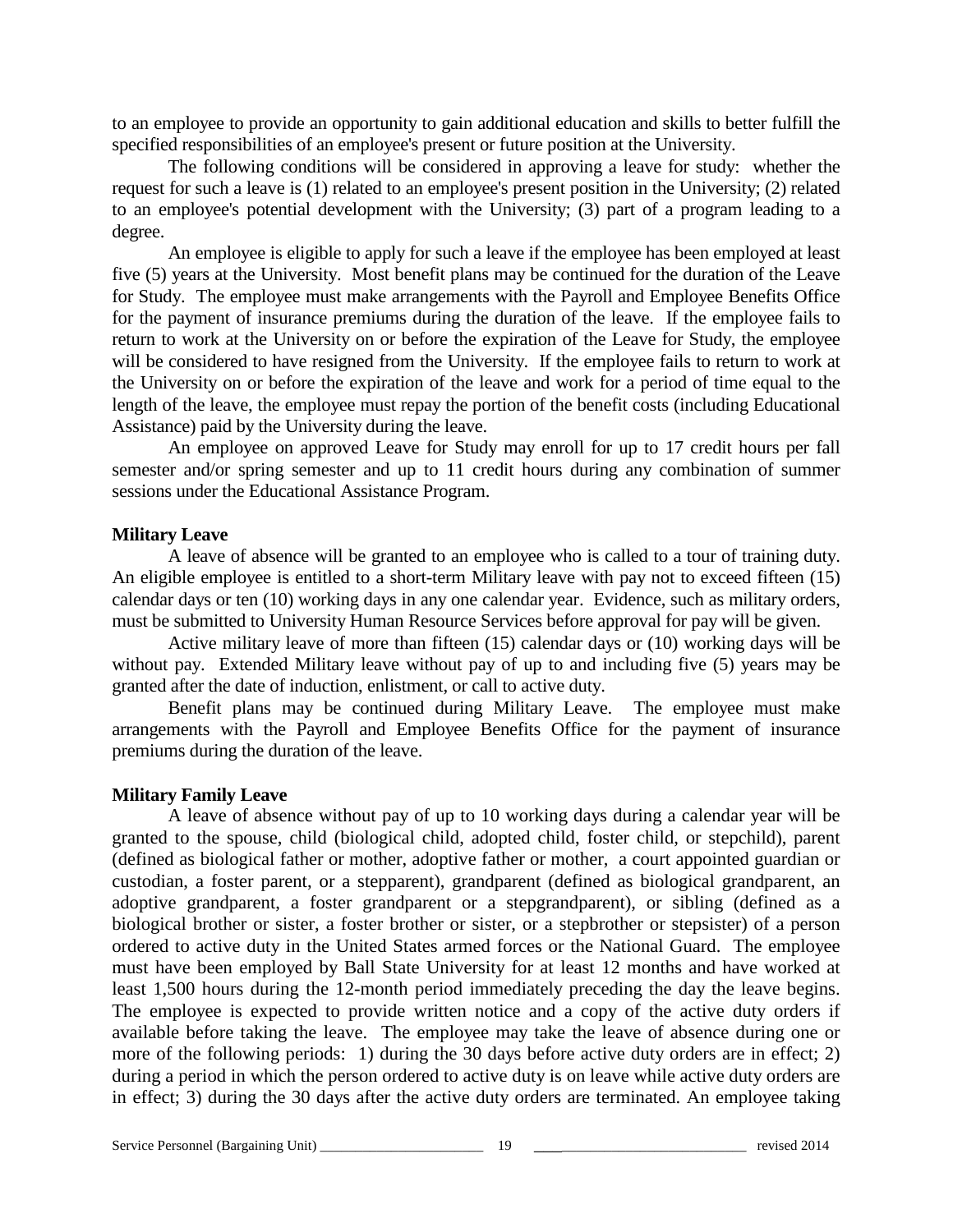such leave is to be restored to the position the employee held before the leave or to an equivalent position. Also, the employee may continue the employee's health care benefits with the university continuing to pay its share of the premium contribution. An eligible employee may elect or an employer may require the employee to substitute any earned paid vacation, personal leave, or other paid leave except for paid medical or sick leave available to the employee for leave during the ten-day period. An employee may be eligible for child care assistance from the Indiana Military Family Relief Fund. (2009 SEA 356)

See the last paragraphs under Family and Medical Leave for other benefits under the FMLA/National Defense Authorization Acts regarding "Qualifying Exigency" leave of up to 12 work weeks and "Military Caregiver" leave of up to 26 work weeks.

#### **Mutual Leave**

A leave of absence without pay of up to six (6) months may be granted when a leave is mutually convenient for the employee and the University, provided a replacement is not required. Mutual leave is not considered a leave entitlement under the Family and Medical Leave Act.

For an employee with at least one year continuous full-time employment, most benefit plans may be continued during the Mutual Leave. The employee must make arrangements with the Payroll and Employee Benefits Office for the payment of insurance premiums during the duration of the leave. If the employee fails to return to work at the University on or before the expiration of the Mutual leave, the employee will be considered to have resigned from the University. If the employee fails to return to work at the University on or before the expiration of the leave and work for a certain period of time, the employee must repay the portion of the benefit costs paid by the University during the leave.

#### **Personal Leave**

A leave of absence without pay of up to three (3) months may be granted under special circumstances. Personal leave may be extended an additional three (3) months, not to exceed six (6) months duration. Personal leave is not considered a leave entitlement under the Family and Medical Leave Act.

Benefit plans are not continued during a Personal leave. If the employee fails to return to work at the University on or before the expiration of the Personal leave, the employee will be considered to have resigned from the University.

#### **Pregnancy Leave**

A leave of absence without pay of up to three (3) months per pregnancy may be granted to a pregnant employee prior to the time she and her physician determine she is unable to work (and thus eligible for maternity leave). No extension will be granted. Pregnancy leave and child care leave combined cannot exceed six (6) months.

For an employee with at least one year continuous full-time employment with the University, most benefit plans may be continued during the Pregnancy leave. The employee must make arrangements with the Payroll and Employee Benefits Office for the payment of insurance premiums during the duration of her leave. If the employee fails to return to work at the University on or before the expiration of the Pregnancy leave (unless the employee has begun a Maternity leave), the employee will be considered to have resigned from the University. If the employee fails to return to work at the University on or before the expiration date of the Pregnancy/Maternity/Childcare leave(s) and work for a certain period of time, she must repay the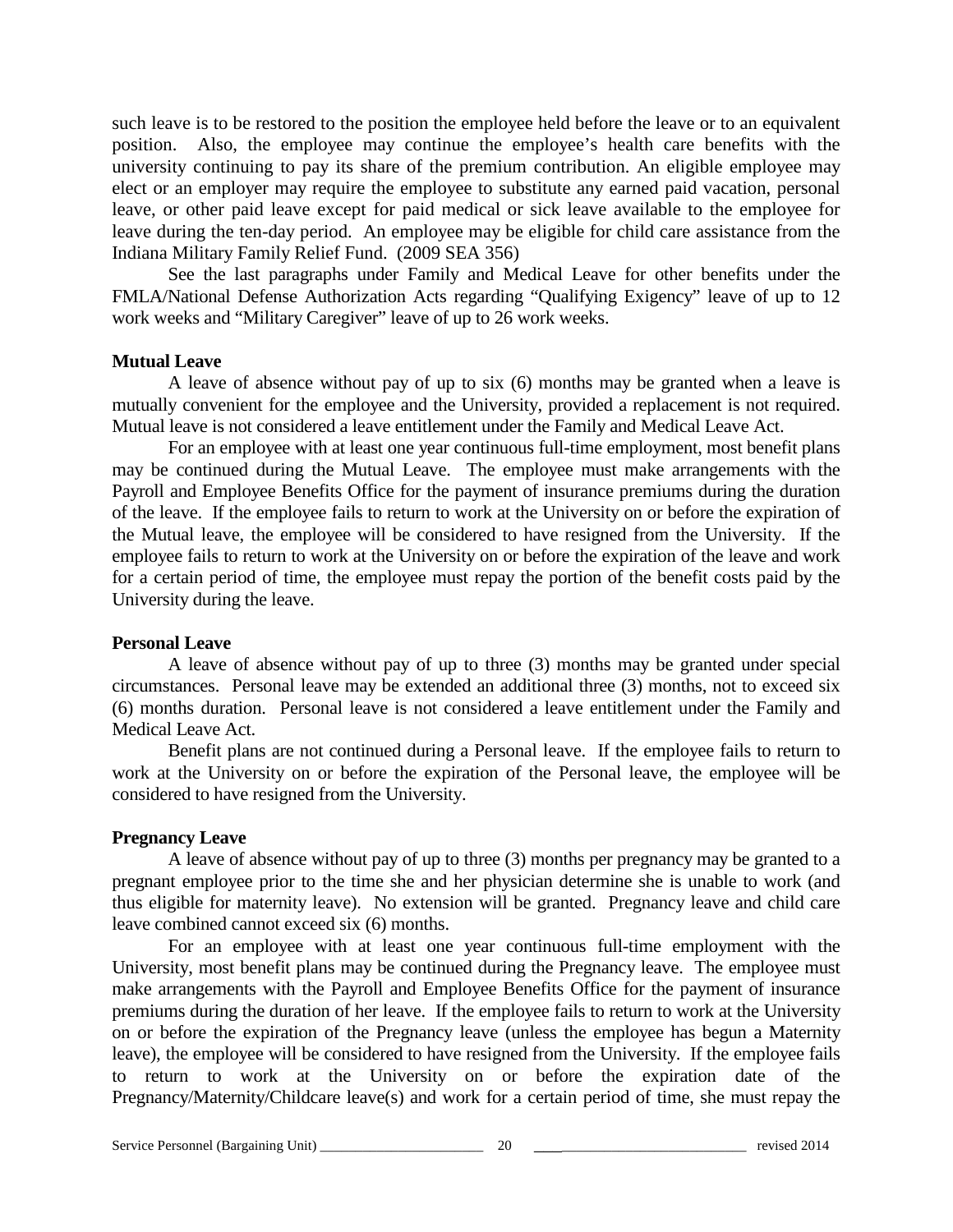portion of the benefit costs paid by the University during the leave(s).

Pregnancy leave is not considered a leave entitlement under the FMLA.

Maternity leave (sick leave) begins at the time the physician determines the pregnant employee is unable to work.

### **Child Care Leave**

A leave of absence without pay of up to three (3) months may be granted to an employee following the birth of an employee's child, and for a female employee after such time as her physician has declared her able to return to work (and thus no longer eligible for maternity leave), or following the adoption or foster care placement of a child. Child Care leave is available to both female and male employees.

Entitlement to the Child Care leave of absence will begin on the date of birth, adoption, or foster care placement of a child and will end on the last day of the twelfth (12th) month following the beginning entitlement date. Child Care leave may be extended an additional three (3) months, providing that Pregnancy leave and Child Care leave combined cannot exceed six (6) months.

For an employee with at least one year full-time employment with the University, most benefit plans may be continued for the duration of the Child Care leave. The employee must make arrangements with Payroll and Employee Benefits for the payment of insurance premiums during the duration of the leave. If the employee fails to return to work at the University on or before the expiration of the Child Care leave, the employee will be considered to have resigned from the University. If the employee fails to return to work at the University on or before the expiration of the Pregnancy/Maternity/Childcare leave(s) and work for a certain period of time, he/she must repay the portion of the benefit costs paid by the University during the leave(s).

To the extent that the Child Care Leave is also a Family and Medical Leave qualifying leave, it will run concurrently with FML.

#### **Voting**

An employee who is scheduled to work during the hours in which polls are open for local, state, and national elections may be permitted time off without pay, not to exceed four (4) hours, to vote on election day. Such time off for voting must be arranged in advance with the supervisor.

# **RETURN TO WORK AFTER ILLNESS/INJURY**

#### **Return from an On-the-Job Injury (Worker's Compensation)**

If absent from work due to an on-the-job injury, clearance from the University Health Center must be obtained before returning to work.

# **Return from Other Illness/Injury Absences**

For any absence due to illness or injury of between seven (7) and fifty-nine (59) calendar days, an employee must obtain a "Return to Work" release from the employee's healthcare provider and present it to the University Health Center. The Health Center clearance must be presented to the employee's supervisor upon return to work. **Food service employees** must follow this procedure after being absent from work for more than two (2) days due to injury or illness.

For any absence due to illness or injury of sixty (60) or more calendar days, an employee must obtain a "Return to Work" release from the employee's healthcare provider and present it to the University Health Center. The Health Center clearance must be taken to Employee Relations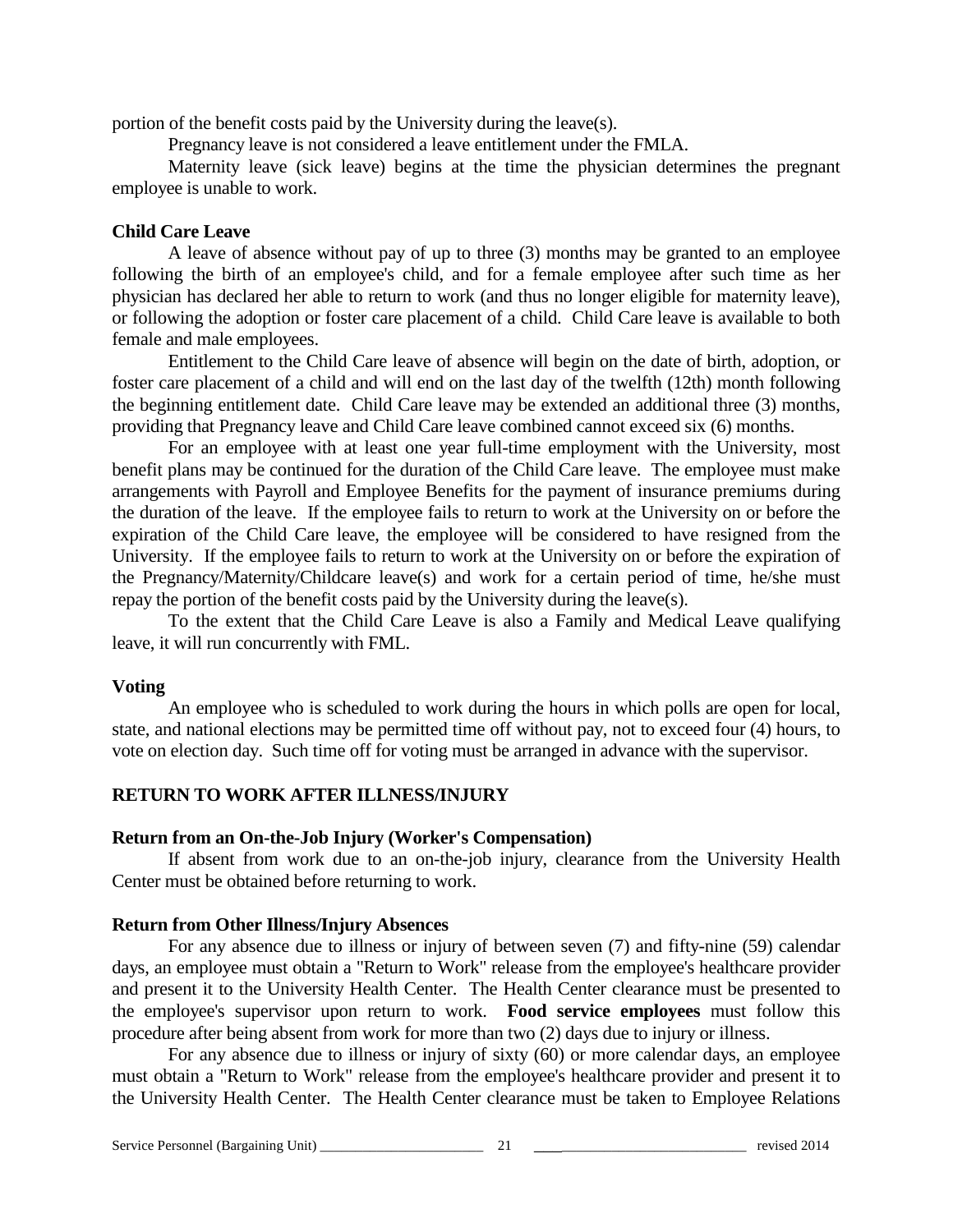for final clearance. The Employee Relations release must be presented to the supervisor upon return to work.

Whenever an employee is absent from work due to personal or a family member's illness or accident for more than ninety (90) working days during any twelve (12) month period, he/she will be placed on "limited job protection" status for the next twelve (12) months. If during the time the employee is on "limited job protection" status the number of days absent from work, excluding authorized scheduled Paid Time Off (PTO), exceeds the number of days worked, the employee's position may be reposted. Exception: An employee classified and paid as skilled trades who has at least ten years University Seniority will not be placed on "limited job protection" status until absent due to illness or accident for more than 120 working days in any twelve month period.

Once an employee whose position has been refilled is released to return to work, he/she must bid on all posted service vacancies for which he/she is qualified or his/her future option to bid may be forfeited.

# **OTHER BENEFITS**

#### **EMPLOYEE ASSISTANCE PROGRAM**

The Employee Assistance Program (EAP) provides confidential assistance to an employee who experiences personal problems that affect work performance and/or attendance. Problems may be due to alcoholism, drug abuse, emotional problems, relationship difficulties, personal finances, or other concerns. The University recognizes that these problems may jeopardize an employee's health and have a serious impact on his/her life and ability to perform job duties.

The program is CONFIDENTIAL. Neither job performance problems nor opinions of such "personal problems" will be discussed with third parties who do not have a valid interest.

Without altering or amending any of the rights or responsibilities of the employee or the University, it is the University's policy to handle such problems within the following framework:

- ♦ An employee participating in the program will be expected to meet existing job performance standards and established work rules within the framework of existing policies, procedures, and agreements.
- The University does not waive its responsibility to maintain discipline or the right to invoke disciplinary measures in the case of misconduct, which may result from, or be associated with, personal problems.
- While participating or following participation in the Employee Assistance Program, an employee should not expect any special privileges or exemptions from standard personnel practices.
- An employee may obtain assistance under the program either by self-referral, supervisory referral, or family referral.

The University has no desire to intrude on an employee's privacy. The purpose of the program is to help an employee get assistance with problems at the earliest possible time so human and financial loss can be kept to a minimum. For additional information contact the EAP Coordinator in University Human Resource Services at 285-1187.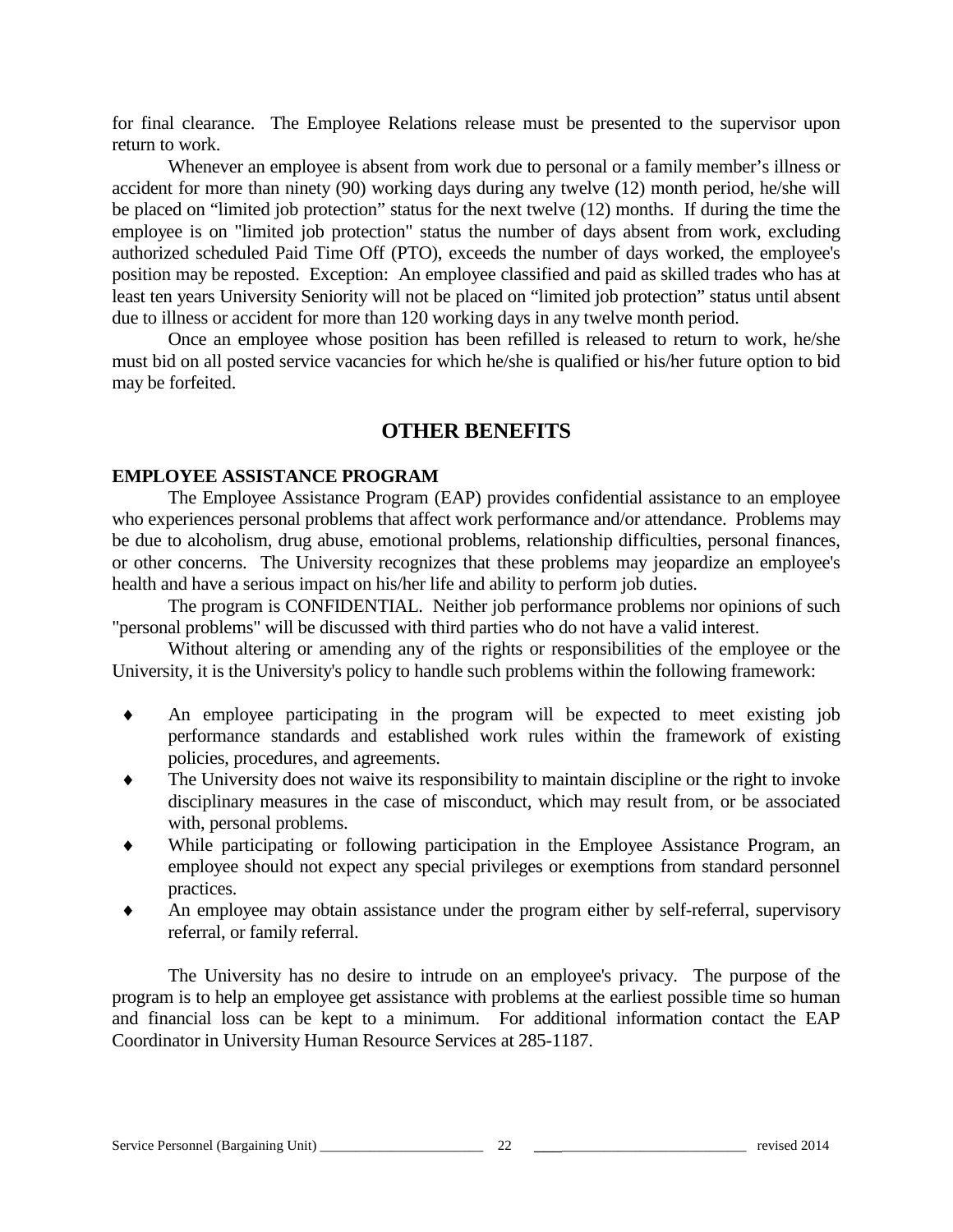#### **TRAINING**

The University develops training programs to facilitate proper job performance and enhance opportunities for transfers and promotions. Training programs generally will be conducted on University time, although there may be exceptions to this practice. Successful completion of University training programs may be prerequisites for promotion in selected areas.

### **REMITTED TUITION BENEFITS**

#### **Tuition Remission Program**

An employee who meets the normal admission requirements of the University and who has completed his/her probationary period may enroll for up to six (6) credit hours per fall semester, six (6) credit hours per spring semester, and a total of six (6) credit hours during any combination of summer sessions and at no cost to the employee (i.e. full remission of basic tuition and the student services fee, excluding special fees). This Program is administered through University Human Resource Services (285-1834).

#### **Educational Assistance Program**

An employee who meets the normal admission requirements of the University and who is in a probationary period and wishes to take undergraduate classes or non-probationary employee who wishes to take graduate classes, or a non-probationary employee who wishes to take a Leave for Study, may enroll for up to six (6) credit hours per fall semester, six (6) credit hours per spring semester, and a total of six (6) credit hours during any combination of summer sessions and have remission of 100% of basic tuition for students with at least one main campus course, and 50% of basic tuition for students with no main campus courses (student services and special fees excluded). An employee on an approved Leave for Study may enroll for up to eighteen (18) credit hours per fall or spring semesters or eighteen (18) credit hours during any combination of summer sessions under this program. This Program is administered through University Human Resource Services (285-1834).

Classes may be audited (no University course credit) without cost to the employee. For a waiver of the audit fee, an employee may obtain a waiver card from either the Admissions Office (for undergraduate classes) or the Graduate School (for graduate classes).

#### **Staff Development Program**

An employee who is requested by his/her department head to enroll in course work to enhance his/her skills to meet the needs of the University may have fees or a portion thereof paid. Course work must be directly related to the employee's present position and responsibilities or directly related to the employee's potential assignment within the University. Time away from work to attend such class(es) is considered part of the employee's regular work schedule. This Program is administered through University Human Resource Services (285-1834).

#### **Fee Remission Program for Retirees (Under the Age of 60)**

The following three programs: Fee Remission Program for Spouses and Dependent Children, Educational Assistance Program, and Fee Remission Program for Persons Age 60 years and Over have been revised to allow eligible Ball State University retirees (staff and service personnel who have been granted retirement status or faculty and professional personnel who have been granted emeritus status) to receive remission of fees for undergraduate and graduate courses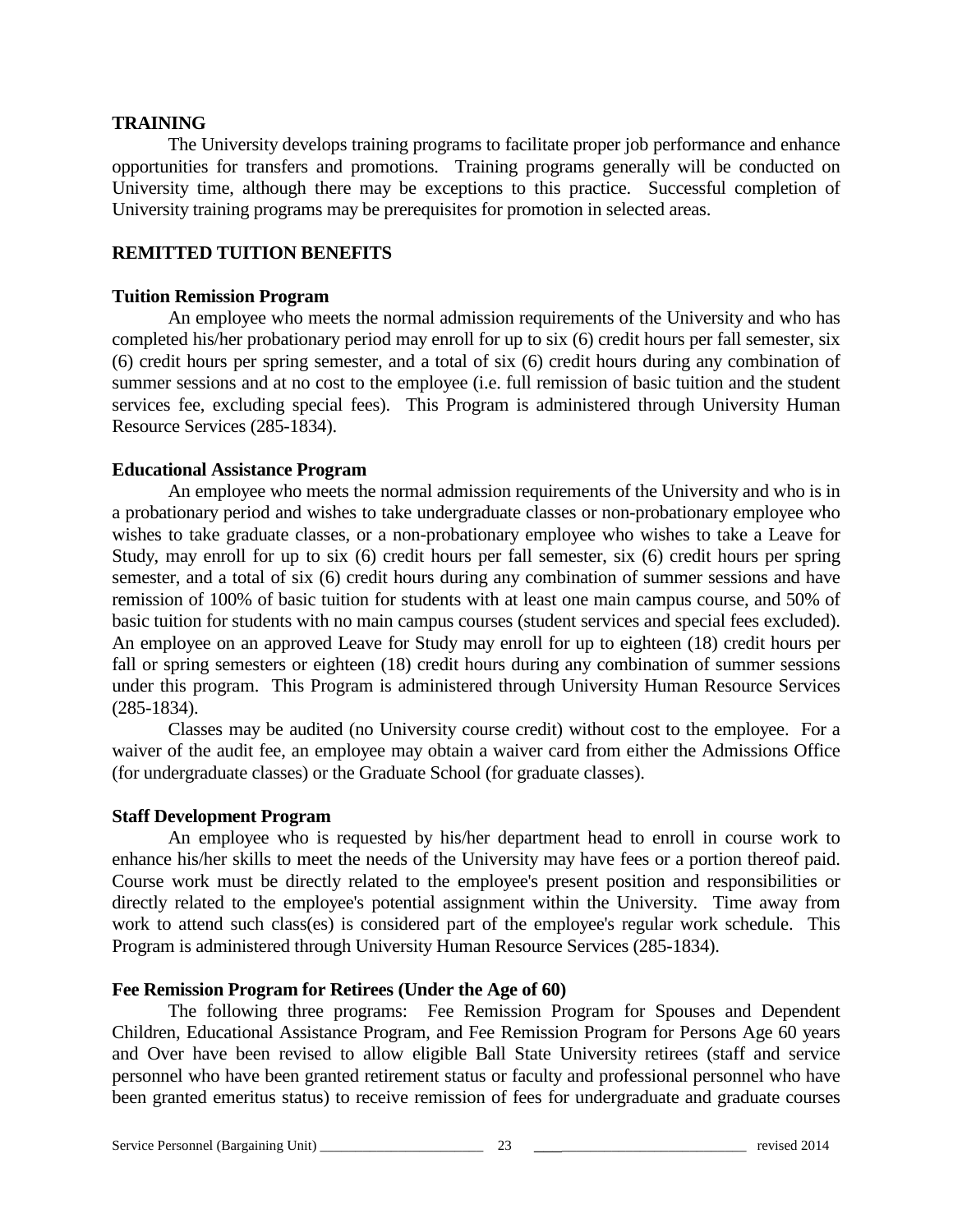equal to the greater of the contingent portion of general fees and special course fees or 50 percent of total fees. The Fee Remission Program for Retirees is applicable to retirees as defined above under the age of 60 years of age. For further information about this program, contact Payroll & Employee Benefits (285-8461).

#### **Reduced Fees for Persons Sixty (60) Years of Age or Older**

An employee, his/her spouse, and other persons sixty (60) years of age or older who are not otherwise eligible for university fee remission programs are eligible for 50% reduction of the course fees, exclusive of laboratory fees and other special charges, for University courses or programs offered on campus for which such persons are properly qualified. This program includes enrollment in Independent Study course work. The Scholarships & Financial Aid Office (285- 5600) can provide further information about this program.

### **Fee Remission Program for Spouses and Dependent Children**

The Fee Remission Program provides spouses and dependent children of eligible employees with the opportunity to enroll in undergraduate course work for credit at a reduced cost. For further information about this program, contact University Human Resource Services (285-1834).

### **Limits on Fee Remission Programs**

An employee is eligible for remission of fees for fall semester, spring semester, or any combination of summer sessions under only one of the following programs: the Fee Remission Program, the Educational Assistance Program, or the Reduced Fees for Persons Sixty (60) Years or Older Policy.

Contact University Human Resource Services for additional information regarding the remitted tuition benefits for employees and contact Payroll & Employee Benefits for additional information regarding the remitted tuition benefits for retirees, spouses, and dependents.

# **CLASS ATTENDANCE**

On approval of the supervisor, the department head, and the Director of Employee Relations, an employee may be permitted to attend a class during the workday if such class is pertinent to the job and will better qualify the employee for the employee's job. In such cases, the class time must be reported as Paid Time Off (PTO) in one (1) hour increments, or arrangements must be made with the supervisor and/or department head and Director of Employee Relations for a change in scheduled work hours to make up the time lost. NOTE: No more than one (1) class may be taken during an employee's regularly scheduled working hours.

# **TIME RECORDS AND PAYCHECKS**

# **TIME RECORDS**

Employees are required swipe in and out from work periods using the Kronos time clock to properly record their times. Employees may not swipe another employee's time card. Employees may not perform work for the University before clocking in or after clocking out. Conversely, "ghost employment" (when an employee reports having worked, but did not) is also prohibited. See the Conflict of Commitment Policy for more information on "ghost employment."

The University expects to pay employees for all working time, so an employee should work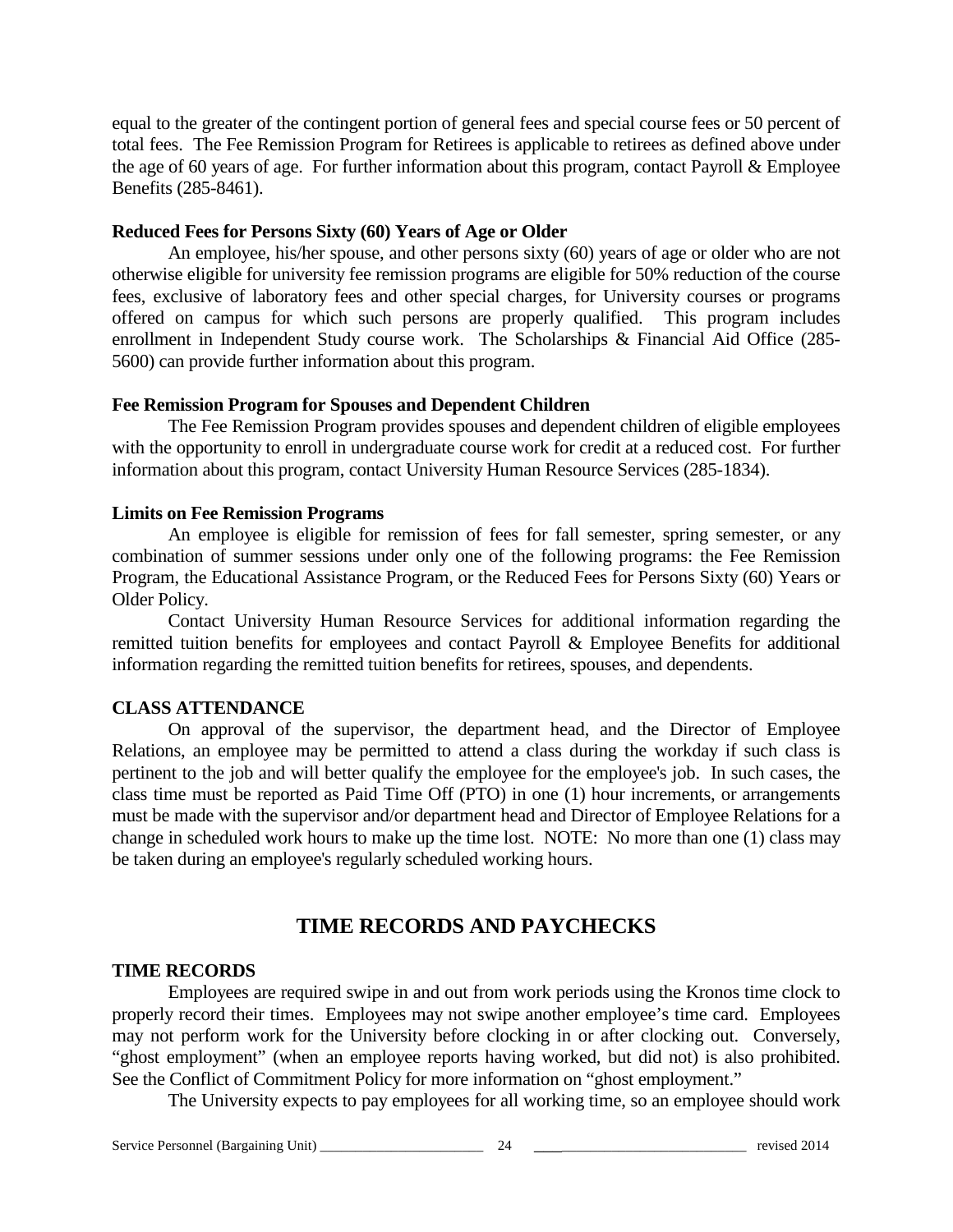with his/her supervisor to complete a *Kronos Adjustment Form* if a meal period is interrupted to perform work or if an employee otherwise performs work for the University before clocking in or after clocking out. An employee should contact the department head, Payroll & Employee Benefits, and/or Employee Relations if he/she has concerns or complaints about not being paid for all time spent working.

### **PAYCHECKS**

Pay is calculated on a bi-weekly basis, and pay is deposited electronically into the employee's designated bank account on the Friday following the end of the appropriate pay period.

If needed, the Ball State Federal Credit Union will permit Ball State University employees to open a savings account that may be used for payroll deposits.

A paycheck stub is emailed to employees' Ball State email accounts on Friday following the end of the appropriate pay period, and at any time employees may log onto Self-Service Banner on the University's website for detailed information regarding his/her pay and deductions. If an error is detected in the paycheck, an employee should contact his/her immediate supervisor promptly.

### **SHIFT PREMIUM AND PREFERNCE**

A shift premium will be paid to an employee who is regularly assigned for the majority of the workweek to the second or third shift as follows:

Second shift: \$.25/hour shift premium. The second shift is any regularly scheduled shift starting between 2:00 p.m. and 9:59 p.m.

Third shift: \$.35/hour shift premium. The third shift is any regularly scheduled shift starting between 10:00 p.m. and 4:59 a.m.

A skilled trades employee who is reassigned to a shift for which a different shift differential is paid may request after thirty days the opportunity to return to his/her previous shift by bumping the least senior employee with the now-present ability within the same Job Classification and same Seniority Department providing both employees possess the now-present ability to perform the work of the shift to which they would be assigned upon execution of the bump.

#### **WAGE ADJUSTMENTS**

The wages of all employees are reviewed annually and pay adjustments may be made as determined to be appropriate by the Board of Trustees.

# **WAGE SCHEDULE**

Service employees hired full-time on and after April 1, 2010, are subject to a three-tiered wage schedule including: a new hire rate, a two years of service rate, and a top rate after five years of service.

The two-year rate will become effective with the first pay period following the beginning of the third year of full-time employment, and the five-year rate will become effective with the first pay period following the beginning of the sixth year of full-time employment.

# **OVERTIME**

In general, overtime is paid at the rate of one and one-half (1 1/2) the regular hourly rate. The University will endeavor to distribute overtime as equitably as possible in accordance with the overtime provisions. In all cases the latest revision of the *Overtime Agreement* (*Article II –*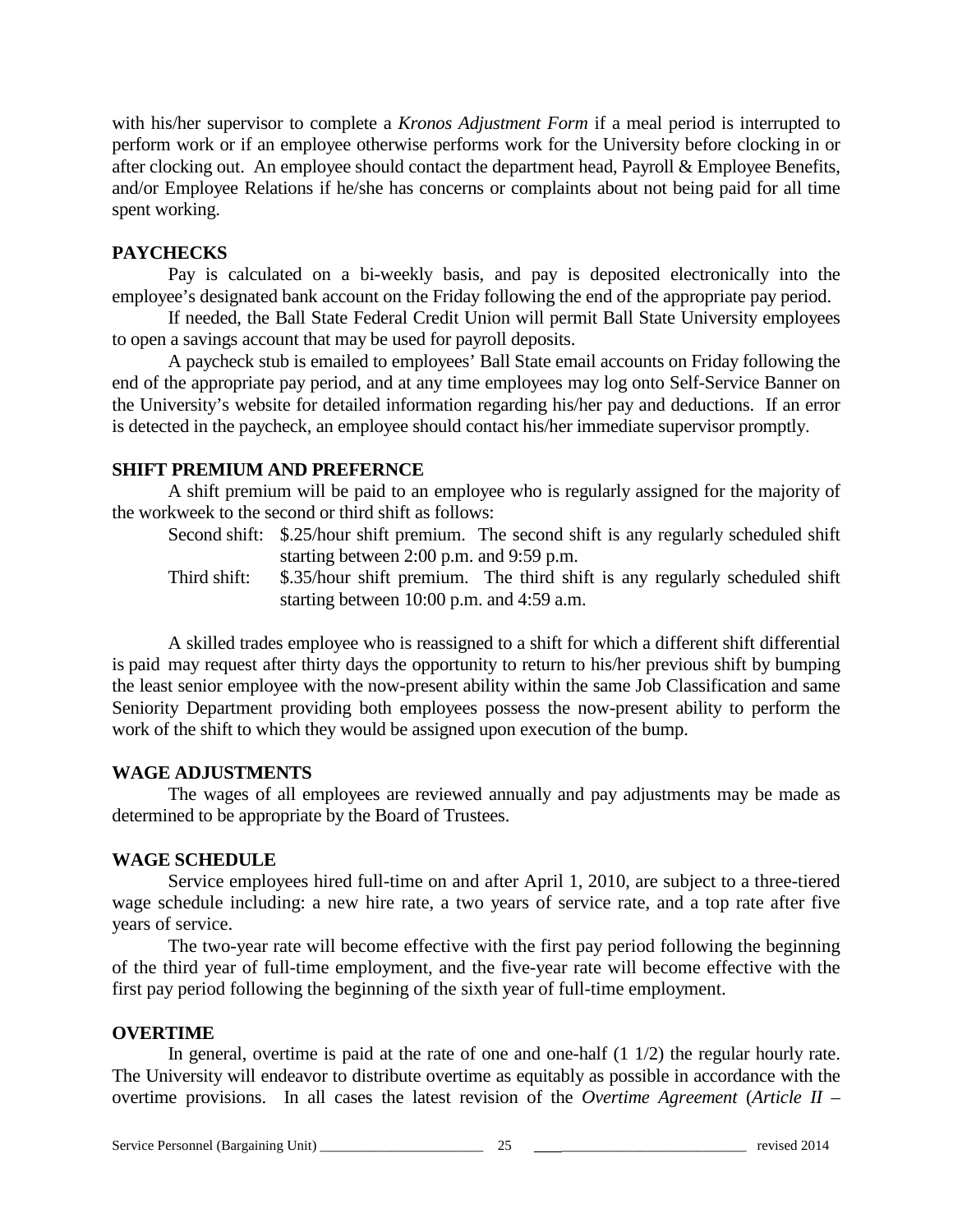#### *Overtime*) shall govern. See Appendix.

Overtime must be approved by a supervisor before it is worked. Employees are prohibited from working unauthorized overtime or from working "off-the-clock".

#### **GARNISHMENTS AND TAX LEVIES**

Garnishments and tax levies are attachments to an employee's pay for an unpaid debt. The University is required by law to withhold wages due when a garnishment or tax levy has been served on the University, and it may collect a fee from the employee for this action. Such attachment on wages will be released upon receipt by the University of an order from the court or tax agency that issued the attachment or upon full compliance with the garnishment order.

# **RULES AND REGULATIONS**

Employment at the University brings many benefits to the employee, but accepting a job at the University also includes accepting the responsibilities that go with the position. For example, tardiness and excessive absenteeism cannot be tolerated. Maintaining the proper decorum and wearing the appropriate attire for the position held and the work station occupied are required. A satisfactory level of performance on each of the tasks and responsibilities identified in the position description or assigned by the supervisor is expected.

#### **DISCIPLINARY STEPS**

Discipline may be imposed against an employee only for just cause. Such actions shall be in conformance with generally accepted standards for progressive discipline.

The University's progressive disciplinary policy ranges from verbal warnings to discharge. The four-step disciplinary procedure is as follows:

- Step 1: Verbal Warning all verbal warnings are documented in writing
- Step 2: Written Warning
- Step 3: Suspension without pay, 3 days
- Step 4: Up to and including discharge

Variations in these penalties may take place, at the sole discretion of the University, where there are extenuating circumstances, including prior unlike violations.

When, in the interest of the employee and/or the University, a supervisor suspends an employee for the duration of the workshift, such action will be reported to Employee Relations.

The examples discussed above and in the following rules are meant to be illustrative and should not be considered exhaustive.

|                  | <b>Examples of Violations</b>                                       | <b>Disciplinary Steps</b> |
|------------------|---------------------------------------------------------------------|---------------------------|
| $\overline{1}$ . | <b>Excessive Tardiness</b>                                          | 1 2 3 4                   |
| 2.               | <b>Excessive Absenteeism</b>                                        | 1 2 3 4                   |
| 3.               | Careless or substandard workmanship resulting in such things as,    | 1 2 3 4                   |
|                  | waste, spoilage, or delay and/or failure to follow directions given |                           |
|                  | by a supervisor                                                     |                           |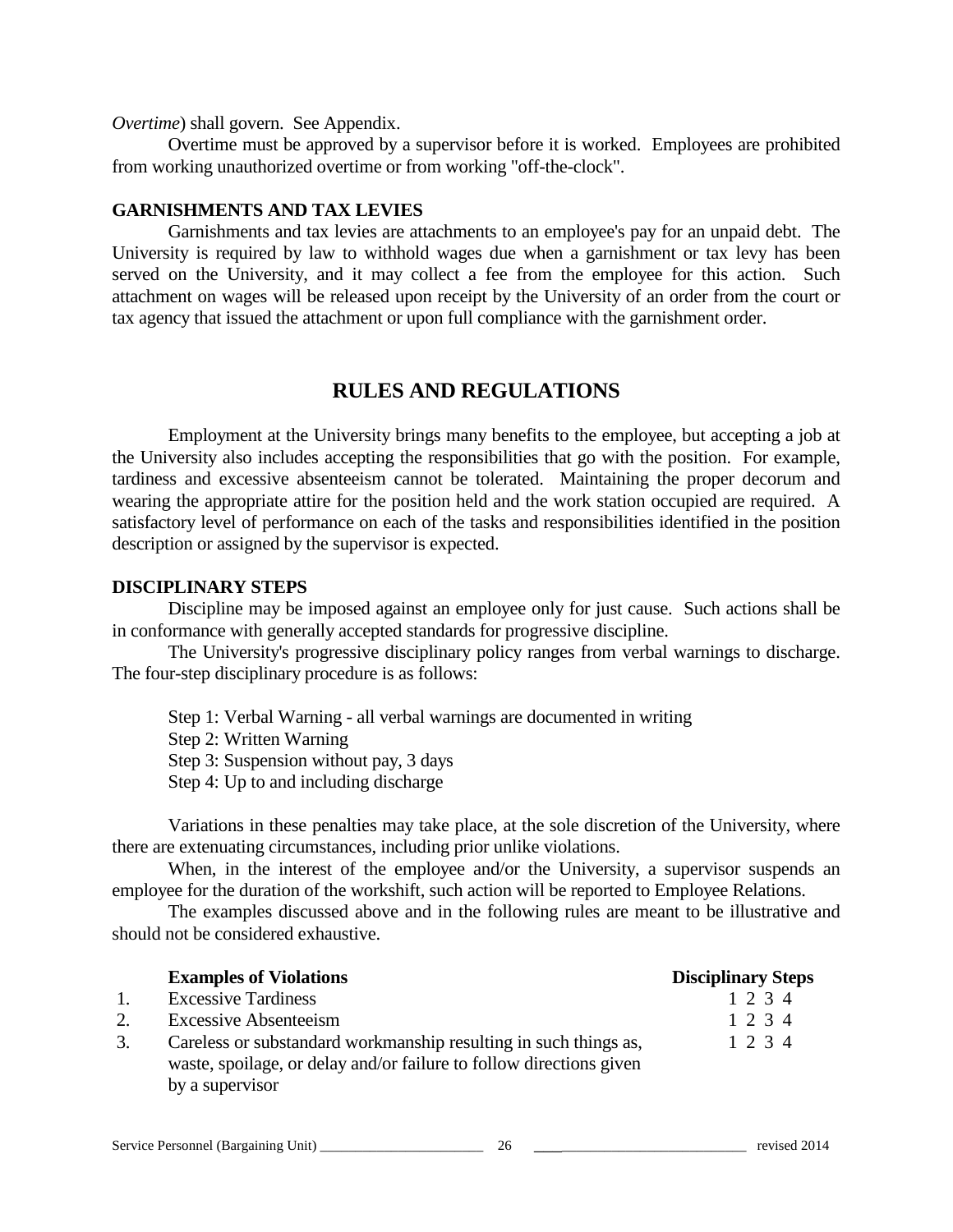| 4.  | Posting, defacing, or removing notices from University bulletin boards<br>or in other places                                         | 1 2 3 4                             |
|-----|--------------------------------------------------------------------------------------------------------------------------------------|-------------------------------------|
| 5.  | Failure to report for overtime work after acceptance without a<br>justifiable reason or failure to promptly notify the University    | 1 2 3 4                             |
| 6.  | Failure to properly document as required by law and/or University policy                                                             | 1 2 3 4                             |
| 7.  | Leaving the work location during workshift without authorization                                                                     | 1 2 3 4                             |
| 8.  | Idling, loafing, or inattention during working hours                                                                                 | 1 2 3 4                             |
| 9.  | Failure to properly ring time clock                                                                                                  | 1 2 3 4                             |
| 10. | Failure to promptly notify supervisor on each day of unscheduled                                                                     | 1 2 3 4                             |
|     | absence                                                                                                                              |                                     |
| 11. | Using profane or obscene language or gestures                                                                                        | 1 2 3 4                             |
| 12. | Violations of minor safety rules and practices                                                                                       | 1 2 3 4                             |
| 13. | Misusing, damaging, or destroying University property                                                                                | 2 3 4                               |
| 14. | Gambling or possession of gambling devices or paraphernalia on                                                                       | 2 3 4                               |
|     | University property                                                                                                                  |                                     |
| 15. | Insubordination                                                                                                                      | 34                                  |
| 16. | Violations of major safety rules or practices                                                                                        | 3<br>$\overline{4}$                 |
| 17. | Sleeping or giving the impression of sleeping during working hours                                                                   | 34                                  |
| 18. | Ringing another employee's time card or having one's time card rang<br>by another person                                             | 34                                  |
| 19. | Falsifying or altering time cards or other records without regard to                                                                 | 34                                  |
|     | time of discovery                                                                                                                    |                                     |
| 20. | Reporting to work while under the influence of alcoholic beverages,                                                                  | 34                                  |
|     | unlawful controlled substances, counterfeit drugs, misused prescription                                                              |                                     |
|     | drugs, or their possession or use/misuse on University property                                                                      |                                     |
| 21. | Immoral conduct or indecency                                                                                                         | 34                                  |
| 22. | Fighting, assaulting, threatening, or attempting bodily harm to anyone<br>on University property                                     | $\overline{4}$                      |
| 23. | Unexcused absence of three consecutive days                                                                                          | $\overline{4}$                      |
| 24. | Conviction in a civil or criminal court or detention by law enforcement<br>authorities without a reason acceptable to the University | $\overline{4}$                      |
| 25. | Theft of employee, University, or student property or unauthorized                                                                   | $\overline{4}$                      |
|     | conversion of employee, University, or student property                                                                              |                                     |
| 26. | Unauthorized possession of weapons or explosives on University                                                                       | 4                                   |
|     | property                                                                                                                             |                                     |
| 27. | Any other conduct which is inconsistent with proper behavior                                                                         | Penalty depends on<br>circumstances |
| 28. | Multiple violations, whether or not simultaneous, of the fore-                                                                       | Penalty depends on                  |
|     | going rules and regulations                                                                                                          | circumstances                       |
| 29. | Falsification of employment application without regard to time                                                                       | Penalty depends on                  |
|     | of discovery                                                                                                                         | circumstances                       |
| 30. | Violation of Alcohol and Drug Testing Policies                                                                                       | $\overline{4}$                      |
|     |                                                                                                                                      |                                     |

Disciplinary action will not be imposed for violations of rules 1-12 more than three months after the date of the violation unless disciplinary action has previously been taken for violation of the same rule.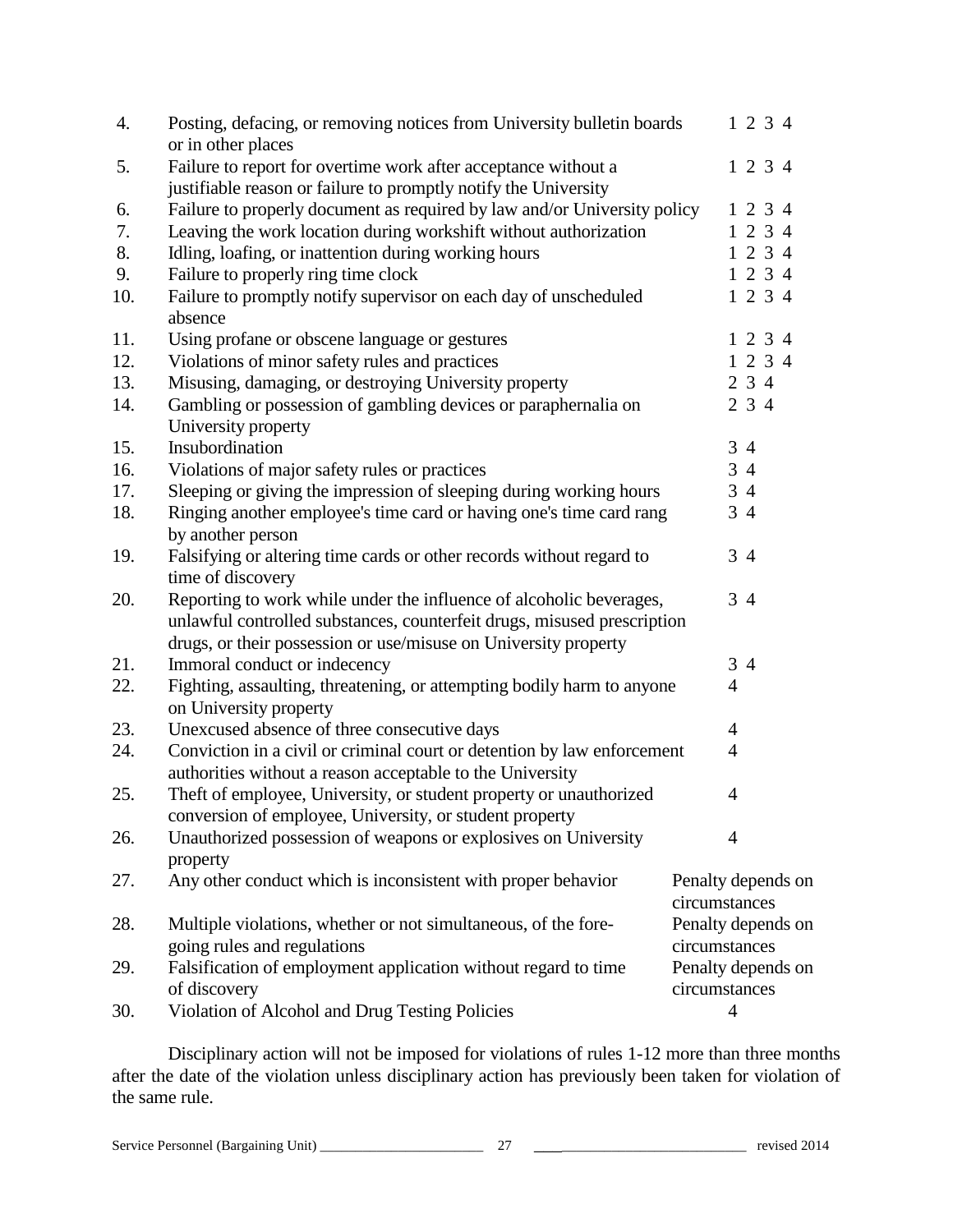The University will endeavor to provide approximately one hour advance notice of investigatory meetings when disciplinary action is being considered, with the understanding that in some situations that will not be possible.

### **GRIEVANCES**

An employee should initially direct questions and concerns to his/her immediate supervisor. A formal five (5) step procedure for processing a grievance is in place. In all cases, the latest revision of the *Grievance Procedure* shall govern. See Appendix.

### **ATTENDANCE RULES AND REGULATIONS for SERVICE PERSONNEL**

#### **Section 1. Scheduled Absences**

- A. Scheduled absences are absences from work for scheduled paid time off (PTO), jury duty, union business, and funeral leave which are scheduled and approved by supervision in advance and according to the departmental guidelines for scheduling such absences. Note: An employee should schedule paid time off (PTO) in advance to attend personal medical or dental appointments.
- B. Other leaves of absence may be approved in accordance with specific leave policies and departmental and university guidelines and will be considered as scheduled absences. It is the employee's responsibility to provide justification including supporting information acceptable to the university in order for the absence to be approved. Such absences include extended and intermittent Family and Medical Leave (FML), Extended Personal Sick Leave, Emergency Leave, Pregnancy Leave, Child Care Leave, Personal Leave, Mutual Leave, Leave for Study, Military Leave, and short leaves of up to ten (10) consecutive days of absence without pay as authorized by supervision.

### **Section 2. Unscheduled Absences**

- A. Unscheduled absences are absences from work due to personal illness or injury, personal medical or dental appointments, or for the care of immediate family members during their illness or injury. Unscheduled absences may also be utilized to deal with personal emergencies, but in such cases cannot be taken in more than one day increments. The university's attendance policy is intended to protect employees from the loss of income as they attend to these matters, recognizing that maintaining a healthy workforce is both operationally and socially desirable.
- B. Unscheduled absences may be approved or unapproved. If the employee properly follows the procedures and requirements set forth in the Attendance Rules and Regulations, unscheduled absences shall be considered approved. Failure to properly notify supervision and obtain approval for unscheduled absences may result in disciplinary action, in accordance with the university's progressive discipline policy.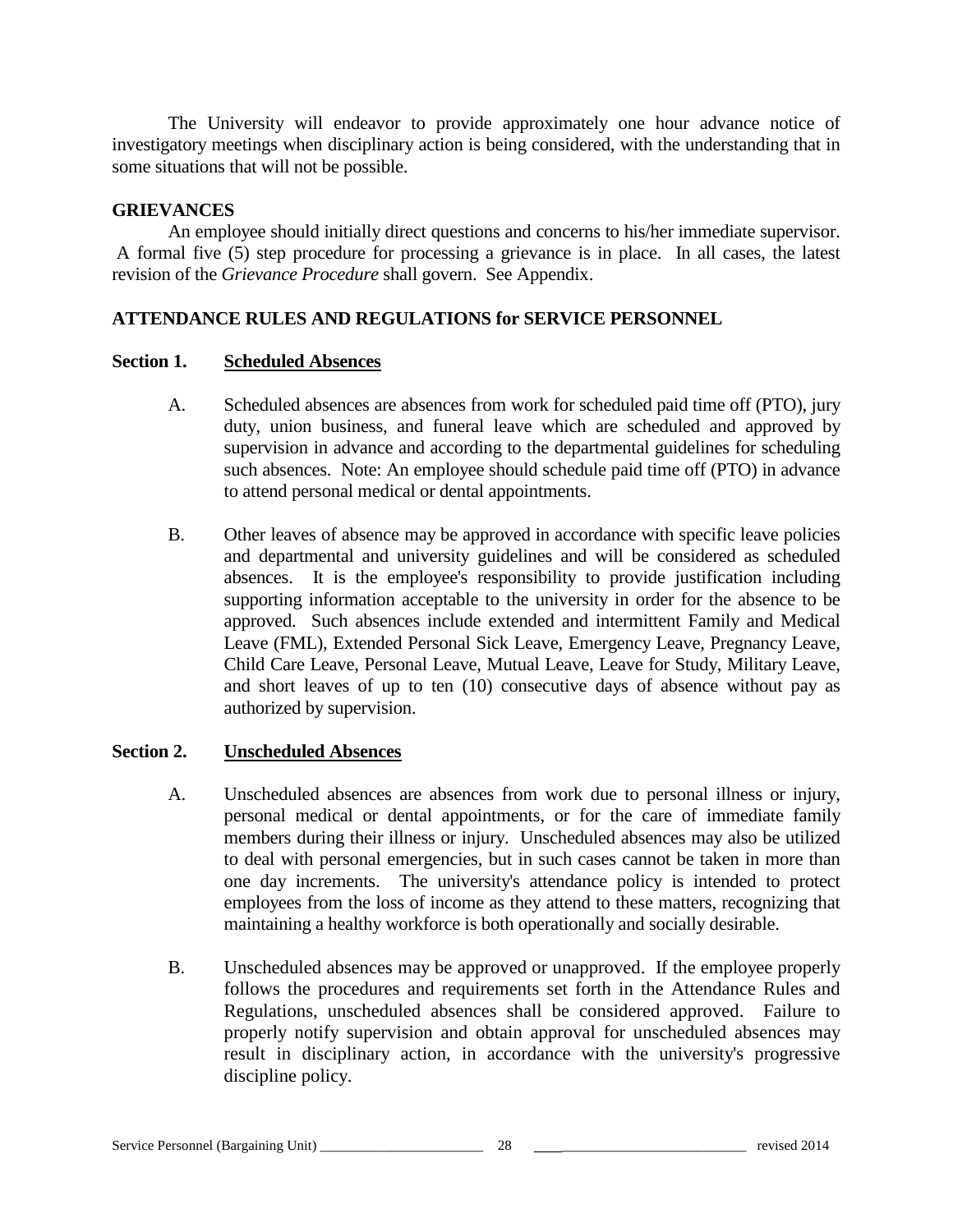- C. Except during times when the University has determined no employees may be spared from work, an employee may be permitted to utilize up to forty (40) hours of his/her accrued paid time off (PTO) balance during a fiscal year without scheduling it in advance provided:
	- 1. he/she properly reports his/her absence from work within the departmental prescribed time;
	- 2. the absence is not for less than four (4) continuous hours;
	- 3. the absence is for the employee's own personal illness or injury, to attend personal medical or dental appointments, to take care of an ill or injured family member, or to deal with personal emergencies; and,
	- 4. the University determines there are no suspicious circumstances.

NOTE: An employee in the Residence Hall Dining Service seniority department or in the Bus Driver job classification may utilize this section (2.C.) during normal operating periods unless special circumstances dictate that no employees may be spared from work.

- D. In the event the reason for the unscheduled absence is due to an FML qualifying reason, an employee must make his/her supervisor aware that the absence is for an FML qualifying reason, and:
	- 1. When the FML is foreseeable, provide the supervisor with at least thirty (30) days advance notice.
	- 2. When the FML is unforeseeable or is foreseeable but thirty (30) days advance notice is not possible, provide his/her supervisor with advance notice as soon as practicable [within one to two (1-2) working days except in extraordinary circumstances] after he/she becomes aware of the need for leave.
	- 3. When the FML is needed on an intermittent basis, the employee and employer shall attempt to work out a schedule which meets the employee's needs without unduly disrupting the employer's operations, subject to the approval of the health care provider.
- E**.** An employee may be permitted to utilize up to thirty-two (32) absence hours for non-serious health conditions during a fiscal year provided:
	- 1. he/she properly reports his/her absence from work within the departmental prescribed time;
	- 2. the absence is not for less than four (4) continuous hours;
	- 3. the absence is for the employee's own personal illness or injury or to attend personal medical or dental appointments, or to take care of an ill or injured family member;
	- 4. the University determines there are no suspicious circumstances;
	- 5. within seven (7) working days from the start of the absence, the employee submits a properly completed Medical Certification of Employee's Need for Sick Leave form that substantiates the absence from work; and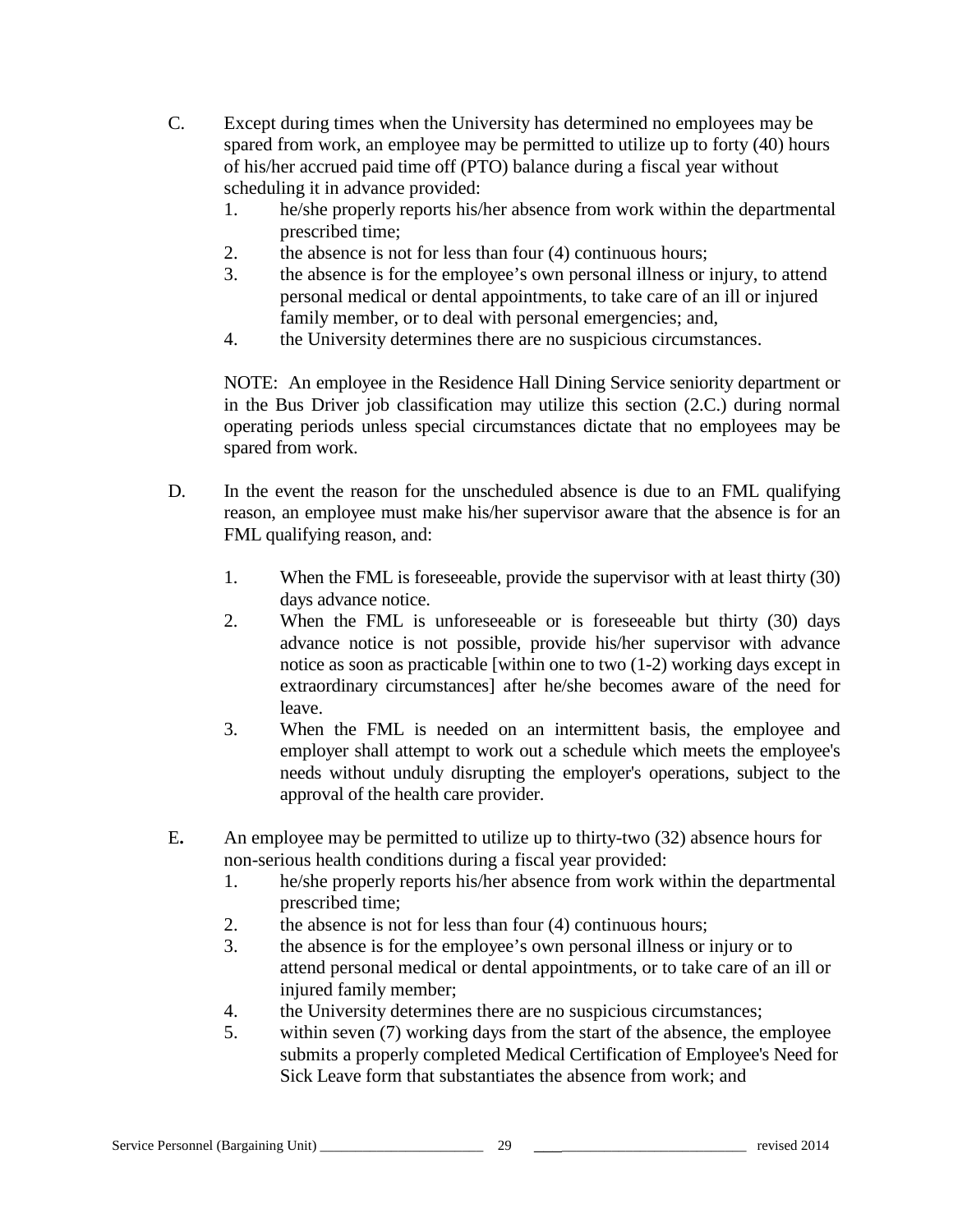6. the employee has enough banked income protection hours to cover the entire period of absence.

### **Section 3.**

### A. **Extended Absences**

If an employee must be absent from work for an extended period of time, he/she should apply for a scheduled leave of absence as indicated in Section 1.

#### B. **Excessive and Unexcused Absenteeism**

If an employee is absent from work and not on an approved scheduled or approved unscheduled absence, he/she will be subject to disciplinary action in accordance with the university's progressive discipline for rule #2-Excessive Absenteeism or rule #23-Unexcused Absence of Three Consecutive Days.

Exception: If the employee believes his/her absences will qualify as FML or EPSLA, but the employee is unable to provide medical certification to qualify for such leaves, then the university will not consider such absences of three consecutive days or more as unexcused and in violation of rule #23 (Handbook for Bargaining Unit Employees), but rather will treat it as a violation of rule #2 (Handbook for Bargaining Unit Employees), if the employee provides a completed Medical Certification of Employee's Need for Sick Leave to the University within seven (7) working days after receiving notification from the University that his/her FML or EPSLA request has been denied.

If the University determines there are suspicious circumstances, the employee must submit a properly completed Medical Certification of Employee's Need for Sick Leave form that substantiates the absence from work within seven (7) working days after the University advises the employee of this requirement or the absence will be considered unexcused and the employee will be subject to disciplinary action.

#### **Section 4. Tardiness**

- A. Tardiness is defined as an unapproved absence from work of less than one (1) hour in duration at the beginning of a work shift or immediately following a designated lunch period.
- B. If it is determined that an employee has an excessive number of tardies, he/she will be subject to disciplinary action in accordance with the university's progressive disciplinary policy.

#### **Section 5. On-The-Job Injury Absences**

A. On-the-job injury absences are absences that occur because of a university job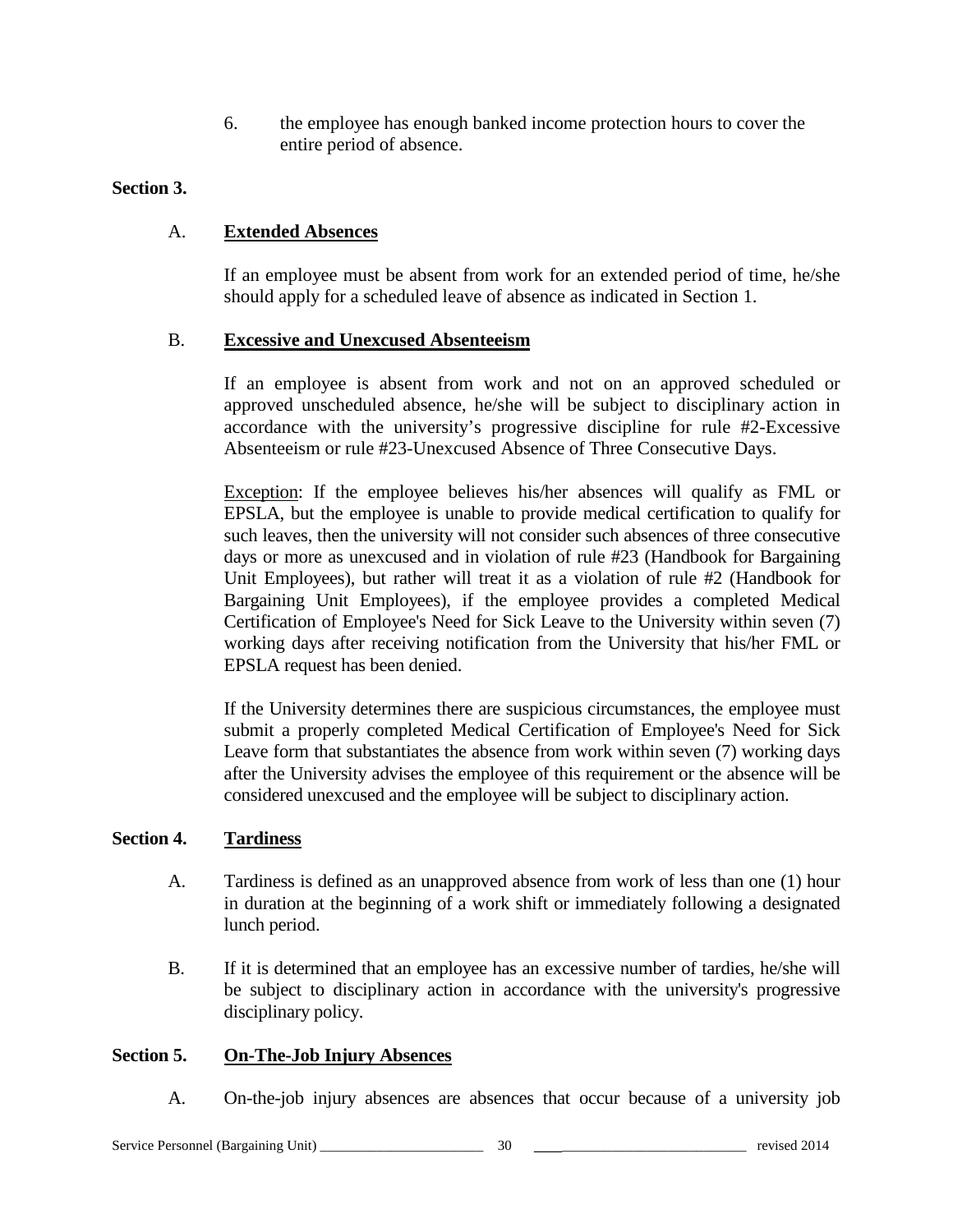related injury that is accepted as a legitimate claim by the university.

- B. All on-the-job injuries must be reported to supervision immediately following the injury, during the same shift on which the injury occurred.
- C. When such legitimate absences are substantiated by the Health Center, they will be considered an approved scheduled absence.
- D. If absent for two (2) or more days as result of an on-the-job injury, a clearance from the university Health Center is required.
- E. An employee may elect to utilize Income Protection Bank hours, scheduled paid time off (PTO), or excused lost time during the first seven calendar days of disability due to an on-the-job injury absence.

### **Section 6. Return to Work Releases**

- A. Any employee absent from work because of illness or injury for seven (7) or more calendar days must obtain a "Return to Work" release from the university Health Center before returning to work.
- B. An employee who works in any department that serves food must obtain a "Return to Work" release from the university Health Center before returning to work after an illness or injury absence of more than two (2) days (two days plus any additional hours).

#### **Section 7. Miscellaneous**

A. Current university and departmental policies and procedures governing various leaves remain in effect except where the Attendance Rules and Regulations indicate otherwise.

# **EXCESSIVE TARDINESS GUIDELINES**

Tardiness is defined as an unapproved absence from work of less than one (1) hour in duration at the beginning of a work shift or immediately following a designated lunch period. [Any absence after the official work shift start time up to fifty-nine (59) minutes.]

Official Ball State University time (according to the time clock) will be used to measure tardiness. An employee's failure to properly ring the time clock may result in disciplinary action for violation of Rule #9.

Where adequate documentation can be provided by the employee (e.g. car repair receipt, power outage verification, severe weather, etc.), the department head and/or his/her designee may consider the circumstances and excuse such tardiness.

Employees should follow call-in procedures if at all possible; reporting anticipated tardiness helps supervision plan work accordingly. Only the department head and/or his/her designee may excuse an employee for failure to promptly notify supervision of tardiness. An employee's unexcused failure to follow call-in procedures and promptly notify supervision may result in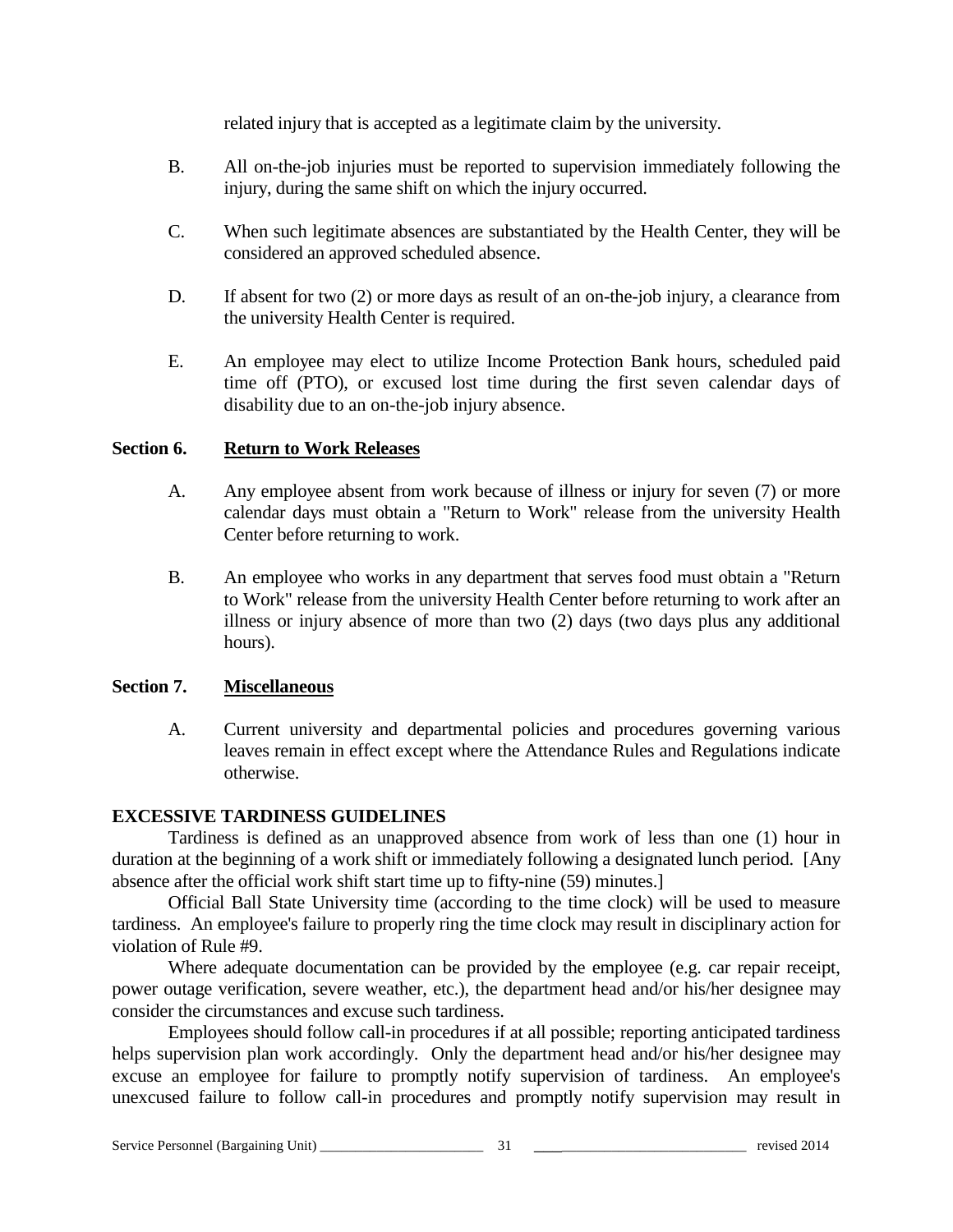disciplinary action for violation of Rule #10.

Unexcused tardiness will result in disciplinary action for violation of Rule #1-"Excessive Tardiness" as follows:

| <b>VERBAL WARNING:</b>  | Two tardies of 5 minutes or less in a pay period<br>One tardy of 6 to 59 minutes in a pay period                                                             |
|-------------------------|--------------------------------------------------------------------------------------------------------------------------------------------------------------|
| <b>WRITTEN WARNING:</b> | Two tardies of 5 minutes or less in a pay period which occur<br>after the issuance of the verbal warning and during the next<br>six consecutive pay periods  |
|                         | One tardy of 6 to 59 minutes which occurs after the issuance<br>of the verbal warning and during the next six consecutive pay<br>periods                     |
| <b>SUSPENSION:</b>      | Two tardies of 5 minutes or less in a pay period which occur<br>after the issuance of the written warning and during the next<br>ten consecutive pay periods |
|                         | One tardy of 6 to 59 minutes which occurs after the issuance<br>of the written warning and during the next ten consecutive<br>pay periods                    |
| <b>DISCHARGE:</b>       | Two tardies of 5 minutes or less in a pay period which occur<br>after the issuance of the suspension and during the next<br>twelve consecutive pay periods   |
|                         | One tardy of 6 to 59 minutes which occurs after the issuance<br>of the suspension and during the next twelve consecutive pay                                 |

# **DISCIPLINE FOR RULE #9-"FAILURE TO PROPERLY RING TIME CLOCK"**

periods

The expectation is that an employee will properly utilize a time clock to record all work time. Therefore, each employee must utilize the swipe card issued to him/her to ring all his/her time punches in to and out of the time clock. An employee may not swipe/ring another employee's time card (Rule #18).

Failure to properly ring the time clock resulting in missed or improper punches will result in disciplinary action for violation of Rule #9 – "Failure to Properly Ring Time Clock" as follows:

| <b>VERBAL WARNING:</b>  | Failure to properly ring time clock twice in a pay period                                                                                                              |
|-------------------------|------------------------------------------------------------------------------------------------------------------------------------------------------------------------|
| <b>WRITTEN WARNING:</b> | Failure to properly ring time clock twice in a pay period<br>which occurs after the issuance of the verbal warning and<br>during the next six consecutive pay periods  |
| <b>SUSPENSION:</b>      | Failure to properly ring time clock twice in a pay period<br>which occurs after the issuance of the written warning and<br>during the next six consecutive pay periods |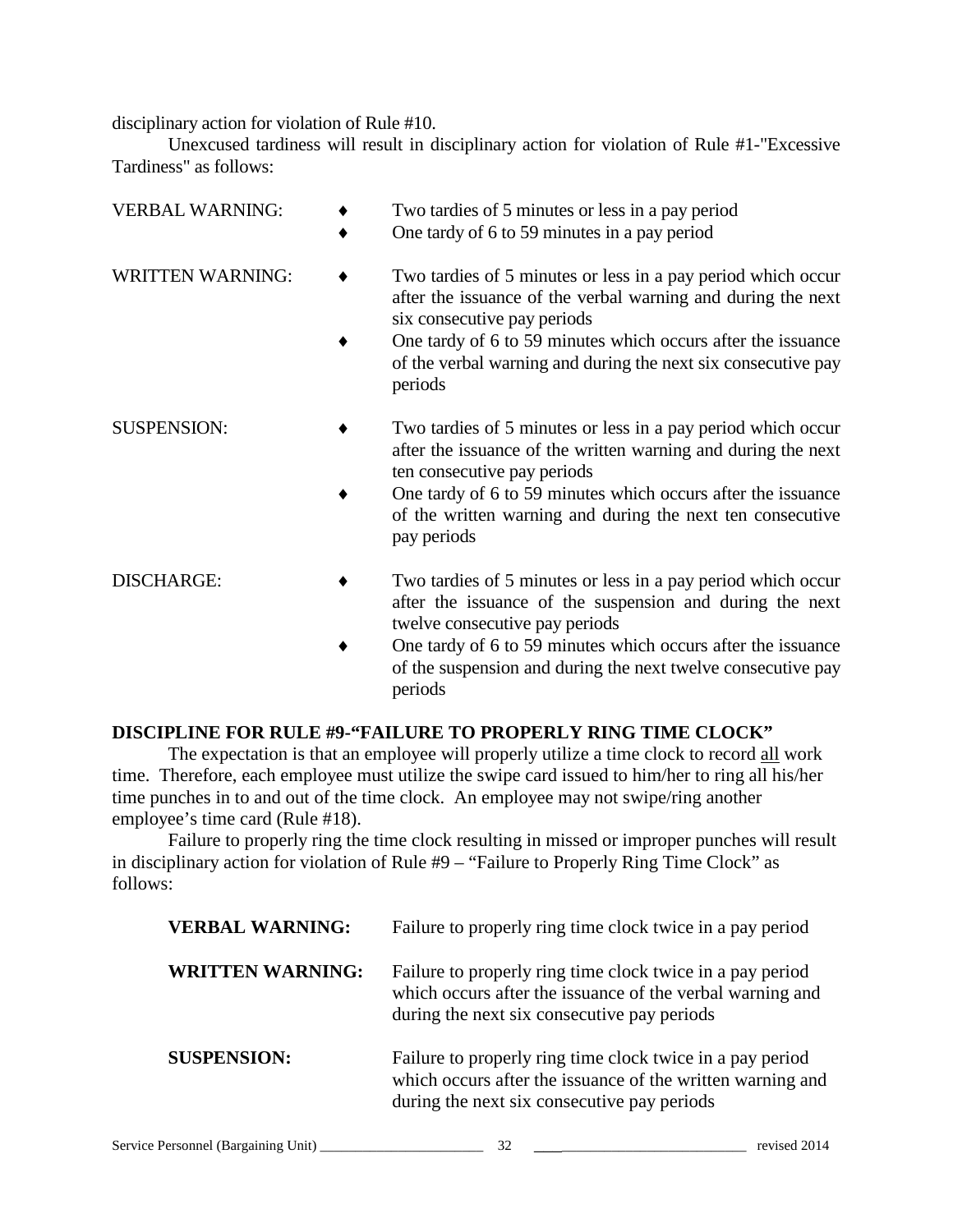**DISCHARGE:** Failure to properly ring time clock twice in a pay period which occurs after the issuance of the suspension and during the next six consecutive pay periods

#### **GUIDELINES FOR ADMINISTERING:**

- 1. If an employee has one missed or improper punch in a pay period, the employee will be counseled to properly swipe the time clock but no discipline will be taken for rule#9 (unless there are suspicious circumstances).
- 2. If an employee forgets to bring his/her swipe card to work, the missed punches for that work shift will be treated as one occurrence (per day).
- 3. If an employee loses the swipe card, it will be treated as one occurrence. The employee is expected to replace the lost card as soon as possible but no more than three workdays after the loss.
- 4. If management determines that an employee's swipe card is worn out and not working properly, the swipe card should be replaced, and the department head and/or his/her designee may excuse missed punches.
- 5. If an employee punches in or out improperly (too early or too late) in accordance with established guidelines, it will be considered an improper punch.
- 6. If during a pay period an employee's supervisor becomes aware that an employee has a missed or improper punch, the supervisor will counsel the employee that a second missed or improper punch in the same pay period will result in progressive discipline for #9.
- 7. If circumstances or the needs of the workplace warrant, the department head and/or his/her designee may excuse missed or improper punches.

## **DELINQUENT ACCOUNTS OWED THE UNIVERSITY**

The "Procedures for Collecting Delinquent Accounts Owed the University by its Employees" were passed by the Board of Trustees in order to collect charges remaining unpaid after sixty (60) calendar days following appropriate hearings and other appeal procedures, if any, have been concluded. This "Procedure" outlines the specific employee privileges that will be withheld and provides for recording of delinquent account information in the employee's personnel file. In addition to the withholding of employee privileges, progressive disciplinary action, up to and including termination, will be assessed.

# **POLICIES**

## **AMERICANS WITH DISABILITIES ACT (ADA)**

If a University employee with a disability believes he or she needs a workplace accommodation, that employee should contact the Office of University Compliance immediately upon learning of the need for the accommodation. All accommodation requests will be reviewed in a timely manner, and through an interactive process typically involving the employee, the supervisor of the employee, and the Office of University Compliance. The University will provide reasonable accommodations to a qualified individual with a disability, as defined by the ADA, who has made the University aware of his/her disability, provided that such accommodation does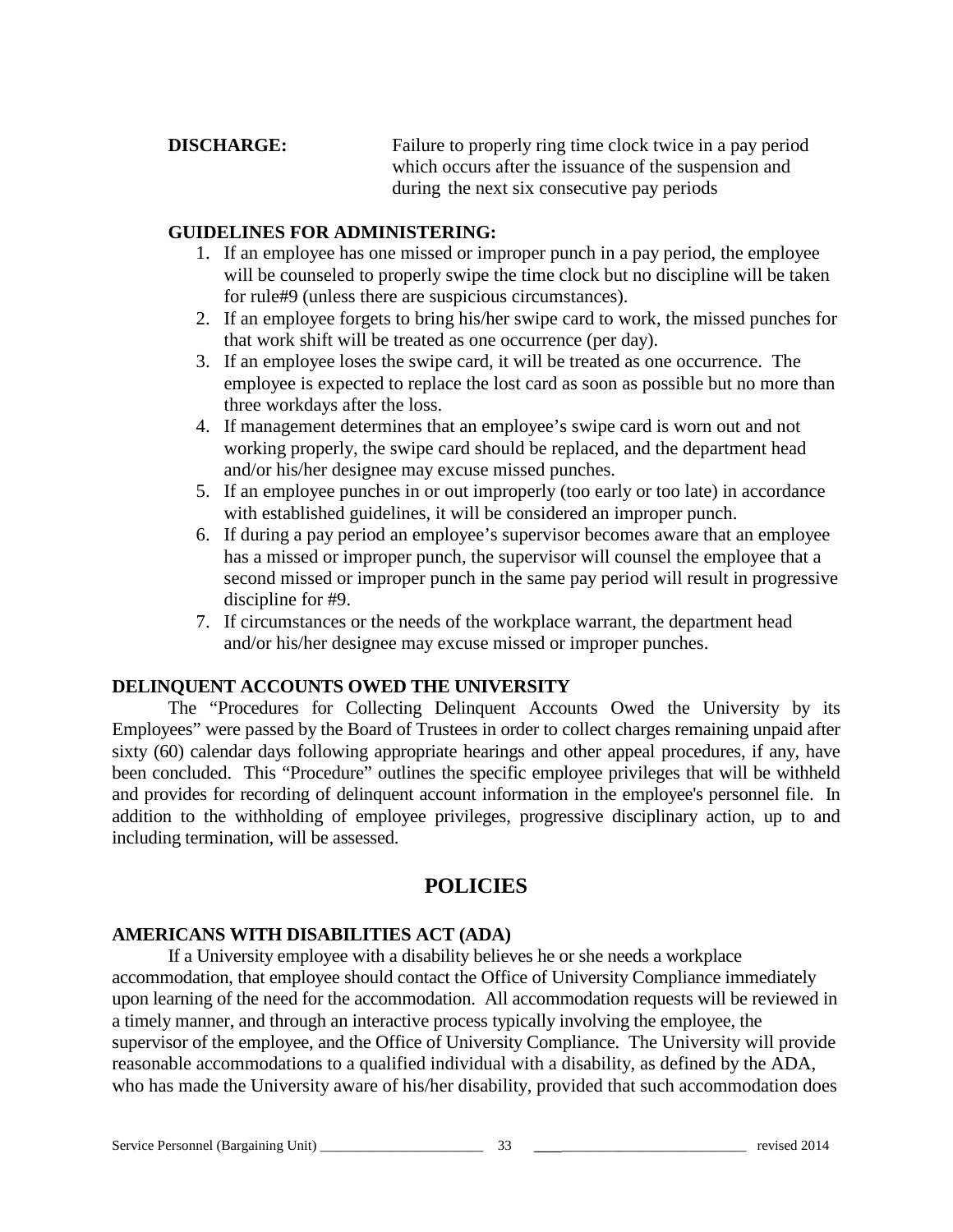not constitute an undue hardship on the University and provided that the individual can perform the essential functions of his/her position with or without reasonable accommodation. The University will not discriminate against any employee because of such employee's disability or perceived disability.

If an employee is only temporarily impaired, he/she should work with his/her immediate supervisor and/or department head to determine if work is available within the parameters of the specific temporary restrictions. Temporary impairments are not covered by the ADA.

#### **ANTI-HARASSMENT POLICY**

Harassment of students or employees at Ball State University on the basis of race, color, national origin, ancestry, religion, creed, gender\*, sexual orientation, gender identity/gender expression, age or physical or mental disability is unacceptable and will not be tolerated. Such conduct is inconsistent with the University's commitments to excellence and to respect for all individuals. This Policy is intended to complement the University's Equal Opportunity and Affirmative Action Policy.

The University is also committed to protecting the academic freedom and freedom of expression of all members of the University community. This Policy will be construed and applied in a manner that protects the academic freedom and freedom of expression of all parties to a complaint. Academic freedom and freedom of expression include but are not limited to the expression of ideas, philosophies, or religious beliefs, however controversial, in classroom or other academic settings.

The term "harassment," as used in Paragraph 1 of this Policy, refers to verbal, physical, graphic or written conduct that has the purpose or effect of creating a hostile or intimidating environment; i.e., conduct which is sufficiently severe, pervasive, or persistent that it interferes significantly with an individual's employment, education, or living conditions. The conduct alleged to constitute harassment under this Policy will be evaluated from the perspective of a reasonable person similarly situated to the complainant and considering all of the facts and circumstances. Harassment must be distinguished from behavior which, even though unpleasant or disconcerting, is appropriate to the carrying out of instructional, advisory, or supervisory responsibilities. Instructional responsibilities, in particular, require appropriate latitude for pedagogical decisions concerning the topics discussed and methods used to draw students into discussion and full participation.

Members of the University community and others who believe they have been harassed in violation of this Policy by University employees or students, or by contractors or vendors serving the University, may contact the Office of University Compliance. Formal complaints must be filed in the Office of University Compliance within 45 calendar days following the occurrence of the act, incident, conduct, or pattern of conduct constituting the alleged violation. Such complaints will be processed under the *"Ball State University Equal Opportunity and Affirmative Action Complaint Investigation Procedure and Appeal Process."* A copy of this document may be obtained by contacting the Office of University Compliance. Complaints involving students may instead be filed in the Division of Student Affairs, for handling under the procedures set forth in the Student Code.

Any University employee who becomes aware of conduct by another University employee, student, vendor or contractor which the employee reasonably believes constitutes harassment under this Policy shall report the conduct immediately to the Office of University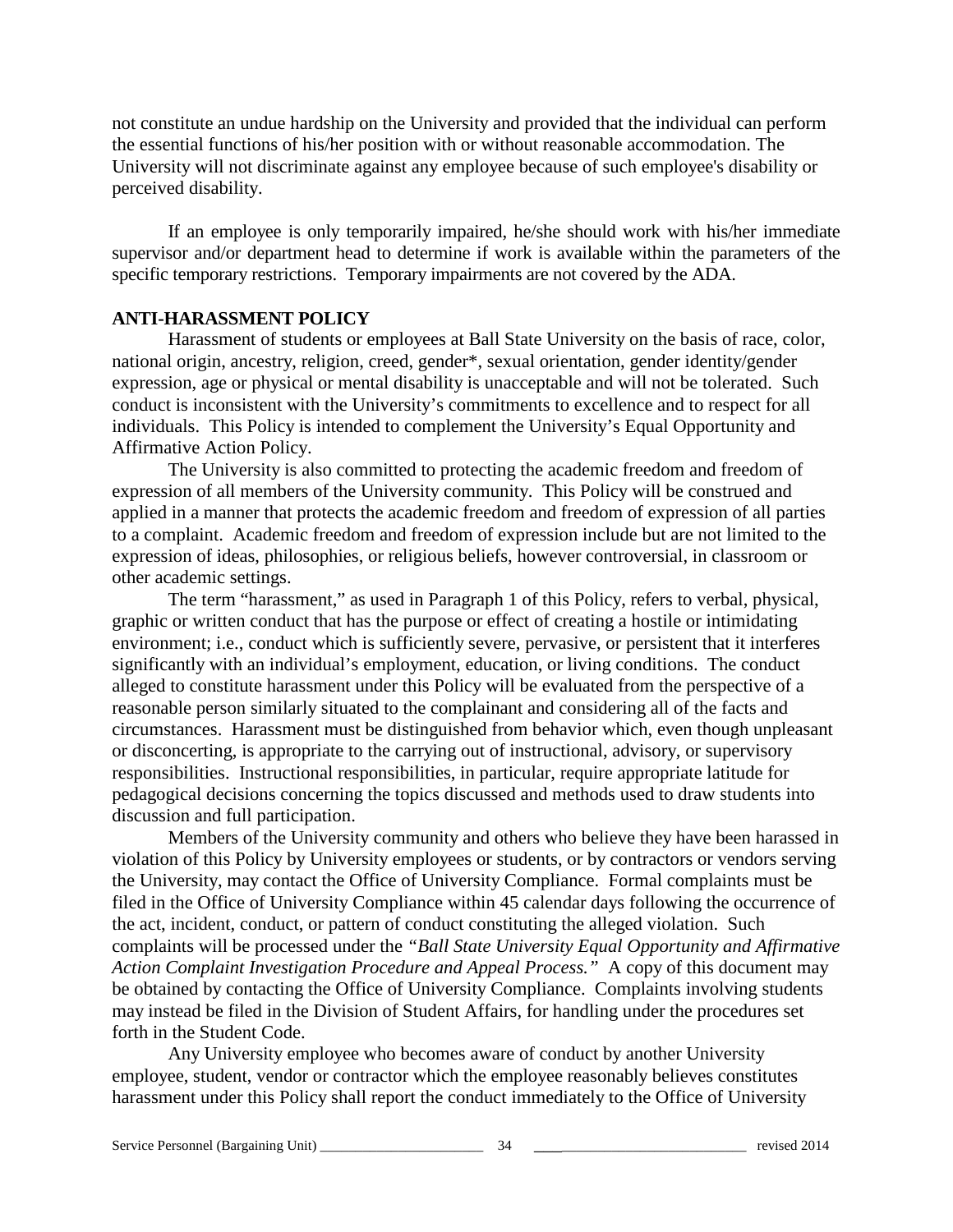Compliance; or, if the harassment involves students, the conduct may instead be reported to the Division of Student Affairs. To knowingly file a false or malicious complaint or report of harassment is a violation of this policy.

\*This Policy covers gender-based harassment that is non-sexual in nature. Sexual harassment is covered by a separate "Statement on Sexual Harassment."

#### **ANTI-NEPOTISM POLICY AND PROCEDURES**

This anti-nepotism policy is intended to reinforce the University's commitment to employment practices which create and maintain constructive working relationships within the University community and which reflects the University's commitment to management practices that are fairly, efficiently, and evenhandedly applied to all Staff and Service Personnel and applicants for employment in these job classifications without actual or apparent bias or favoritism.

- 1. It is the general policy of Ball State University not to employ, or to continue to employ, relatives on a regular or part-time basis within the same functional work unit or to have one relative under the direct supervision of another relative.
	- A. A relative, for the purposes of this policy, is defined as an individual for whom a faculty or professional or staff or service employee has been assigned legal responsibility in a guardianship capacity, parent, child, brother, sister, spouse, aunt, uncle, niece, nephew, grandparent, grandchild, step-parent, step-child, step-brother, step-sister, step-grandparent, step-grandchild, father-in-law, mother-in-law, son-inlaw, daughter-in-law, brother-in-law, sister-in-law, grandparent-in-law, grandchildin-law, step-father-in-law, and step-mother-in-law.
	- B. For the purposes of this policy, a "functional work unit" normally will be defined as an academic department or an administrative office. If questions should arise as to what constitutes a "functional work unit" in the administration of this policy, that determination will be made by the University Officer to whom the unit reports within which the affected employees are employed.
	- C. For the purposes of this policy, "direct supervision" means the lowest level of supervision responsible for assigning work, supervising activities related to that work, appraising performance, determining salary or wage increase, and/or making decisions in regard to the hiring, firing, and disciplining of an employee.
	- D. In addition to the prohibition against the direct supervision of a staff or service employee by a relative, no faculty or professional or staff or service employee shall initiate, participate in, or in any way influence institutional decisions involving a direct benefit (initial appointment, retention, promotion, salary/wage, leave of absence, grievance adjustment, etc.) to members related by family or marriage as defined in paragraph 1.A. above. In instances where a conflict of interest might occur because of general supervisory responsibilities (supervision at least one step above that of the direct supervisor) under normal operating procedures, the responsibility for institutional decisions involving a direct benefit will pass to the next higher administrative level.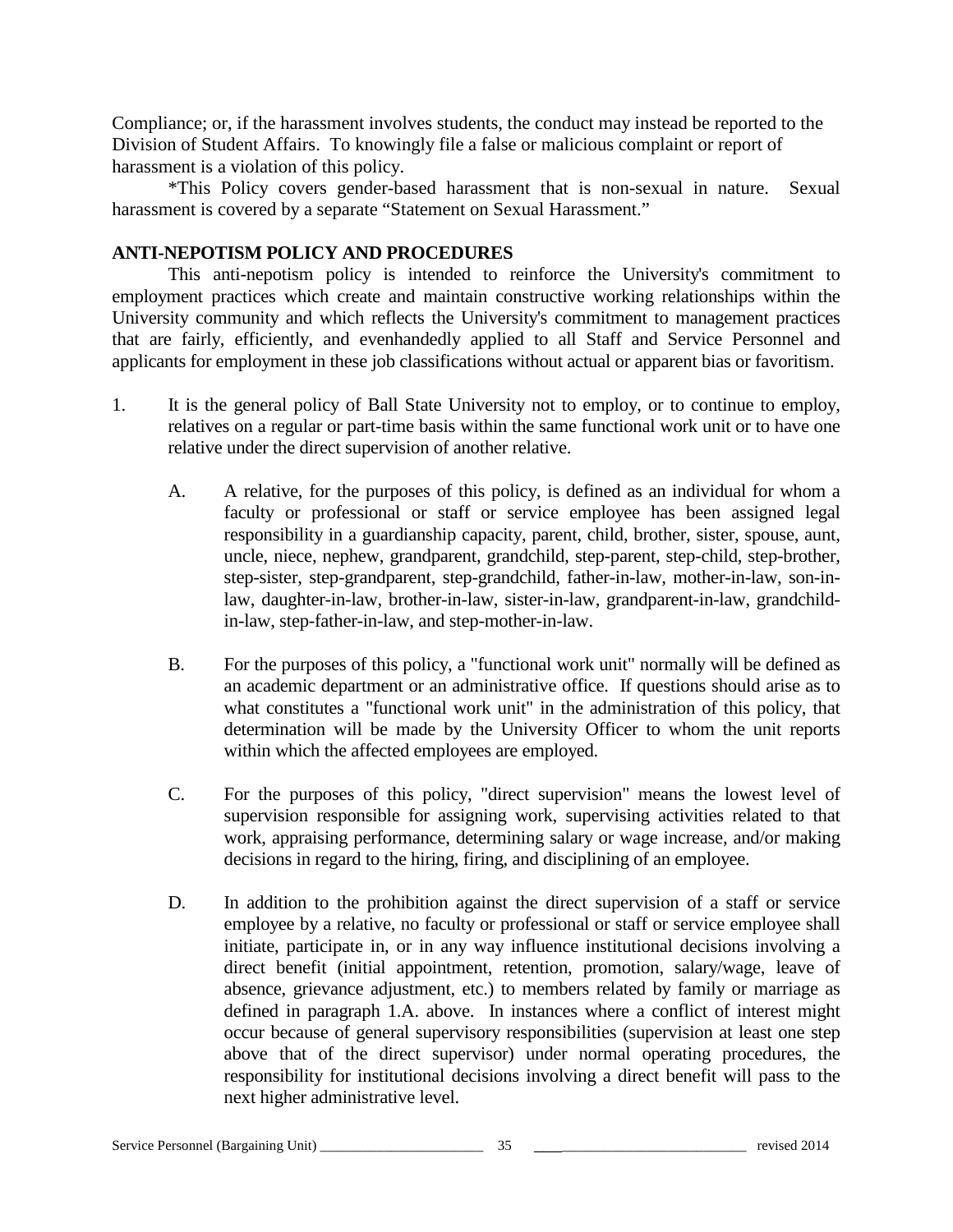- 2. If any of the relationships defined in paragraph 1. above are created subsequent to the employment of the affected staff or service employee, one of the persons affected must give up his or her position no later than six (6) months from the date the relationship was established. Within thirty (30) days after the relationship as defined in paragraph 1. above has been established, the affected persons must inform in writing the University Officer to whom the unit in which he or she is employed reports that such a relationship exists and must state which of the affected persons will relinquish his or her position. Should the written notification to the University Officer fail to specify which of the affected persons will give up his or her position, it will be assumed that the party with the least seniority (length of continuous service from the last date of hire at the University) will relinquish his or her position. The person giving up his or her position may be reemployed within the University subject to the needs of the University.
- 3. Whenever any supervisor may propose because of the best interests of the University to employ a person, or to continue the employment of a person, in a position where he or she would be working in the same functional work unit with a relative or would be under the direct supervision of a relative as specified in paragraph 1., such supervisor shall prepare a written request for approval of such employment setting forth the reasons for the request. The request shall be submitted to his or her immediate supervisor for review and recommendation, through each higher supervisory level, to the University Officer responsible for the affected unit. The University Officer may reject the request or grant it subject to such conditions as he or she may deem appropriate and in the best interests of the University and in such a way as to be consistent with the general purposes of this policy as set forth above. If the request is granted, it shall be for a period of no more than twelve (12) months and shall be conditional upon the annual review procedure set forth in paragraph 4.
- 4. The University Officer shall review annually each request previously approved. If the University Officer finds that the circumstances under which the approval was granted have materially changed or that the conditions attached to the approval, if any, are ineffective or inadequate, he or she shall take action as he or she finds to be in the best interests of the University, including termination of the employment or continuance of the employment under different conditions. The affected employee(s) may appeal the decision by the University Officer as provided in section 4 of this policy through the appropriate Grievance Procedure--Staff/Non-Bargaining Unit Affiliated with Staff or Service Personnel.
- 5. Students, graduate assistants, research assistants, and doctoral fellows employed by the University are covered under this policy.
- 6. If a University Officer is made aware of possible violations of this policy, he or she shall have the matter investigated. If the facts alleged are found to be correct so as to establish a violation of this policy, the President may terminate the employees violating the policy or the person having administrative supervision of the affected employees may request, pursuant to paragraph 3., that the employment be continued, in which event the matter shall be treated as provided in paragraphs 3. and 4.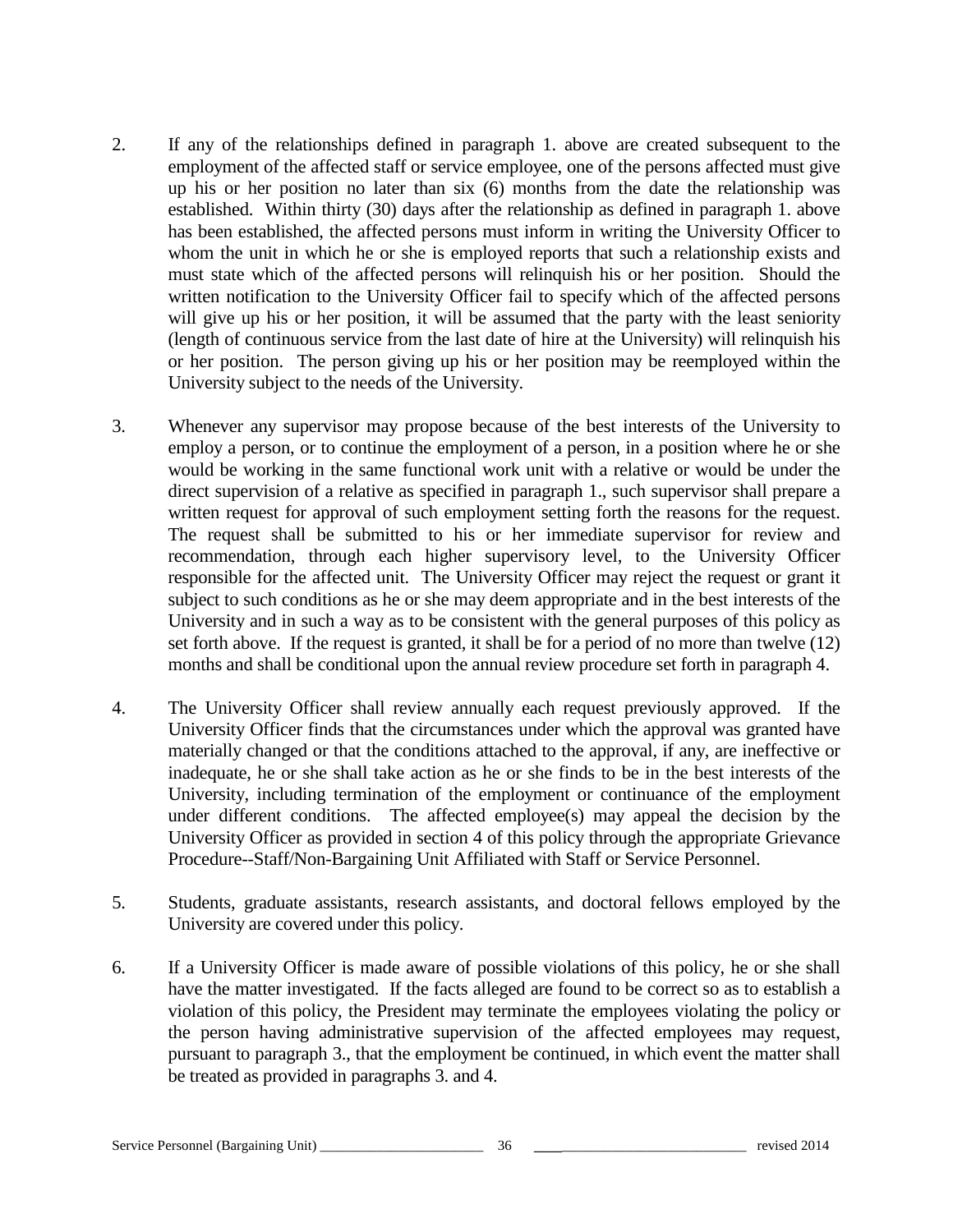- 7. This policy applies to all persons employed after the effective date of the adoption of the policy. This policy also applies to persons whose employment precedes the adoption of this policy with the following exceptions:
	- A. persons who directly supervise another person related by family or marriage upon the effective date of the adoption of this policy shall not be subject to the provisions of this policy in regard to that supervisory relationship as long as the incumbents remain in their current positions; or
	- B. persons related by family or marriage who are employed within the same functional work unit upon the effective date of the adoption of this policy shall not be subject to the provisions of this policy in regard to that working relationship as long as the incumbents remain within the same functional work unit in non-supervisory positions.

#### **CODE OF ETHICS**

Many University employees have access to student records and to the records of other employees. Information concerning students or other employees is not to be discussed with anyone, including a fellow employee, who is not directly connected with the office in which the records are kept unless that person specifically has been authorized to receive such information.

Because various federal and state laws govern the release of confidential information, inquires about students or other employees should be referred to the department head or chairperson unless the employee has received specific direction concerning the release of such information. Divulging confidential information to unauthorized personnel may result in immediate dismissal.

Complaints of unethical behavior should be reported to the supervisor of the individual whose behavior is being questioned. If the person making the allegation of unethical behavior does not feel comfortable reporting the situation to the appropriate line administrator, the employee may report the concerns to University Human Resource Services.

#### **CONFLICT OF INTEREST AND CONFLICT OF COMMITMENT POLICY**

It is the responsibility of each employee to promptly and prospectively disclose a conflict of interest or a conflict of commitment involving the affairs or activities of that employee. Examples of activities that may, *depending on the facts and circumstances,* constitute such a conflict are: (i) activities of the employee which advance his or her own financial, professional, or other interests, or those of a dependent, to the detriment of the University; (ii) teaching by a full-time faculty member at another educational institution, including teaching through the Internet; (iii) utilizing University students, employees, facilities or materials in the pursuit of outside activities from which the University will derive no benefit; and (iv) engaging in research or consulting activities that interfere or compromise the employee's execution of his or her University responsibilities. Contact the Office of Research Integrity for issues regarding this policy or the one listed below, "Outside Services Activities of Employees."

**Indiana Ghost Employment Law.** The Indiana Ghost Employment Law, with a limited exception which is set forth below, makes it a criminal and civil law offense for Ball State University to employ and pay an employee when that employee is not assigned duties or is assigned duties not related to the operation of the University. Both the supervisor and employee may be subject to criminal and civil penalties for such violation.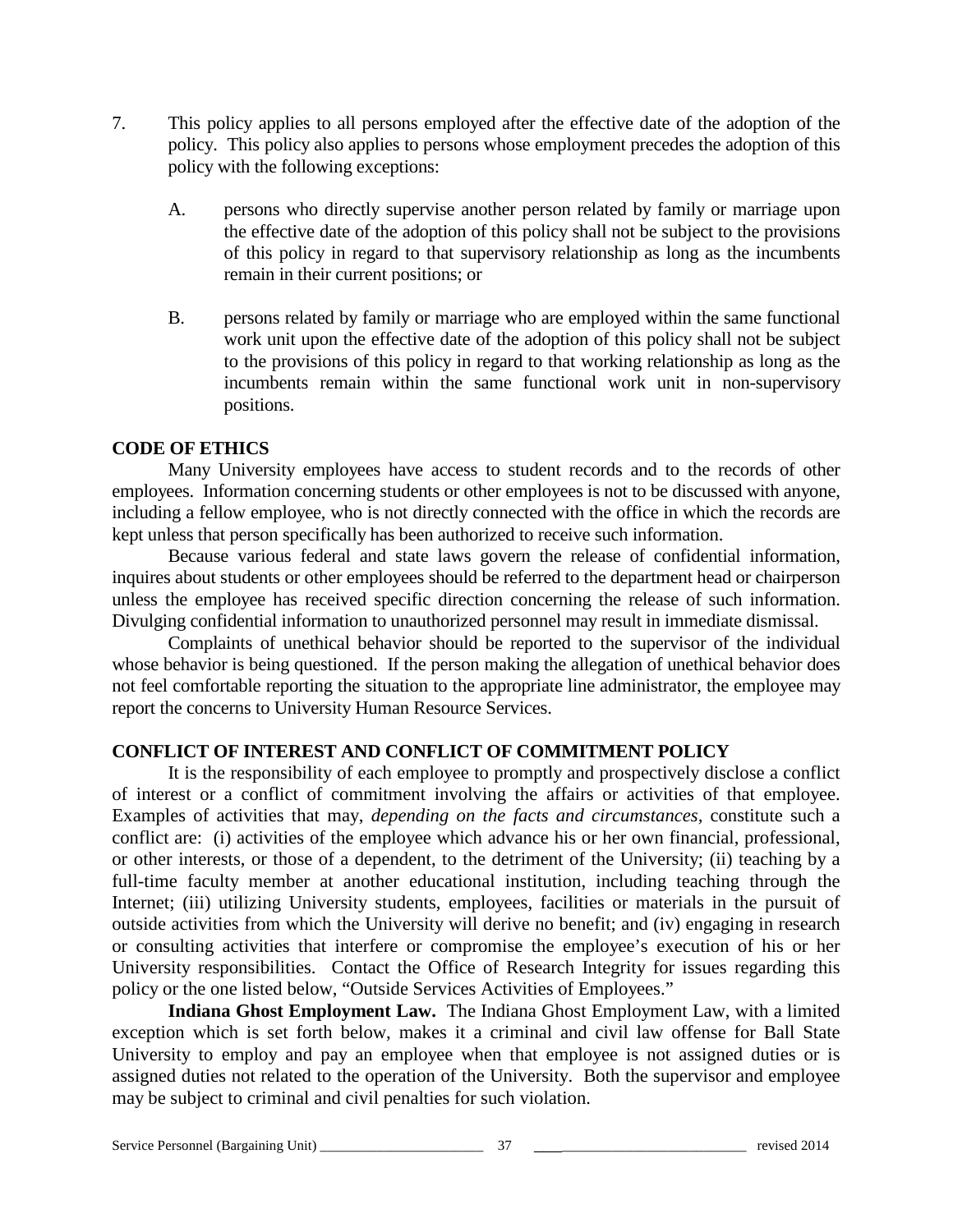**Exception to the Indiana Ghost Employment Law.** The Indiana Ghost Employment Law does permit an employee of a governmental entity, such as Ball state University, to voluntarily perform services during the normal hours of employment as long as those services do not:

**2.1** Promote religion.

**2.2** Attempt to influence legislation or governmental policy, or

**2.3** Attempt to influence elections to public office;

And the services may only occur:

**2.4** For the benefit of another governmental entity or a not-for-profit organization exempt from taxation under IRC 501(d)(3).

**2.5** With the approval of the employee's supervisor, and

**2.6** In compliance with a written policy approved by the governmental entity.

**Outside Services Activities of Employees.** Employees may be permitted to perform one or more outside services activities provided that such activities conform to this policy and do not otherwise constitute a conflict of interest or commitment. Employees may be permitted to spend up to a total of Four Hundred and Sixteen (416) university compensable hours in a fiscal year in performing outside services activities for a governmental entity or one or more 501(s)(3) not-forprofit organizations as determined in the sole discretion of and with the prior approval of the employee's supervisor. In the administration of this policy the University may take any measures in its sole discretion which are reasonable and necessary for the orderly and efficient operation of its business, including but not limited to altering or terminating the outside services activities that have been approved. An employee who performs the university approved outside services activities during normal hours of employment as provide herein shall be considered to be performing duties related to the operation of the University.

**Administration and Record-Keeping.** It is the responsibility of the employee to keep a record of the time spent on outside services activities and it is the supervisor's responsibility to oversee the employee's record-keeping and to ensure that such records are maintained for audit purposes.

#### **Exceptions.**

The President shall determine the limitation on the total time during any fiscal year and any record keeping requirements that the President and members of the President cabinet may spend on performing outside services activities.

It is anticipated that employees in professional and faculty positions will be asked to serve on particular outside boards because of their University related areas of expertise or the offices or positions they hold. "Outside Board" means the board, council, or other governing or advisory body of a business, educational, civic, professional, or social organization, whether for-profit or not-for-profit. Service on an Outside Board is of particular value to the University and is actively encouraged because of the recognition it provides to the University, and the additional information, exposure, understanding, and insight the person will receive. This service is deemed to be service to the University and need not require the use of a person's own time. This service is considered to be a duty or duties related to the operation of the University. The conflict of interest and commitment policies still apply to any service on an Outside Board.

The service of officials elected or appointed to public office is not included in the definition of service on an Outside Board and such officials are not eligible to perform the duties of their office during university compensable time under this policy.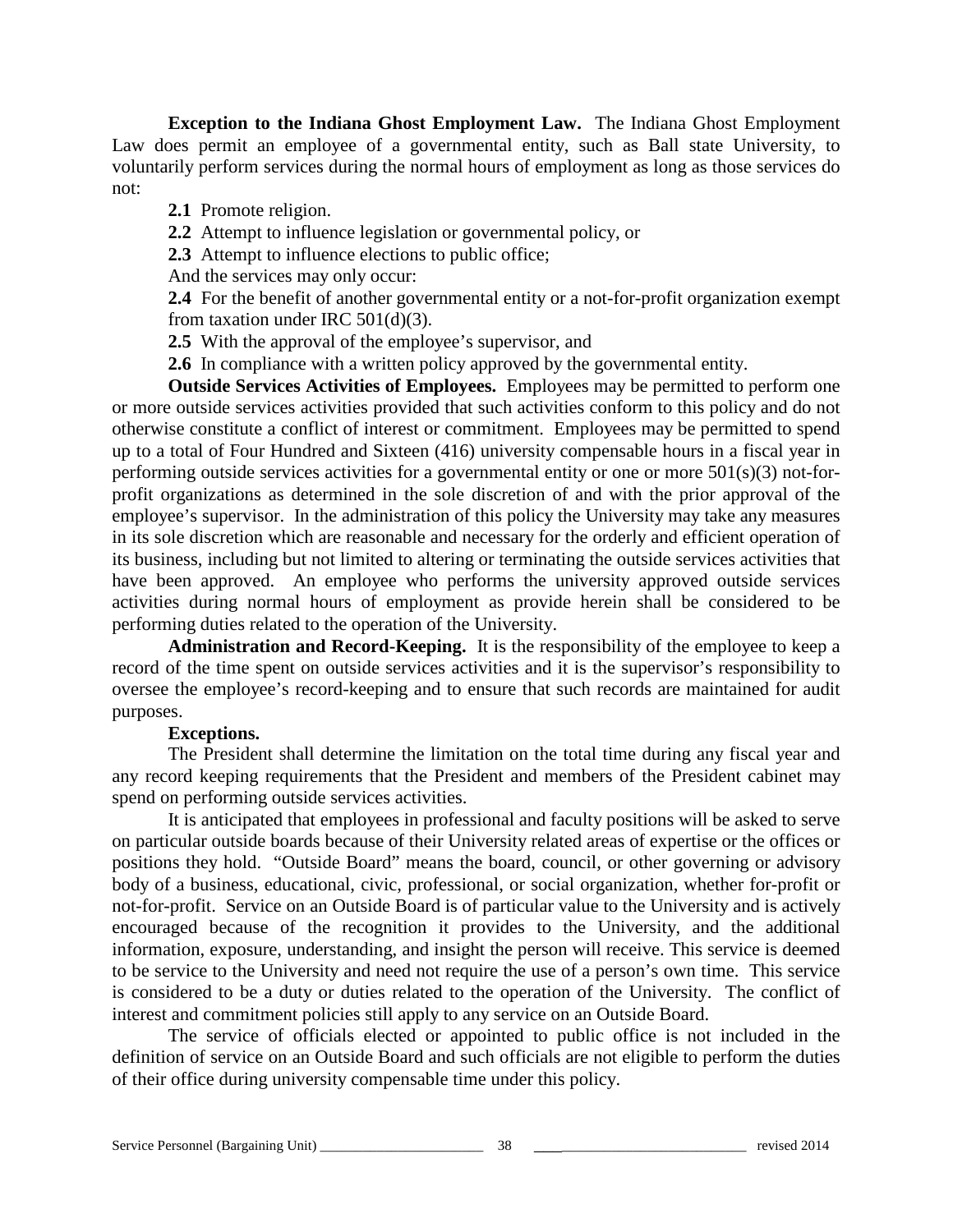#### **CONSENSUAL SEXUAL OR ROMANTIC RELATIONSHIP POLICY**

Legal and ethical risks are inherent in any sexual or romantic relationship between a person with instructional responsibilities (full-time or part-time faculty, lecturer, visiting professor, graduate assistant, or tutor) and a student whose academic work is being supervised by the person with instructional responsibilities, even when the relationship seems to be consensual. The same is true of a sexual or romantic relationship between a person with non-instructional supervisory responsibilities (faculty, administrator, staff, or student) and someone over whom the person has supervisory responsibility. Individuals involved in a romantic relationship cannot be expected to be able to render an objective assessment of the performance of his or her partner in the relationship; the ability to render an objective assessment is crucial to the role of instructor or supervisor.

Because of these legal and ethical risks, it is the university's policy that persons shall not have instructional or supervisory responsibilities over anyone with whom they have a sexual or romantic relationship. If such a relationship exists or develops, the person with instructional or supervisory responsibilities shall immediately make arrangements to terminate his or her instructional or supervisory responsibilities over the partner in the relationship. A member of the campus community who fails to withdraw from participation in decisions that may reward or penalize the party with whom he or she has or has had a sexual or romantic relationship will be deemed to have violated his or her ethical obligation to the university.

Violations of this policy may be reported to the Office of University Compliance or in the case of a student, he or she may report the conduct to the administrative head of Student Affairs. All such complaints and reports will be investigated in accordance with the "Equal Opportunity and Affirmative Action Complaint Investigation Procedure and Appeal Process." To knowingly file a false or malicious complaint or report is a violation of this policy.

## **DRUG ABUSE POLICY**

The Drug-Free School and Communities Act Amendments of 1989 require the University adopt and implement a program to prevent the unlawful possession, use, or distribution of illegal drugs and alcohol by employees and students. In addition, the Drug-Free Workplace Act of 1988 and the State of Indiana Drug-Free Workplace Executive Order of 1990 require the University to establish and maintain a policy designed to create a drug-free workplace.

The University does not condone the inappropriate use of a controlled substance by any individual employed by the University. Therefore, the unlawful manufacture, distribution, dispensing, possession, or use of a controlled substance in University facilities which is a violation of federal and state law is prohibited. Compliance with this policy is a condition of employment and violations may be cause for one or more of the following actions:

- ♦ Referral to the Employee Assistance Program for evaluation and assessment to determine appropriate treatment for rehabilitation;
- Participation in a drug rehabilitation program;
- Suspension from the University; and/or
- Termination of employment.

The University retains the right, in its sole discretion, to determine the appropriate penalty for a violation of the policy, depending on the facts and circumstances of each case. For a copy of the complete policy text, contact University Human Resource Services.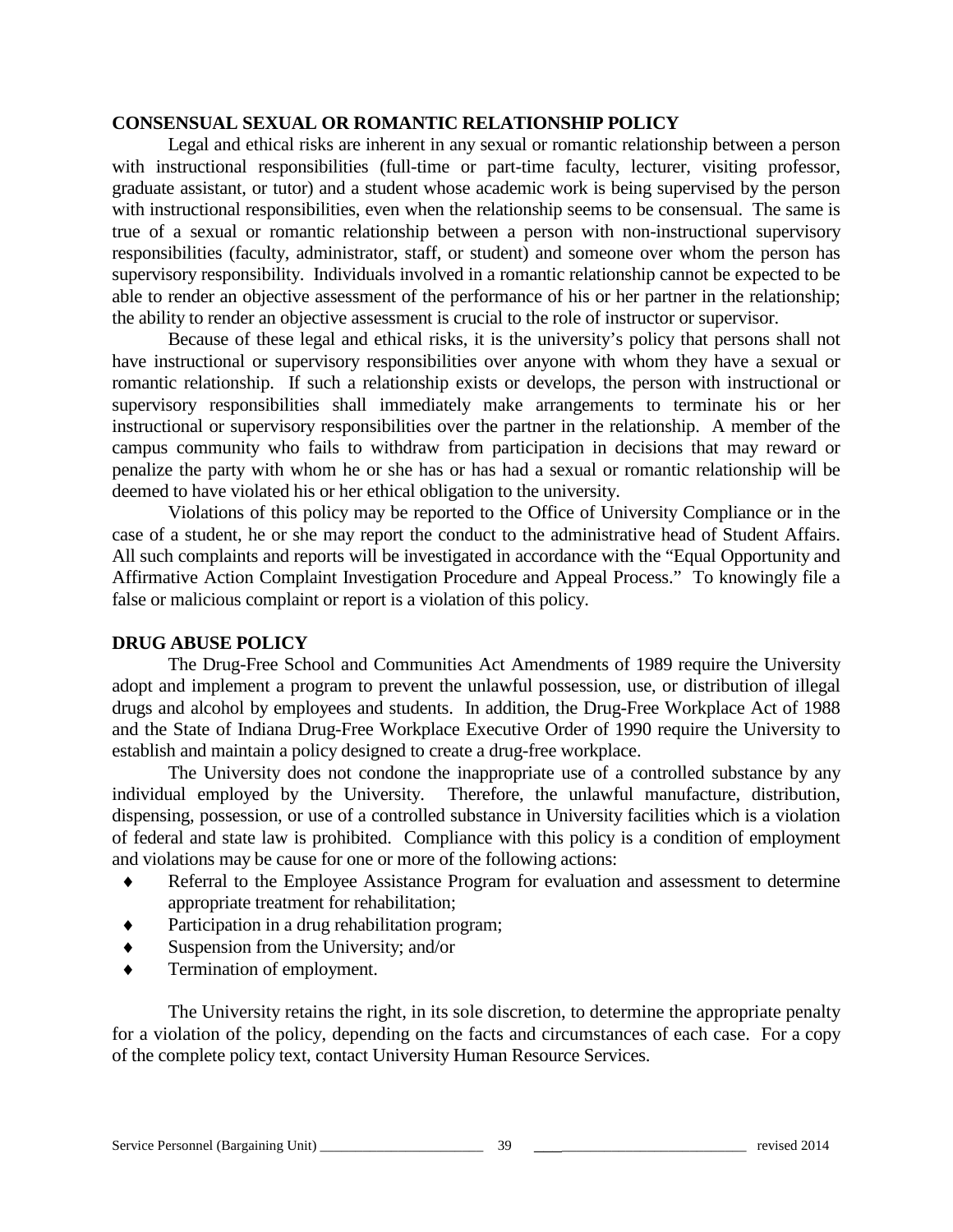#### **EQUAL OPPORTUNITY AND AFFIRMATIVE ACTION POLICY**

Ball State University provides equal opportunity to all students and applicants for admission in its education programs, activities, and facilities without regard to race, religion, color, sex (except where sex is a bona fide qualification), sexual orientation, gender identity/gender expression, physical or mental disability, national origin, ancestry, or age.

Ball State University provides equal opportunity to all employees and applicants for employment in its recruitment, hiring, retention, promotion, tenure, transfer, layoff, return from layoff, training, and other employment decisions and in its compensation and benefits programs without regard to race, religion, color, sex (except where sex is a bona fide occupational qualification), sexual orientation, gender identity/gender expression, physical or mental disability, national origin, ancestry, age, or citizenship (for U. S. citizens and protected lawfullyadmitted aliens).

The University also takes affirmative action to employ and advance minorities, women, qualified disabled persons, and qualified disabled veterans and veterans of the Vietnam era. Information concerning the University's affirmative action programs can be obtained from the Office of University Compliance, Ball State University, Muncie, IN 47306.

Each line administrator is responsible for ensuring that educational and employment decisions are made and implemented in accordance with the University's equal opportunity and affirmative action policy. All persons involved in the decision-making process, including members of faculty and other employee committees, shall act in a nondiscriminatory manner. The Office of University Compliance is responsible for developing, coordinating, and implementing policies and procedures for institutional compliance with all applicable federal and state equal opportunity laws and regulations and for preparing and monitoring compliance with required affirmative action programs.

Complaints regarding unlawful discrimination should be filed within 45 calendar days following the alleged act or incident giving rise to the complaint in the Office of University Compliance in accordance with the *Ball State University Equal Opportunity and Affirmative Action Complaint Investigation Procedure and Appeal Process.* A copy of this document may be obtained by contacting the Office of University Compliance.

The President will review the University's equal opportunity and affirmative action policy and programs at least once each year, measure progress against the objectives stated in the affirmative action programs, and report findings and conclusions to the Board of Trustees.

#### **FISCAL MISCONDUCT**

If an employee knows or suspects that other University employees are engaged in theft, fraud, embezzlement, fiscal misconduct, or violation of University financial policies, it is his/her responsibility to immediately notify the Internal Auditor at 285-1023 and/or the Department of Public Safety.

#### **GLBA INFORMATION SECURITY PROGRAM**

Ball State University is committed to providing a security program mandated by the Federal Trade Commission's Safeguard Rule and the Gramm Leach Bliley Act (GLBA). This program ensures the security and confidentiality of any record containing non-public financial information about a student or other third party who has a relationship with Ball State University. In addition to this coverage which is required by federal law, Ball State University chooses as a matter of policy to also include in this definition any credit or debit card information received in the course of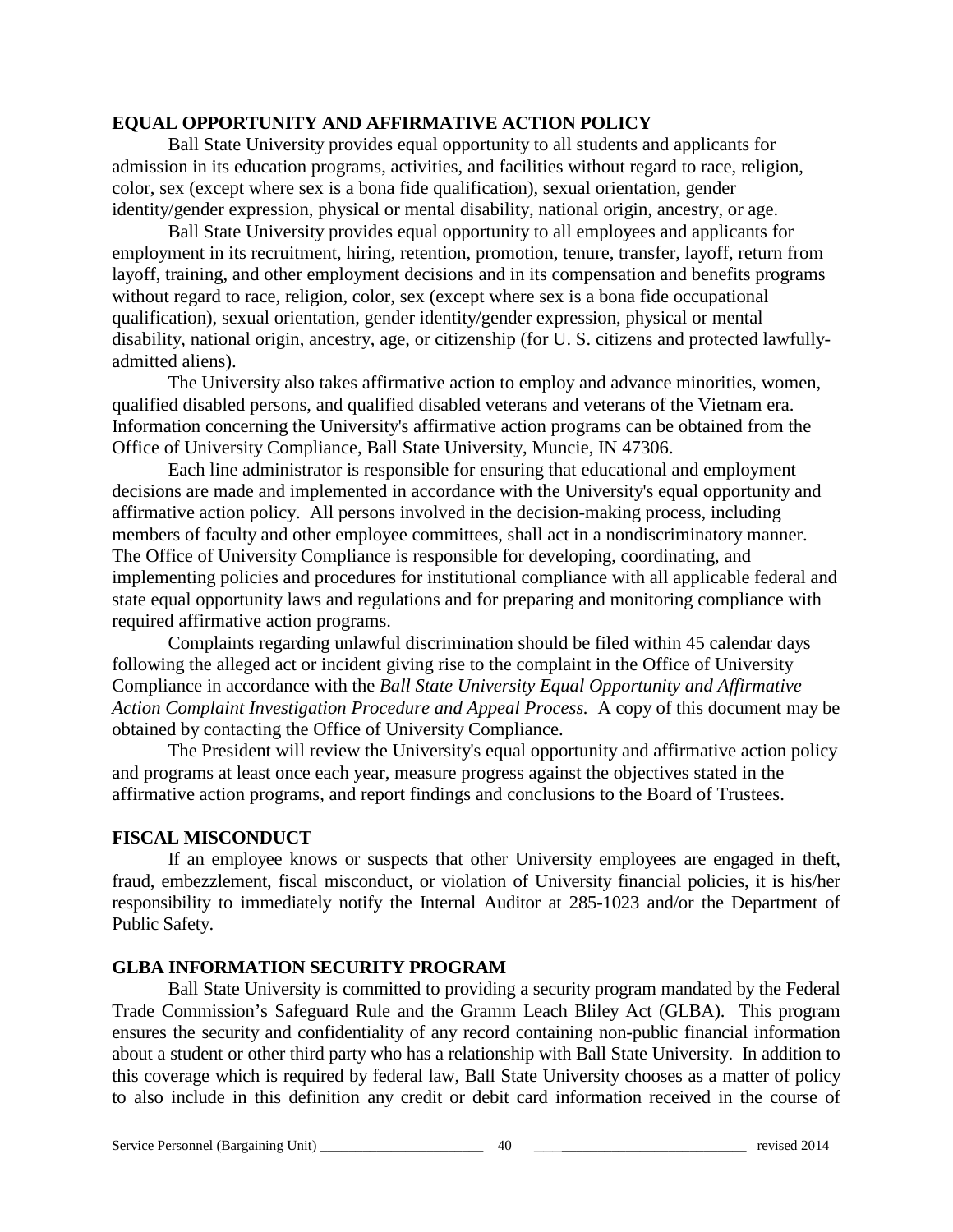business by the University whether or not such credit or debit card information is covered by the GLBA. Examples of student financial information include but are not limited to the following: bank and credit card numbers; income, credit histories, and other consumer report information; social security numbers; loan information, including loan applications and loan servicing; loan collection and delinquent loan processing; money wiring and other electronic funds transfers; financial aid information; student account balance information; other non-public personally identifiable information relating to a financial transaction.

#### **POLICY ON MINORS**

Ball State University, as part of its educational mission, has many University programs and activities that include minors, who are defined as persons under the age of eighteen. Such programs and activities include, but are not limited to, camps, lessons, workshops, clubs, teams, projects, practices, tours, research, or open-houses, but excludes single performances or events open to the general public such as athletic competitions, plays, or concerts and regularly scheduled classes or activities designed primarily for enrolled students who are age 17 and above. This definition may not capture certain circumstances in which minors are present on campus, and further consideration will be given as to whether they fall within the scope of the policy. The purpose of this policy is to provide appropriate protection and safety for minors who are involved in all programs and activities taking place on the Ball State University campus or under the authority and direction of the University at other locations. This policy applies to all University units and departments, including but not limited to, Athletics, Sports Facilities, Burris Laboratory School, and the Indiana Academy for Science, Mathematics, and Humanities, and to all University employees, contractors or volunteers who interact with, supervise, chaperone, or otherwise oversee minors in program activities. To review the entire policy, please go to the university's website at [www.bsu.edu.](http://www.bsu.edu/)

#### **NCAA RULES AND REGULATIONS**

As an employee of Ball State University you are considered a representative of athletic interest and must adhere to the same NCAA rules and regulations as followed by the University and its Office of Athletic Compliance. For more information, visit [www.ballstatesports.com](http://www.ballstatesports.com/) and click Athletic Dept.

#### **PET POLICY**

The pet is any domesticated or tamed animal that would normally be expected to belong to someone whether or not there is any acknowledged ownership. Written authorization is to be obtained from the appropriate Department Chairperson, Dean, or Administrative Head involved before a pet may be brought into university buildings. Such authorization is to state the purpose and duration of the activity involving the pet. The authorization is to be in the possession of the owner or person in control of the pet during the time the pet is in a university building. Pets are not permitted in Residence Halls with the exception of marine life in fresh water aquariums. Pets are not permitted on university grounds unless they are appropriately leashed or caged and under the control of and accompanied by their owners or others designated by their owners as having responsibility for the control and care of the pet. Pets are not permitted in Student Family Housing Apartments with the exception of marine life in fresh water aquariums and small caged birds.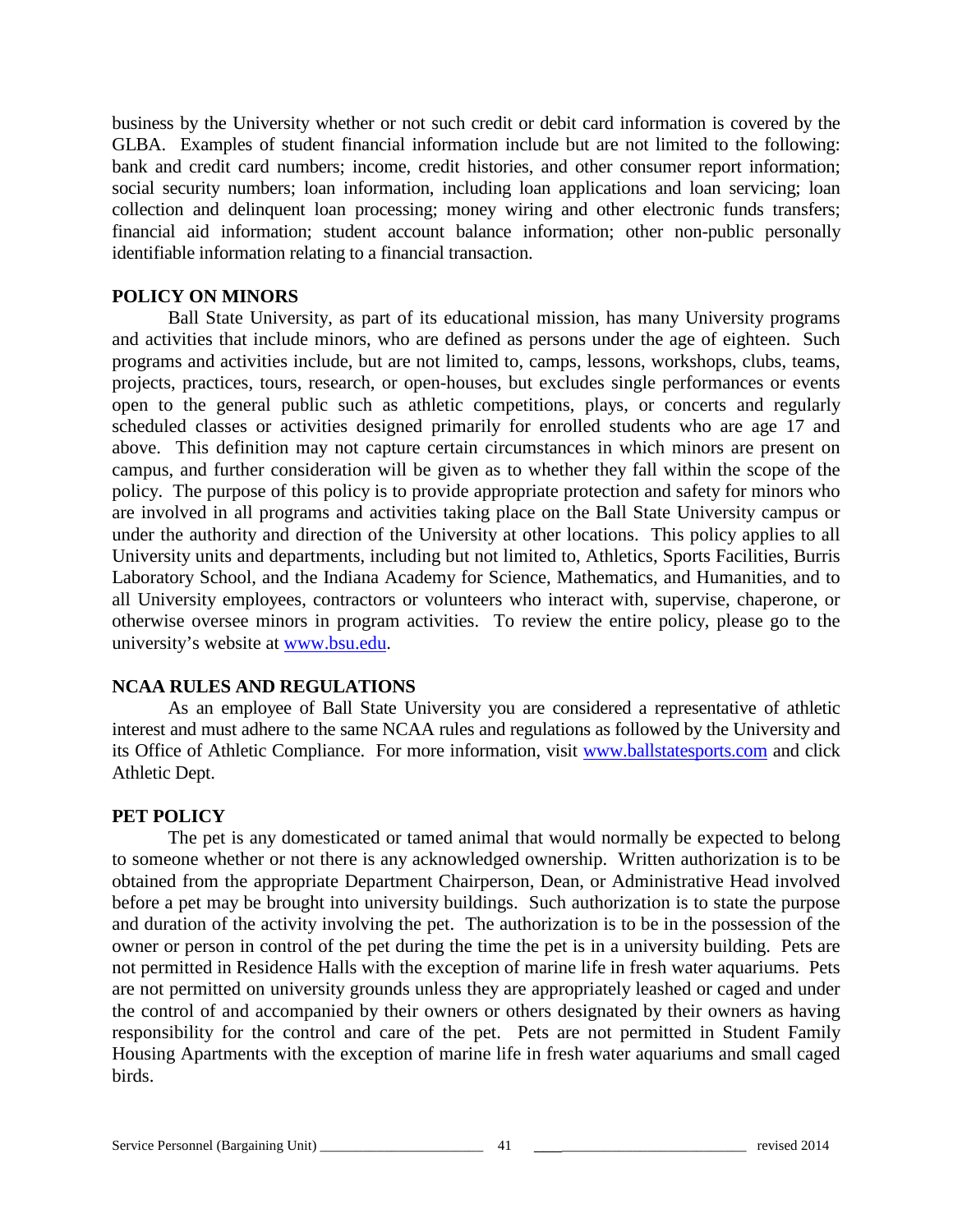Violations of the university Pet Policy will be dealt with in accordance with university rules governing the conduct of faculty, staff, and students. In addition, violations in the Residence Halls and Student Family Housing Apartments, will have action taken in accordance with "Conditions of Occupancy" for Student Family Housing, and "Policies of University Residence Halls" for the Residence Halls. Provisions of this policy do not apply to seeing eye or guide dogs or to police or K9 dogs while such animals are performing their duties under supervision. The Pet Policy is in addition to applicable ordinances of the City of Muncie and statutes of the state of Indiana.

#### **RELIGIOUS ACCOMMODATIONS AND HOLY DAY OBSERVANCES**

Ball State University respects the religious beliefs and practices of all employees and will make, upon request, an accommodation for such observances when a reasonable accommodation is available that does not create an undue hardship on the University's operations.

An employee whose religious beliefs or practices conflict with his/her job, work schedule, with the University's policy or practice on dress and appearance, or with other aspects of employment and who seeks a religious accommodation must submit a written request for the accommodation to his/her immediate supervisor. The written request will include the type of religious conflict that exists and the employee's suggested accommodation.

The immediate supervisor will evaluated the request considering whether a work conflict exists due to a sincerely held religious belief or practice and whether an accommodation is available which is reasonable and which would not create an undue hardship on the University's operations. An accommodation may be a change in job, using paid leave or leave without pay, allowing an exception to the dress and appearance code which does not impact safety or uniform requirements, or for other aspects of employment. Depending on the type of conflict and suggested accommodation, the supervisor will confer with his/her manager and with the Director of Employee Relations.

The supervisor and employee will meet to discuss the accommodation request and decision on an accommodation. If the employee accepts the proposed religious accommodation, the immediate supervisor will implement the decision. If the employee rejects the proposed accommodation, he/she may appeal following the Handbook's general grievance policy and procedure.

#### **SAFETY/OSHA**

The University is committed to complying with the Indiana Occupational Safety and Health Act (IOSHA) and all other applicable safety laws, regulations, and guidelines. However, promoting a healthy and safe work environment is the shared responsibility of the University and employees at all levels. Department heads and supervisors should consistently enforce all rules and regulations associated with safety, be aware of unsafe working conditions, and make sure each employee demonstrates safe work practices. Employees are responsible for following safe work practices and reporting unsafe working conditions to their supervisor and/or department head.

The University's Environmental Health and Safety (EHS) office provides comprehensive environmental, health, and safety to the University community. EHS staff may be reached at 285-2807, through Work Control during the work week at 285-5081, or in an emergency through Campus Police at 285-1111.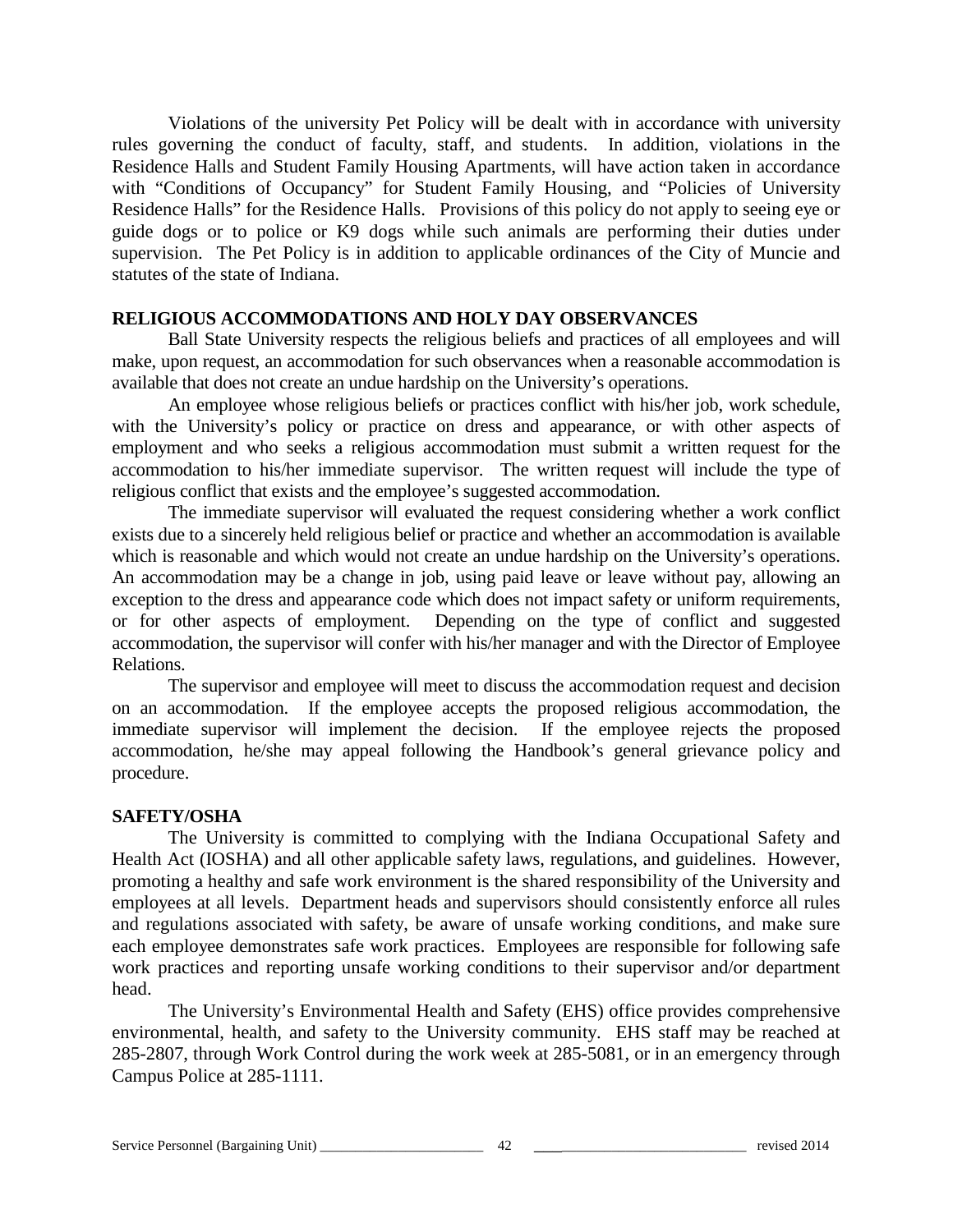## **BALL STATE UNIVERSITY'S STATEMENT ON SEXUAL HARASSMENT**

- 1. Harassment on the basis of sex is a form of illegal sex discrimination. Sexual harassment in employment violates Title VII of the Civil Rights Act of 1964, as well as state law. Student-on-student sexual harassment and sexual harassment directed toward a student by a University employee violates the Title IX of the Education Amendments of 1972.
- 2. Ball State University will not tolerate sexual harassment of students or employees by members of its faculty or staff, its students or by other agents of the University and will respond in a suitable manner to every complaint.
- 3. The University has adapted the Equal Employment Opportunity Commission (EEOC) definition of sexual harassment for our academic community: Sexual harassment is defined as any unwelcome sexual advance, request for sexual favor or other unwelcome verbal or physical conduct of a sexual nature, whether committed on or off campus, when:
	- 3.1 submission to such conduct is made, either explicitly or implicitly, a term or condition of an individual's employment or participation in a University-sponsored education program or activity;
	- 3.2 submission to or rejection of such conduct by an individual is used as the basis or threatened to be used as the basis for employment decisions or academic decisions or assessments affecting an individual; or
	- 3.3 such conduct has the purpose or effect of unreasonably interfering with an individual's work or academic performance or creating an intimidating, hostile or offensive working or educational environment. Such conduct will typically be directed against a particular individual or individuals and will either be abusive or severely humiliating or will persist despite the objection of the person targeted by the speech or conduct.

Sexual harassment includes but is not limited to situations where one person has authority over another. In such situations, sexual harassment is particularly serious because it may unfairly exploit the power inherent in a faculty member's or supervisor's position.

4. Sexual harassment can be verbal, visual, physical or communicated in writing or electronically. Some conduct obviously constitutes sexual harassment -- such as a threat that a grade or promotion will depend on submission to sexual advance. But whether particular conduct constitutes sexual harassment will often depend upon the specific context of the situation, including the participants' reasonable understanding of the situation, their past dealings with each other, the nature of their professional relationship (e.g., supervisorsubordinate, colleague, etc.) and the specific setting. The inquiry can be particularly complex in an academic community, where the free and open exchange of ideas and viewpoints preserved by the concept of academic freedom may sometimes prove distasteful, disturbing or offensive to some. Sexual harassment must be distinguished from behavior which, even though unpleasant or disconcerting, is appropriate to the carrying out of instructional, advisory, or supervisory responsibilities. Instructional responsibilities, in particular, require appropriate latitude for pedagogical decisions concerning the topics discussed and methods used to draw students into discussion and full participation.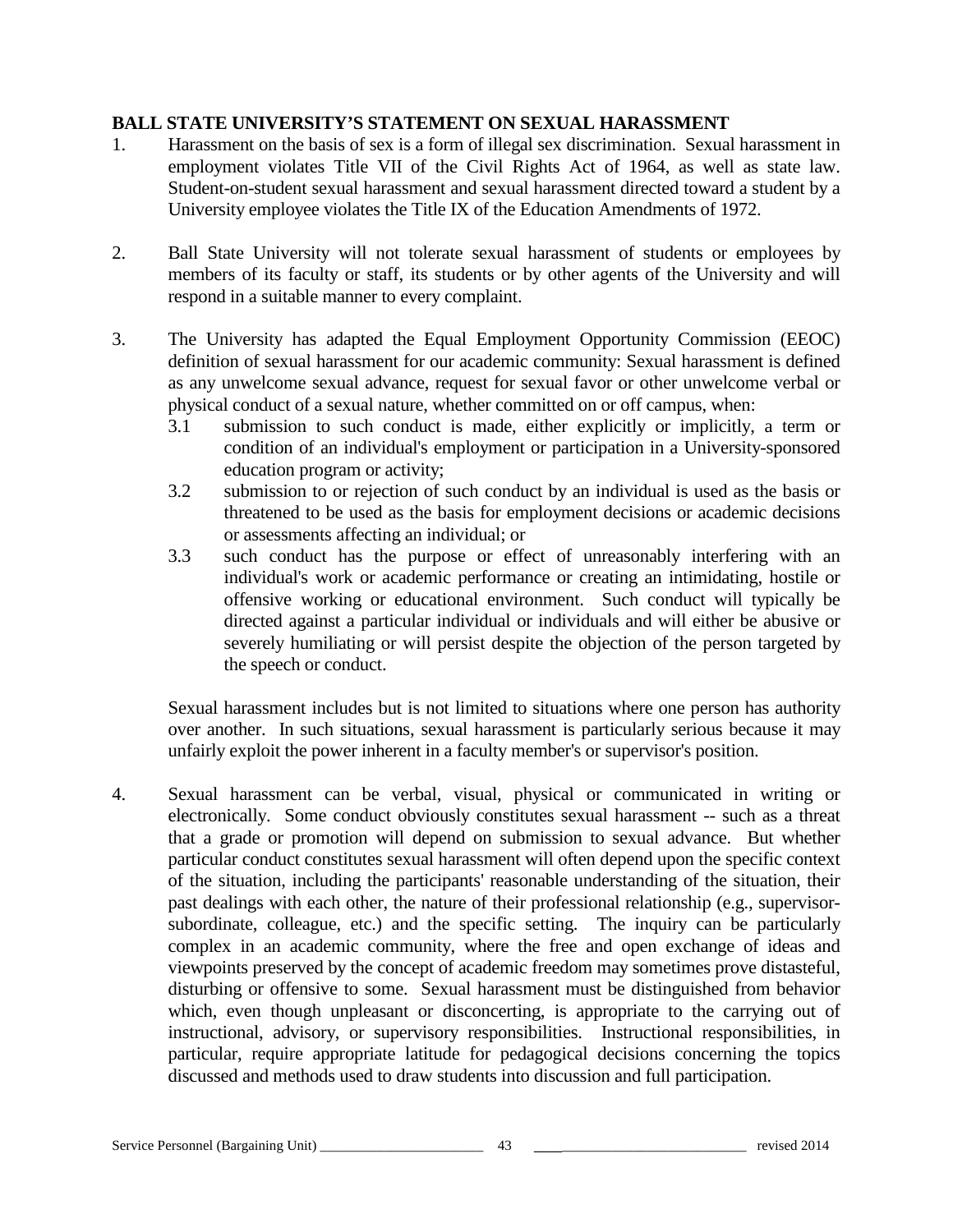- 5. Examples of conduct which may constitute sexual harassment include but are not limited to:
	- 5.1 request for sexual favors;
	- 5.2 unwelcome physical contact such as hugging, rubbing, touching, patting, pinching, or brushing another's body;
	- 5.3 veiled suggestions of sexual activities;
	- 5.4 requests for private meetings outside of class or business hours for other than legitimate academic or business-related purposes;
	- 5.5 use in the classroom of sexual jokes, stories or images in no way germane to the subject of the class;
	- 5.6 use in the workplace of sexual jokes, stories or images in no way germane to the subject of the work environment;
	- 5.7 remarks about a person's body or sexual relationships, activities or experience that are in no way germane to the subject of the work or academic environment;
	- 5.8 use of inappropriate body images to advertise events.
- 6. Members of the University community can expect to be free from sexual harassment and thus all members of the University community should guard against it. The fact that someone did not intend to sexually harass an individual is generally not considered a sufficient defense to a complaint of sexual harassment, although the reasonableness of the accused's perceptions may be considered. In most cases, it is the effect and characteristics of the behavior on the complainant and whether a reasonable person similarly situation would find the conduct offensive that determine whether the behavior constitutes sexual harassment.
- 7. The University will not tolerate retaliation or discrimination against persons who report or charge sexual harassment or against those who testify, assist or participate in any investigation, proceeding or hearing involving a complaint of sexual harassment. In this context, retaliation means speech or conduct that adversely affects another's terms or conditions of employment or education and is motivated by an intent to harm the targeted person because of his or her participation in the filing or investigation of an allegation of sexual harassment. Any such retaliation -- or encouragement of another to retaliate -- is a serious violation of University policy and law, independent of whether the particular claim of sexual harassment is substantiated. Anyone who believes he or she has been subjected to retaliation in violation of this rule may use the procedures described in this policy to complain and seek redress.
- 8. Any member of the University community who believes he or she is being sexually harassed or is being retaliated against is encouraged to contact the Office of University Compliance and make a complaint. The complaint will be investigated in accordance with the *Equal Opportunity and Affirmative Action Complaint Investigation Procedure and Appeal Process*. A copy of this document may be obtained by contacting the Office of University Compliance.
- 9. The University can respond to specific instances and allegations of harassment only if it is aware of them. The University therefore encourages anyone who believes that he or she has experienced sexual harassment to come promptly forward (typically within 45 calendar

#### Service Personnel (Bargaining Unit) \_\_\_\_\_\_\_\_\_\_\_\_\_\_\_\_\_\_\_\_\_\_\_ 44 \_\_\_\_\_\_\_\_\_\_\_\_\_\_\_\_\_\_\_\_\_\_\_\_\_\_\_\_\_ revised 2014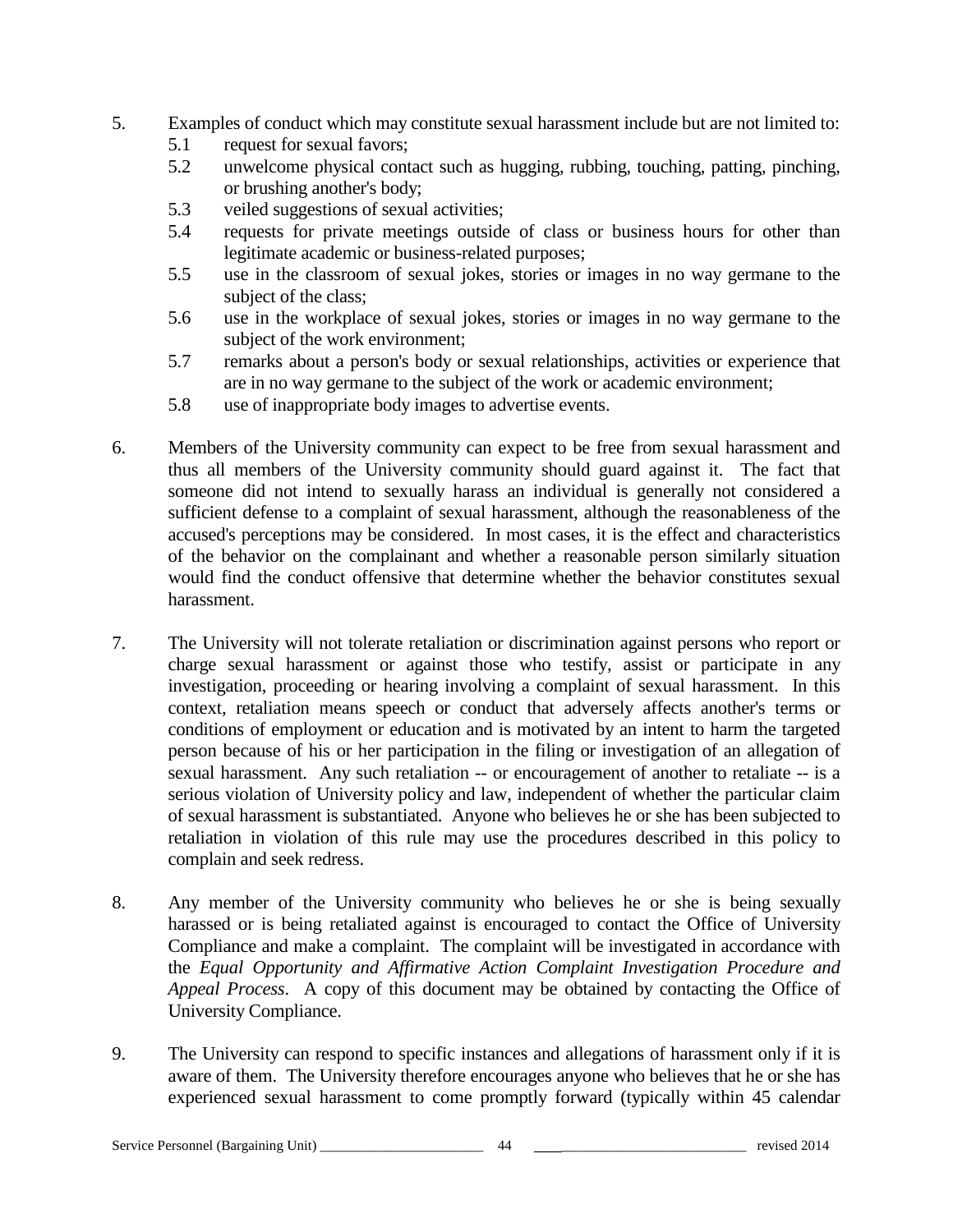days) with inquiries, reports or complaints and to seek assistance from the Office of University Compliance. In addition, any University employee who becomes aware of instances or allegations of sexual harassment by or against a person under his or her supervisory authority must report them to the Office of University Compliance. It shall be the responsibility of the Office of University Compliance to respond to allegations and reports of sexual harassment or refer them to other University officials for an appropriate response.

- 10. Any dean, chairperson, director or department head or other similar administrator who becomes aware of information indicating a significant likelihood of sexual harassment must report such information to the Office of University Compliance. These administrators must respond not only when they receive a specific complaint or report alleging improper activity, but also when such matters come to their attention informally. Unconfirmed or disputed allegations should be clearly labeled as such and reports should indicate any steps already taken to respond. Administrators should consult the Office of University Compliance prior to responding to any situation involving alleged harassment.
- 11. Possible sanctions for a person found engaging in behavior which is in violation of this policy include but are not limited to the following:
	- 11.1 oral or written reprimand, placed in personnel file;
	- 11.2 required attendance at a sexual harassment sensitivity program;
	- 11.3 an apology to the victim;
	- 11.4 loss of salary or benefit, such as sabbatical or research or travel funding;
	- 11.5 transfer or change of job, class or residential assignment or location (i.e., removing the person from being in a position to retaliate or further harass the victim);
	- 11.6 demotion
	- 11.7 suspension, probation, termination, dismissal or expulsion.

While counseling is not considered a sanction, it may be offered or required in combination with sanctions. Where alcohol/drugs are involved in the sexual harassment, such counseling may include a substance abuse program.

If students or student groups are guilty of sexual harassment, any of the sanctions set forth in the "Code of Student Rights and Responsibilities" may also be invoked.

12. The University seeks to protect the rights of all persons, accusers and accused, to fair procedures. Accusations of sexual harassment frequently have injurious, far-reaching effects on the careers and lives of accused individuals. Allegations of sexual harassment must be made in good faith and not out of malice. Knowingly making a false or frivolous allegation of sexual harassment will be considered a serious violation of University policy.

## **SOCIAL MEDIA POLICY**

Social media are powerful communications tools that have a significant impact on organizational and professional reputations. Social media are defined as media designed to be disseminated through social interaction, created using highly accessible and scalable publishing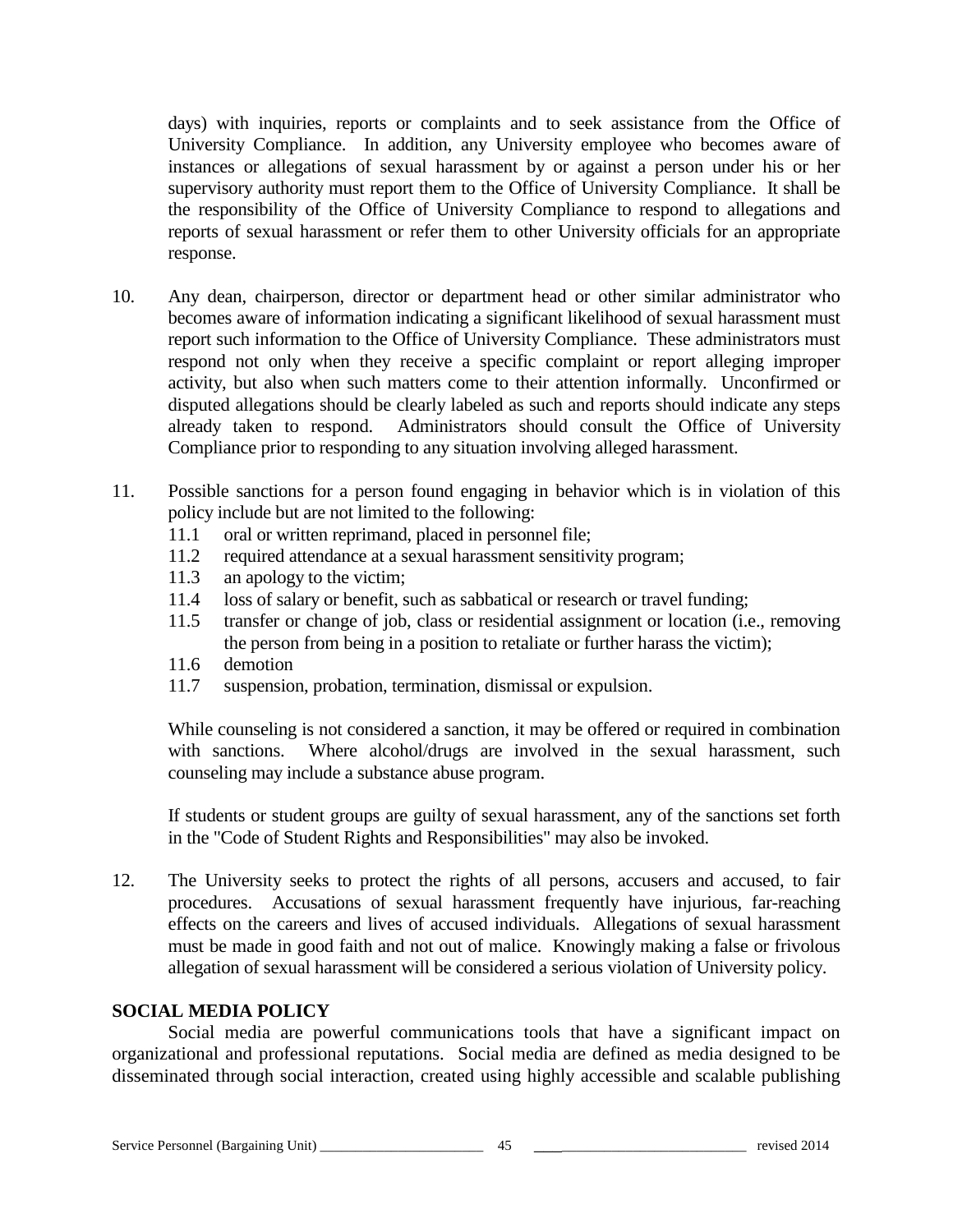techniques. Examples include but are not limited to LinkedIn, Twitter, Facebook, YouTube, and My Space.

Both in professional and institutional roles, employees need to follow the same behavioral standards online as they would in real life. The same laws, professional expectations, and guidelines for interacting with students, parents, alumni, donors, media, and other university constituents apply online as in the real world. Employees are liable for anything they post to social media sites. For the entire policy, go to [www.bsu.edu/umc.](http://www.bsu.edu/umc)

#### **SOCIAL SECURITY NUMBER STATEMENT**

Ball State University is committed to protecting the privacy of its students, employees, and alumni, as well as other individuals associated with it. At times the University will ask you for your Social Security Number. Federal and state law requires the collection of your Social Security Number for certain purposes such as those relating to employee compensation, tuition payments, and financial aid. Whenever your Social Security Number is requested on a Ball State University form or other document, the written or electronic form used to request your number will be clearly marked as to the reason for the request and will state whether this request is voluntary or mandatory. Visit [www.bsu.edu/bsuid](http://www.bsu.edu/bsuid) for the complete policy.

#### **STATEMENT ON RIGHTS AND RESPONSIBILITIES**

- 1. The Ball State University Board of Trustees reaffirms its commitment to the University community and the citizens of Indiana to provide optimum educational opportunity for all students of the University. A vital part of such education is the assurance of academic freedom on the campus. The Trustees recognize and accept their responsibility to preserve the right of all members of the University community to examine critically the University and the society of which it is a part. The Trustees further call upon the faculty, students, and administrative officials of the University to share the responsibility for maintaining an academic atmosphere on the campus which is conducive to the exploration of all issues in a rational manner as befits an institution of higher learning.
- 2. In order to guarantee this academic climate including freedom of speech and peaceful assembly on the campus, the regular operation of the University must be maintained. The Trustees expect the responsible University officials to take appropriate steps when any Ball State University student and/or any other person or persons engages in conduct which interferes with the freedom of movement of persons on the campus, disrupts or obstructs the work and activities of the University or the members of the University community, or engages in any conduct which includes intimidation, coercion, violence, or the threat of violence. Disruption of the institution's operation and/or the infringement upon the rights of others within the University by any persons will not be tolerated.

See also the *Conditions of Cooperation* in the Appendix.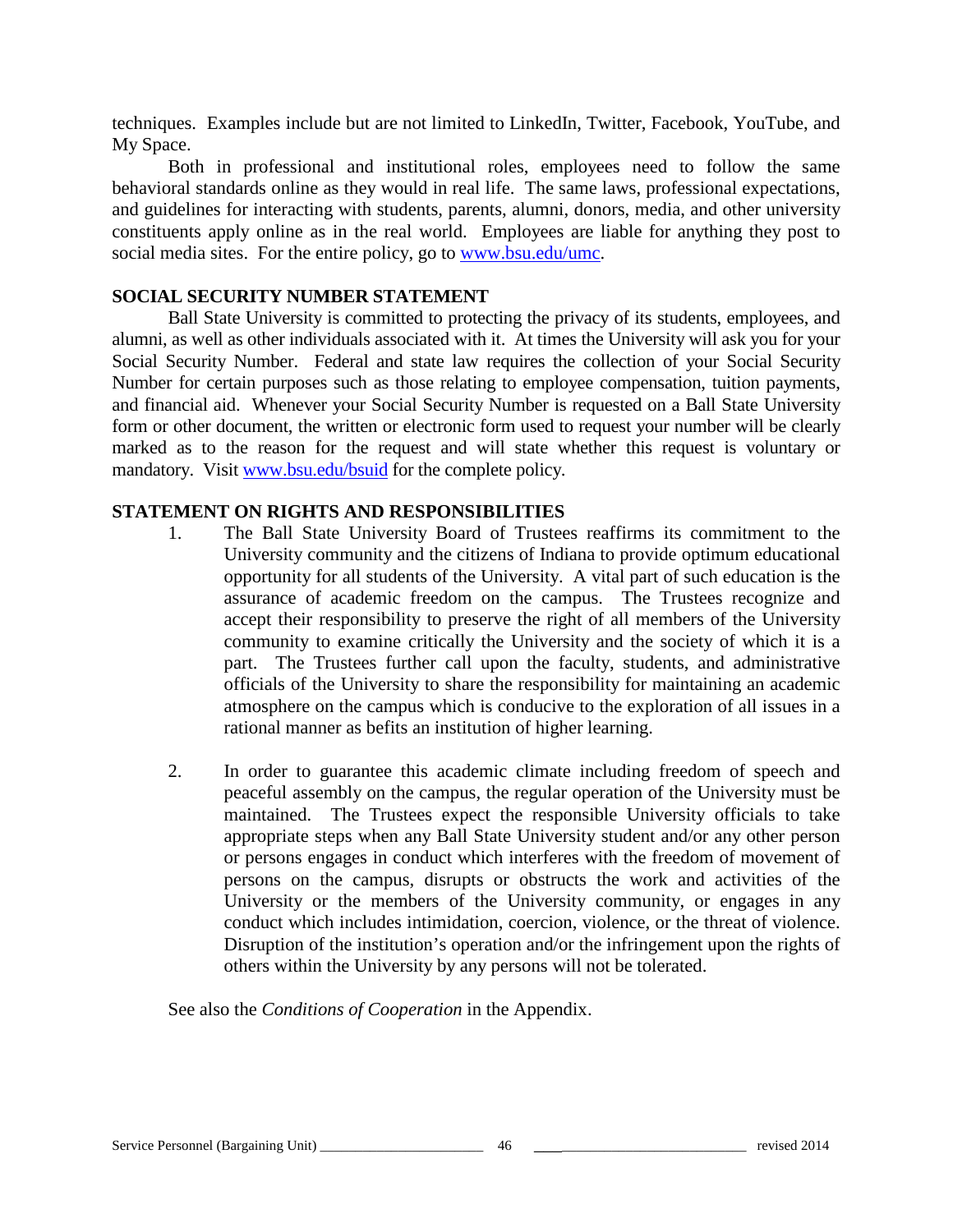#### **TITLE IX COMPLIANCE**

Each of us has a responsibility to report behaviors that may put others at risk. Title IX makes it essential that every employee know his or her obligations in reporting sexual harassment or assault.

It is equally important that an employee know that in Indiana everyone is considered a mandatory reporter regarding child abuse. Call Child Protective Services' 24-hour hotline at 1- 800-800-5556 if you believe that a child is a victim of abuse or neglect. If the abuse has occurred on campus, please immediately call University Police at 765-285-1111.

Students who believe they have experienced sexual harassment are encouraged to come forward to receive assistance. But regardless of whether the harassed student files a complaint or otherwise requests assistance, university employees who know about possible harassment must take appropriate steps to report the information to the Assistant to the Vice President for Student Affairs/Deputy Coordinator for Title IX.

Circumstances requiring an employee to report sexual harassment that occurs on or off campus include but are not limited to: a) a student shares information about an incident with an employee (even if he or she requests the employee's confidence); b) an employee observes a student, employee, or other representative of the university sexually harassing a student; c) a third party shares information about an incident with you.

To learn more about sexual harassment compliance and your role in maintaining a safe and respected campus, contact the Assistant to the Vice President for Student Affairs/Deputy Coordinator for Title IX at 765-285-1545.

## **TOBACCO-FREE POLICY**

Ball State University is committed to providing a healthy working and learning environment for the entire campus community. The purpose of this policy is to reduce harm from tobacco use and secondhand smoke, provide an environment that encourages persons to be tobacco-free, reduce health insurance and health care costs, and promote a campus culture of wellness. Therefore, Ball State University establishes the following smoking policy for all facilities, campus areas, and vehicles in which university functions or services are carried out or offered. All university students, employees, contractors, and visitors are subject to these regulations.

- 1. As used herein, tobacco includes but not limited to cigarettes, cigars, pipes, water pipes (hooka), bidis, kreteks, electronic cigarettes, smokeless tobacco, snuff, chewing tobacco, and any non-FDA approved nicotine delivery device.
- 2. Tobacco use is prohibited on Ball State University campus.
- 3. Tobacco use is prohibited in all university vehicles, including maintenance vehicles, automobiles, and public carriers.
- 4. Tobacco use is prohibited in all university housing units.
- 5. Tobacco use will be permitted in the tailgating areas on home football game days only; otherwise the area is to be tobacco free.
- 6. University regulated parking areas are included in the ban. Tobacco use in enclosed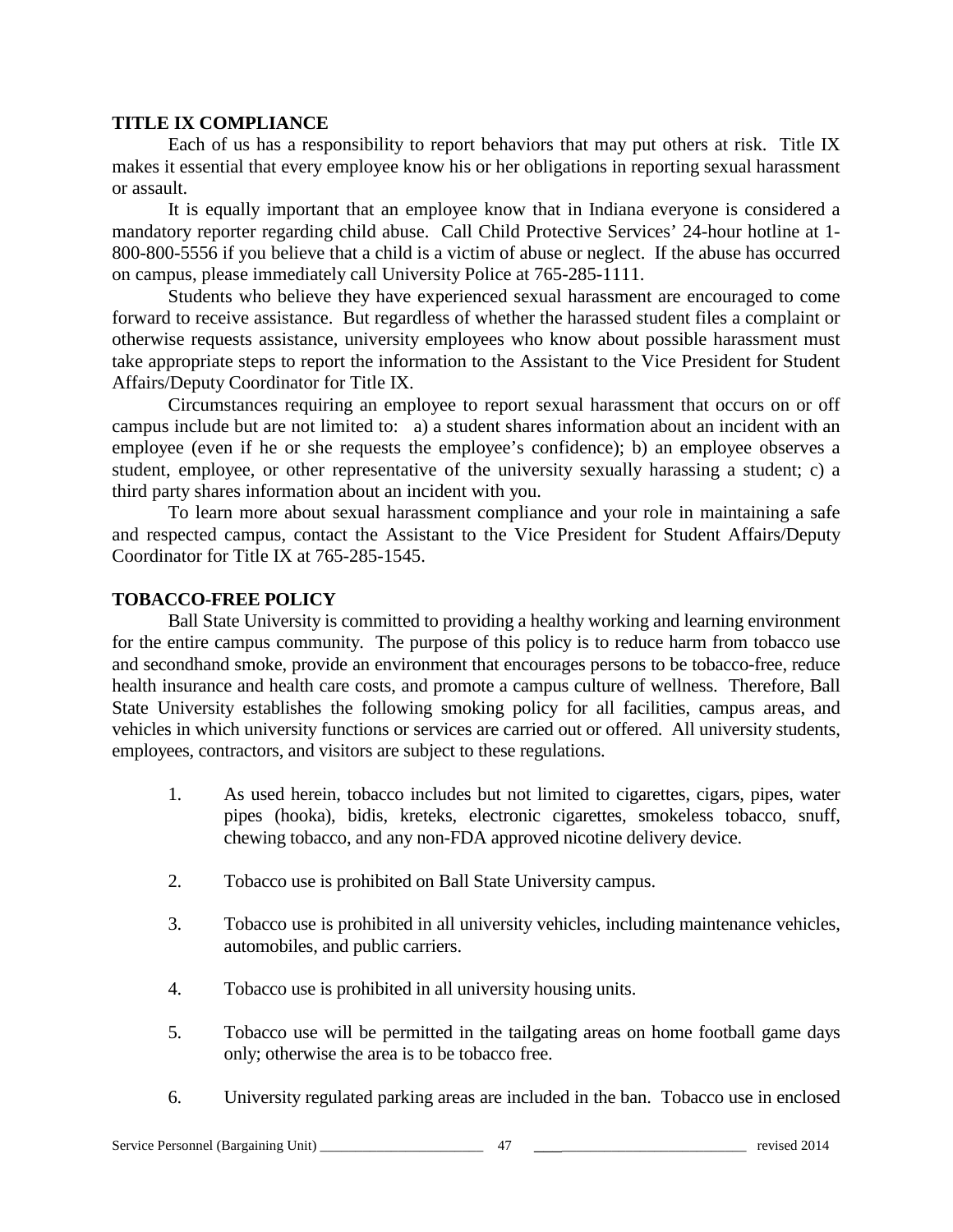personal vehicles will be permitted as long as users contain smoke and tobacco products inside the vehicle (e.g. windows must be closed). Failure to do so is a violation of this policy.

- 7. Adherence to this policy is the responsibility of all members of the University community. It is expected that students, faculty, staff, University affiliates, contractors and visitors to campus will comply with this policy. Members of the University community are empowered to respectfully inform others about the policy to ensure compliance. Primary enforcement of this smoking policy will be the responsibility of those persons who head individual units, departments, buildings, student housing units, those who supervise personnel, Public Safety personnel, and other designees.
	- A. Failure to comply with this policy shall result in a fine of \$75.00 per occurrence.
	- B. The Office of Bursar will be responsible for fine collection and account maintenance. Monies collected from fine assessments will be used to fund smoking cessation initiatives, health education, and other relevant health and wellness related programs.
	- C. Citations may be appealed through the University Traffic Appeals Subcommittee. All appeals will be handled in a manner consistent with traffic appeal procedures.
	- D. Failure of a student or employee to pay a fine shall be subject to existing policies and procedures for collecting delinquent accounts owed the university.
- 6. This smoking policy shall be effective August 1, 2013.

# **UNIVERSITY WEAPONS POLICY**

Ball State University recognizes the importance of providing a climate which is conducive to the safety of all members of the University community. To aid in the accomplishment of this objective:

- 1.1 Faculty, Professional, and Staff employees of Ball State University, students, visitors, guests and all other individuals are prohibited from possessing or carrying weapons of any kind while on University property, regardless of whether they are licensed to carry the weapon or not. Such prohibition extends to such individuals having such weapons in briefcases, purses, tool boxes, personal vehicles, or other personal property or effects.
- 1.2 The only exceptions to this policy are: (a) firearms in the possession of University police officers and other individuals who have written authorization from the University's Director of Public Safety to carry such weapons; (b) firearms in the possession of sheriffs, police officers, law enforcement officers, and correctional officers who are duly authorized by law to carry such firearms; (c) equipment, tools, devices and materials which are prescribed for use by authorized University employees as a condition of employment or class enrollment;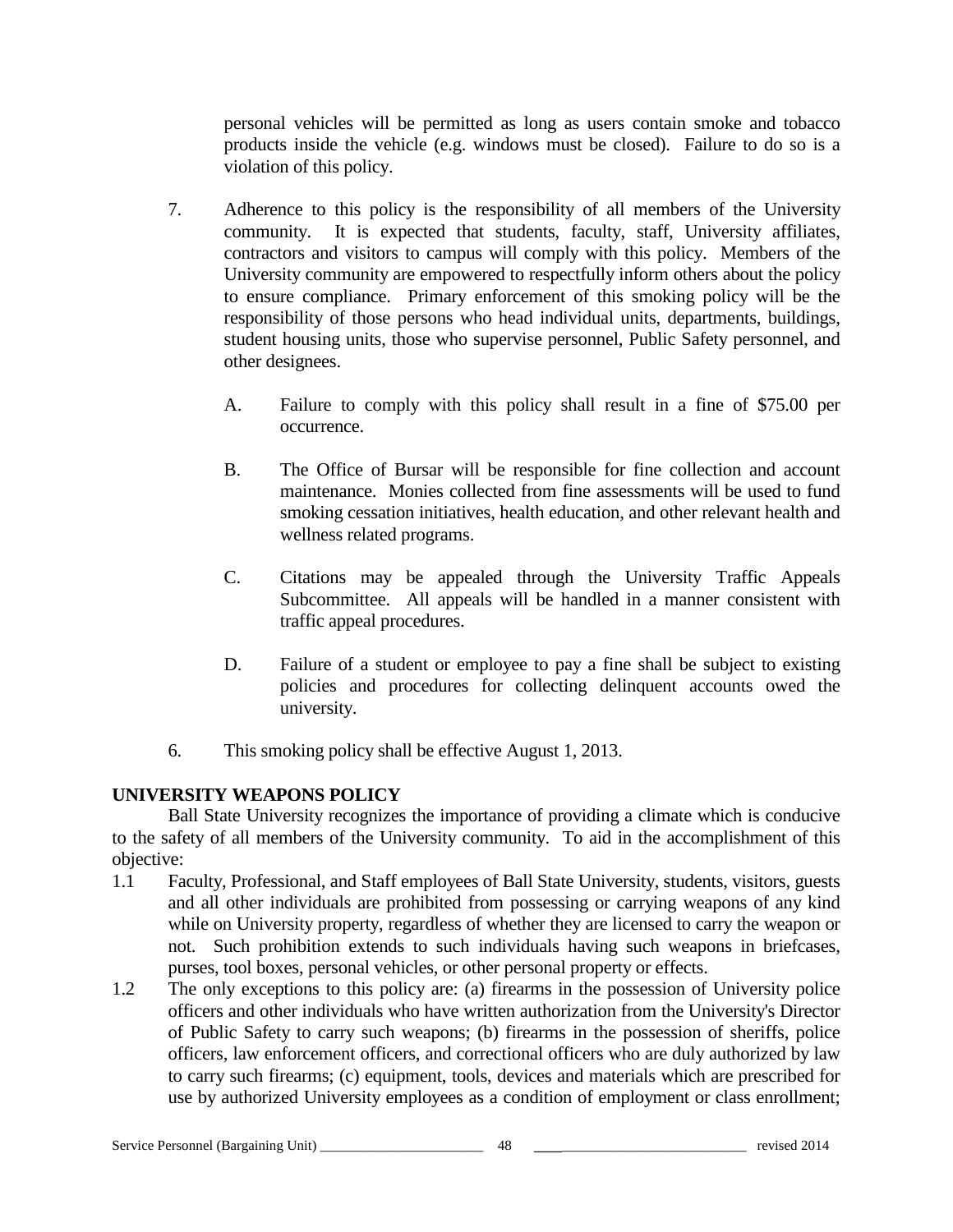and (d) legal chemical dispensing devices, such as pepper sprays, that are sold commercially for personal protection.

- 1.3 University property includes all University owned, leased, or otherwise controlled buildings and lands. University vehicles are covered by this policy at all times whether or not they are on University property.
- 1.4 University sanctions will be imposed on offenders as appropriate and, and in addition, criminal charges may be filed.
- 1.5 For the purposes of this policy, "weapons" include (a) firearms, such as handguns, shotguns, rifles, pellet guns, machine guns, stun guns, tasers, or electronic stun weapons; (b) explosives, such as bombs, grenades, blasting caps, or other containers containing explosive substances; and (c) other equipment, material and devices that, in the manner they are used, could ordinarily be used, or are intended to be used, are readily capable of causing serious bodily injury. The items described in clause (c) include, but are not limited to knives (except small personal pocket knives with folding blades that are less than three [3] inches long), tear gas, chemical substances, brass knuckles, clubs or chains.

## **USE OF UNIVERSITY TECHNOLGY**

Members of the University community must conduct themselves in accordance with high ethical standards related to use of technology. This policy applies to all forms of current and future technology capable of originating, storing, receiving, or sending alphanumeric data and photographic or other images. In addition to maintaining a high level of ethical behavior, each member of the University community must comply with all federal, state and local laws; all university rules and policies; and all applicable contracts and licenses, including abiding by the *Information Technology Users' Privileges and Responsibilities* policy published on the University website.

University employees are provided with the use of university resources for work related purposes and may not use them in such a way as to violate the University's tax-exempt status, legal obligations, or policies. For example, it is unethical for employees to utilize University information technology resources to view pornographic content (other than in the context of an academic purpose fulfilling the University's educational mission) or to harass a person who has requested to be left alone absent some legitimate institutional purpose for such communication.

Ability to access information and/or technology resources does not grant an unlimited right. Although an employee may be able to access information or resources, he/she may not do so without a legitimate work-related reason for doing so. Sharing passwords is also prohibited.

To review the complete *Information Technology User's Privileges and Responsibilities* policy go to [http://cms.bsu.edu/about/administrativeoffices/securityservices/proceduresandpolicies.](http://cms.bsu.edu/about/administrativeoffices/securityservices/proceduresandpolicies)

#### **USE OF UNIVERSITY VEHICLES AND THE DRIVING PRIVILEGE POLICY**

A driver must have a valid Indiana Driver's License and be insurable under the University's auto fleet policy. As a condition of driving any University vehicle, a driver must give Ball State University authorization to conduct a comprehensive driving record check to comply with liability insurance provider and Bureau of Motor Vehicle (BMV) requirements.

The safety of Ball State University's students, faculty, staff, and the public is a central concern to the University. A Driving Privileges Policy governs the use of BSU's vehicles by applicable individuals and is designed to support safe and prudent use of BSU owned, leased, or rented vehicles and personally owned, leased, or rented vehicles used on University business. An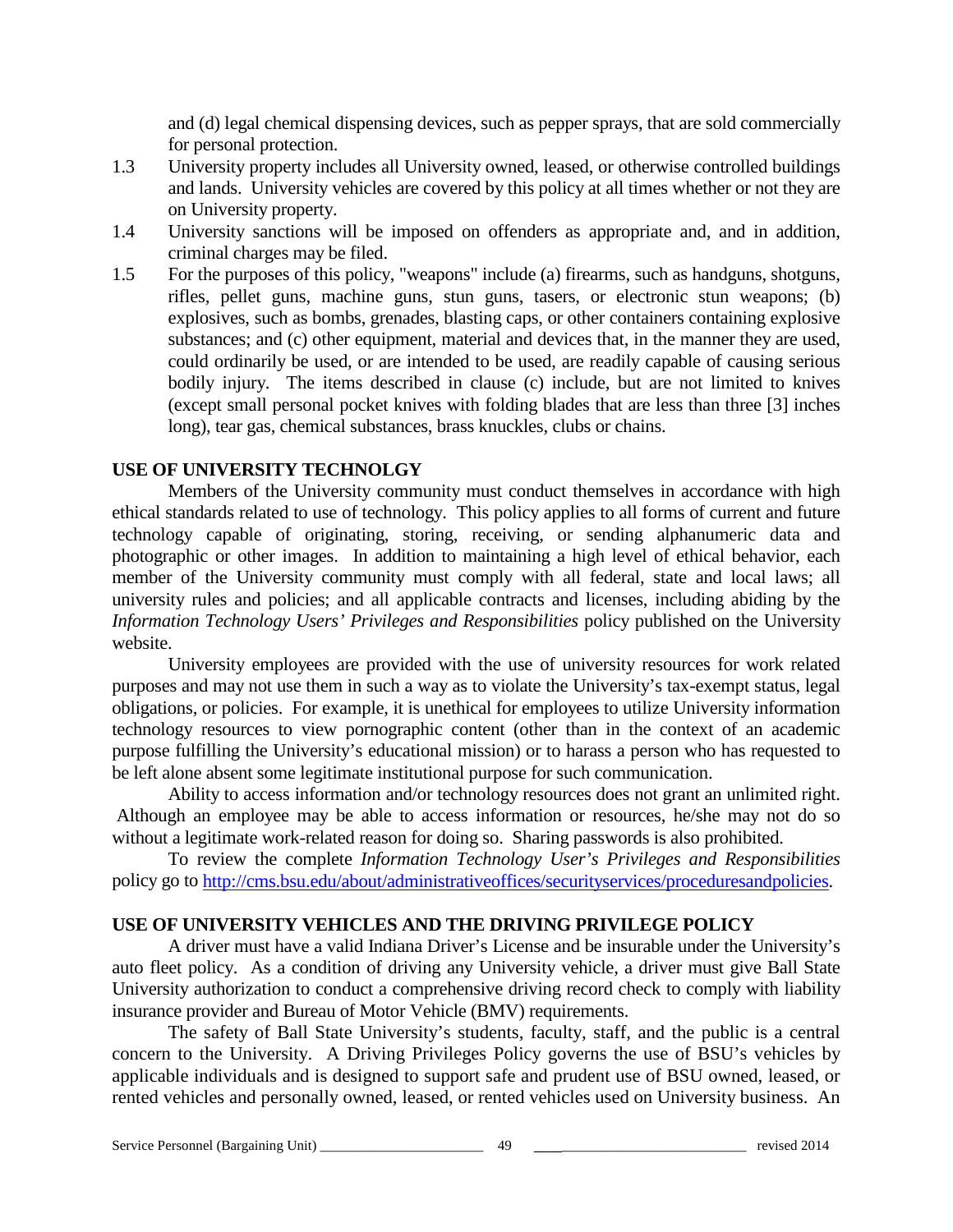approved driver must immediately report to his/her supervisor any incident or situation such as moving violations, license suspension or revocation, medical restrictions which may interfere with driving, or any other incident or situation that may result in a suspension or termination of university driving privileges as enumerated in the driving policy. Contact Transportation Services at 285-1022 for additional information on driving policies or go to [www.bsu.edu/facilities](http://www.bsu.edu/facilities) and click Transportation to review the entire policy.

Personal use of a University vehicle is prohibited. Seat belts must be worn at all times. Cell phones should not be used while driving, and the use of tobacco, alcohol, or drugs by persons using University vehicles is strictly prohibited. If an employee knows or suspects other University employees are driving or about to drive while drug or alcohol impaired, it is the responsibility of the employee to attempt to verbally persuade the impaired employee to refrain from driving, and if this effort is unsuccessful, the employee should contact the University police at 285-1111 and advise them of the circumstances. An employee should also follow-up with his/her supervisor regarding the concern.

Accidents in University vehicles, regardless of the extent of damage, must be investigated by the police and reported to Transportation Services immediately. Employees should remain at the accident scene until the investigating police officer advises otherwise.

If an employee is taking a prescription or over-the-counter drug that will affect motor skills and perceptual abilities or which otherwise caution against driving while taking the drug, an employee must notify his/her supervisor of the name of the drug and how long it will be taken. At the discretion of the University, an employee may be temporarily reassigned to a non-driving assignment or prohibited from working while on the drug. Failure to notify the University of such drug use prior to driving will result in disciplinary action.

#### **WHISTLEBLOWERS**

The University has a responsibility to conduct its affairs ethically and in compliance with the law and University policies. Employees who make a good faith effort to "blow the whistle" on suspected wrongful conduct are protected from retaliation for reporting such conduct. For additional information, please reference the University website and under Indiana Code 21-39-3.

In many cases, an employee should report his/her concerns up the appropriate chain-ofcommand (supervisor, department head, Vice President, etc.); however, an employee may also elect to direct his/her concerns to other University offices as appropriate. For example:

Employee Relations - 285-1823; University Human Resource Service - 285-1834; University Compliance - 285-5162; Internal Auditing - 285-1023; Environmental Health & Safety – 285-2832; Department of Public Safety (Campus Police) – 285-1832; or, Office of the President – 285- 5555.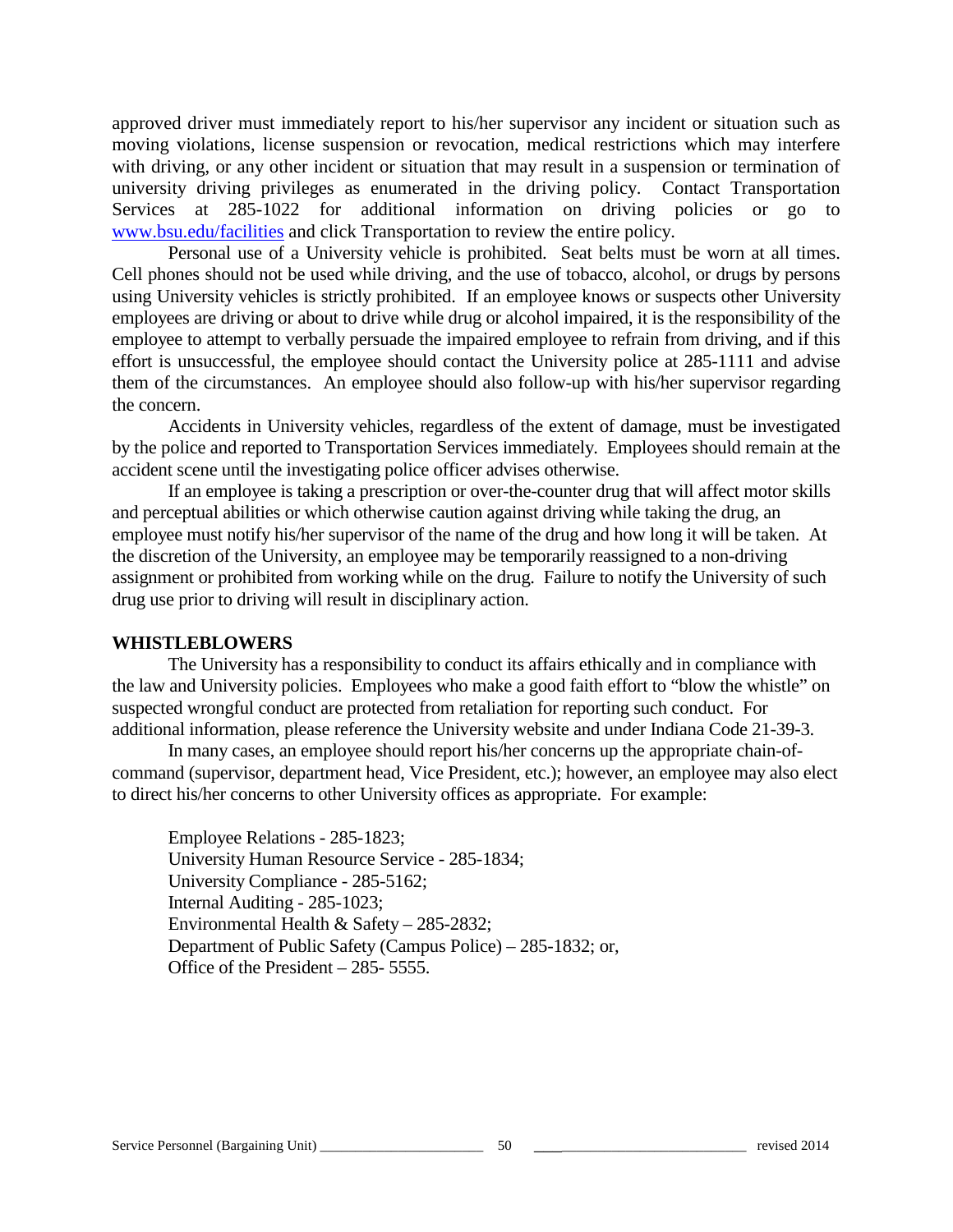## **CONDITIONS OF COOPERATION BETWEEN BALL STATE UNIVERSITY AND EMPLOYEE ORGANIZATIONS**

WHEREAS, it is the policy of the Ball State University Board of Trustees to receive and consider suggestions and advice from the University employees staff in connection with the formulation of policies and the solutions of problems affecting the general welfare and working conditions of, and the services rendered by staff personnel of the University; and,

WHEREAS, the rights of employees to associate themselves together, whether that association is known as a union or by some other name, is recognized in Indiana, and there is no legal bar to their collective presentation of their employment interests to the public officials charged with the duty of fixing the terms of employment; and,

WHEREAS, subject to the law and the paramount requirements of public service, the interests of Ball State University may be best served by provisions for orderly methods and procedures for the collective presentation of employee employment interests, if employees so desire; and

WHEREAS, effective employee organization and management cooperation in university employee relationships require a clear understanding of the respective rights and obligations and duties of employee organizations, university administration, and university trustees;

NOW, THEREFORE, the Ball State University Board of Trustees adopts the following procedures for the recognition of employee organizations and the consideration of collective presentations of their views, suggestions and employment interests. The following provisions shall not be construed as a relinquishment by the Ball State University Board of Trustees of any of their obligations, responsibilities and authorities, conferred upon them by the people of the state through legislative procedures, to act in final judgment on the management of institutional affairs in the public interest, nor as a recognition by Ball State University Board of Trustees of a right to strike or picket by employees of the University, or of a right to take any other concerted action to impede, or to threaten to impede, the Board of Trustees or administrative officials in the proper and orderly operation of the University.

#### Section 1.

(a) Regular staff employees of the University as defined in Section 5(a) shall have the right to freely and without fear of penalty or reprisal, form, join and assist any lawful employee organization, or to refrain from any such activity, and the University will collect union dues by paycheck withholding upon receipt of signed, written requests of employees conforming to law.

(b) The rights described in Section 1 do not extend to participation in the management of an employee organization, or acting as a representative of any such organization, where such participation or activity would result in a conflict of interest or otherwise be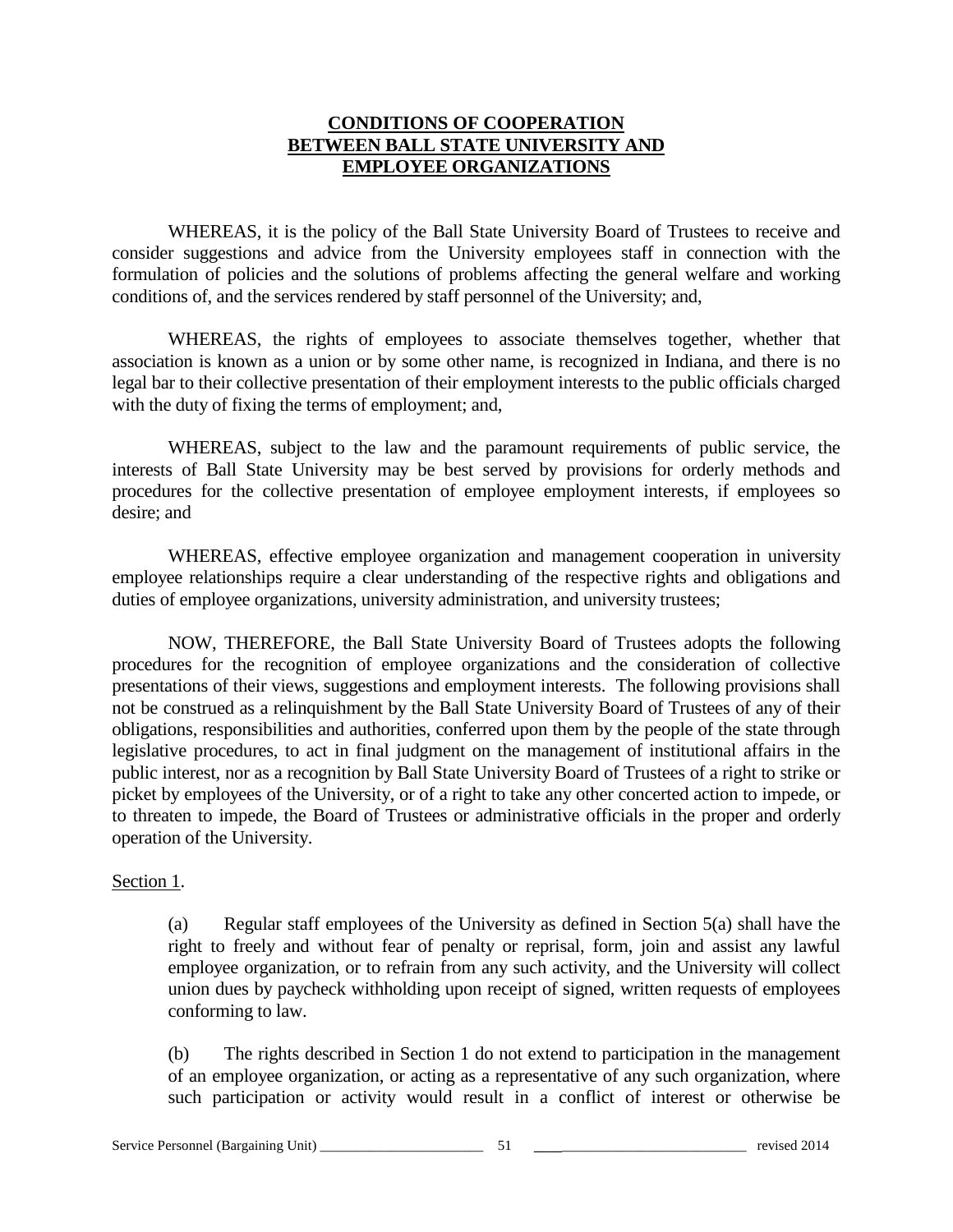incompatible with law or with the official duties of an employee.

Section 2. The term "employee organization" shall mean any lawful association, labor organization, federation, employee council or brotherhood having as a primary purpose the improvement of working conditions among University employees, but such term shall not include any organization which:

(a) asserts the right to strike against the University, State of Indiana or any agency thereof, or to assist or participate in any such strike, or which imposes a duty or obligation to conduct, assist or participate in any such strike, picket, slowdown, work stoppage or take any other concerted action to impede or threaten to impede the Trustees or administrative officials in the normal operation of University, or

(b) which has had any local or international officer convicted of a felony, or

(c) which advocates the overthrow of the constitutional form of government in the United States or State of Indiana, or

(d) which discriminates with regard to the terms or conditions of membership because of race, color, sex, creed or national origin.

## Section 3.

(a) University officials shall accord formal or exclusive recognition to employee organizations which request such recognition in conformity with the requirements specified in Sections 4 and 5 except that no recognition shall be accorded to any employee organization which the Board of Trustees considers to be subject to corrupt influences or influences opposed to basic democratic principles or which violates any of the terms and conditions set forth herein.

(b) Recognition of an employee organization shall continue so long as such organization satisfies the criteria of this directive applicable to such recognition; but nothing in this section shall require the University to determine whether an organization shall become or continue to be recognized as exclusive representative of the employees in any unit within twelve months after a prior determination of exclusive status with respect to such unit has been made pursuant to the provisions of this directive.

(c) Recognition, in whatever form accorded, shall not preclude any employee or group of employees, regardless of employee organization membership, from bringing matters of personal concern to the attention of appropriate officials in accordance with applicable rule, regulation, or established policy, or from choosing his own representative in a grievance or arbitration procedure, so long as that representative is not another employee organization or a person directly or indirectly related to another employee organization. The term "another employee organization" shall mean any employee organization other than the employee organization recognized under the above-referred to provisions and section.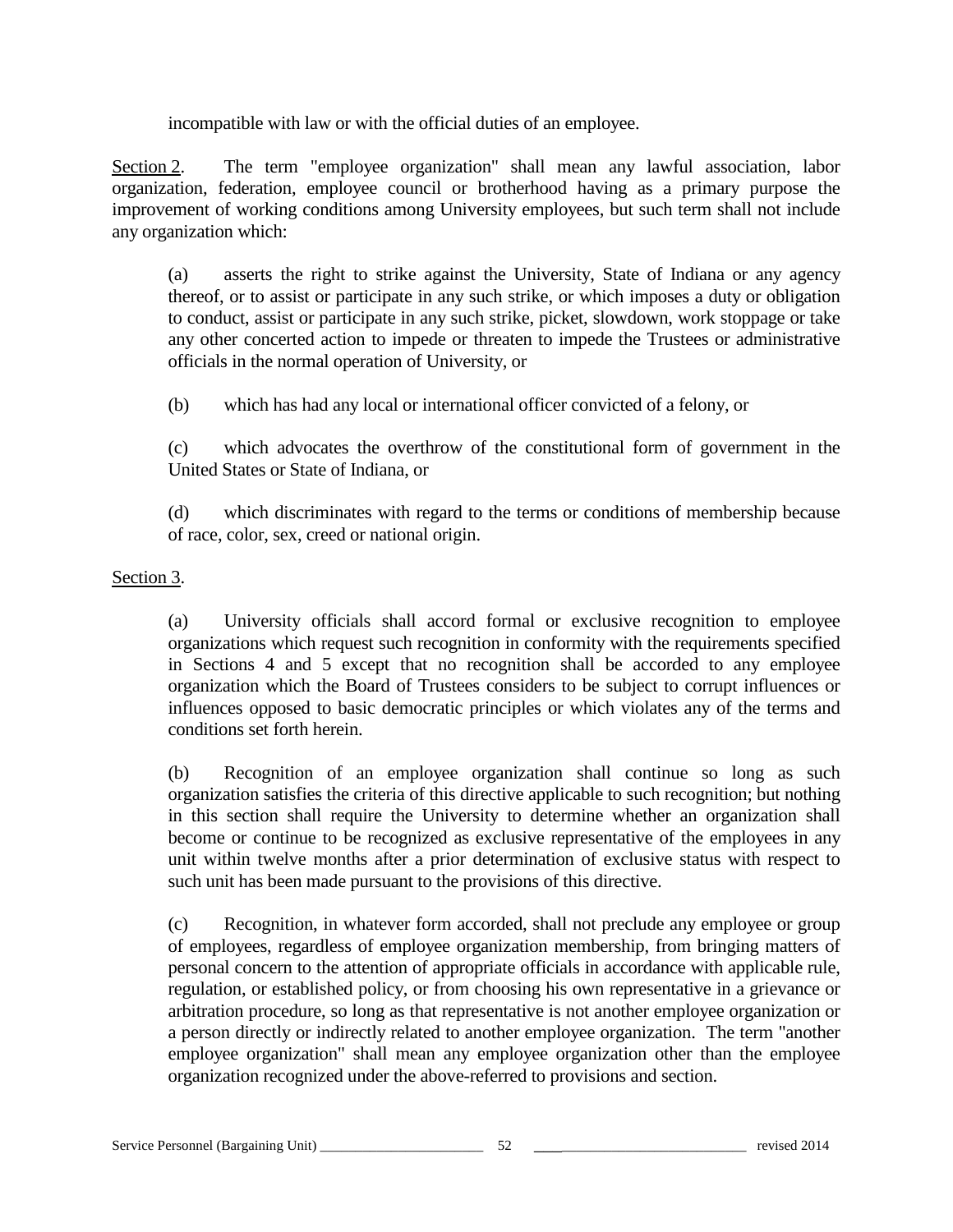#### Section 4.

(a) Administrative officials shall accord an employee organization formal recognition as the representative of the employees in an appropriate bargaining unit when:

(1) No other employee organization has qualified for formal or exclusive recognition as representative of employees in that bargaining unit, and

(2) It is determined by the University that the employee organization has a substantial and stable membership in that bargaining unit of no less than ten percent of the regularly employed staff employees as defined in Section 5(a), and

(3) The employee organization has submitted to the Board of Trustees a roster of its officers and representatives, a copy of its constitution and by-laws and a statement of objectives, and a resolution passed by the membership of the employee organization stating that the organization and its members will not strike, picket, slowdown, engage in a work stoppage or, take any concerted action to impede or threaten to impede the Trustees or administrative officials in the normal operation of the University.

(b) When an employee organization has been recognized as the formal representative of employees within an appropriate bargaining unit, that organization shall be entitled to:

(1) discuss, from time to time, with appropriate administrative officials, matters of personnel policy and practice affecting working conditions that are of concern to the employees within that bargaining unit, and to present at all times its views and proposals in writing to appropriate administrative officials;

(2) use University facilities designated by the University for meeting places, subject to all existing regular policies, rules and regulations related thereto;

(3) call for Equal Representation Committee meetings with administrative officials for the purpose of developing joint recommendations to the Board of Trustees concerning employees in that bargaining unit and procedures of election for determining certification for exclusive recognition with respect to such bargaining unit.

## Section 5.

(a) Administrative officials shall recognize an employee organization as the exclusive representative of the regularly employed staff employees, including those employees in a probationary status, within an appropriate bargaining unit when such organization is eligible for formal recognition pursuant to Section 4 herein and has been designated or selected by a majority of the regular staff employees working in that bargaining unit as the representative of such employees, except that for the purpose of formal or exclusive representation, administrative officials, assistants, and supervisors who have general supervisory powers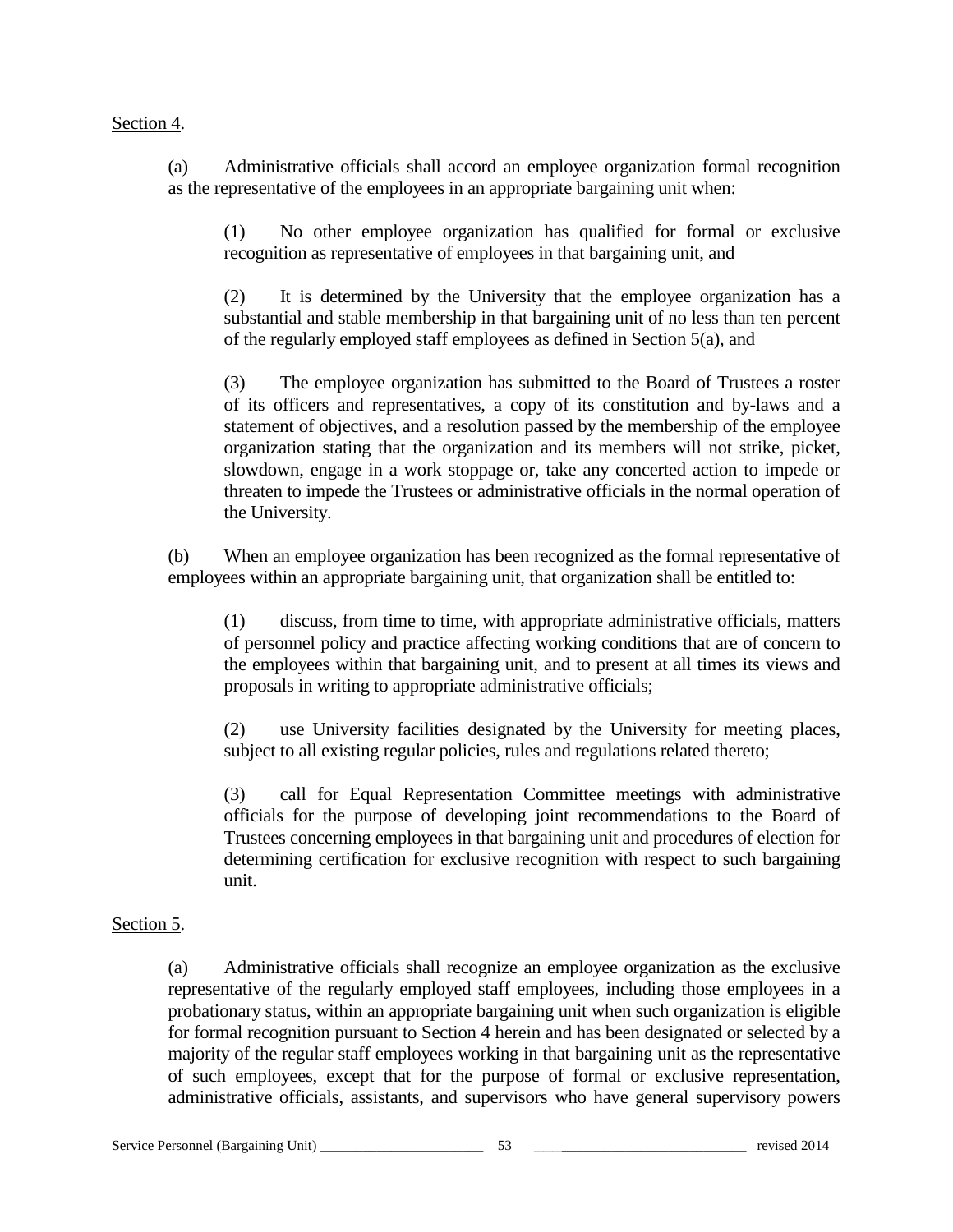and who officially evaluate the performance of employees and all secretaries and clerical employees shall not be included within the definition of regular staff employees.

(b) To determine whether an organization has been designated or selected as the exclusive representative of the employees of Ball State University in an appropriate bargaining unit, the University shall have the right to cause an election to be held under the supervision of an impartial person or organization and under such procedures as will insure a fair and impartial election, and in such election a majority of the regular staff employees as herein defined working in that bargaining unit must vote in favor of exclusive representation before such recognition will be given. This exclusive representation shall continue in full force and effect so long as the employee organization represents the majority of such regular staff employees. However, an election will be considered a valid election, provided sixty percent of the eligible voters cast valid ballots.

(c) When an employee organization has been recognized as the exclusive representative of employees within an appropriate bargaining unit, that organization shall be entitled to:

(1) speak on behalf of all regular staff employees as defined in Section 5(a) within that bargaining unit and shall be responsible for representing the interests of all such employees within that unit without discrimination and without regard to employee organization membership, provided that any employee or groups of employees shall have all rights provided in Section 3(c) above; and,

(2) be given the opportunity, upon request of the employee to be represented at discussions between administrative officials or their representatives and employees or employee representatives concerning grievances, personnel policies and practices, or other matters affecting general working conditions of employees within that bargaining unit; and,

(3) call, and be represented on, an equal representation committee meeting with administrative official representatives for the purpose of negotiating joint written recommendations to the Board of Trustees of the University on matters of personnel policy and working conditions within that bargaining unit, but such privilege shall not be construed to extend to such area of discretion and policy as the mission of the University, its budget including wages and salaries, its organization and assignment of its personnel, or the technology of performing its work within that bargaining unit.

## Section 6.

(a) If an organization has been recognized as the exclusive representative of the employees in an appropriate bargaining unit, an equal representation committee shall be established. The committee shall be composed of nine members, four of whom shall be appointed by said employee organization and designated as the staff panel and four members shall be appointed by the Ball State University Board of Trustees or administrative officials and designated as the administrative panel. In addition, a presiding chairman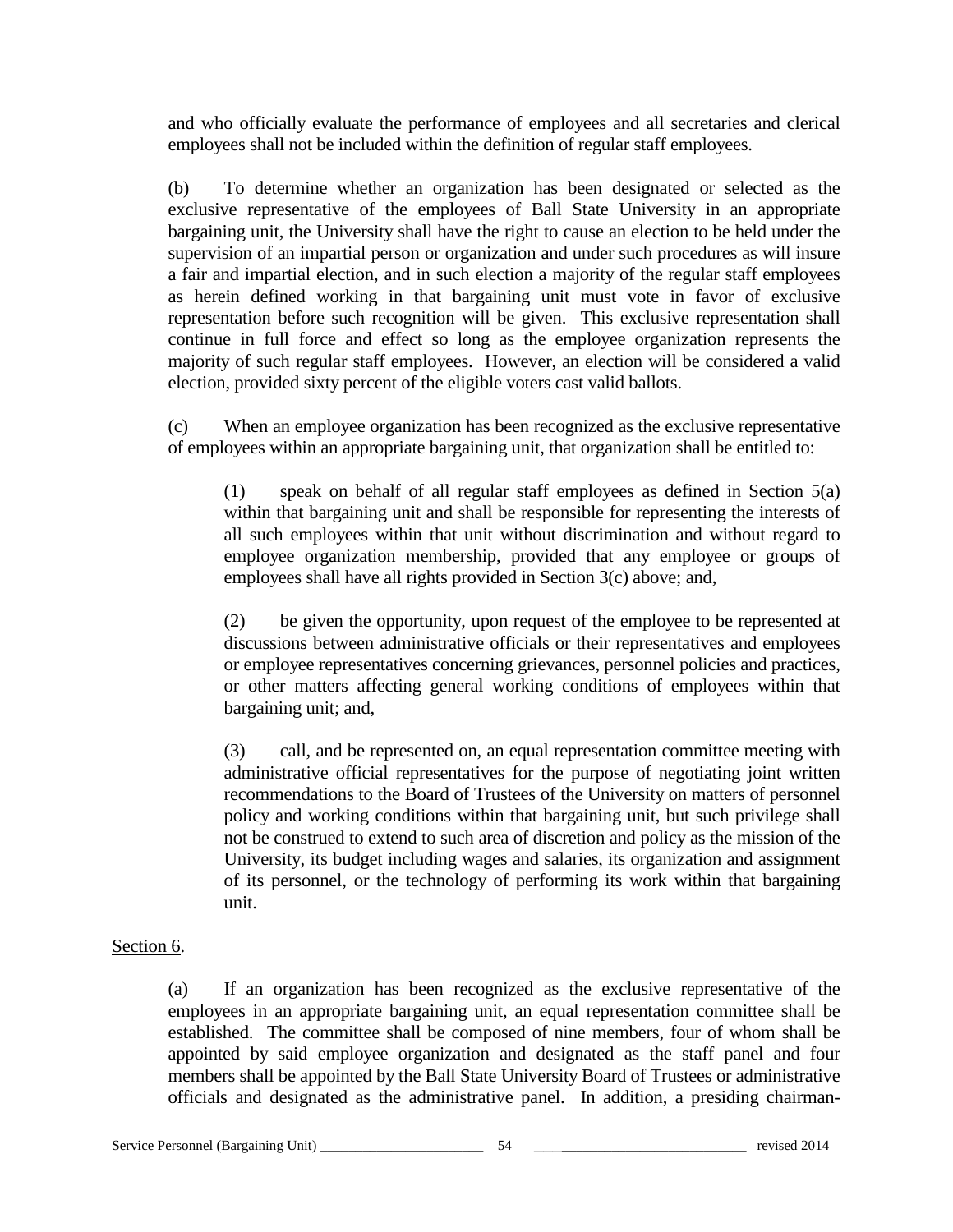secretary of the committee shall be designated by the Ball State University Board of Trustees who shall be non-voting.

(b) Equal representation committee meetings will be called between April 1st and June 15th in every odd numbered year by the designated chairman upon receipt of a written request setting forth the agenda proposal, from an appropriate officer of the employee organization given exclusive recognition for employee representation, or from the President of the University, or, at the discretion of the President of the University, from any group of employees given formal representation recognition. Situations may arise where it may be necessary to deviate from the designated negotiation time period April 1st through June 15th provided the parties mutually agree.

(c) When an agreement is reached by a majority of the equal representation committee on a recommendation, the same shall be submitted in memorandum form to the President of the University who shall place the same on the agenda of the next regular meeting of the Trustees.

(d) In the event that a majority of the committee shall not agree on matters of recommendation, the originating panel may make a written recommendation witnessed by the opposing panel together with a written recommendation of the opposing panel witnessed by the originating panel and the same shall be submitted to the Trustees of the University through the President, as provided in paragraph (c).

(e) Other formal rules and conditions of equal representation committee operations may be established from time to time as deemed necessary by such committee.

#### Section 7.

(a) Management officials retain the exclusive right and responsibility:

(1) to direct employees of the University

(2) to hire, promote, transfer, assign, and retain employees in positions, and to suspend, demote, discharge, or take other disciplinary action against employees,

(3) to relieve employees from duties because of lack of work or for other legitimate reasons,

(4) to maintain the efficiency of the operations entrusted to them,

(5) to determine the methods, means and personnel by which such operations can be conducted, and

(6) to take whatever actions may be necessary to carry out the mission of the University.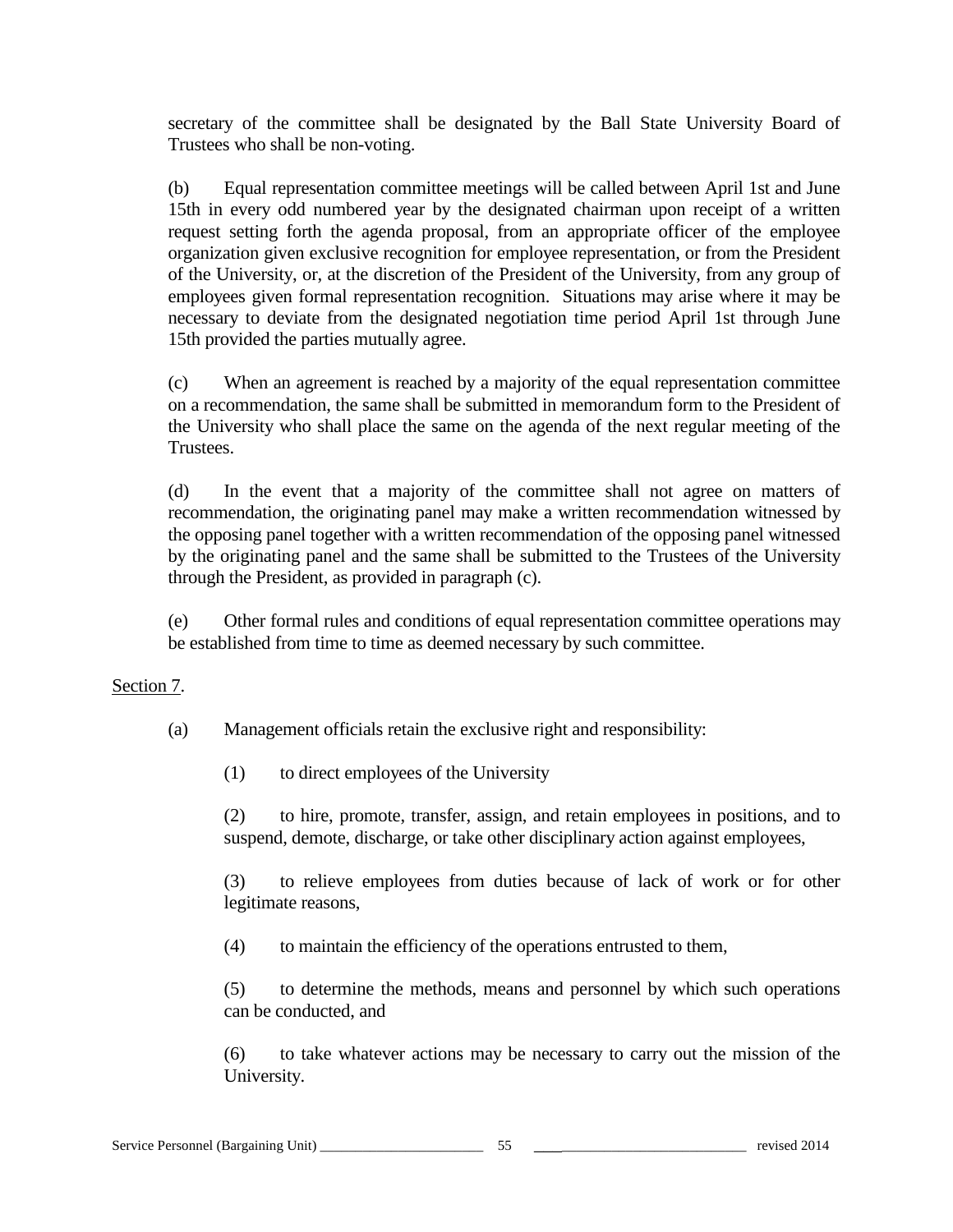(7) Provided this Section 7 shall not be used to unlawfully discriminate against any employee.

b) University officials retain the exclusive right and responsibility to establish general and reserved parking permit fees for service personnel so long as the establishment of such fees are consistent with parking permit fees for other groups of University employees.

## Section 8.

(a) Administrative procedures for the handling of employee grievances shall contain the following provisions and conditions:

(1) any grievance and arbitration procedure shall extend only to the interpretation or application of University policy and not to changes in or proposed changes in University policy; and,

(2) the aggrieved employee(s) shall have the right to have a representative of his own choosing to speak for his own interests, regardless of the fact that an employee organization has been accorded exclusive recognition, provided that such representative of the employee's own choosing is not either directly or indirectly a representative of another employee organization or a person directly or indirectly related to another employee organization as identified in Section 3(c), above.

(b) Administrative procedures for the handling of employee grievances may contain provisions for the arbitration of grievances which:

(1) shall be advisory in nature with any decision or recommendation being subject to the approval of the President of the University; and,

(2) shall be invoked only with the approval of the individual employee or employees concerned.

Section 9. Solicitation of memberships, dues, or other internal employee organization business shall be conducted during the off duty hours of the employees concerned. Officially requested or approved consultations and meetings between management officials and representatives of recognized employee organizations shall, whenever practical, be conducted on official time. However, the President of the University may require that such meetings, including equal representation committee meetings, be conducted during the off duty hours of the employee organization representatives involved.

Section 10. The University will not continue to employ any person who participates in or encourages any strike, slowdown, work stoppage, picketing, or other interruption or interference with the normal activities of the University.

Section 11. Nothing in this amended Conditions of Cooperation will affect any recognized and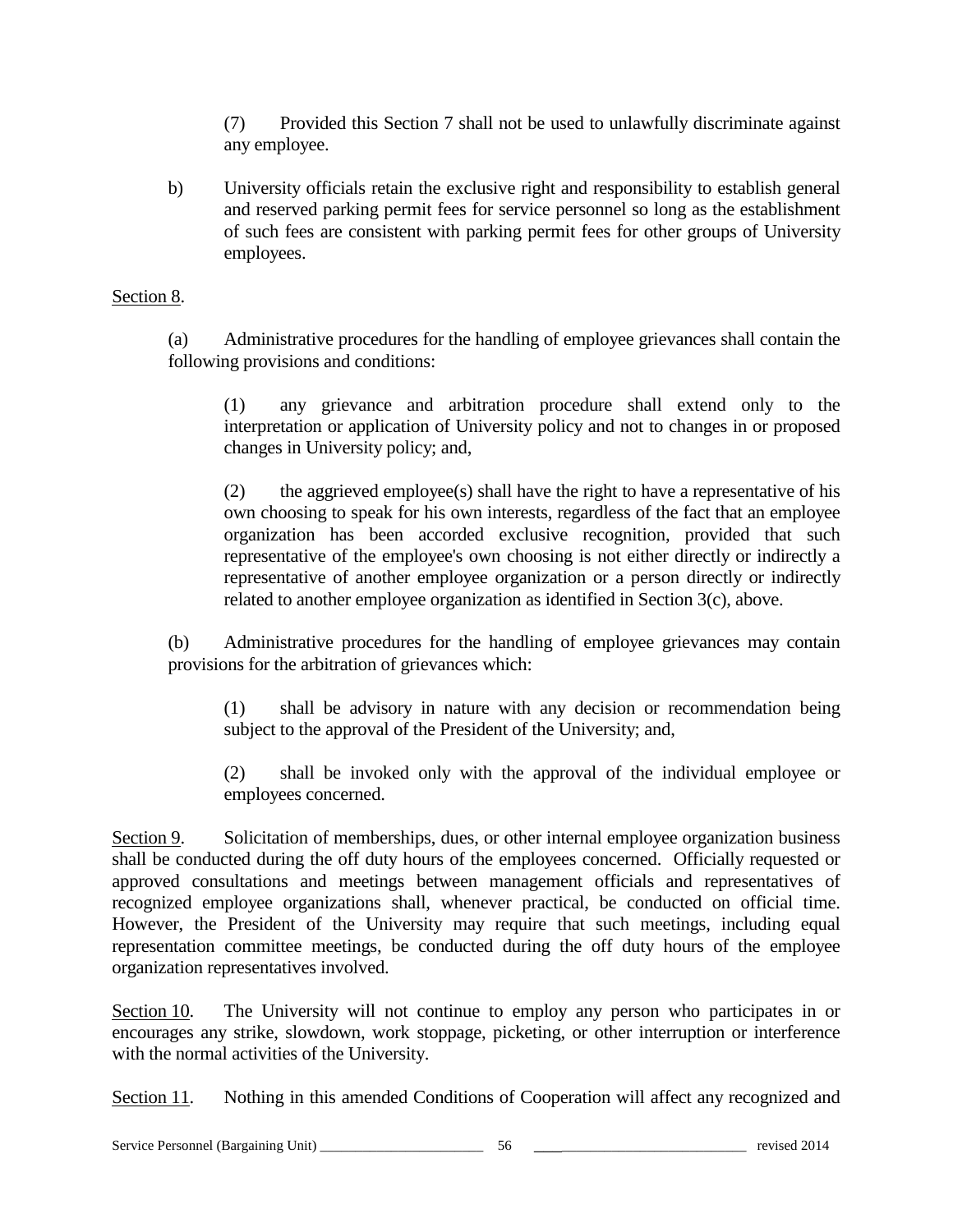pre-existing collective bargaining relationship between the University and an employee organization.

09/28/67

1st Rev. 10/26/86 2nd Rev. 06/24/90 3rd Rev. 09/22/95 4th Rev. 09/17/98 5th Rev. 07/21/00 6th Rev. 07/19/02 7th Rev. 07/18/03  $8^{th}$  Rev. 07/22/05  $9^{th}$  Rev. 07/20/07  $10^{th}$  Rev. 07/24/09  $11^{th}$  Rev.  $3/19/10$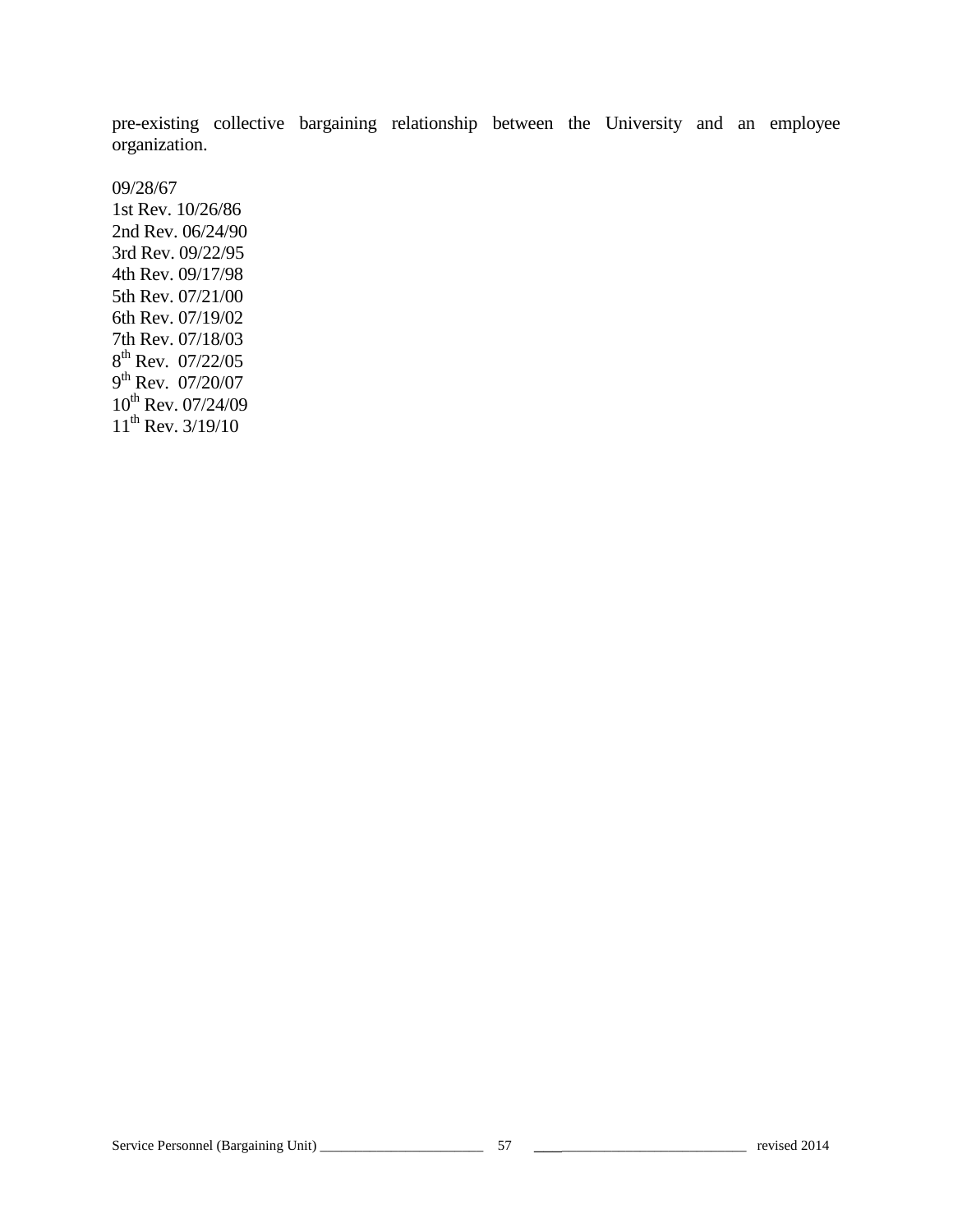#### **GRIEVANCE PROCEDURE**

Any grievance or dispute which may arise between the parties herein defined as AFSCME, Local #293, and Ball State University regarding the application, meaning, or interpretation of the Conditions of Cooperation between Ball State University and Employee Organizations and any supplements thereto shall be settled in the following manner.

All written grievances must set forth: the basic facts giving rise to the grievance, the signatures of the aggrieved employee(s), and the remedy sought.

- STEP 1 The aggrieved employee(s) may, with or without his/her union steward or a fellow employee of the aggrieved's (s') choosing, take up the grievance by reducing it to writing within ten (10) days of its occurrence with his/her immediate supervisor. The supervisor shall then attempt to adjust the matter and respond in writing within four (4) working days.
- STEP 2 If the grievance is not settled, it shall be referred in writing to the aggrieved employee's (s') department head within five (5) working days after the supervisor's response is due. The department head and/or his/her designee shall meet and discuss the grievance with the aggrieved employee(s), his/her union steward, or a fellow employee serving as a representative of the employee(s) at a mutually agreeable time within five (5) working days of receipt of the grievance. The aggrieved employee(s), his/her union steward, or a fellow employee serving as a representative of the employee(s), and the Human Resources Department shall be given an answer in writing by the department head within ten (10) working days from the time the meeting was held.
- STEP 3 If the grievance still remains unadjusted, it shall be presented in writing by the aggrieved employee(s), by the Chairman of the Union Grievance Committee, or by a fellow employee serving as a representative of the employee(s) to the Director of Employee Relations within five (5) working days after the response of the department head is received. The Director of Employee Relations and/or his/her designee shall meet and discuss the grievance with the aggrieved employee(s), the President of the Union and/or the Chairman of the Union Grievance Committee, or a fellow employee serving as a representative of the employee(s) within four (4) working days of receipt of the grievance. The Director of Employee Relations shall give his decision in writing to the aggrieved employee(s) or a fellow employee serving as a representative of the employee(s) and the Chairman of the Union Grievance Committee within seven (7) working days from the time the meeting was held.
- STEP 4 If the grievance still remains unadjusted, the Union or the University may request advisory arbitration by filing written notice to the other party and to the American Arbitration Association within twenty (20) days after the Director's reply is received by the Union. The arbitration proceeding shall be conducted by an arbitrator who shall be selected by both parties, within seven (7) days after notice has been given.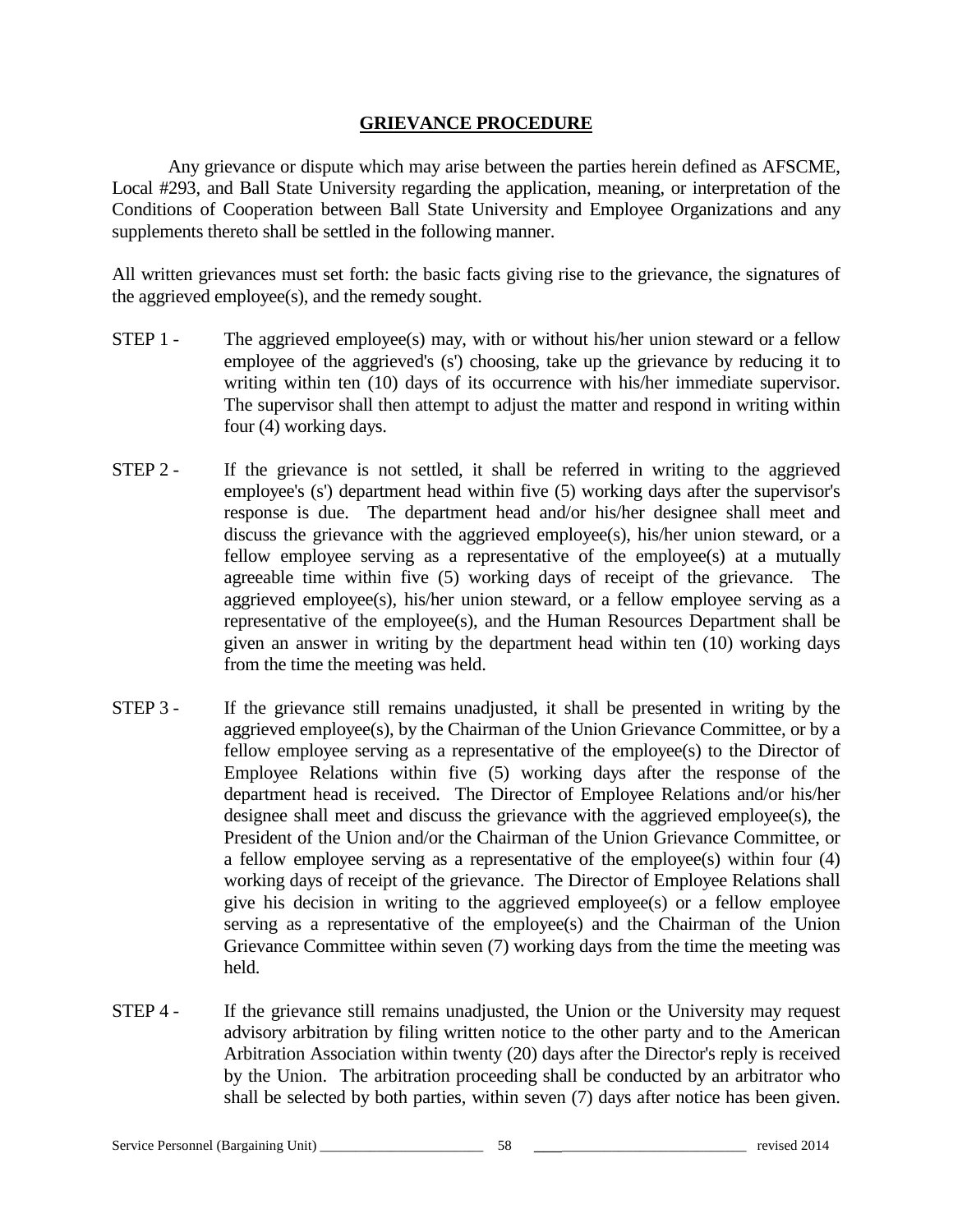If the parties fail to agree upon an arbitrator, the American Arbitration Association will be requested to provide a list of five  $(5)$  arbitrators. Both parties shall have the right to strike two (2) names from the list. The party requesting advisory arbitration shall strike the first name. Either party may request an alternate list of arbitrators; the parties will then select from the second list as provided above. The remaining person will be designated the arbitrator. The decision of the arbitrator shall be advisory on both parties, and the arbitrator shall be requested to issue his/her recommendation in writing within thirty-five (35) days from the conclusion of the proceedings. The arbitrator's fees and expenses shall be borne by the losing side of the arbitration. The arbitrator will be requested to specify who is the loser. Other expenses for the arbitration services shall be shared equally by the aggrieved employee(s) and the University. Each party shall be responsible for compensating its representatives.

The arbitrator shall have no authority to alter in any way the terms and conditions of this Agreement, and shall confine his decision to a determination of the facts and an interpretation and application of this Agreement.

The decision of the arbitrator may or may not include back pay, provided, however, that any back pay award shall not be in excess of 60 days from the date of discharge or disciplinary suspension.

STEP 5 - In the event the aggrieved employee(s) or the University fail(s) to agree with the recommendation of the arbitrator, the dispute shall be presented by the President of the University to the Board of Trustees of Ball State University, whose decision shall be final.

A steward or fellow employee selected as representative of the employee(s) shall always seek permission from his/her supervisor to leave his/her work area in the settlement of grievances.

Any time a grievance is resolved in the first three steps of the grievance procedure without the presence of a union representative, and the resolution of the grievance adversely affects other employees in the department, the Union shall have the prerogative of filing a counter grievance.

| 08/30/73 | $6th$ Rev.    | 08/11/93                                      |
|----------|---------------|-----------------------------------------------|
| 06/24/87 |               | 09/22/95                                      |
| 06/28/88 | $8^{th}$ Rev. | 09/19/97                                      |
| 06/24/90 |               | 07/21/00                                      |
| 08/12/91 |               | 07/22/05                                      |
|          |               | $7th$ Rev.<br>$9^{th}$ Rev.<br>$10^{th}$ Rev. |

 $02/21/68$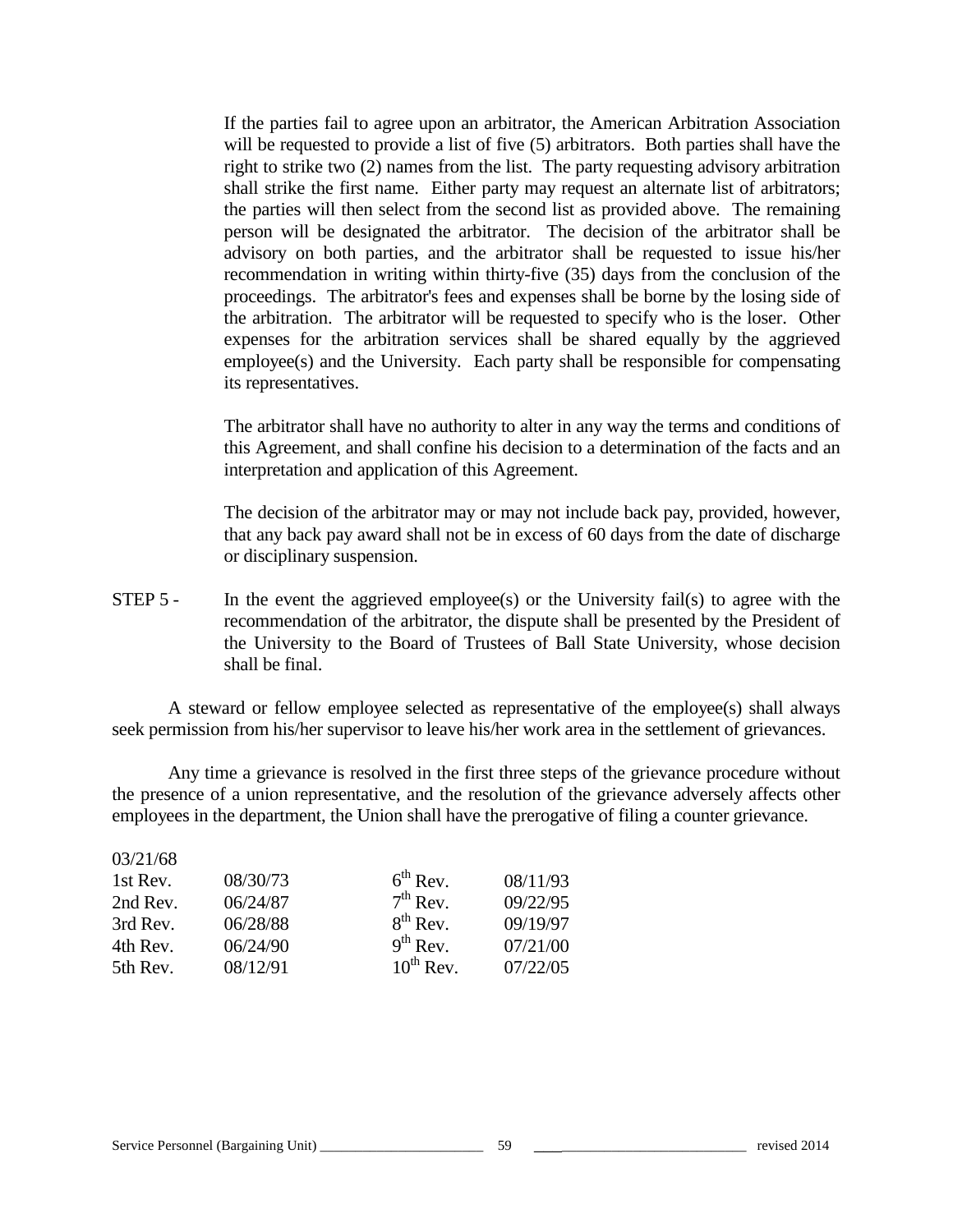## **ARTICLE I - SENIORITY**

## **Section 1. Probationary and Performance Periods**

- A. Probationary Period. A permanent, full-time employee is required to complete a Probationary Period of sixty-five (65) working days. An employee will be referred to as a "probationary employee" during this period. Upon satisfactory completion of the Probationary Period, his/her university seniority will be computed retroactive to his/her hiring date.
	- **Exception:** The probationary period for employees in the job classification of Police Officer will end six months after satisfactory completion of the Indiana Law Enforcement Academy basic course (to a maximum of 12 months from date of hire, with a possible extension by mutual agreement between the Union and the University) or six months after placement in the Police Officer job classification if the Academy's basic course was completed prior to such placement.

A probationary employee will be entitled to use Steps 1, 2, and 3 of the Grievance procedure.

B. Probationary or performance periods may be extended by the University by the number of days the employee is absent from work.

#### **Section 2. Seniority Records**

- A. University Seniority. Shall be computed on the basis of the hiring date into a permanent, full-time position with the University. University seniority will be utilized for the purpose of computation of paid time off.
- B. Occupational Group Seniority. Shall be computed on the basis of the latest date of appointment to an Occupational Group within the seniority department.

**Exception:** Occupational Group Seniority for employees in Occupational Groups 5 and 27 shall be computed on the basis of the latest date of appointment to the Occupational Group.

C. Ties in Seniority. Whenever the "Occupational Group" and/or the "University" seniority date(s) of employees are the same, such ties in ranking will be broken by listing tied employees in alphabetical order by their surname.

## **Section 3. Definition of Job Classification, Occupational Group, and Seniority Department**

A. **Job Classification.** Is defined as a group of positions which are so similar in duties, responsibilities, education, and experience, that each position in the group has been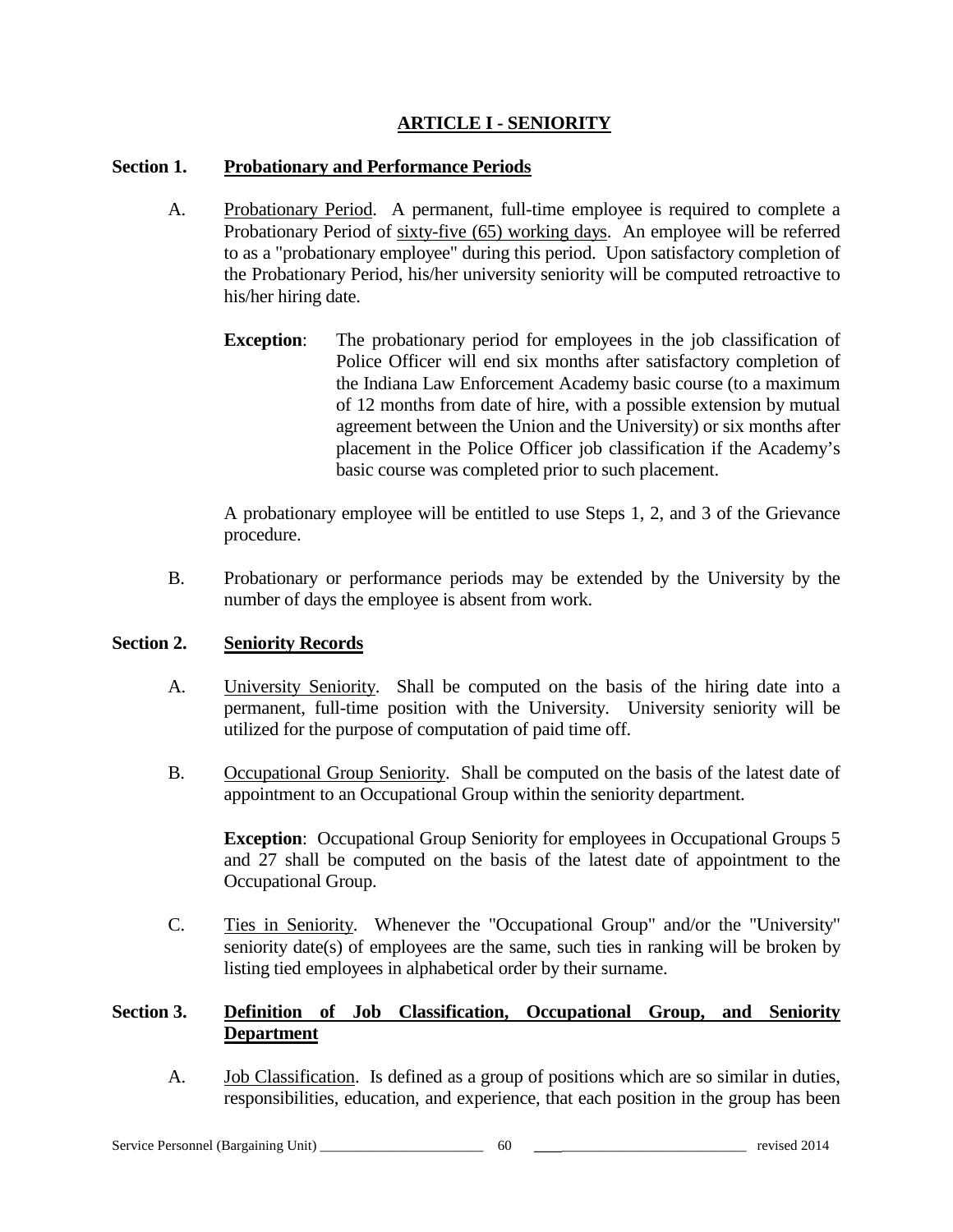given the same job title.

- B. Occupational Group. Is defined as identifiable common job classification(s) which have similar qualifications and responsibilities, and traditional lines of advancement.
- C. Seniority Departments.
	- 1. Physical Plant
	- 2. Housing
	- 3. Residence Hall Dining Service
	- 4. Student Center
	- 5. Student Center Dining Service
	- 6. Health Center
	- 7. Kitselman Conference Center
	- 8. Business Affairs
	- 9. Department of Art
	- 10. Department of Chemistry
	- 11. Department of Physiology and Health Science
	- 12. Department of Biology
	- 13. Department of Geography and Geology
	- 14. School of Physical Education and Athletics
	- 15. University Advancement
	- 16. University Food Court
	- 17. Public Safety
	- 18. Food Concept Franchises

#### **Section 4. Loss of Seniority**

Service Personnel (Bargaining Unit) \_\_\_\_\_\_\_\_\_\_\_\_\_\_\_\_\_\_\_\_\_\_\_ 61 \_\_\_\_\_\_\_\_\_\_\_\_\_\_\_\_\_\_\_\_\_\_\_\_\_\_\_\_\_ revised 2014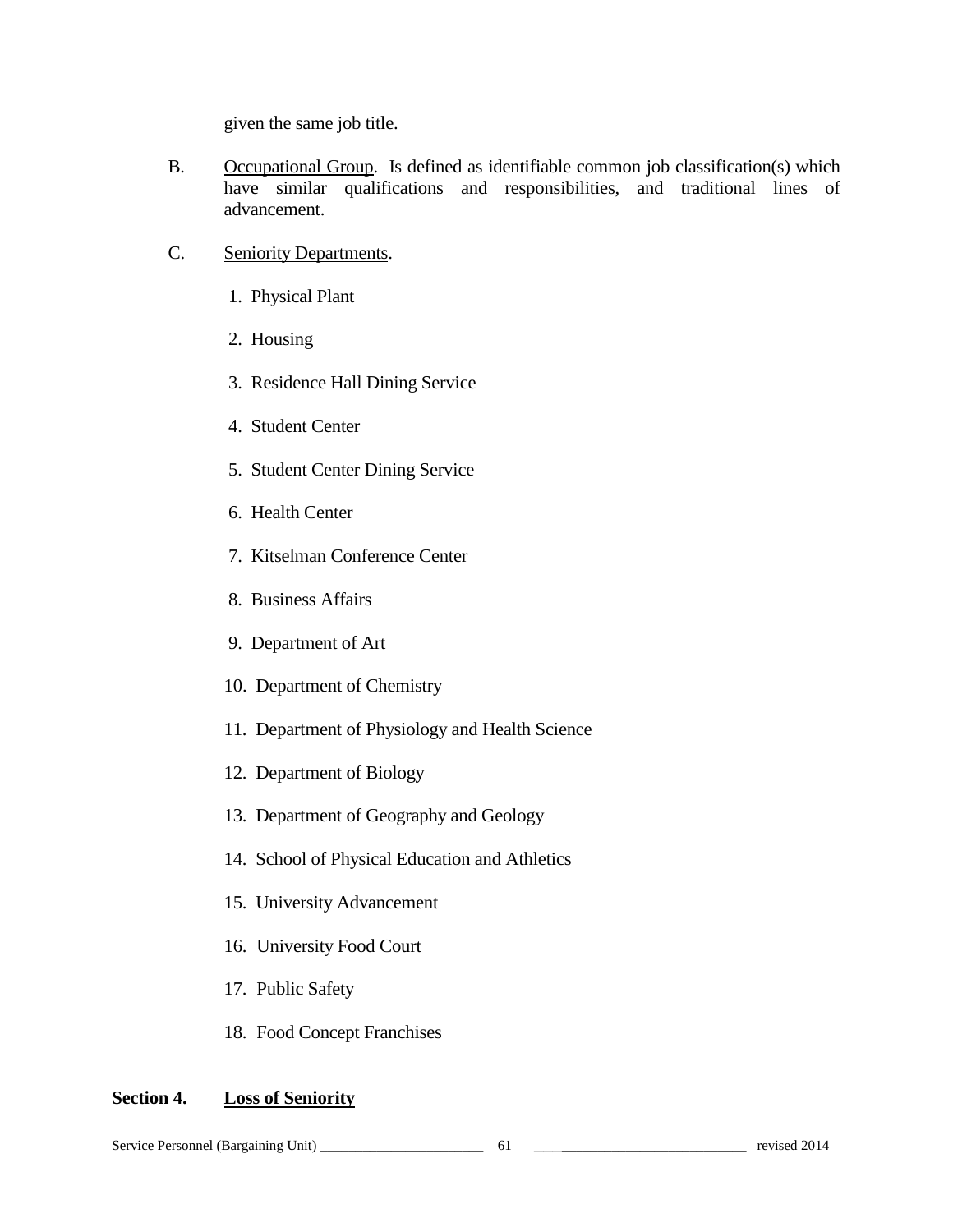## A. Loss of "University" and "Occupational Group" Seniority if:

- 1. An employee quits or resigns.
- 2. An employee is dismissed or discharged for just cause.
- 3. An employee retires.
- 4. An employee fails to return to work upon expiration of a leave of absence without a justifiable reason.
- 5. An employee fails to return to work within five (5) calendar days after delivery or attempted delivery of the notice of recall from layoff.
- 6. An employee is absent from work for three (3) consecutive regular work days except when on authorized leave of absence.
- B. Loss of "Occupational Group" Seniority only if:
	- 1. An employee is permanently transferred, promoted, or reassigned to another occupational group and completes sixty-five (65) working days of service in the new occupational group. An employee who is temporarily assigned to another occupational group or seniority department or who is displaced from his/her occupational group as a result of layoff will not relinquish his/her seniority.
- C. An employee who is promoted to a supervisory position with the University shall not forfeit any of his/her seniority in his/her regular job and may be returned at any time to his/her former job classification with full seniority rights up to his/her promotion date into the supervisory position.
- D. An employee who returns to an Occupational Group where he/she has previously held Occupational Group seniority and who satisfactorily completes the performance period upon his/her return, will have his/her Occupational Group seniority date adjusted to give credit for such prior service in that Occupational Group if within six (6) months of such transfer he/she notifies the Director of Employee Relations in writing that such adjustment should be made.

## **Section 5. Transfers**

A. A transfer is defined as a permanent movement to an equal or lower paid job classification and is limited to a request from an employee. In the selection of persons for transfer, the University shall first consider the candidate's qualifications including previous University work records (performance appraisals, attendance records, disciplinary records). When these qualifications are equal, the University's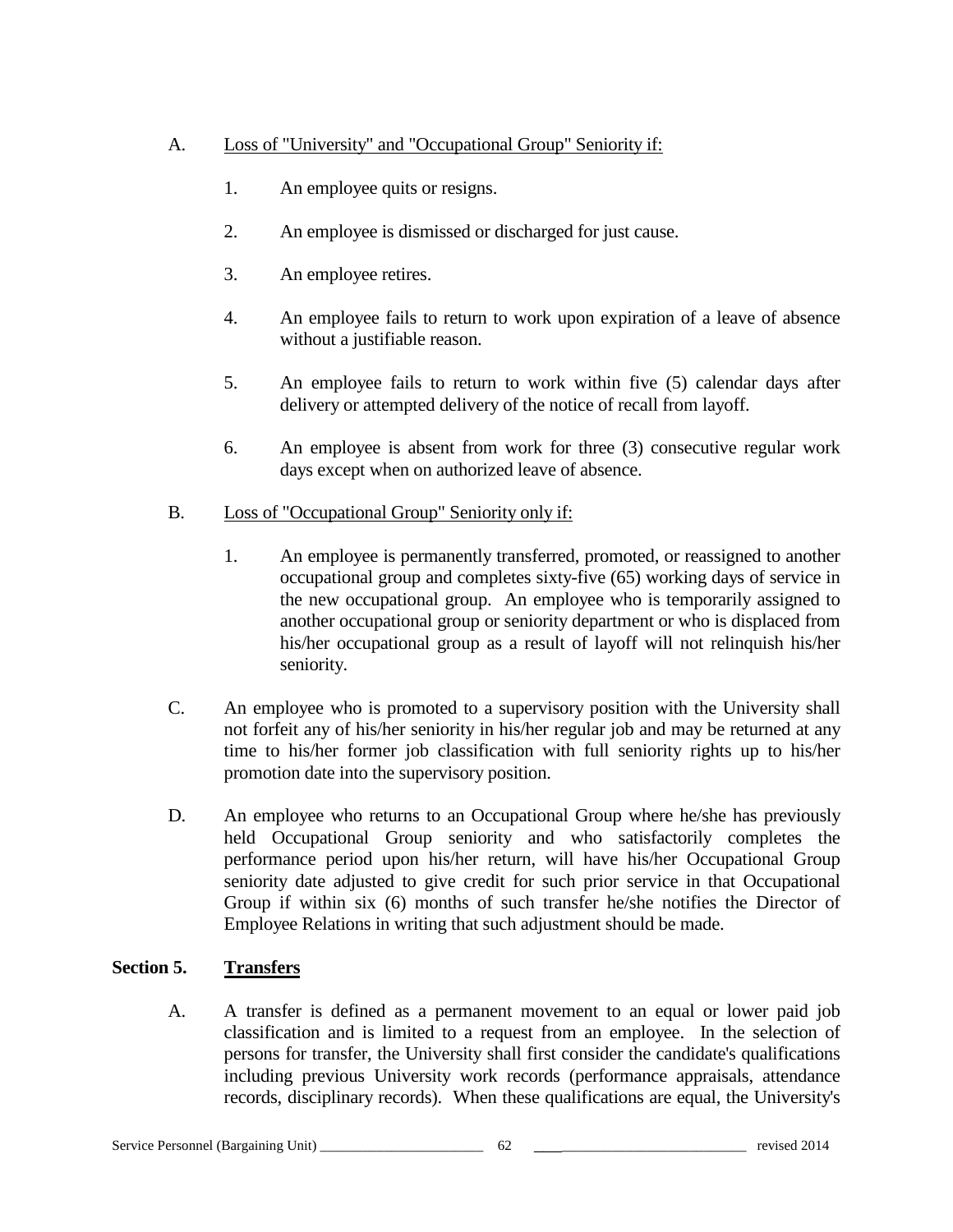affirmative action goals, if applicable, will be considered first, then either the candidate's "Occupational Group" seniority, if applicable, or the "University" seniority shall be the determining factor for transfers. When a position is filled due to consideration of affirmative action goals, the Union will be advised of such determination. An employee who is assigned to a different job classification will be required to satisfactorily complete a Performance Period of sixty-five (65) working days.

- **Exception:** The performance period for employees in the job classification of Police Officer will end six months after satisfactory completion of the Indiana Law Enforcement Academy basic course (to a maximum of 12 months from date of hire, with a possible extension by mutual agreement between the Union and the University) or six months after placement in the Police Officer job classification if the Academy's basic course was completed prior to such placement.
- B. An employee who does not successfully complete the Performance Period will be reassigned to his/her former job classification. Such employees will not be permitted to bid for positions in the job classification from which they were disqualified for three (3) years. Probationary employees are not eligible for transfers or promotions.

An employee shall be limited to one transfer and one promotion in a twelve month time period.

## **Section 6. Job Posting Procedure**

- A. The University will post on specified bulletin boards notice of permanent vacancies which occur because of resignation, discharge, retirement, death, opening of new facilities, or addition of a new permanent position. The University reserves the right to determine when vacancies will be posted. The notice of such vacancies will be posted for four (4) calendar days. Two (2) subsequent vacancies will be posted in the same manner, with the exception that all subsequent Cook I and Cook II vacancies will be posted. An employee who wishes to be considered for a specific posted vacancy as described in Section 6.A. must complete and sign the appropriate form in the Human Resources Department within the four (4) day posting period for that job.
- B. The format for job postings shall be established by the Human Resources Department of the University. The University and Union will mutually agree upon any changes in the location for the postings of vacancies as described in Section 6.A. Whenever necessary, the University reserves the right to assign temporary employees to permanent vacancies, temporarily. Situations may arise where it may be necessary to deviate from the job posting procedure, providing the University and the Union mutually agree.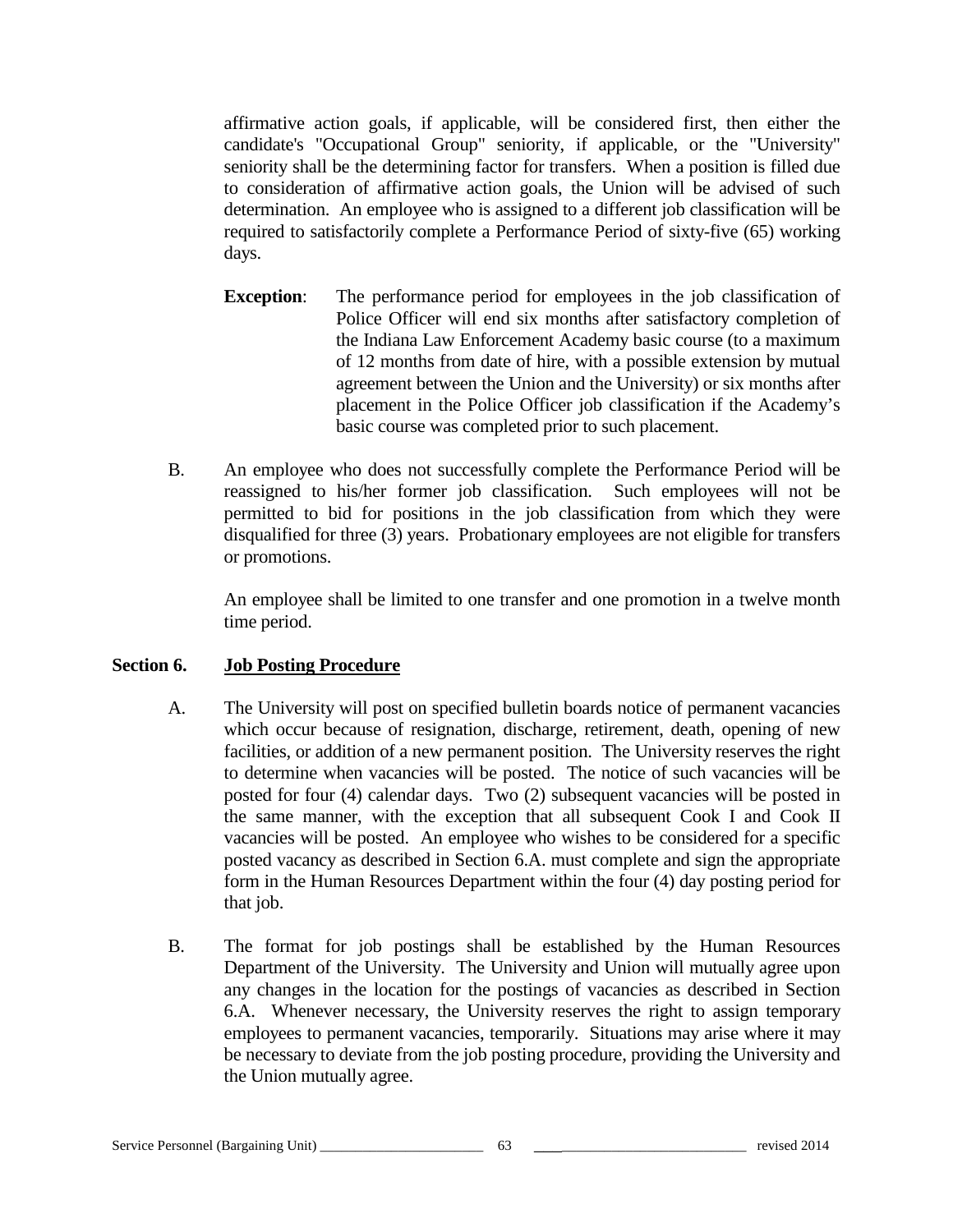## **Section 7. Promotions**

A. A promotion is defined as a permanent appointment to a classification which has a higher rate of pay, a different job title, and which has greater responsibility. The University will consider employees for promotions by job posting when vacancies occur. The University will first examine all candidates on the basis of their qualifications, including previous University work records (performance appraisals, attendance records, disciplinary records). When these qualifications are equal, the University's affirmative action goals, if applicable, will be considered first, then either the candidate's "Occupational Group" seniority, if applicable, or the "University" seniority shall be the determining factor. When a position is filled due to consideration of affirmative action goals, the Union will be advised of such determination. An employee who is promoted and does not successfully complete the Performance Period will be reassigned to the job classification from which he/she was promoted.

An employee shall be limited to one transfer and one promotion in a twelve month time period.

## **Section 8. Occupational Groups**

- 1. Shift Engineer
- 2. Environmental Control Mechanic Trainee Environmental Control Mechanic Environmental Control Electro-Mechanic
- 3. Carpenter Trainee **Carpenter**
- 4. (None)
- 5. Custodian
- 6. Electrician Electrician/High Voltage Electrician Trainee Electronic Mechanic Electronic Mechanic Trainee Food Service Electrician/Building Mechanic Relief
- 7. Food Service Custodian Kitchen Stores Clerk University Food Court Custodian University Food Court Kitchen Stores Clerk Student Center Tally Custodian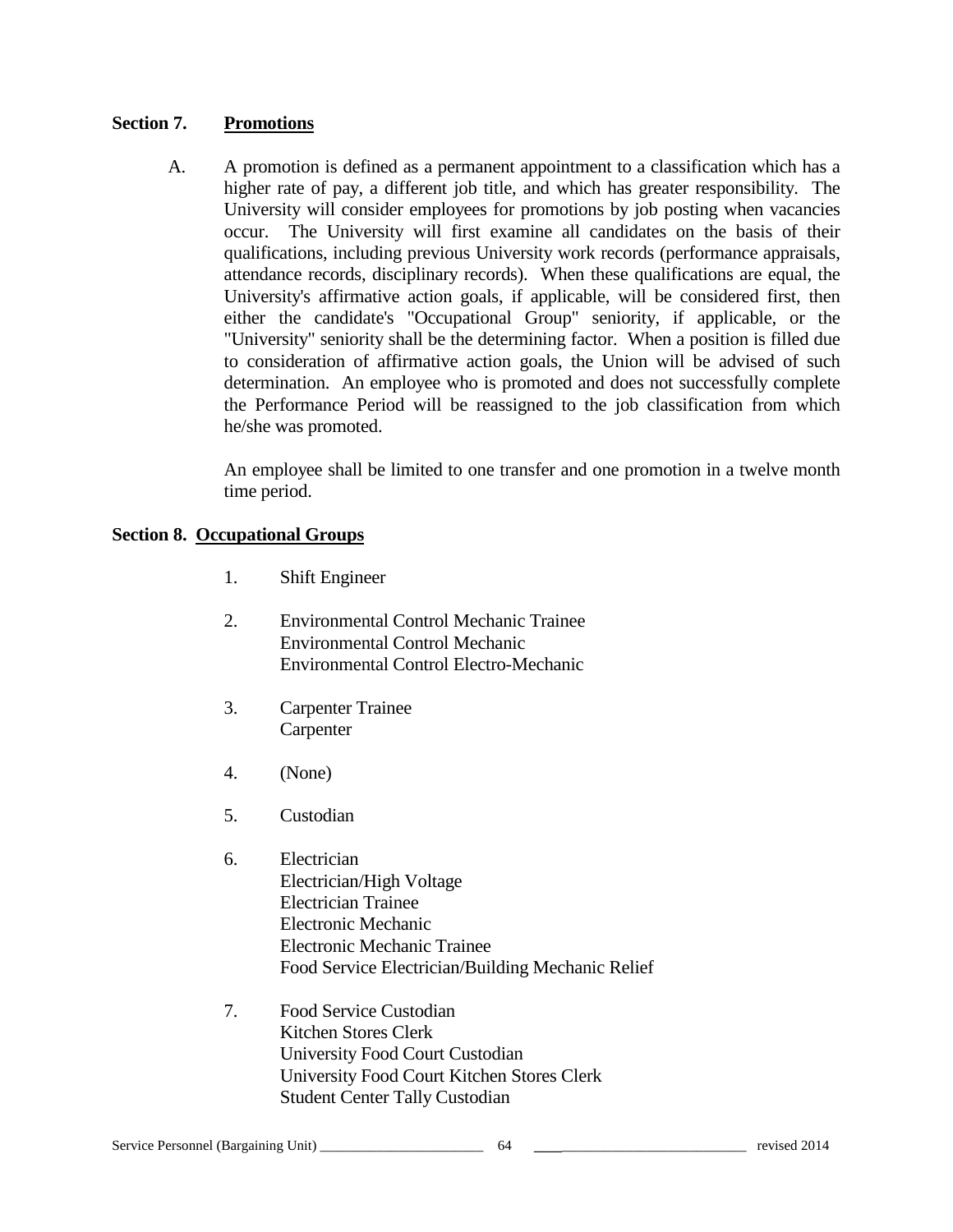Student Center Tally Kitchen Stores Clerk

- 8. Food Service Worker Cook II Cook I Food Service Cashier Food Concept Captain Food Concept Captain/Cashier
- 9. Fountain Attendant UBC Kitchen Worker Catering Assistant
- 10. Garage Mechanic Trainee Garage Equipment Worker Garage Mechanic
- 11. Arborist

Facilities & Landscape Worker Facilities & Landscape Worker/CDL Equipment Operator Trainee Equipment Operator Pest Control Applicator Trainee Pest Control Applicator Tree Surgeon Trainee Tree Surgeon

- 13. Heating, Ventilation and Air Conditioning Mechanic Trainee Heating, Ventilation and Air Conditioning Mechanic
- 14. Catering Stock Clerk Catering Lead Set-up Service Worker University Banquet & Catering Stock Clerk/Custodian University Banquet & Catering Truck Driver/Custodian Bookmark Café Truck Driver/Custodian Stock Clerk/Truck Driver/Custodian
- 15. Maintenance Mechanic Trainee Maintenance Mechanic Heat Plant Operator Heat Plant Operator Trainee
- 16. Metals Welder Trainee Metals Welder Metals Welder/Fabricator Metals Welder/Sheet Metal Fabricator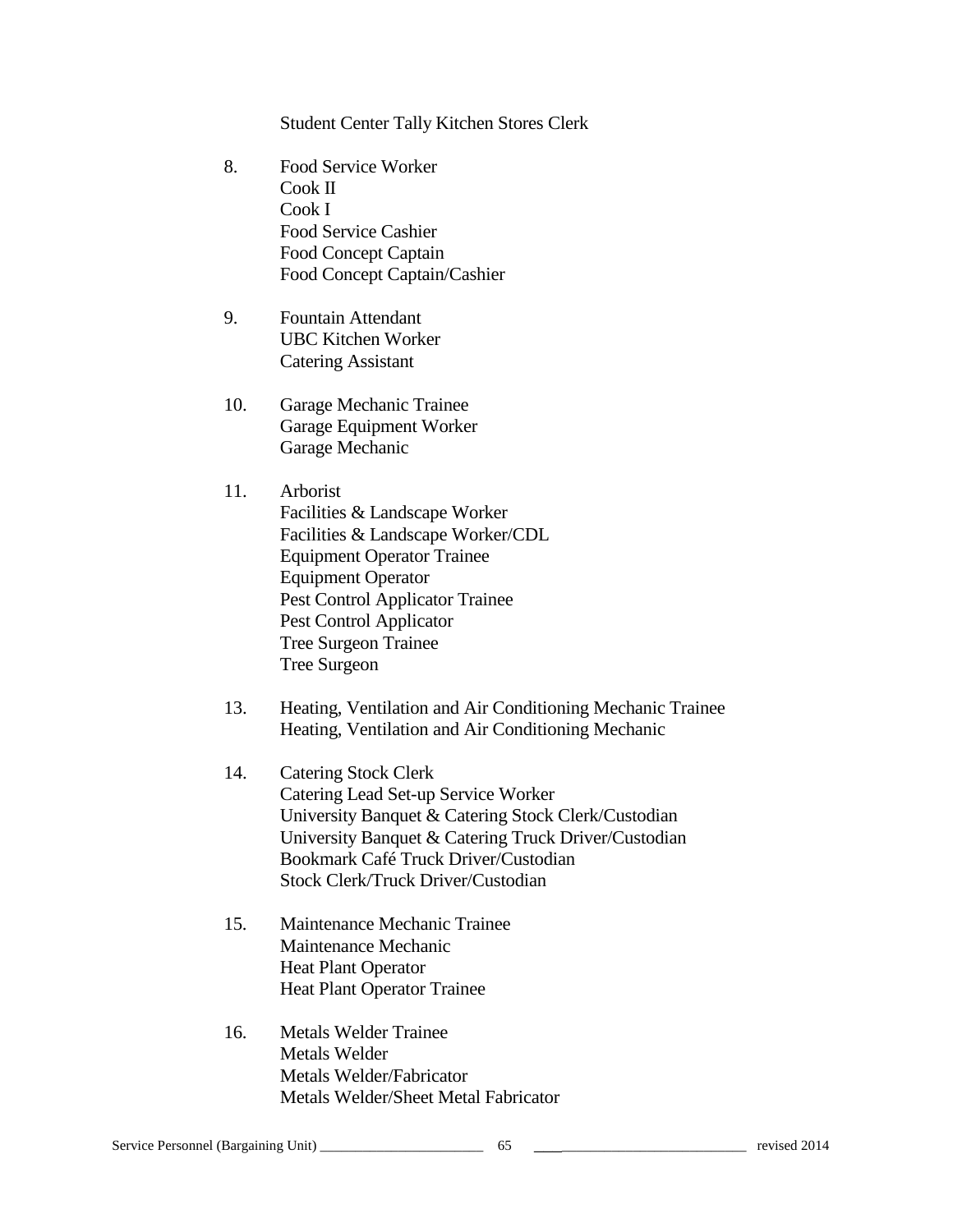- 17. Moving and Storage Laborer
- 18. Painter Trainee Painter
- 20. Plumber Trainee Plumber Plumber/Pipe Welder
- 22. Stock Attendant Storekeeper Tool Room Attendant Chief Shop Attendant Art Shop Attendant Stock Control Clerk Tool Repair Attendant Laboratory Stock Attendant Shipping and Receiving Attendant Inventory Clerk Materials Handler
- 24. Mail Clerk Bulk Mailing Clerk Mail Processing Clerk Processing & Distribution Clerk
- 25. Equipment Attendant
- 26. Utility Equipment Operator
- 27. Building Mechanic Trainee Building Mechanic
- 29. Field/Facilities Attendant
- 30. Bus Driver
- 31. Housing Maintenance Mechanic A
- 32. University Food Court Cashier University Food Court Cook I University Food Court Worker Bookmark Café Cashier/Attendant Student Center Tally Cashier Student Center Tally Cook I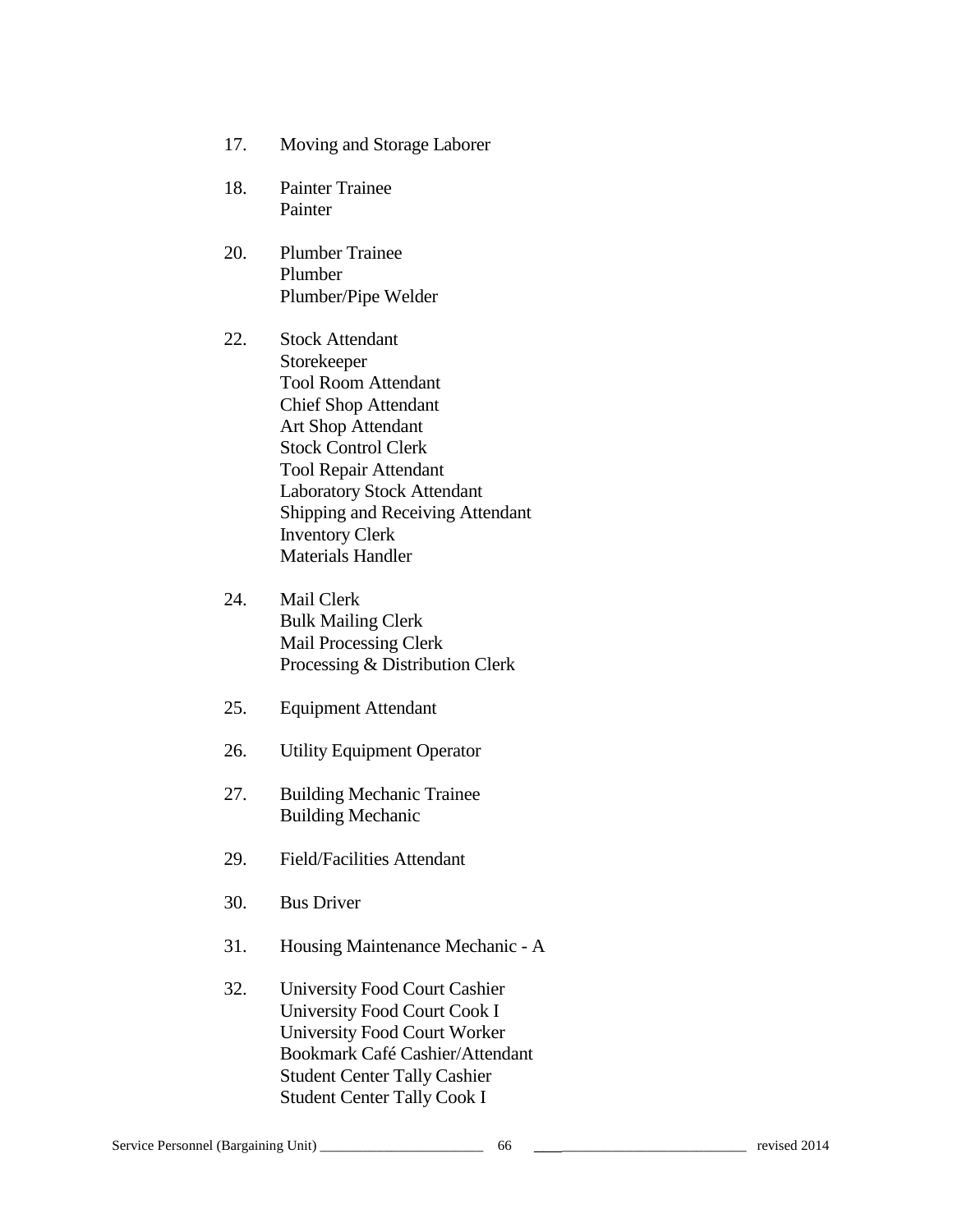Student Center Tally Worker

- 33. Housing Maintenance Mechanic B
- 34. Commercial Food Service Maintenance Specialist
- 35. Police Officer
- 36. Housing Maintenance Mechanic C

(The University may make additions or deletions to the list of Occupational Groups.)

## **Section 9. Demotions**

- A. A demotion is defined as a reassignment of an employee from one job classification to a lower paid job classification. Demotions will not be used for disciplinary reasons and will be subject to the Grievance Procedure.
- **Section 10. Layoffs** (Other than between term and summertime.) When it is necessary to reduce the work force, the following procedure will be followed:
	- A. Probationary, part-time temporary, and substitute employees will be laid off first, provided the employees retained can perform the available work.
	- B. Seniority employees will be laid off in reverse order of their "Occupational Group" seniority ranking within their department first and the University second, provided the greater seniority employees possess the abilities and qualifications necessary to perform the available work.
	- C. Employees to be laid off for an indefinite period of time will have at least seven (7) calendar days' notice of the layoff. A list of employees being laid off will be given to a member of the Union's executive board seven (7) calendar days prior to the effective date of the layoff.
	- D. The University will determine which job classification(s) will be affected by layoff. An employee has the alternative of either taking a layoff or exercising his/her seniority rights.

# **Section 11. Recall from Layoff**

A. Recall of employees from layoff will be in inverse order of their layoff. The employee with the highest amount of "Occupational Group" seniority in his/her department who was laid off last will be recalled first, provided such employees are qualified to perform the available work. The notice of recall from layoff will be by certified mail addressed to the employee at his/her last address on file with the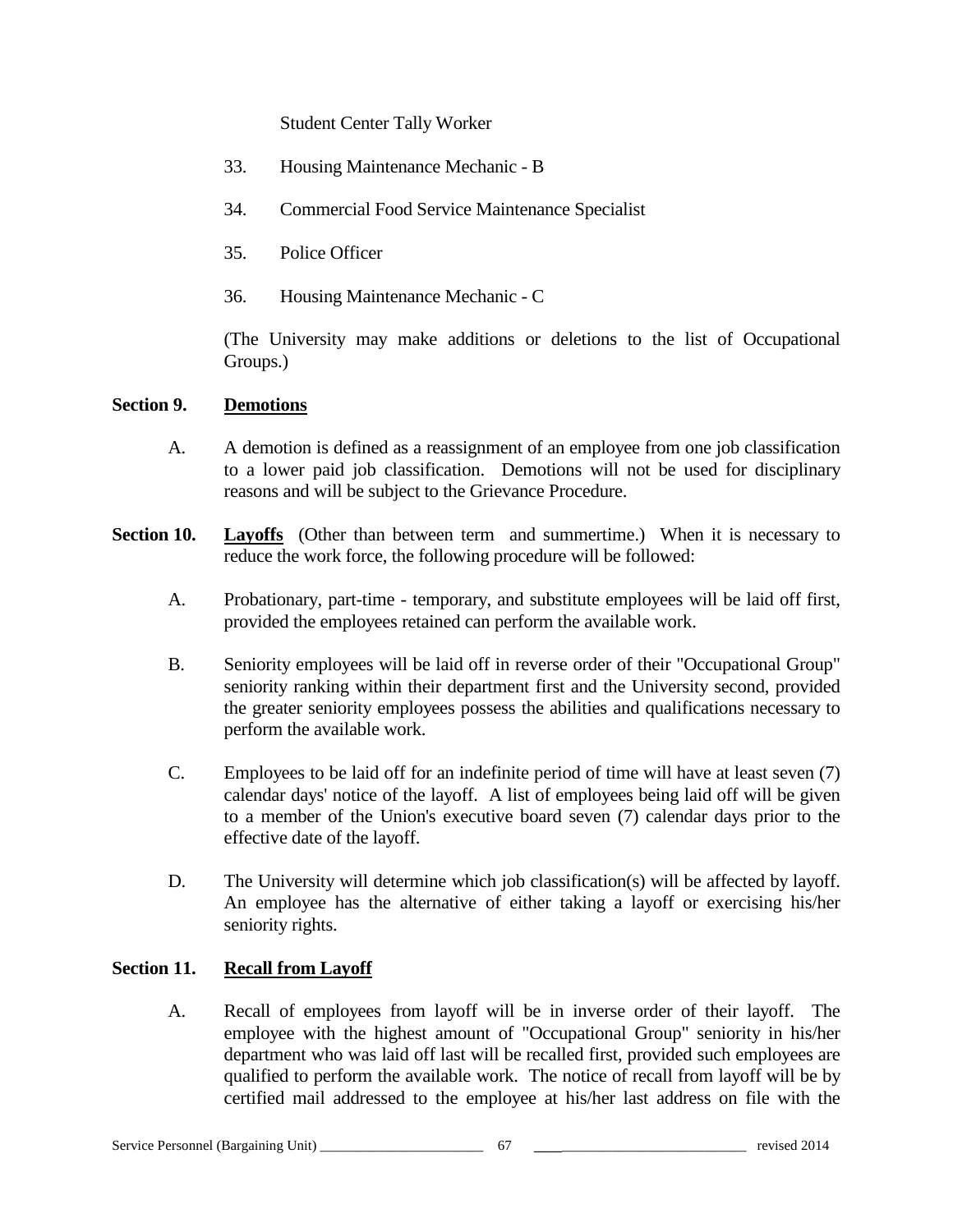Human Resources Department. Failure of an employee to return within five (5) days after delivery or attempted delivery of the notice of recall without a reason acceptable to the University shall be considered to have resigned from the University.

B. Employees on layoff must keep the Human Resources Department notified of changes in address to protect their seniority.

## **Section 12. Temporary Reductions or Layoff**

A. Temporary reductions of the work force will occur periodically during the year due to vacation periods and conditions beyond the University's control. The University may make adjustments to the work force without application of the regular layoff provision in Section 10. A temporary reduction of the work force is not expected to exceed twenty (20) calendar days. If a temporary adjustment continues for more than twenty (20) calendar days, the Union may request in writing that the University adjust the work force according to the regular layoff provision in Section 10. and the University will do so within five (5) working days thereafter. During such adjustment, the University will endeavor to give consideration to retain senior employees wherever circumstances permit.

## **Section 13.**

- A. Summertime and Between Term Assignments. An employee may be assigned temporarily to other tasks in other job classifications or occupational groups between terms and during the summer months, on the basis of University seniority, at his/her current rate of pay or the rate of the job to which he/she has been assigned, whichever is greater, as opposed to being laid off because of lack of work.
- B. Return to Work After Extended Illness. Whenever an employee is absent from work due to personal or a family member's illness or accident for more than ninety working days during any twelve month period he/she will be placed on "limited job protection" status for the next twelve months. If during the time the employee is on "limited job protection" status the number of days absent from work, excluding authorized scheduled paid time off (PTO), exceeds the number of days worked, the employee's position may be reposted.
	- **Exception:** An employee classified and paid as skilled trades who has at least ten years University Seniority will not be placed on limited job protection status until absent due to illness or accident for more than 120 working days during any twelve month period.
- C. Occupational Group Seniority List. The University will publish an "Occupational Group Seniority List" twice a year containing the seniority ranking of each employee by date of assignment to the occupational group and the department. The seniority list will be posted in each unit; locations shall be mutually agreed to by the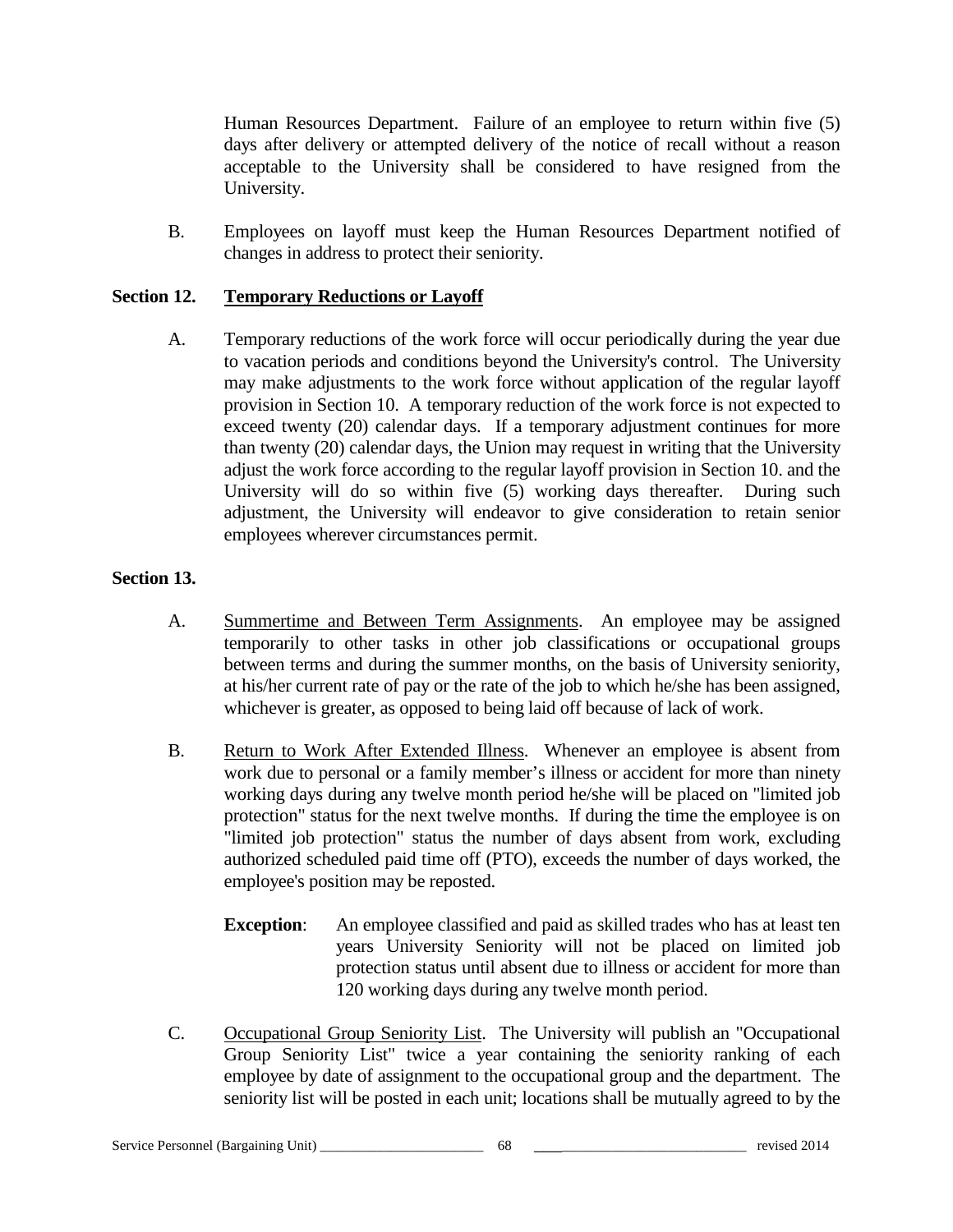University and the Union.

D. Temporary and Part-time Employees. Temporary and part-time employees are not intended to replace permanent, full-time employees.

# **Section 14. Seniority Privileges**

- A. Vacation Preference. The University will endeavor to accommodate employees with respect to their preferred time for taking vacation (paid time off). The University will determine the number of employees, if any, who may be spared from work at any one time. Conditions may arise where an employee may not be permitted to take his/her vacation (paid time off) at the time of his/her choice. A senior employee should not be permitted to supersede a junior employee's vacation (paid time off) schedule if the junior employee's vacation (paid time off) schedule has previously been scheduled.
- B. Special Seniority Rights Layoff. In the event of layoff the following officers of the Union (President, Vice President, Financial Secretary, Recording Secretary, Chief Steward, and Grievance Chairman) during their term of office will have special seniority rights after completing two years of service. These special seniority rights give the previously mentioned officers top seniority in their occupational group, provided they are qualified to perform the available work.

This section (14.B.) shall apply to layoff and recall only and shall not apply to job posting, bidding or overtime preference.

# **Section 15. Temporary Non-Bargaining Unit Assignments**

A. Bargaining unit employees may accept a temporary non-bargaining unit assignment offered to them by the University for a period not to exceed ninety days without forfeiting any seniority rights available to them under the terms of the Seniority Agreement between the University and the Union. The Union will be advised when a bargaining unit employee accepts such temporary non-bargaining unit assignment.

| <b>UO/UI/DY</b>               |                         |                         |
|-------------------------------|-------------------------|-------------------------|
| $1st$ Rev. 09/21/73           | $7th$ Rev. 06/24/90     | $13^{th}$ Rev. 07/19/02 |
| $2nd$ Rev. 11/30/78           | $8^{th}$ Rev. 06/25/92  | $14^{th}$ Rev. 07/22/05 |
| $3rd$ Rev. 05/30/80           | $9^{th}$ Rev. 07/29/93  | $15^{th}$ Rev. 07/24/09 |
| $4^{\text{th}}$ Rev. 06/20/86 | $10^{th}$ Rev. 09/22/95 |                         |
| $5^{\text{th}}$ Rev. 06/24/87 | $11^{th}$ Rev. 09/20/96 |                         |
| $6^{th}$ Rev. 06/28/88        | $12^{th}$ Rev. 09/19/97 |                         |
|                               |                         |                         |

#### Service Personnel (Bargaining Unit) \_\_\_\_\_\_\_\_\_\_\_\_\_\_\_\_\_\_\_\_\_\_\_ 69 \_\_\_\_\_\_\_\_\_\_\_\_\_\_\_\_\_\_\_\_\_\_\_\_\_\_\_\_\_ revised 2014

 $06/01/69$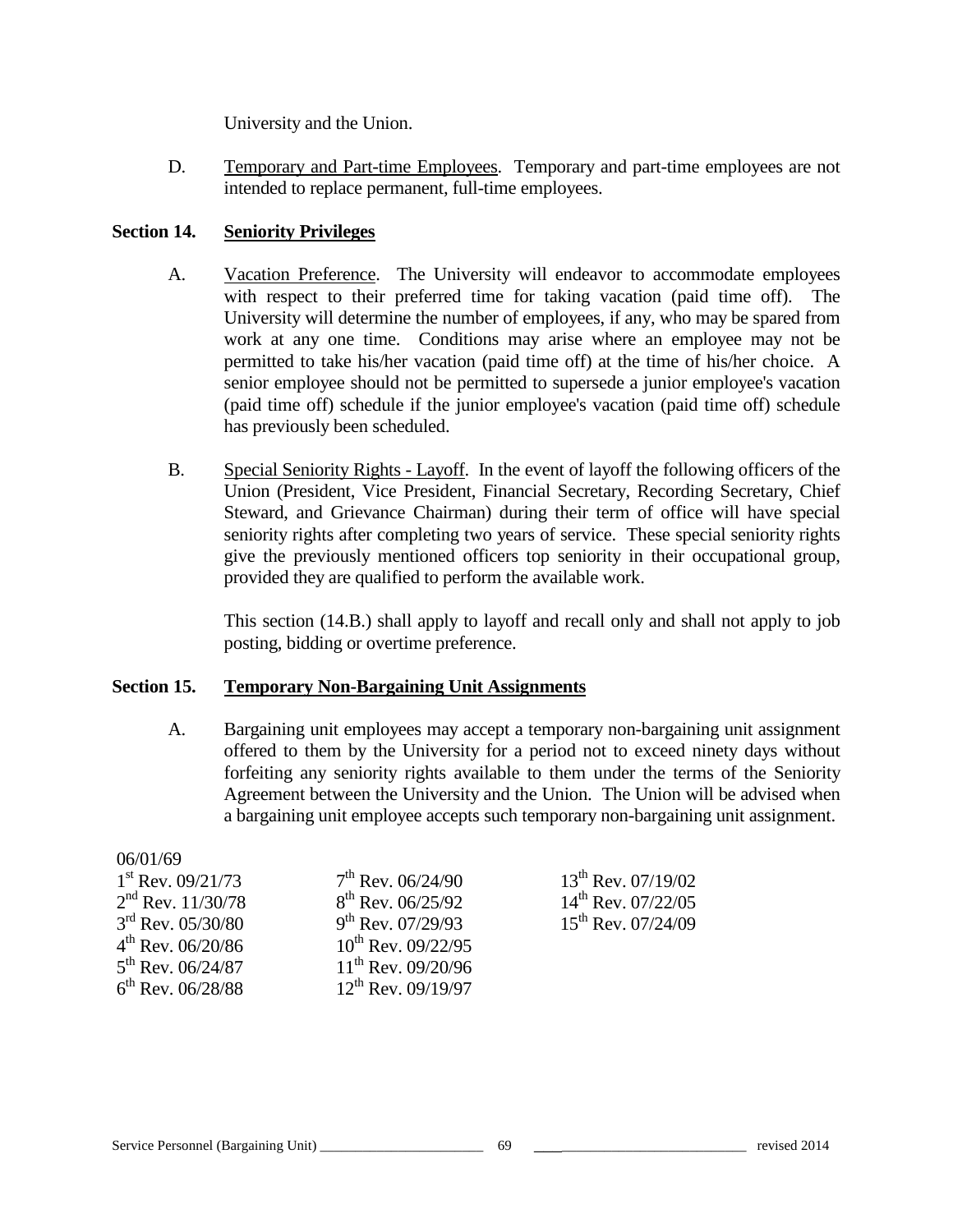# **ARTICLE II**

# **OVERTIME**

- **Section 1.** The provisions of this Article are intended to provide a basis for calculating straighttime, overtime, and premium payments and shall not be construed as a guarantee of hours of work per day or per week.
- **Section 2.** Workweek. The workweek at the University begins as 12:01 a.m. Sunday and runs continuous until 12:00 p.m. Saturday.

The standard workweek shall normally consist of eight (8) hours per day and five (5) days per week.

Workday. The workday is a consecutive 24-hour period commencing with the beginning of the employee's regularly scheduled workshift.

- **Section 3.** Overtime and Premium Pay. Overtime and/or premium pay at the rate of one and one-half (1 1/2) the regular hourly rate will be paid for hours worked as follows:
	- A. All hours worked in excess of ten (10) hours in any workday.
		- Except: 1. Hours worked by Police Officers at the Indiana Law Enforcement Academy in excess of ten in any workday will not be paid at time and one half.
	- B. All hours worked in excess of forty (40) hours in any workweek, provided that no pyramiding of overtime shall be applicable. (No employee shall be paid both daily and weekly overtime for the same hours worked.)
	- C. All hours worked on a recognized University holiday in addition to the regular pay.
	- D. Any recognized holiday(s), funeral leave day(s), paid time off (PTO) hours, or income protection bank (IPB) hours for which the employee receives pay will be counted as time worked for computing weekly overtime.
		- Except: 1. If a recognized holiday falls on an employee's regular day off, he/she will be given one day's pay at his/her regular straight-time rate. In such cases, the unworked holiday shall not be included in hours worked for the purpose of computing overtime.
	- E. Whenever premium pay and overtime pay are both applicable, only the overtime pay will be paid.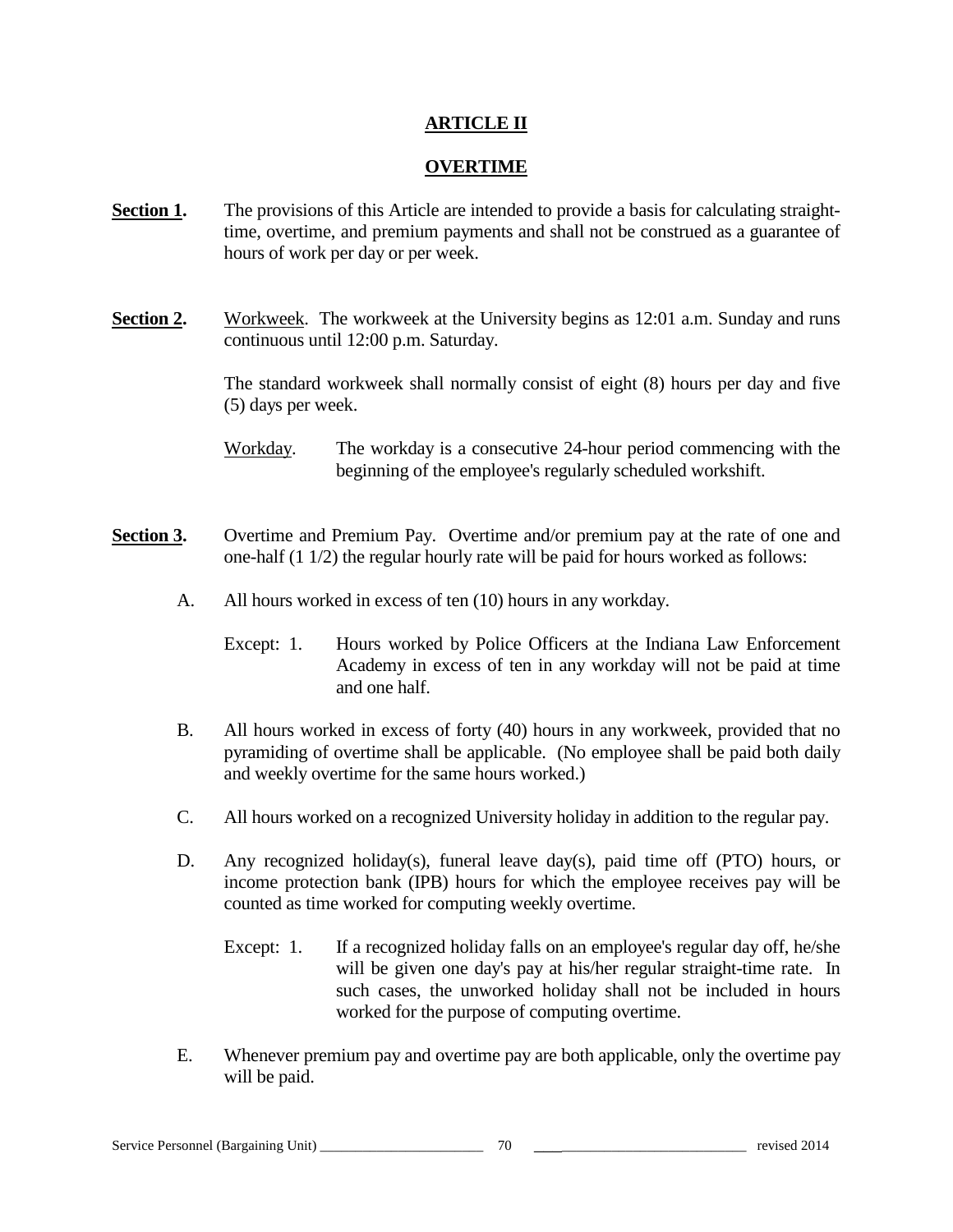# **Section 4.** Distribution of Overtime.

 A. Overtime will be distributed as equitably as possible among employees by appropriate overtime units, such as department, occupational group within the department, and by area assignments when applicable. In occupational groups with multiple job classifications, overtime will be assigned first by job classification. (The employees must have the present ability to perform the work, which, for example, in the case of custodial employees, includes the complete familiarity with the building and the detailed knowledge of the specific tasks required.)

Distribution of overtime by area assignments will be applicable to the following occupational groups:

Occupational Group #27 - Building Mechanic Trainee Building Mechanic Worker Building Mechanic

# 5 - Custodian

- # 7 Food Service Custodian Kitchen Stores Clerk University Food Court Custodian University Food Court Kitchen Stores Clerk Student Center Tally Custodian Student Center Tally Kitchen Stores Clerk
- # 8 Food Service Worker Cook II Cook I Food Service Cashier Food Concept Captain Food Concept Captain/Cashier
- # 9 Fountain Attendant UBC Kitchen Worker Catering Assistant
- #22 Stock Attendant Storekeeper Tool Room Attendant Art Shop Attendant Laboratory Stock Attendant Tool Repair Attendant Shipping and Receiving Attendant Inventory Clerk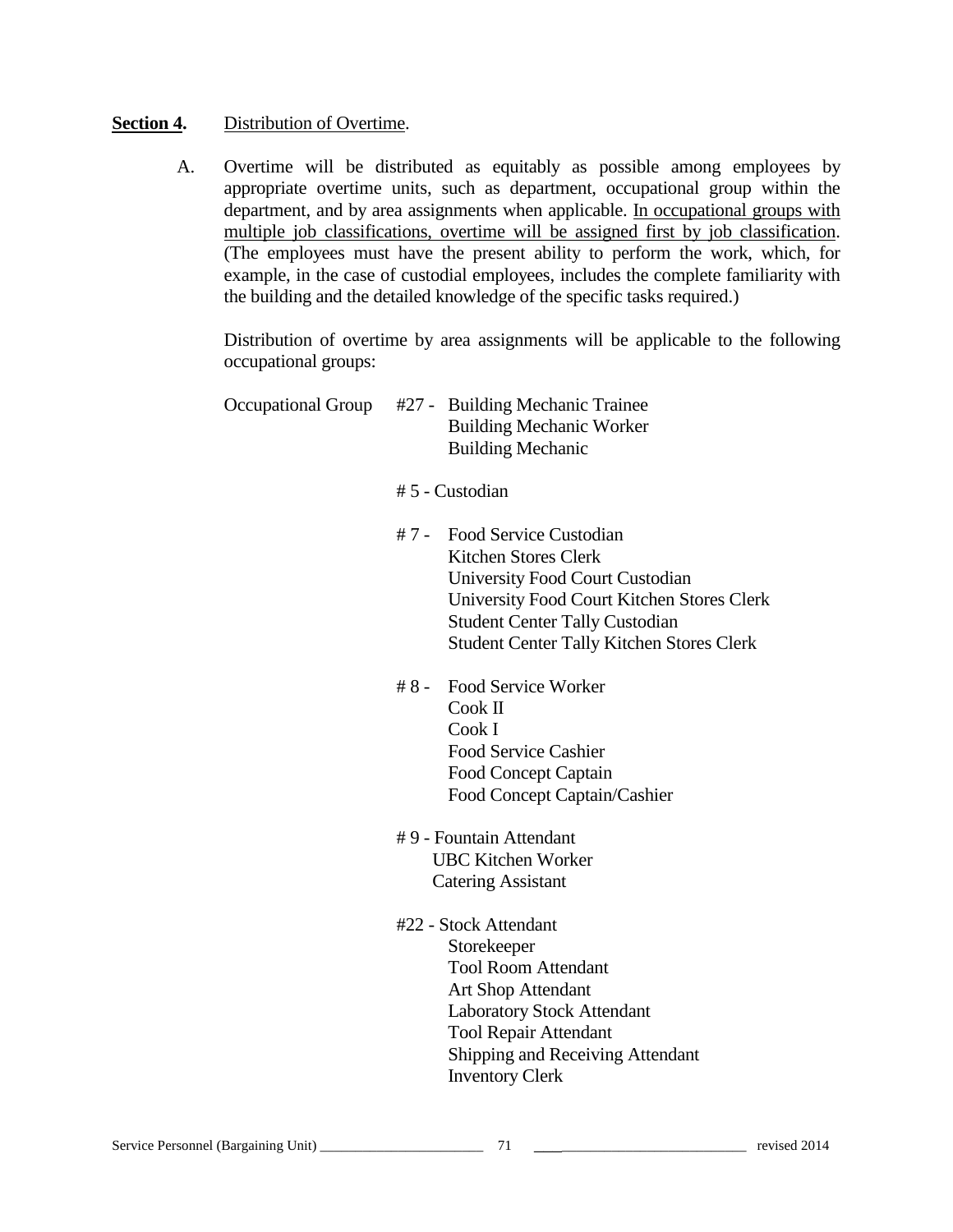#32 – University Food Court Cashier University Food Court Cook I University Food Court Worker Bookmark Café Cashier/Attendant Student Center Tally Cashier Student Center Tally Cook I Student Center Tally Worker

(The University may make additions to the list of occupational groups involved in area assignment as the need arises.)

B. The University reserves the sole right to assign and schedule overtime as needed. When overtime work is scheduled, the University will endeavor to give the employees involved reasonable advance notice of its availability.

An employee's established work schedule may not be temporarily changed during any specific workweek for the sole purpose of avoiding the payment of overtime.

The University shall have the right to require employees to work reasonable assignments of overtime in emergency situations in addition to Acts of God. The University shall also have the right to require employees to work up to eight hours of non-emergency overtime per employee per week. The employee assigned to work the overtime will be selected according to the following procedure outlined in Sections 4-F or 4-C of the Overtime Procedure, whichever is applicable; however, if a sufficient number of volunteers are not attained via Sections 4-F or 4-C, the University shall have the prerogative of assigning the required overtime beginning with the least senior employee in the appropriate unit who has the present ability to perform the work.

- C. Overtime will be operated by the "chart system" with employees called initially in order of their occupational group seniority ranking. The hours will be expressed in actual hours of work offered or worked. The balance of overtime hours will be carried forward upon the posting of new charts. Charts will be posted in a conspicuous place in each department. When scheduling overtime work, the employee with the least number of overtime hours in the appropriate unit will be first offered the opportunity to work the available overtime (provided he/she have the present ability to perform the work.) Overtime work or refusals will be indicated following the employee's name. If the employee with the least number of hours is not offered overtime work, he/she shall be offered the next scheduled overtime opportunity.
- D. Employees who do not wish to participate in overtime equalization may request in writing, on the appropriate form, that their supervisor remove their name from the overtime equalization chart. Employees who refuse overtime five (5) consecutive times and employees who have had their names removed from the overtime equalization chart will not be offered future overtime. When these employees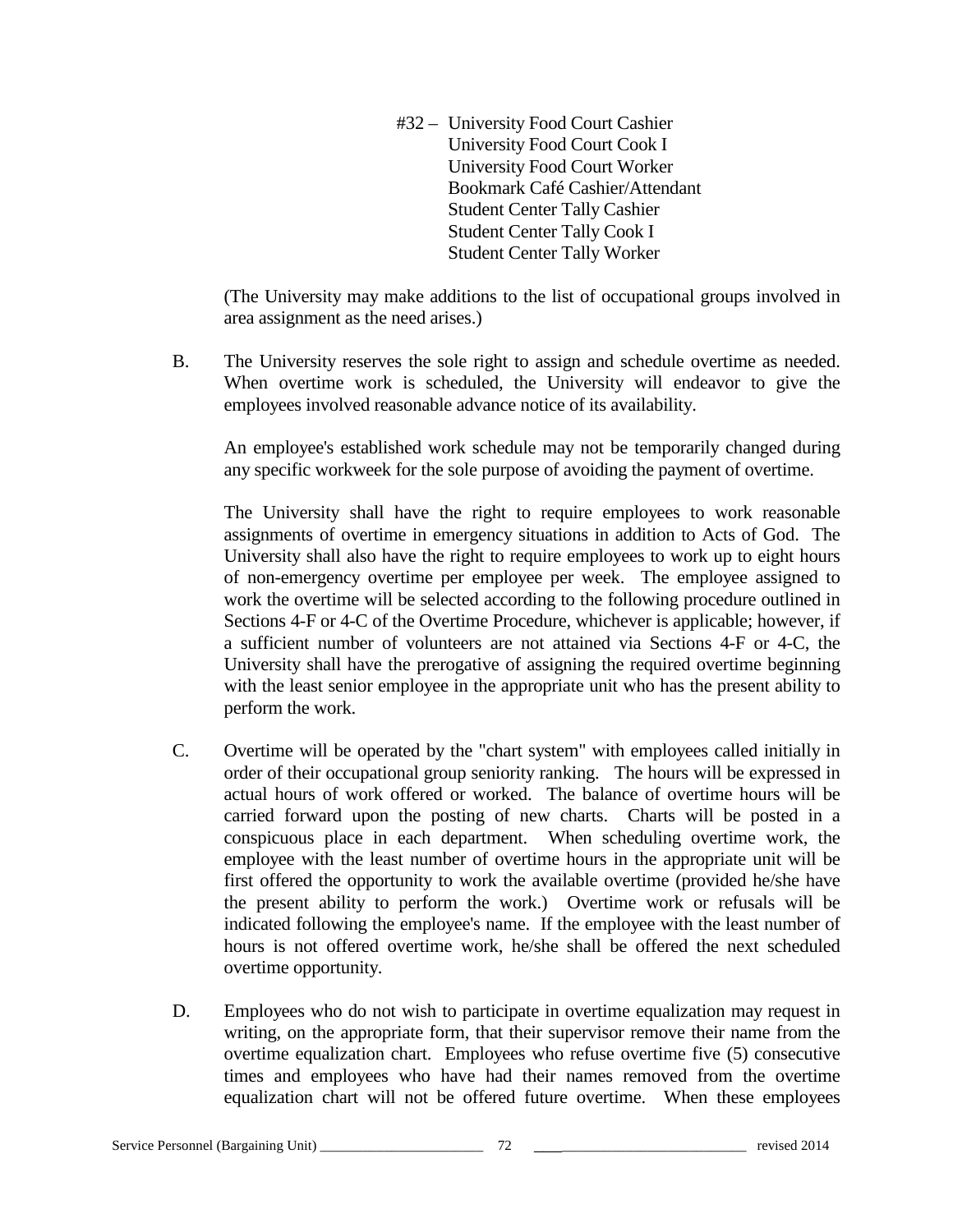inform their supervisor in writing and on the appropriate form that they wish to accept future overtime assignments, their names will be placed back on the overtime chart and will be credited with the same number of hours they had at the time their names were removed from the chart or the highest number of hours worked within the unit, whichever is greater.

- E. New employees who enter the appropriate overtime unit will be credited with the highest number of hours worked within the unit. Employees who are absent 25 or more consecutive days will not participate in overtime equalization, and will upon their return to work be credited with the highest number of hours worked in the unit. Overtime credits will not be posted for paid time off or sick leave up to 25-day maximum. Available overtime which occurs during a disciplinary suspension will be charged as overtime offered on the overtime chart. If the employee's disciplinary suspension is reversed the overtime hours charged to him/her during the respective suspension will be adjusted accordingly on his/her chart.
- F. When the work to be performed on an overtime basis is a continuation of a specific job that was being performed on a straight-time basis immediately prior to the overtime period, it shall be offered first to the employee or employees who were performing the specific job immediately prior to the occurrence of the overtime period.
- G. It is agreed that when it is necessary to have overtime work performed and a sufficient number of employees in the appropriate unit cannot be reached, the University shall have the prerogative of assigning the overtime to regular employee(s) outside the appropriate unit. No overtime credits will be charged for overtime worked outside the appropriate overtime unit.
- H. Employees desiring overtime must be available either personally, by telephone, or by previous arrangement between the employee and his/her supervisor to be assigned overtime work. No credits will be charged when the employee is not available.

# **Section 5.** Work Recall.

A service staff member who is called back to work outside of his/her scheduled hours, necessitating an additional trip to and from work outside his/her normal workday, shall be paid a minimum of three (3) hours for any service rendered of less than three (3) hours on-the-job time. The purpose of this policy is to assure a service staff member who is inconvenienced by a recall to work at least three (3) hours pay. Overtime pay would be paid if such recall hours qualified for the overtime pay provisions.

| 3/70     |          |               |          |                         |
|----------|----------|---------------|----------|-------------------------|
| 1st Rev. | 09/05/73 | $6^{th}$ Rev. | 08/11/93 | $11^{th}$ Rev. 07/20/07 |
| 2nd Rev. | 07/01/76 | $7th$ Rev.    | 07/22/94 | $12^{th}$ Rev. 07/24/09 |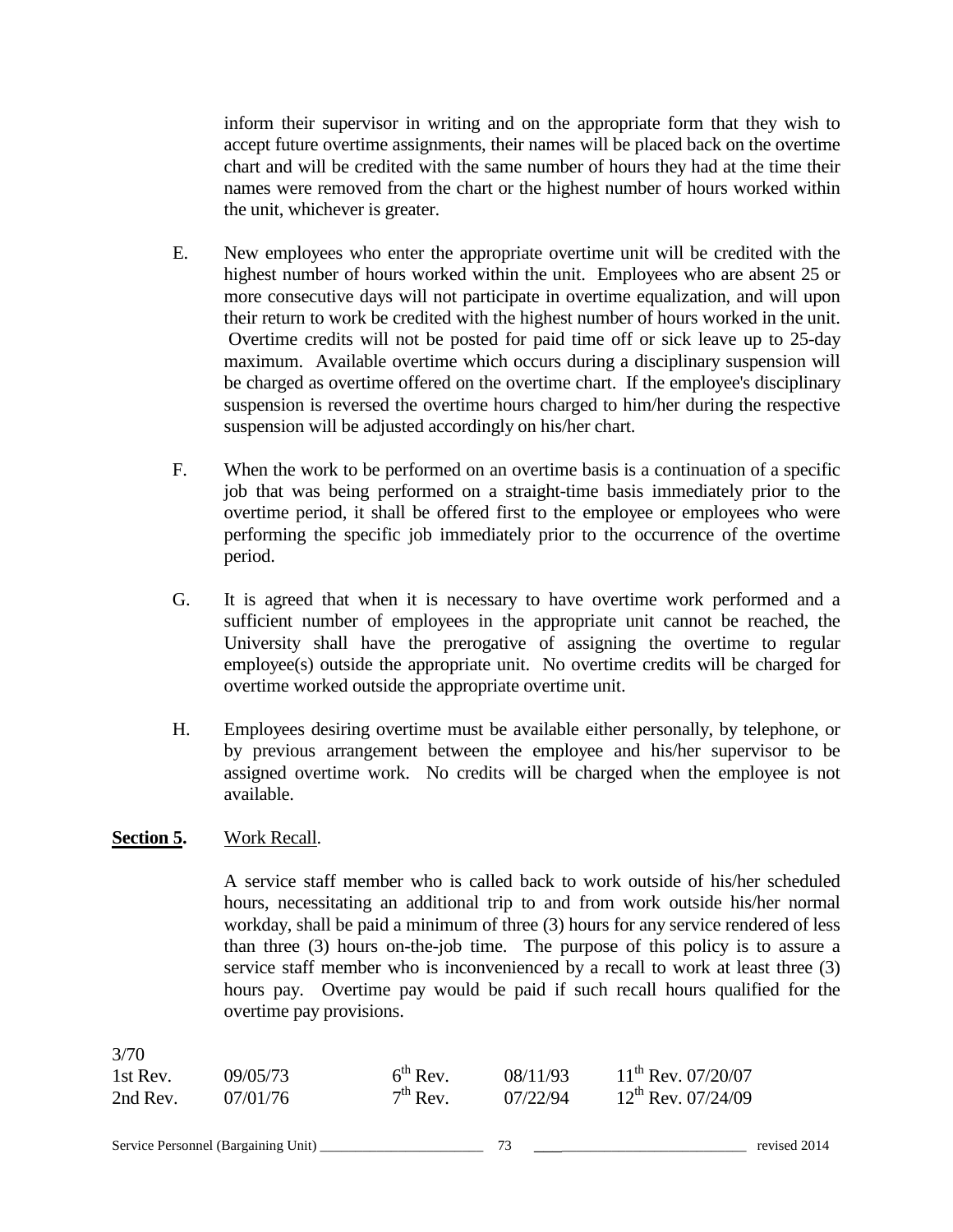| 3rd Rev. | 06/16/77 | $8th$ Rev.     | 07/23/99 | $13^{th}$ Rev. 07/22/11 |
|----------|----------|----------------|----------|-------------------------|
| 4th Rev. | 07/01/81 | $9^{th}$ Rev.  | 07/19/02 |                         |
| 5th Rev. | 06/28/88 | $10^{th}$ Rev. | 07/22/05 |                         |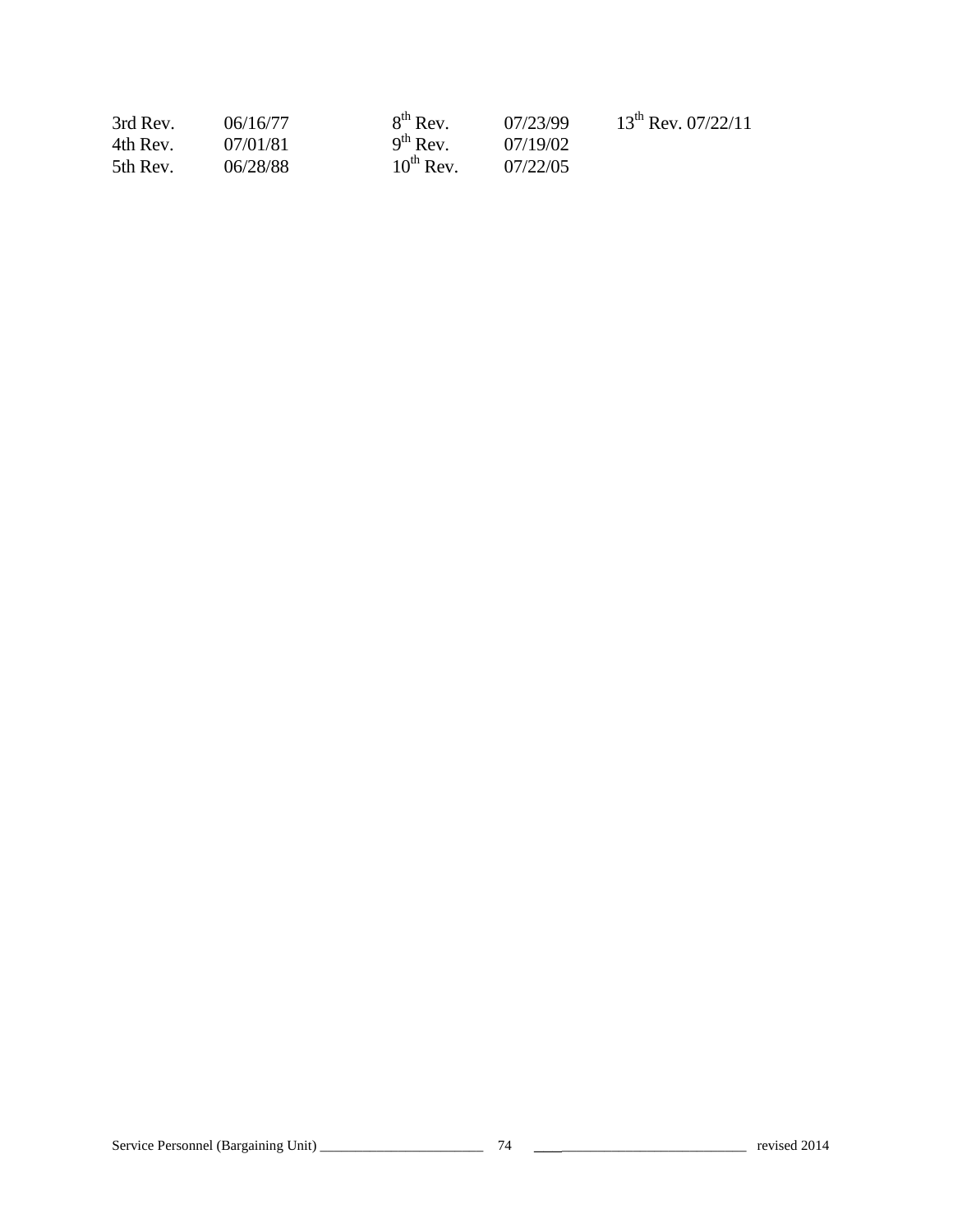# **BALL STATE UNIVERSITY Skills Training Program Standards of Training**

#### **OBJECTIVES**

The purpose of the Skills Training Program is to encourage individuals to enter the skilled trade, to provide training that will develop the necessary skills for successful employment, and to insure the University of a continuous supply of proficient skilled trades employees.

The Skills Training Program is designed to establish and maintain high standards of work performance through the development of skilled employees by the application of specific standards of on-the-job training supplemented by requisite amounts of related technical and theoretical training and instruction.

This program will provide promotional opportunities for qualified employees and an avenue for entry into the skilled trades for untrained persons.

The standards set forth in the following pages are designed to guide the employee and the University.

#### **NON-DISCRIMINATION CLAUSE**

"Selection of trainees under this program shall be made on the basis of merit alone and without regard to race, color, national origin, sex, age, religion, physical or mental disability, Vietnam-era veteran status, or status as a non-citizen or occupationally irrelevant physical requirements, in accordance with criteria that permit review, after full and fair opportunity for application."

# **ARTICLE I**

# **DEFINITIONS**

- a) The term "Employer" shall mean Ball State University, Muncie, Indiana.
- b) The term "Employee" shall mean a regular, full-time employee of the University.
- c) The term "Union" shall mean the duly authorized representatives of the American Federation of State, County, and Municipal Employees Union (AFL-CIO) and its local union 293.
- d) "Training Agreement" shall mean a written agreement between the Employer and the person employed as a trainee.
- e) "Trainee" shall mean a person engaged in learning and assisting in the trade to which he/she has been assigned under these Standards and who is covered by a written agreement with the Employer providing for the training in accordance with these Standards of Training.
- f) "Supervisor of Trainees" shall mean the person assigned the responsibility to perform the duties outlined in these Standards of Training.
- g) "Standards of Training" shall mean this entire document, including these definitions.
- h) "Committee" shall mean the Skills Training Committee organized under these Standards.

## **ARTICLE II APPLICATIONS**

1. Procedure

The determination of when a vacancy will be converted into a training position shall be at the sole discretion of the University.

Whenever the number of trainees currently in the training program drops below a total of five, 20% of the subsequent job openings in the craft area will be reviewed by the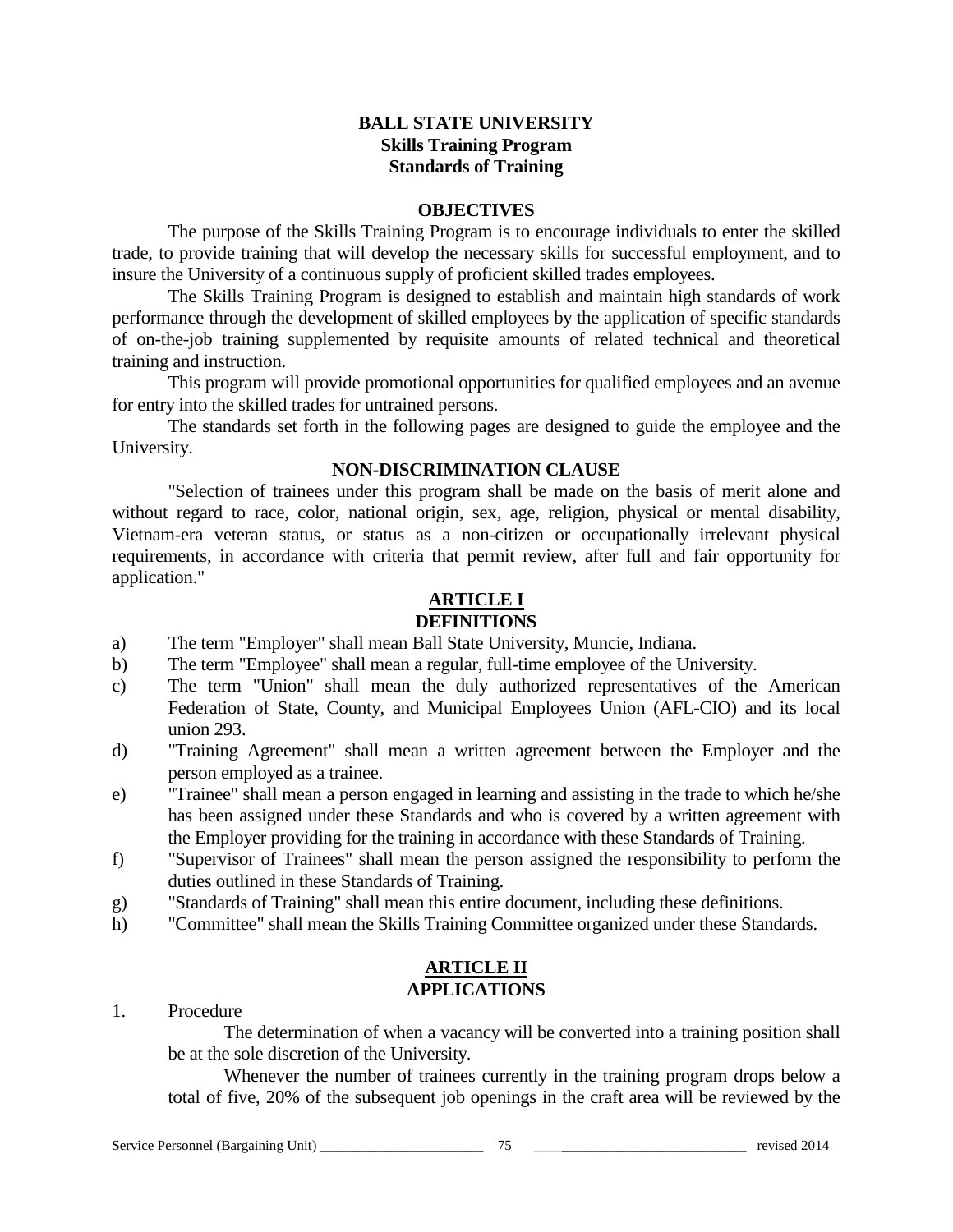training committee and a recommendation will be made to the director of the area where the opening exists with regard to posting the position either as a trainee or regular position.

- a) Notice of trainee openings will be posted on the Employer's bulletin board for four (4) calendar days.
- b) After the regular pre-employment screening of applicants by the Human Resources Department has been accomplished, those applicants meeting the minimum eligibility requirements described within these training standards, will be referred to the Skills Training Committee for selection or non-selection.
- c) If none of the applicants meet the minimum eligibility requirements, then the Human Resources Department will solicit outside sources.
- d) Records of applications and of the selection process will be maintained for at least two years.

## **ARTICLE III ELIGIBILITY REQUIREMENTS**

The determination of whether applicants meet the minimum eligibility requirements for training positions will be at the sole discretion of the Human Resources Department, and will not be subject to review through the Grievance Procedure between the parties.

With the exception of the minimum requirements regarding successful completion of an apprenticeship program as approved by the Bureau of Apprenticeship and Training or an equivalent combination of education and experience, the minimum eligibility requirements for any training position will be the same minimum eligibility requirements as those listed for the corresponding skilled trades position.

# **STANDARDS FOR TRAINEE SELECTION**

Selection standards shall be based on an evaluation, by the Selection Committee, of the following:

a) Education (Transcript of school record).

Subjects studied pertinent to the trade and grades received.

- b) Previous work experience and knowledge. Actual experience in the trade or work related to the trade, and knowledge of the trade.
- c) Appearance of application (Neatness and accuracy).
- d) Evaluation of Skills Training Committee.
- (Oral Interview) Interest, sincerity, attitude.
- e) Aptitude Test

(The particular test used, if any, for each trainee vacancy will be determined by the Skills Training Committee).

In the absence of mitigating circumstances, all eligible candidates for training shall be ranked in descending order of qualifications as determined by the Selection Committee. Persons appointed to the training positions shall be selected from this list of eligible candidates.

# **ARTICLE IV**

# **CREDIT FOR PREVIOUS EXPERIENCE**

Employees and those who have had previous employment experience who desire to become trainees and are selected, may be allowed credit in accordance with these Standards for applicable experience after their record has been verified and evaluated by the Skills Training Committee.

Returning veterans may have their service work record evaluated and credit given for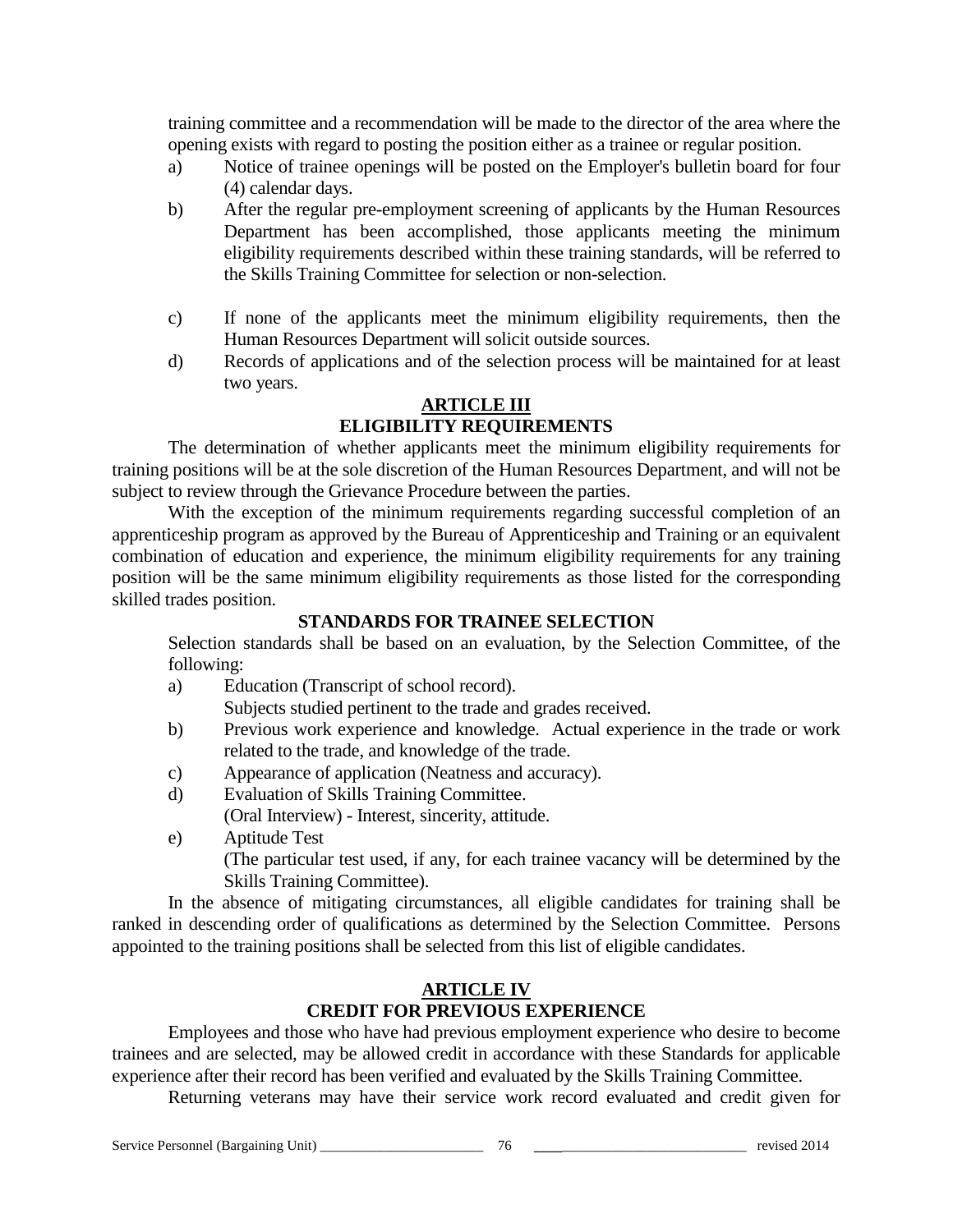applicable practical experience gained in the Armed Services at the sole discretion of the Skills Training Committee.

The Committee's decision in such matters is not subject to the Grievance Procedure between the parties.

# **ARTICLE V**

# **TERM OF TRAINING**

The term of training shall be established by these Standards in accordance with the schedule of work processes and related instructions as outlined in Appendices attached hereto.

# **ARTICLE VI PROBATIONARY PERIOD (TRAINEES)**

- a) The four (4) years of employment as a trainee shall be a probationary period. During this time, a training agreement may be terminated or canceled for just cause by the Skills Training committee.
- b) A trainee whose training is interrupted because of service in the Armed Forces shall be given credit for the period of such service insofar as seniority is concerned, but only after successful completion of the training program. Upon return from active duty, a recomputed graduation date will be established.
- c) A trainee who was a permanent employee of the University just prior to his/her entry into the training program and who is subsequently determined by the Committee during the Probationary Period to be unsuitable for the training program as outlined in the Article VIII will be given the opportunity to be reassigned to the next available vacancy in his/her previous classification with his/her original occupational group seniority.

# **NEW HIRE TRAINEES**

During the training period, if for any reason the trainee is released or discharged, he/she will automatically be terminated from the University.

# **ARTICLE VII HOURS OF WORK**

A trainee's regular work schedule shall not exceed the regular work schedule of the Skilled Trades employees of his/her trade who are employed by the University. Trainees may work overtime hours provided that all skilled employees in that trade and in that same overtime unit have been given first opportunity. When a trainee is required to work overtime, he/she shall receive credit on his/her schedule of work processes for only the actual hours worked; work performed on a job not related to the Training Agreement will not be credited toward the completion of the training program.

#### **ARTICLE VIII DISCIPLINE**

In addition to disciplining for non-compliance with the general University Rules and Regulations, the Committee shall have the authority to discipline a trainee, or to cancel the training agreement of the trainee at any time, for such cases as:

- a) Inability to learn.
- b) Unreliability.
- c) Unsatisfactory work.

#### Service Personnel (Bargaining Unit) \_\_\_\_\_\_\_\_\_\_\_\_\_\_\_\_\_\_\_\_\_\_\_ 77 \_\_\_\_\_\_\_\_\_\_\_\_\_\_\_\_\_\_\_\_\_\_\_\_\_\_\_\_\_ revised 2014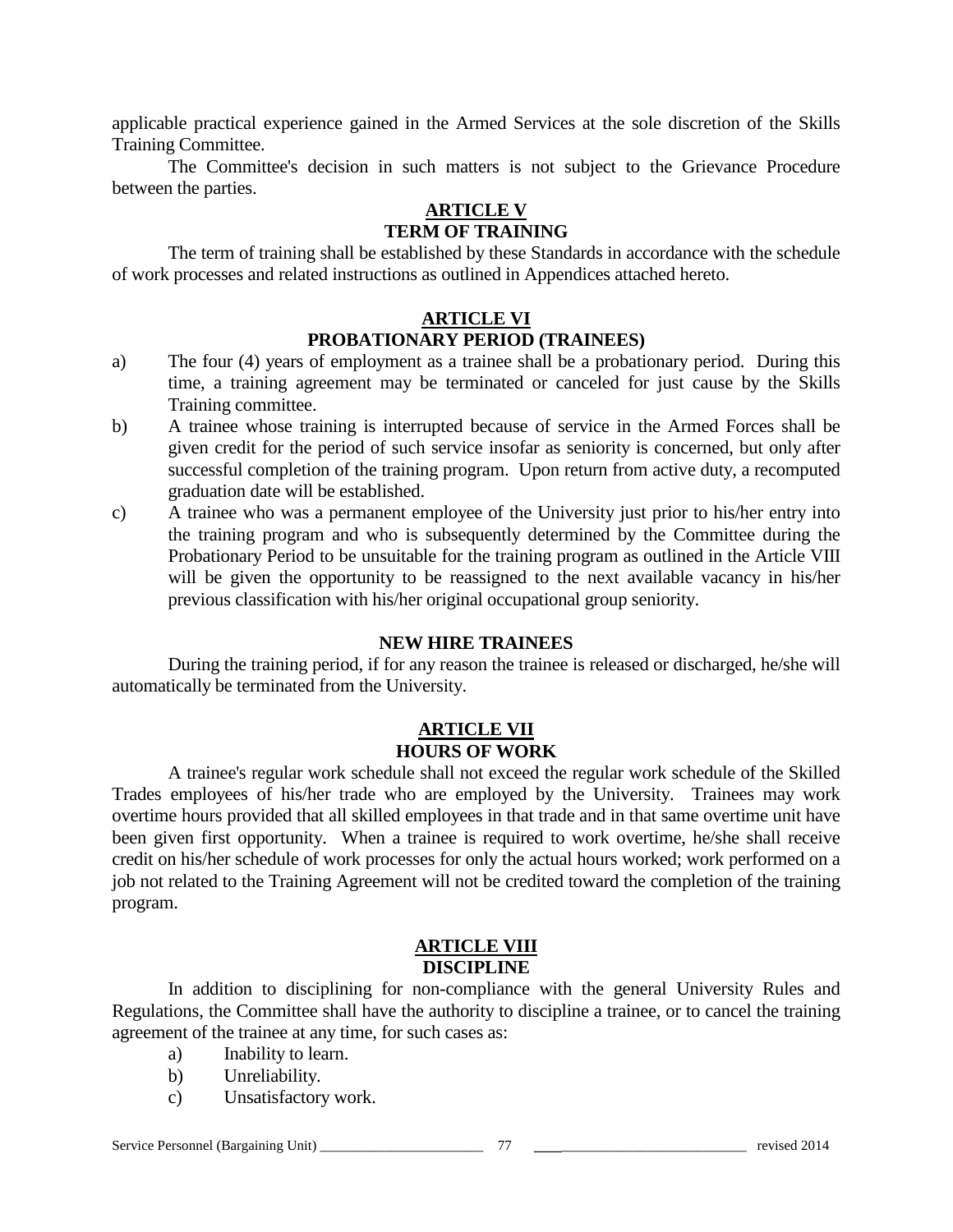- d) Lack of interest and cooperativeness in his/her work or education.
- e) Failure to complete lessons regularly.

# **ARTICLE IX WAGES**

The pay scale for trainees should progress from the established starting wage of trainees to the top of the Skilled Trades classification in a series of four annual increases spread over the first forty-eight months of the training program.

Trainees who are given credit for previous experience shall be paid the wage rate for the period to which such credit advances them. In no case will the supplemental course material be less than that required for successful completion as described elsewhere in these Standards.

The trainee will receive any general wage increase accorded other service staff employees.

The successful completion of the program will be recognized by a Certificate of Completion and by movement into an appropriate rate of pay.

# **ARTICLE X RELATED INSTRUCTION**

Each trainee shall be required during the course of this trainee program to complete a program of related and supplemental classroom instruction of not more than 12 semester-length courses during a four year training course.

- a) Time spent by the trainee in connection with related training outside working hours shall not be considered time worked under the Overtime Agreement, nor shall the trainee be compensated for such class attendance.
- b) Whether related training shall be conducted by the University, through local educational institutions, or otherwise, shall be determined by the University based on prevailing circumstances.
- c) Any related training scheduled to occur within a trainee's regular scheduled work shift will be paid at the trainee's regular straight time hourly rate.

# **ARTICLE XI SKILLS TRAINING COMMITTEE**

There is hereby established a Skills Training Committee as defined in Article I. This committee shall consist of five (5) members, two of whom shall represent the Union, one of whom shall be the Director of Employee Relations or his/her designee and who shall be designated the Supervisor of Trainees; and two of whom shall represent the University. The Representatives from the Union shall be selected by the President of Local 293 from present bargaining unit employees one of whom shall be from the University skilled trades area. The committee will meet once a month or on call of the Supervisor of Trainees or any three members of the Committee.

The members will serve on the Committee until they are replaced by the appointing parties. It shall be the duty of the Committee:

- a) To see that each prospective trainee is interviewed and impressed with the responsibilities he/she is about to accept, as well as the benefits he/she will receive. This will allow the Committee to designate whom they choose as interviewers on the Selection Committee.
- b) To accept or reject applicants for training after the preliminary examination by the Human Resources Department of the University.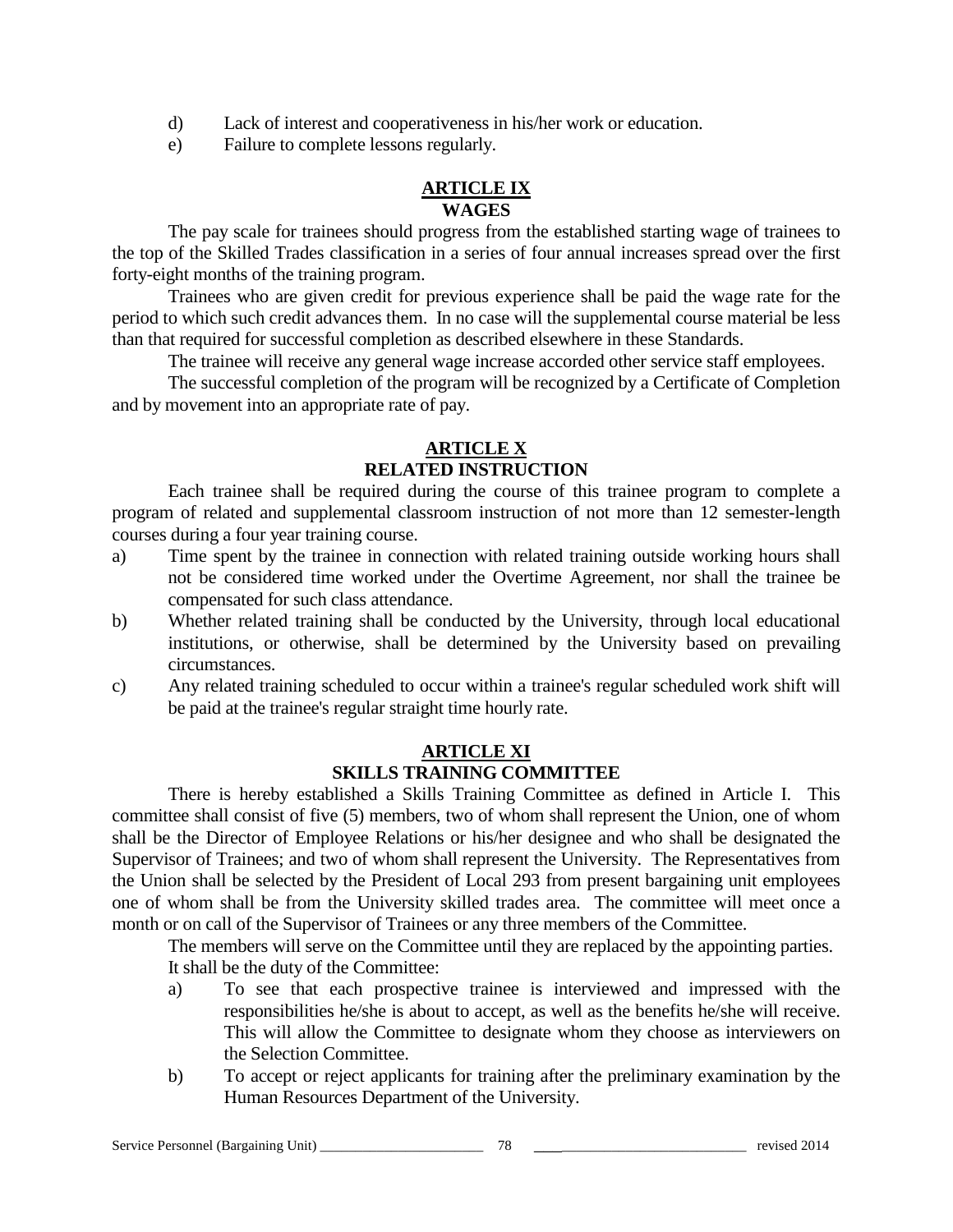- c) To place trainees under agreement.
- d) To hear and decide on all questions involving the trainee which relate to their training program.
- e) To determine whether the trainee's scheduled wage increase will be withheld in the event that he/she is delinquent in his/her progress.
- f) To offer constructive suggestions for the improvement of training on-the-job.
- g) In general to be responsible for the successful operation of the training Standards and the development of successful trainees.

# **SELECTION COMMITTEE**

The Selection Committee shall be comprised of seven persons. The five members of the Skills Training Committee shall be permanent members of the Selection Committee and ad hoc members will be selected as follows:

the Union will appoint an ad hoc member from the appropriate skilled trade, and the University will appoint an ad hoc member from the appropriate skilled trade supervisory staff.

# **ARTICLE XII SUPERVISION OF TRAINEES**

Trainees shall be under the general direction of the Supervisor of Trainees and under the immediate direction of the Supervisor of the Department to which they are assigned. No trainee may be retained on a scheduled work process for a period longer than the time scheduled for such work process unless permission is granted in writing by the Skills Training Committee.

The Supervisor of Trainees, in consultation with the Committee, shall prepare adequate record forms to be filled in by the Supervisor under whom the trainee received direct instruction and experience. Supervisors shall make a report at least every thirty (30) days to the Supervisor of Trainees on the work and progress of the Trainees under their supervision. These reports shall be submitted to the Committee for approval or disapproval.

If the Supervisor of Trainees determines that a Trainee displays a lack of interest or does not have the ability to become competent in the trade, he/she shall place all the facts in the case before the Committee for its decisions. The Committee, after a review of the facts, may permit the trainee to continue in probationary status, require the trainee to repeat a specified process or series of processes, or terminate his/her training agreement.

# **ARTICLE XIII SENIORITY**

A Trainee shall have seniority as a trainee within his/her trade only.

Upon satisfactory completion of the training program, the Trainee will be given full seniority rights as a skilled trades employee, except that a returned veteran who had his/her training interrupted, upon completion of his/her training shall receive full seniority rights as a skilled trades employee, plus the length of his/her service in the Armed Forces.

#### **ARTICLE XIV TRAINING AGREEMENT**

"Training Agreement" shall mean a written agreement between the University and the person employed as a trainee. This agreement shall be approved and signed by the Supervisor of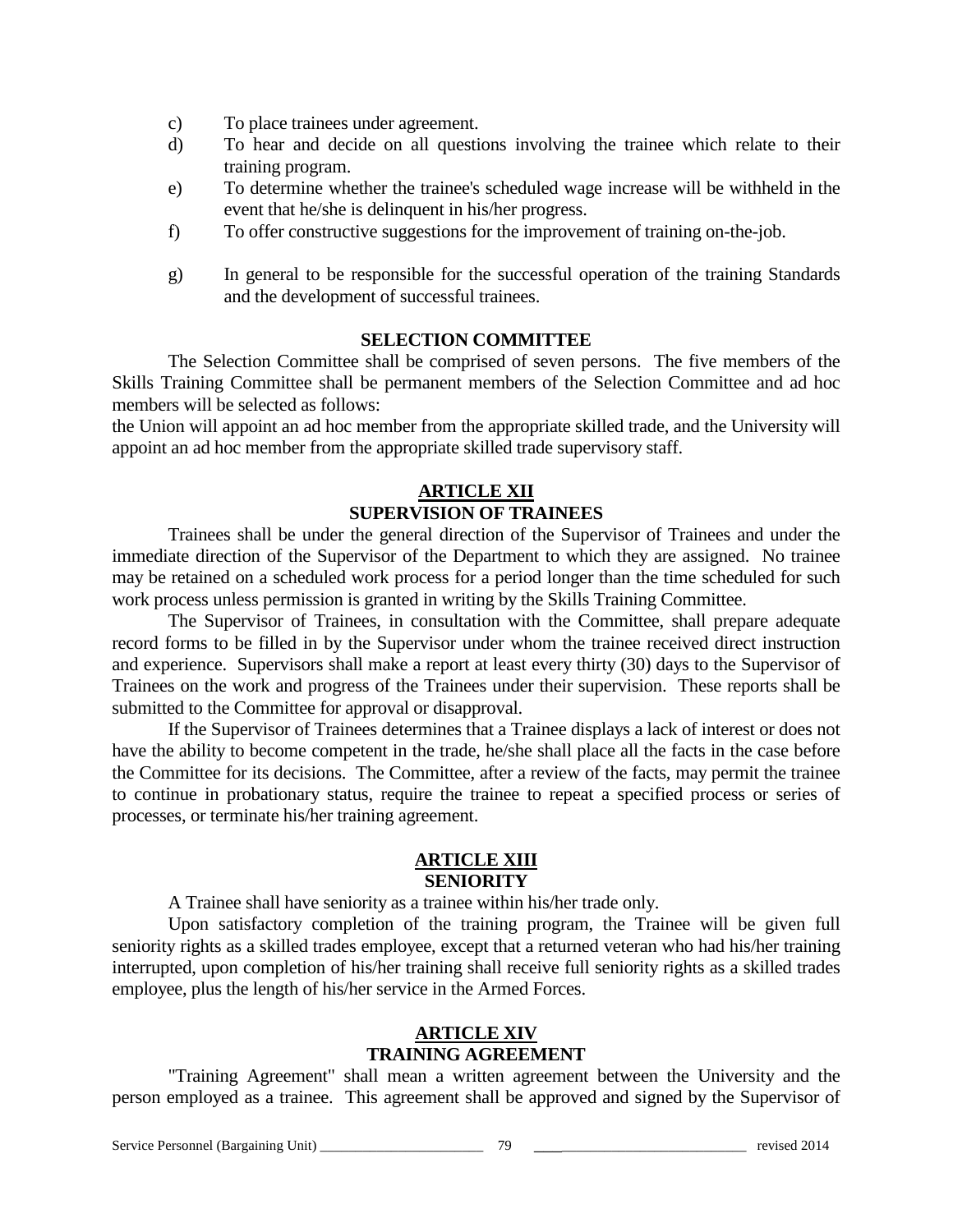Trainees.

Every Training Agreement entered into under this Standards of Training shall contain a clause making the Standards part of the agreement with the same effect as if expressly written herein. For this reason, every applicant shall be given an opportunity to read the Standards before he/she signs the Training Agreement.

The following shall receive copies of the Training Agreement:

- a) The Trainee.
- b) The Employer.
- c) The Skills Training Committee.
- d) AFSCME Local 293 (AFL-CIO).

# **ARTICLE XV MODIFICATION OF STANDARDS**

These Standards of Training may be amended or new schedules added at any time upon mutual agreement of the Employer and the Union, providing that no such change shall alter a Training Agreement in force at the time of such change. A copy of such amendment will be furnished to each Trainee employed by the Employer.

# **ARTICLE XVI**

# **GENERAL**

Replacement of any of the course related materials lost, stolen, or destroyed after issuance to the Trainee will be the sole responsibility of the Trainee.

#### **WAGES**

Effective August 1, 2013, the Trainee starting rate shall be an amount equivalent to 72% of the Skilled Trades pay rate.

Trainees will be paid on a progressively increasing schedule of wages as follows:

Following successful completion of the 1st year - 79% of the Skilled Trades Wage.

Following successful completion of the 2nd year - 86% of the Skilled Trades Wage.

Following successful completion of the  $3<sup>rd</sup>$  year – 93% of the Skilled Trades Wage.

Following satisfactory completion of the training program established herein, the Skills Training Committee shall certify the name(s) of the Trainee(s) to the Human Resources Department and recommend that a Certificate of Completion be awarded. The employee shall then be reclassified to the Skilled Trades Classification.

It is understood and agreed to by the parties that the Skills Training Program described herein is not subject to the provisions of the Seniority Agreement and the Grievance Procedure.

The undersigned agree to abide by the terms and conditions of the Ball State University Skills Training Program Standards of Training and all Training Agreements promulgated thereunder.

9/77

1st Rev. 8/92 2nd Rev. 7/94 3rd Rev. 9/96 4th Rev. 3/10  $5^{th}$  Rev. 7/13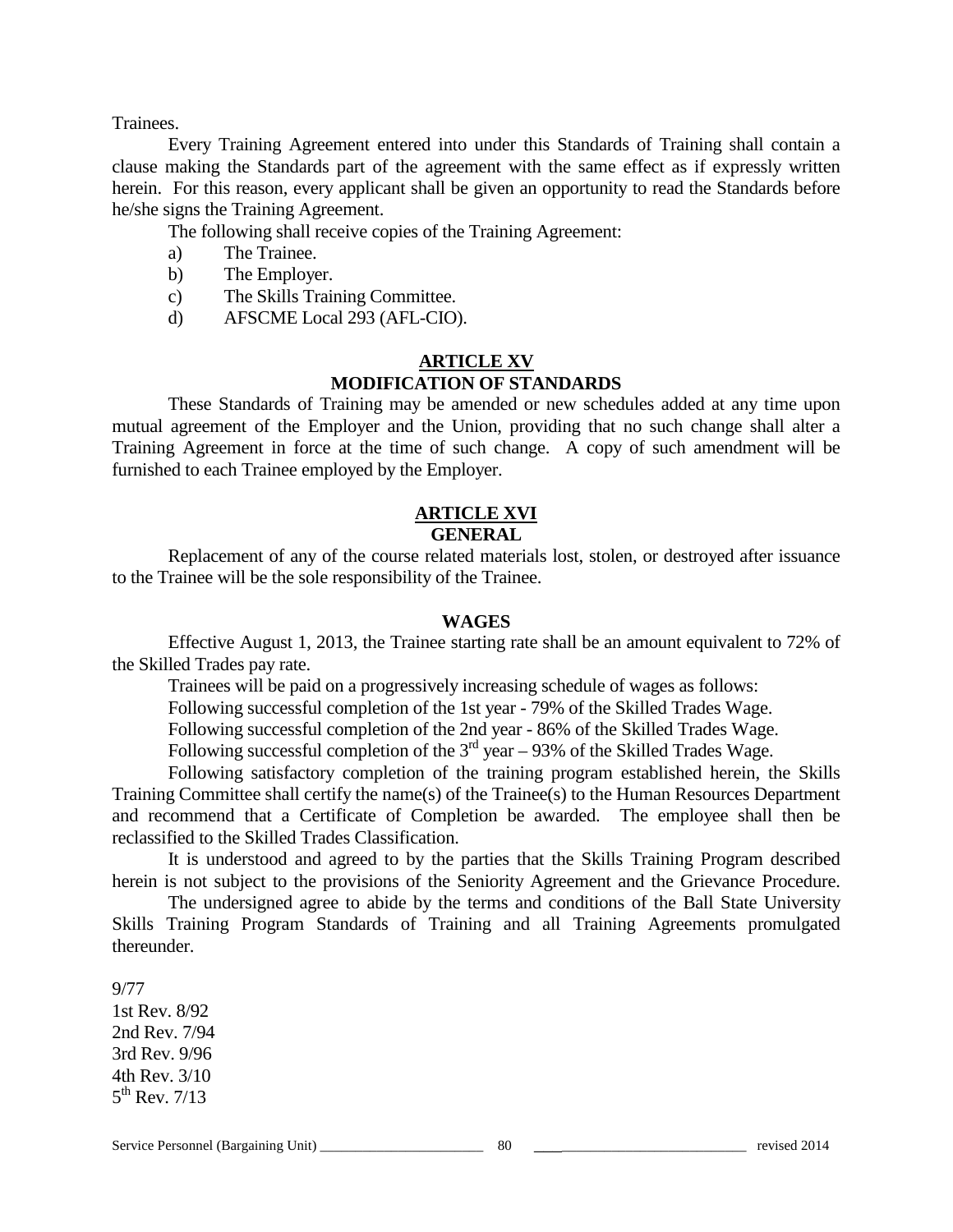# BUS DRIVER ADDENDUM

Due to the unique requirements of the full-time bus driver classification the following provisions are applicable:

- a. OVERTIME POLICY Overtime and/or premium pay at the rate of one and onehalf (1<sup>1</sup>/<sub>2</sub>) the regular hourly rate will be paid for hours worked in excess of forty (40) hours in any workweek, but overtime and/or premium pay at the rate of one and one-half (1½) the regular hourly rate will not be paid for hours worked in excess of eight (8) hours in any workday. (Section 3.A. of the Overtime Agreement between the University and the Union will not apply to the full-time bus driver classification).
- b. BREAK POLICY During each four  $(4)$  hour working period, bus drivers are allowed 15 minutes for break time. The break times are to be taken subject to the approval of the supervisor and will take into account current traffic patterns and flow of the appropriate shuttle run. The subject employee will apply procedure(s) proscribed by the supervisor for evaluating traffic patterns and flow.
- c. SUPPLEMENTAL DRIVERS Part-time bus drivers will be used to both supplement and relieve full-time bus drivers by the University.
- d. VACATION SCHEDULING Vacations must be taken during break/down times during the academic year and/or immediately following or preceding the academic year when work is not assigned.
- e. DEPARTMENTAL CALL-INS Except in emergency situations, all bus drivers must report their impending absence from work no later than one and one-half (1½) hours prior to the start of their scheduled work shift.
- f. LUNCH SCHEDULES Bus drivers will be provided with one 30 minute unpaid lunch/dinner break period during each workshift. The supervisor will determine when employees are to take scheduled lunch/dinner break periods.
- g. UNIFORM POLICY Bus drivers must maintain and wear designated uniform shirts, jackets, and ties. Bus drivers must also wear pants and shoes that meet departmental specifications with respect to color, etc.
- h. LESS THAN 40 HOUR SHIFTS Bus drivers may be regularly assigned to shifts of fewer than forty hours per week by the University.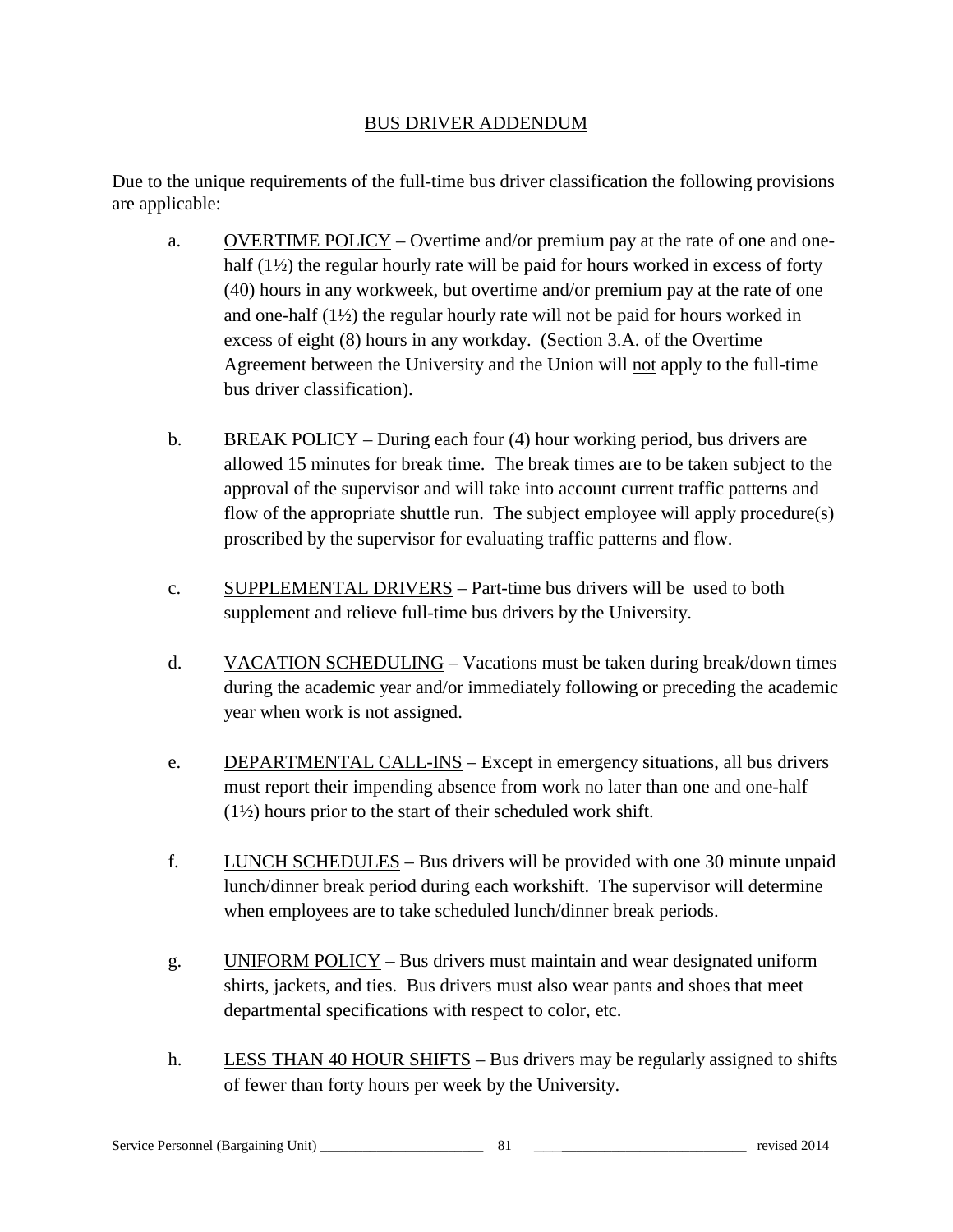- i. SHIFT ROTATION Bus driver work shifts may be routinely adjusted and rotated by the University.
- j. STUDENT DRIVERS IN LIEU OF FULL-TIME EMPLOYEES It is the intent of the University to continue to evaluate the shuttle bus operation including the feasibility of converting to an operation totally staffed by student employees.
- k. All other provisions of the Conditions of Cooperation and addenda thereto applicable to bus drivers not in conflict with this document shall continue to be applicable.

07/29/93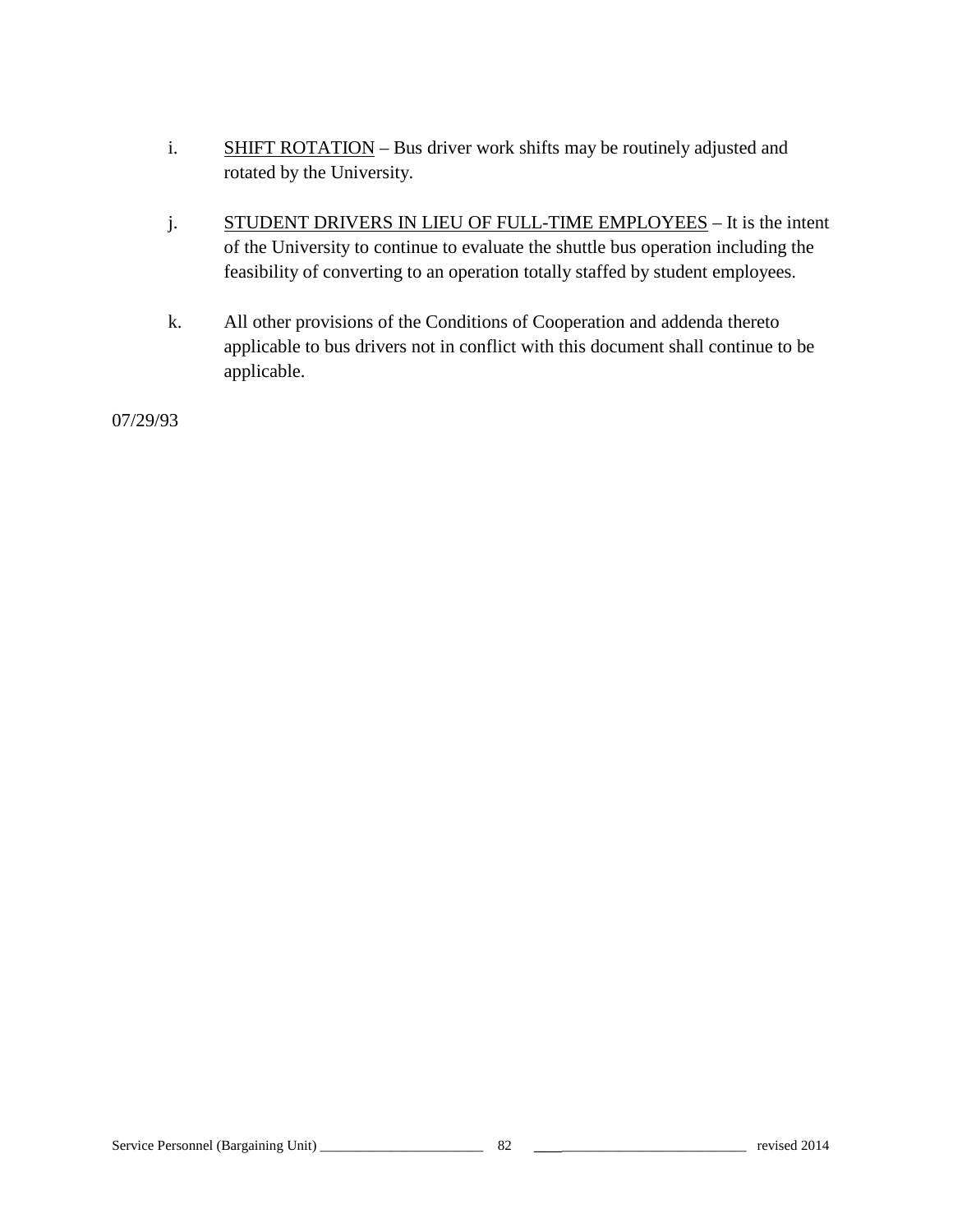# **ALCOHOL AND DRUG TESTING POLICY (for CDL Drivers)**

# **Section 1. Policy Statement.**

Ball State University recognizes the problems caused by alcohol and drug use in the transportation industry. Accordingly, the University has adopted the following alcohol and drug testing policy in compliance with U.S. Department of Transportation ("DOT") regulations. Additional information regarding this Policy is available from the representative at the University's Human Resource Services who has been designated by the University to answer our employees' questions on this policy.

#### **Section 2. Who Must Be Tested**.

Under DOT regulations, all drivers as defined in Section 3 are subject to testing.

#### **Section 3. Definitions**.

#### **1. Alcohol**

The intoxicating agent in beverage alcohol, ethyl alcohol, or other low molecular weight alcohols including methyl and isopropyl alcohols.

#### **2. Controlled Substance**

Any substance (other than alcohol) that has known mind or function-altering effects on the human subject, including without limitation any psychoactive substance such as marijuana (THC), cocaine, opiates, phencyclidine (PCP), and amphetamines (including methamphetamine).

**NOTE:** (In this document, the terms "drugs" and "controlled substances" are used interchangeably and have the same meaning.)

#### **3. Driver**

Any person holding a commercial driver's license ("CDL") who operates a commercial motor vehicle during the course and scope of his or her employment with the University.

#### **4. Commercial Motor Vehicle**

A motor vehicle or combination of motor vehicles used to transport passengers or property if the motor vehicle-

- (a) has a gross combination weight rating of 26,001 or more pounds inclusive of a towed unit with a gross vehicle weight rating of more than 10,000 pounds; or
- (b) has a gross vehicle weight rating of 26,001 or more pounds; or
- (c) is designed to transport 16 or more passengers, including the driver; or
- (d) is of any size and is used in the transportation of materials found to be hazardous for the purposes of the Hazardous Materials Transportation Act and which require the motor vehicle to be placarded under the Hazardous Materials Regulations.

# **5. Safety-sensitive functions**

Any on-duty function including without limitation the following:

- (a) All time at a carrier or shipping plant, terminal, facility, or other university property, unless the driver has been relieved of duty;
- (b) All time inspecting, servicing, or conditioning any commercial motor vehicle at any time;
- (c) All driving time;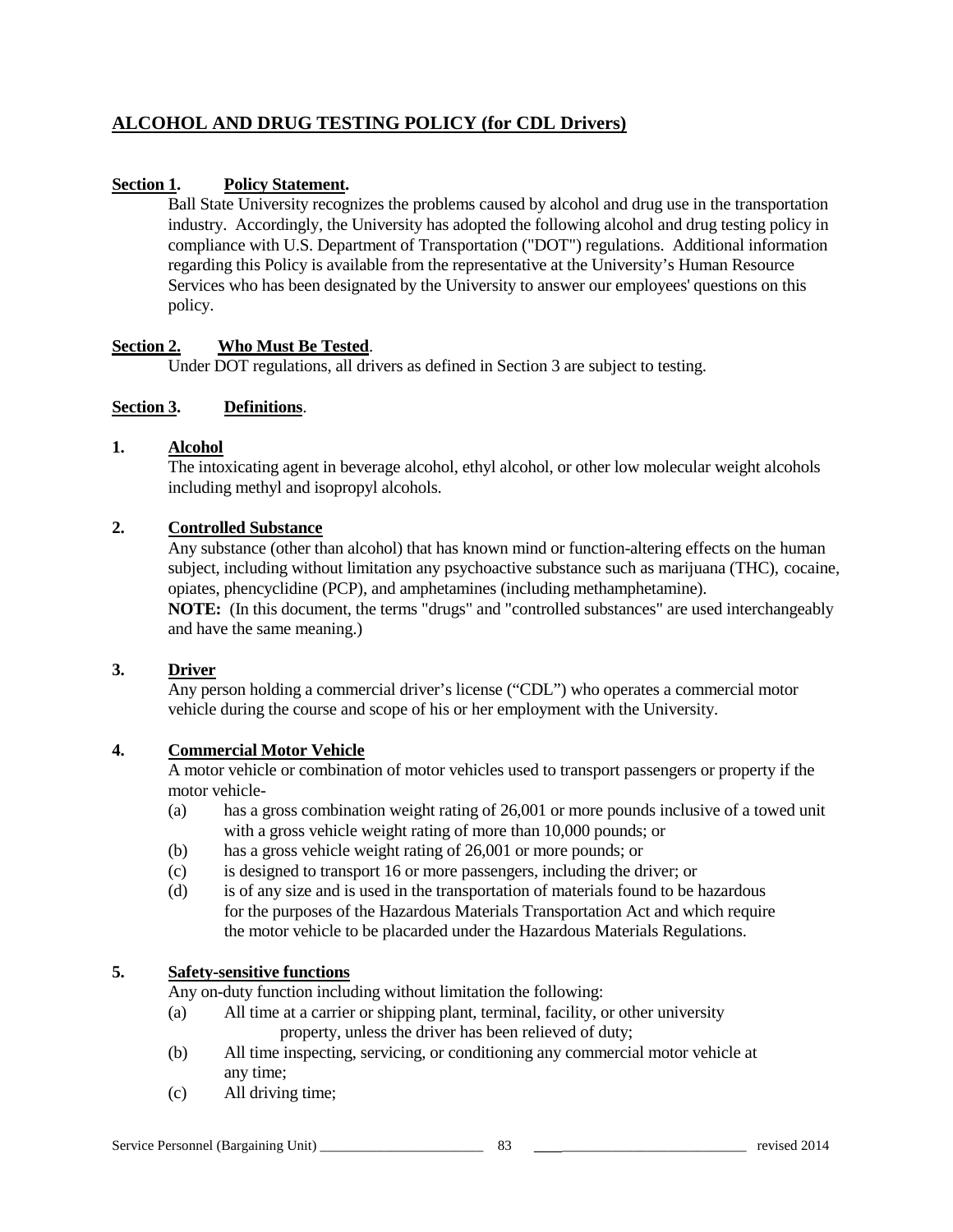- (d) All time, other than driving time, in or upon any commercial motor vehicle;
- (e) All time loading or unloading a vehicle, supervising or assisting in the loading or unloading, attending a vehicle being loaded or unloaded, remaining in readiness to operate the vehicle, or in giving or receiving receipts for shipments loaded or unloaded;
- (f) All time spent performing the driver requirements relating to accidents;
- (g) All time repairing, obtaining assistance, or remaining in attendance upon a disabled vehicle.

Other definitions will be supplied as necessary throughout the body of this policy.

#### **Section 4. Prohibitions**.

- **1.** The university prohibits the inappropriate use of alcohol or controlled substances by any driver. Therefore, no employee to whom this policy applies shall-
	- (a) use alcohol, or be under the influence of alcohol, within 4 hours before operating, or having physical control of, a commercial motor vehicle; or
	- (b) use alcohol, be under the influence of alcohol, or have a measured alcohol concentration of 0.04 or greater, or detected presence of alcohol, while in physical control of a commercial motor vehicle; or
	- (c) operate a commercial motor vehicle while possessing an alcoholic beverage. (However, this does not apply to possession of alcohol which is manifested and transported as part of a shipment.); or
	- (d) report for duty or remain on duty when the driver uses any controlled substance, except when the use is in strict compliance with the prescription or manufacturer's recommendations and pursuant to the instructions of a physician who has advised the driver that the substance does not adversely affect or impair the driver's ability to safely operate a commercial motor vehicle; or
	- (e) refuse to submit to a reasonable suspicion test, a random test, a post-accident test, or follow-up test; or
	- (f) perform safety-sensitive functions, including driving a commercial motor vehicle, if the driver has engaged in conduct prohibited by this policy; or
	- (g) report for duty, remain on duty, or drive a commercial motor vehicle if the driver tests positive for alcohol or controlled substances.
- **2.** Further, no supervisor-
	- (a) having actual knowledge that driver has a measured alcohol concentration, shall permit the driver to perform or continue to perform safety-sensitive functions; or
	- (b) having actual knowledge that a driver possesses unmanifested alcohol, shall permit the driver to drive or continue driving a commercial motor vehicle or performing a safetysensitive function; or
	- (c) having actual knowledge that a driver is using alcohol while performing safety-sensitive functions, shall permit the driver to perform or continue to perform safety-sensitive functions; or
	- (d) having actual knowledge that a driver has used a controlled substance, shall permit the driver to perform or continue to perform safety-sensitive functions. (The university may require the driver to inform it of any therapeutic drug use); or
	- (e) shall permit a driver who refuses to submit to such tests to perform or continue to perform safety-sensitive functions.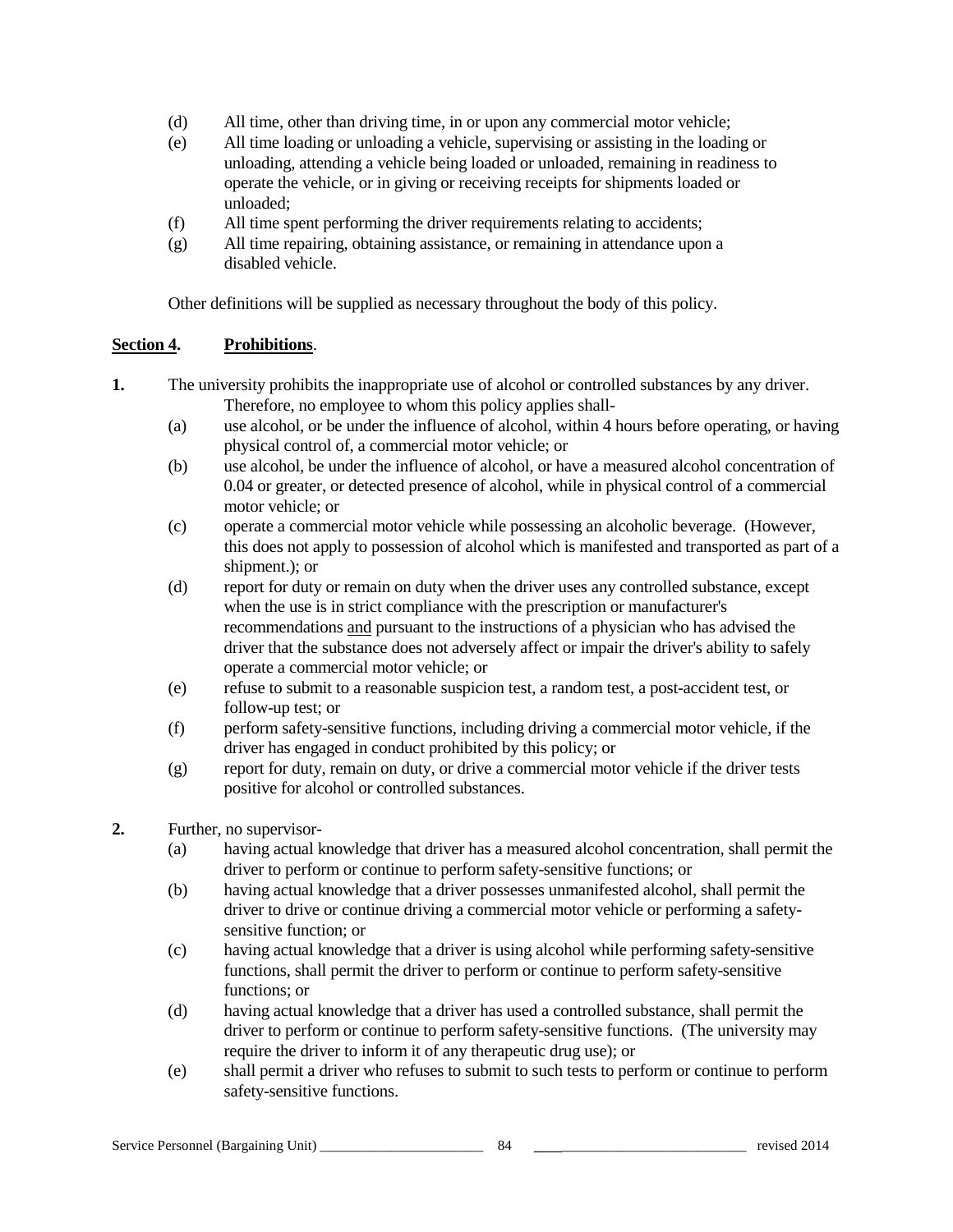# **Section 5. Required Testing**.

Under DOT regulations, the following tests are required:

## **1. Pre-employment**

Offers of employment in positions with CDL requirements are made contingent upon taking and passing a pre-employment controlled substances test, and a three (3) year review of DOT drug and alcohol testing history at all DOT-regulated employers where the applicant has been employed at any time during the past three (3) years. Applicants who receive employment offers will be cautioned against giving notice at their current place of employment or incurring any costs associated with accepting employment with the university until medical clearance has been received and the testing history check is complete.

## **2. Reasonable Suspicion**

A driver may be tested if a supervisor or manager reasonably suspects, or if information is provided whereby the University has reasonable suspicion to believe a driver is under the influence of alcohol or drugs or has violated the above university rules prohibiting the inappropriate use of alcohol and/or controlled substances. A determination that reasonable suspicion exists to conduct an alcohol test must be based on specific, contemporaneous, and articulable observations concerning the appearance, behavior, speech or body odors of the driver. Similarly, a determination that reasonable suspicion exists to conduct a controlled substances screening test must be based on specific, contemporaneous and articulable observations concerning the appearance, behavior, speech or body odors of the driver. These observations may include indications of the chronic (long-term) and withdrawal effects of controlled substances.

The person who makes the determination that reasonable suspicion exists shall not conduct the screening test. Further, a written record shall be made of the observations leading to a controlled substance or alcohol reasonable suspicion test, and signed by the individual who made the observations, within 24 hours of the observed behavior or before the results of the controlled substance test are released, whichever is earlier. A driver who is required to undergo reasonable suspicion testing will be considered unqualified to perform any safety-sensitive function and will be suspended from performing any such function pending the results of the test.

# **3. Random**

The university will randomly select a sufficient number of driver positions for alcohol and controlled substance testing during each calendar year to equal an annual rate not less than the minimum annual percentage rate for random alcohol and controlled substance testing as determined by the Federal Highway Administration. (The FHWA Administrator may make modifications to the annual percentage rate based on reported violation rates. The current minimum annual percentage rate for random alcohol testing is 25 percent of the average number of driver positions. The current minimum annual percentage rate for random controlled substance testing is 50 percent of the average number of driver positions.) The selection process used will remove discretion in selection from any supervisory personnel, and will be a scientifically valid method assuring each driver in a driver position will have an equal chance of being tested every time selections are made. Random testing will be unannounced and the dates for testing will be spread reasonably throughout the calendar year.

#### **4. Post-Accident Testing**

A driver will be tested for the use of alcohol and drugs as soon as possible, but in any case no later than eight hours (for alcohol testing) or 32 hours (for drug testing), after an accident if a human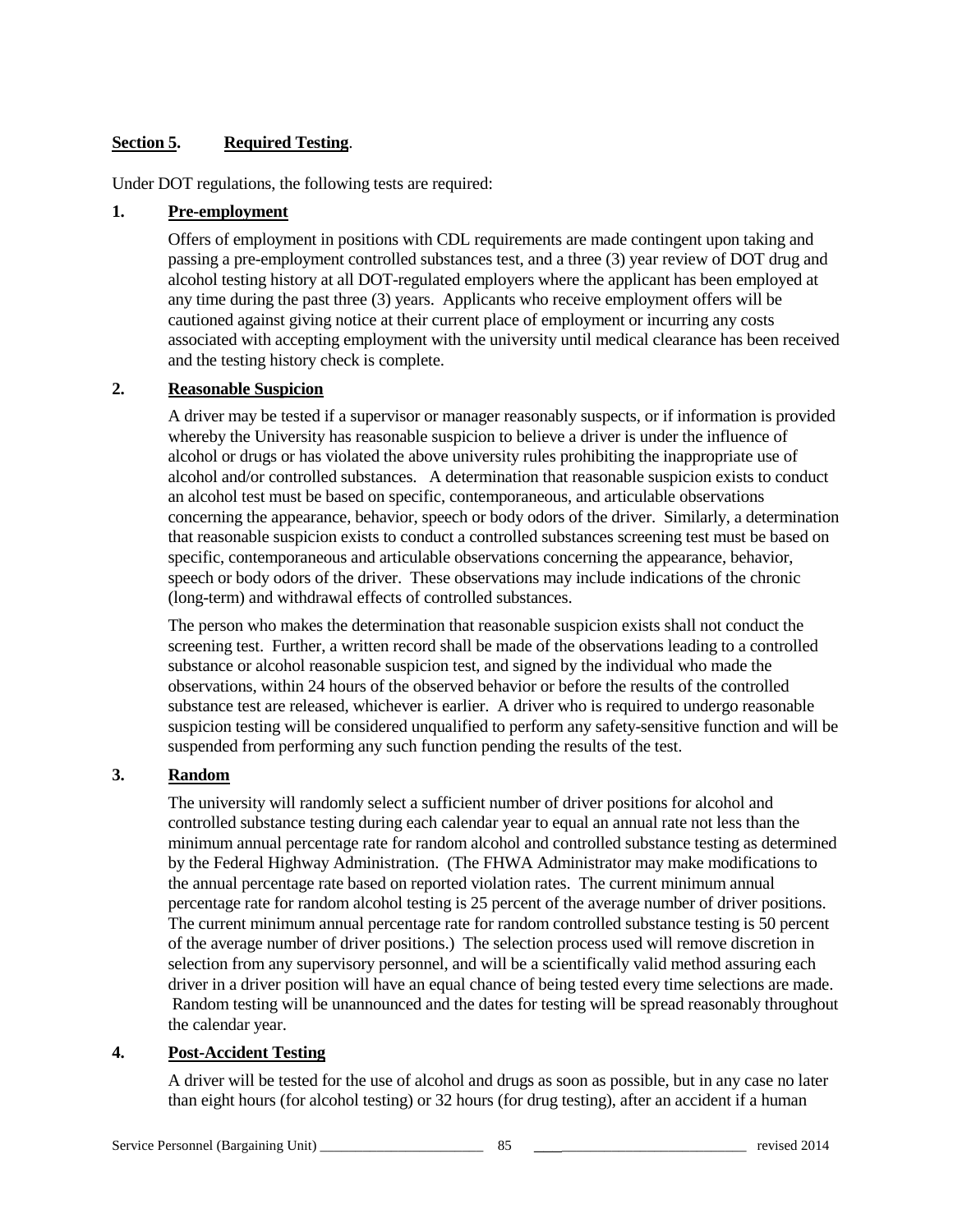fatality is involved or if the driver receives a citation for a moving traffic violation arising from the accident. A driver subject to post-accident testing shall remain readily available for testing or may be deemed by the university to have refused to submit to testing. An accident means an accident which results in the death of a human being, bodily injury to a person who, as a result of the injury, immediately receives medical treatment away from the scene of the accident or disabling property damage requiring one or more vehicles involved in the accident to be transported away from the scene by a tow truck or other vehicle.

Testing administered by Federal, State, or local officials having independent authority to administer alcohol or drug tests, shall be considered to meet the post-accident testing requirement provided the test results are obtained by the university.

# **5. Return-to-Duty Testing**

Drivers who have tested positive to an alcohol test with an alcohol concentration of 0.02 percent or greater will not be permitted to perform any safety-sensitive function and will be required to submit to a return-to-duty alcohol test with a result indicating an alcohol concentration of less than 0.02 percent prior to returning to duty requiring the performance of a safety-sensitive function. Drivers who have tested positive for controlled substance use will not be permitted to perform any safetysensitive function and will be required to submit to a return-to-duty controlled substance test indicating a verified negative result prior to returning to duty requiring the performance of a safety sensitive function.

# **6. Re-employment Eligibility And Follow-Up Testing**

Re-employment eligibility and follow-up testing of drivers who have tested positive for the use of alcohol or controlled substance(s) in violation of this policy will be subject to Sections 7 and 9 of this policy and any applicable DOT regulations.

# **Section 6. Testing Procedures**.

# **1. Consent Forms**

The driver shall sign a consent form authorizing the medical clinic or, in the case of an alcohol test, a certified breath alcohol technician, to withdraw a specimen of blood, urine, saliva, and/or breath and the release of the laboratory testing results to the university and the medical review officer. Refusal by a driver to sign a consent form shall be treated under Section 7(2b) of this Policy.

# **2. Collection Site**

All drivers tested must provide a blood, urine, saliva, and/or breath specimen for testing purposes at a collection site designated by the university. The collection site will have necessary personnel, materials, equipment, facilities and supervision to provide for the collection, security, temporary storage and, if necessary, the transportation or shipment of the samples to an approved laboratory.

# **3. Accreditation**

In accordance with applicable DOT regulations, all laboratories used by the university to perform drug tests will be required to perform all of the necessary testing procedures and will be accredited by the U.S. Department of Health and Human Services ("DHHS"). In addition, all breath alcohol technicians ("BAT") used by the university to perform alcohol breath tests will be required to undergo the necessary model course of the National Highway Traffic Safety Administration ("NHTSA") for evidential breath testing ("EBT") training, and each EBT used for alcohol breath testing will meet the minimum requirements of NHTSA's conforming products list.

# **4. Medical Review Officer**

A qualified medical review officer will be appointed to review, interpret and report positive drug

Service Personnel (Bargaining Unit) \_\_\_\_\_\_\_\_\_\_\_\_\_\_\_\_\_\_\_\_\_\_\_ 86 \_\_\_\_\_\_\_\_\_\_\_\_\_\_\_\_\_\_\_\_\_\_\_\_\_\_\_\_\_ revised 2014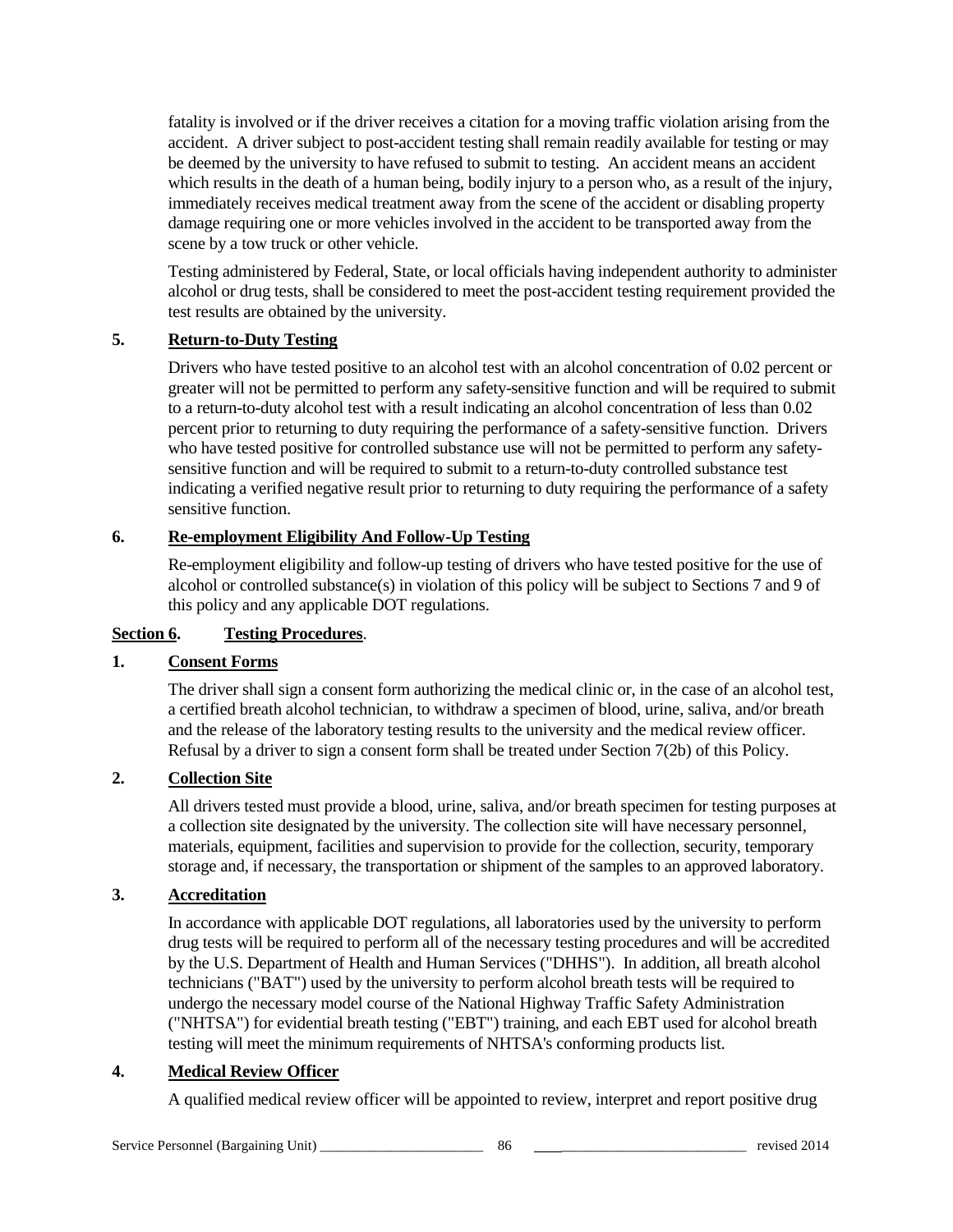test results. The medical review officer shall perform the responsibilities of that position as required under applicable DOT regulations.

# **5. Chain of Possession Procedure**

All chain of possession procedures shall be in accordance with applicable DOT regulations to ensure that the samples tested are those of the driver from whom they were obtained.

## **6. Laboratory Testing Methodology**

Drug tests for driver applicants and for drivers will be conducted to screen the presence of the following drugs and their metabolites: marijuana, cocaine, opiates, amphetamines and phencyclidine (PCP). All specimens identified as positive on the initial test shall be confirmed using chromatography/mass spectrometry (GC/MS) techniques. Specimens which test negative on either the initial test or the GC/MS confirmatory test shall be reported as negative. Each specimen will also be tested for adulterants (masking agents used to prevent the detection of drug use) or diluted specimens.

Alcohol tests will be conducted by a certified BAT who is also trained in conducting the saliva alcohol testing. The BAT will first complete an Alcohol Testing Form, which is to be signed by the tested driver. Refusal by the driver to sign the form shall be regarded as a refusal to take the test. Prior to completing the test, the BAT will require the driver to provide a photo identification. The BAT will then explain the alcohol testing procedure to the driver and will ask the driver to place the test strip in his/her mouth and saturate it with his/her saliva to conduct the saliva alcohol test.

If the saliva alcohol test results are positive, the BAT will then use a calibrated EBT device or other such device or testing method approved in accordance with applicable DOT regulations. The BAT will next instruct the driver to blow forcefully into the mouthpiece of the testing device for at least six seconds or until the testing device indicates that an adequate amount of breath has been obtained. If the result of the screening test is a breath alcohol concentration of less than 0.02 percent, the BAT shall sign the testing form certification noting the negative result.

If a tested driver shows a breath alcohol concentration of at least 0.02 percent, a confirmation test must be conducted within 20 minutes after completing the screening test. Before the confirmation test is administered, the BAT shall ensure that the testing device registers on 0.00 percent on an air blank. The result of the confirmation test shall be affixed to the back of the Alcohol Testing Form. All alcohol testing procedures will be performed in accordance with DOT regulations.

# **7. Notification of Test Results**

With regard to drug tests only, the medical review officer will report in writing to the university within three days of receiving laboratory reports whether a drug test was positive or negative, and, if positive, the identity of the controlled substance for which the test was positive. However, the medical review officer shall afford the tested driver the opportunity to discuss a positive drug test result with the medical review officer before reporting the positive test result to the university. If the medical review officer, after making and documenting all reasonable efforts, is unable to contact the tested driver, the medical review officer shall contact a designated management official of the university to arrange for the tested driver to contact the medical review officer prior to going on duty. The medical review officer may verify a positive drug test without having communicated with the driver about the results of the test if:

- (a) The driver expressly declines the opportunity to discuss the results of the drug test; or
- (b) If within five days after a documented contact by a designated management official of the university instructing the driver to contact the medical review officer, the driver has not done so; and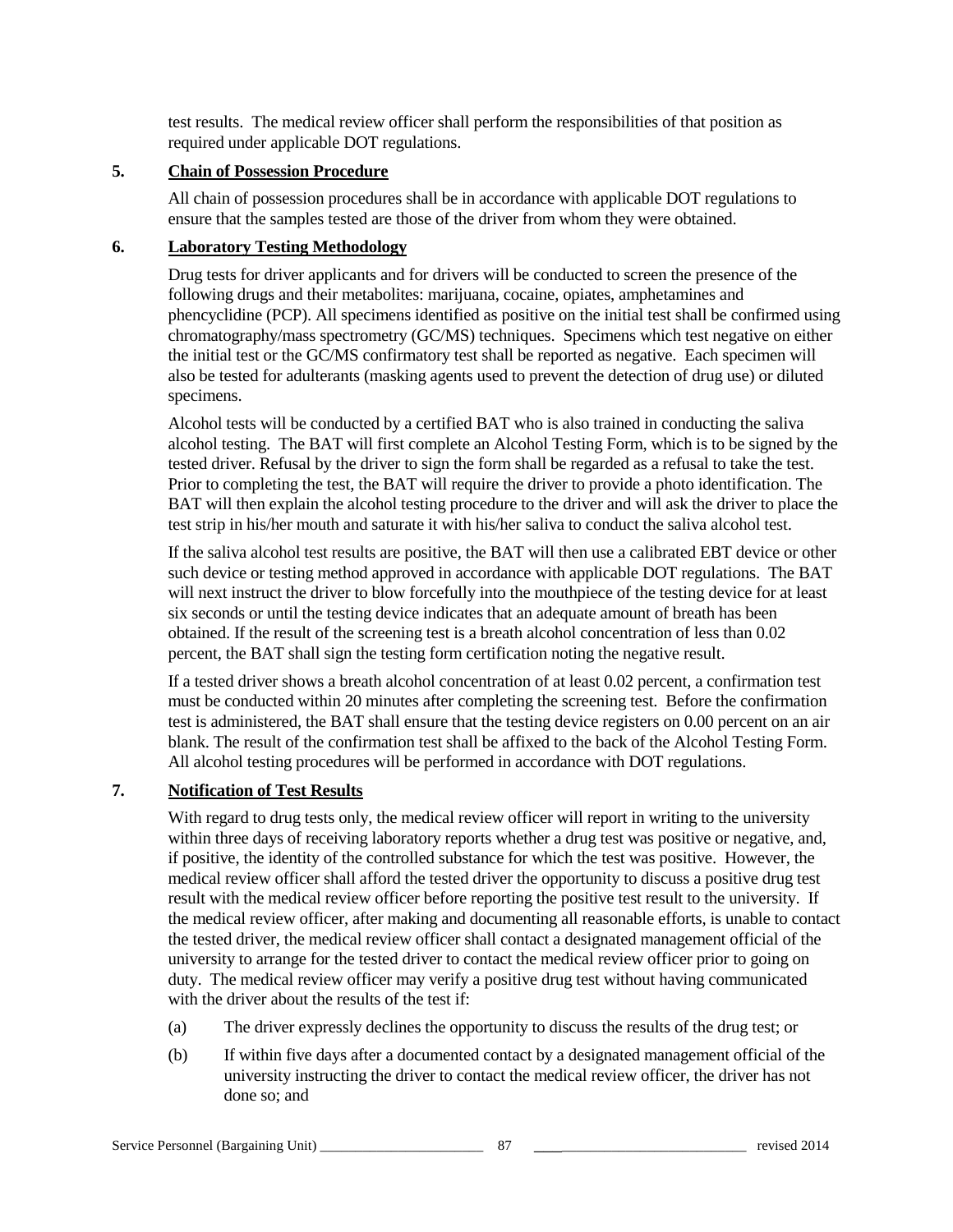(c) All positive drug tests reported to the university by the medical review officer in which the medical review officer did not discuss the results with drivers are noted and are accompanied by a complete documentation of the medical review officer's efforts to contact the driver including contacts with the university's designated management official.

With regard to alcohol use tests only, the BAT shall immediately notify a designated university official by writing, in person or by telephone or electronic means of the results of the testing. If the initial transmission is not in writing, the university will verify the identity of the testing BAT and follow-up the initial transmission by receiving from the BAT the Alcohol Testing Form. All initial and follow-up transmissions of alcohol use test results will be handled in a confidential manner in accordance with DOT regulations.

The university shall notify a driver-applicant of the results of the pre-employment drug test if the driver-applicant makes a request within 60 days of being notified of the university's disposition of the employment application. If a test result is positive, the university shall notify the driver of the periodic, random, reasonable suspicion and/or post-accident drug tests results and the identity of the controlled substances.

# **8. Confidentiality**

Any and all communications involved in the testing procedures and results will be handled in a confidential manner. Regardless of the type of test given, the medical review officer will report to the university the result of the test and, if positive, the identity of the substance for which the driver tested positive. The university will maintain a separate file in the Office of Human Resource Services for each driver which will contain all appropriate and legally required information. The medical review officer will maintain individual test results for a minimum of five years. No such information will be released, except in accordance with DOT regulations or with express written consent of the subject driver.

# **Section 7**. **Positive Test Results/Refusal to Submit to Testing**.

# **1. Disciplinary Action Based on Positive Test Results**

If the results of any pre-employment drug test administered to a driver applicant indicate a positive test result for the use of illegal drugs, adulterants or dilution, the driver-applicant will not be considered qualified for employment with the university and will be notified of same.

A driver who tests positive with a blood alcohol concentration equal to or greater than 0.02 percent but less than 0.04 percent shall be immediately removed from all safety-sensitive functions and will be subject to disciplinary action up to and including discharge. A driver who tests positive for illegal drugs or for the use of alcohol where the blood alcohol concentration is 0.04 percent or greater is medically unqualified to operate a commercial motor vehicle or other equipment and will also be subject to disciplinary action up to and including discharge. In accordance with federal guidelines, adulterated or diluted specimens will be considered the same as a positive test result and the driver will be subject to disciplinary action up to and including discharge.

# **2. Disciplinary Action Based on Refusal to Submit to Testing**

Refusal to submit to testing means that a driver:

- (a) fails to provide adequate saliva, breath and/or urine for testing without a valid medical explanation after receiving notice of the requirement for testing; or
- (b) engages in conduct that clearly obstructs the testing process;

Refusal to submit to testing is handled the same as a positive test result.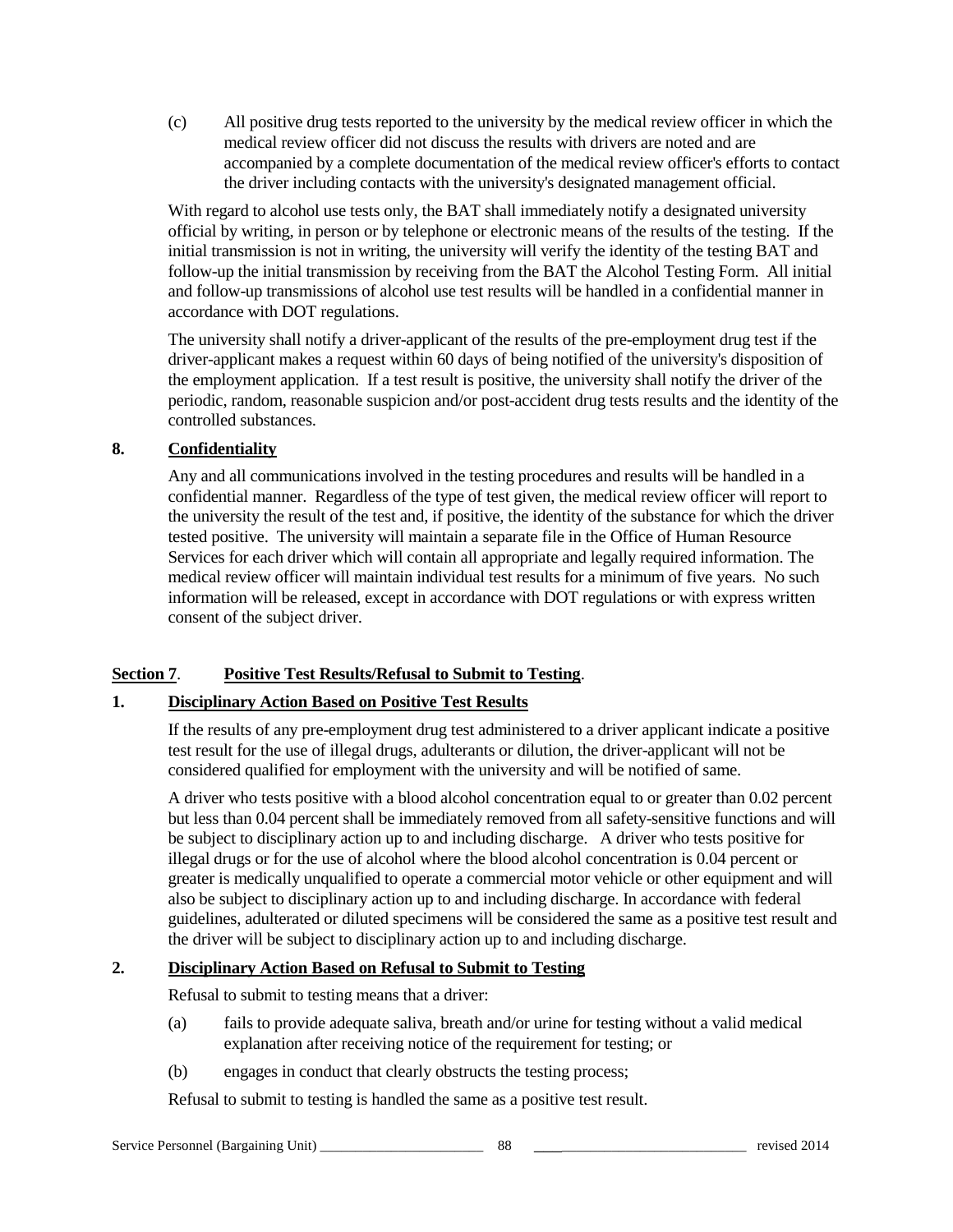A driver who refuses to undergo testing for alcohol and/or controlled substances as outlined in this policy will not be permitted to perform any safety-sensitive function and will be subject to disciplinary action up to and including discharge. Driver's acceptance to submit to testing under the university program will not serve as a waiver of disciplinary action.

# **Section 8. University Disciplinary Rights**.

Nothing herein shall limit or condition in any way, directly or indirectly, the university's right and responsibility to discipline and/or discharge any driver for violation of any part of this policy.

# **Section 9. Referral, Evaluation and Treatment.**

The university requires a driver with a positive test result to be evaluated by a substance abuse professional (SAP) who will recommend an appropriate treatment program(s). Such evaluation and any subsequent treatment or rehabilitation will be provided at the employee's expense, however, employees are advised that treatment may be subject to coverage under the employee's health insurance plan.

Based on the analysis and recommendations of the substance abuse professional, the driver will be required to undergo at least six (6) unannounced follow-up alcohol and/or controlled substance tests within twelve (12) months from the date of the driver's return to duty. Follow-up and return to duty tests will be observed. Any such testing shall be performed in accordance with the requirements of 49 CFR Part 40. Follow-up testing shall not exceed sixty (60) months from the date of the driver's return to duty.

**NOTE:** A driver may voluntarily admit himself to a drug and/or alcohol treatment program through the Ball State University Employee Assistance Program. For the purposes of this policy, a voluntary admission means that the driver has not been requested to take an alcohol and/or controlled substance test and the university had no reasonable suspicion that the driver has violated any university policy with respect to alcohol and/or controlled substances.

04/26/96 Rev. 12/18/98 Rev. 07/22/11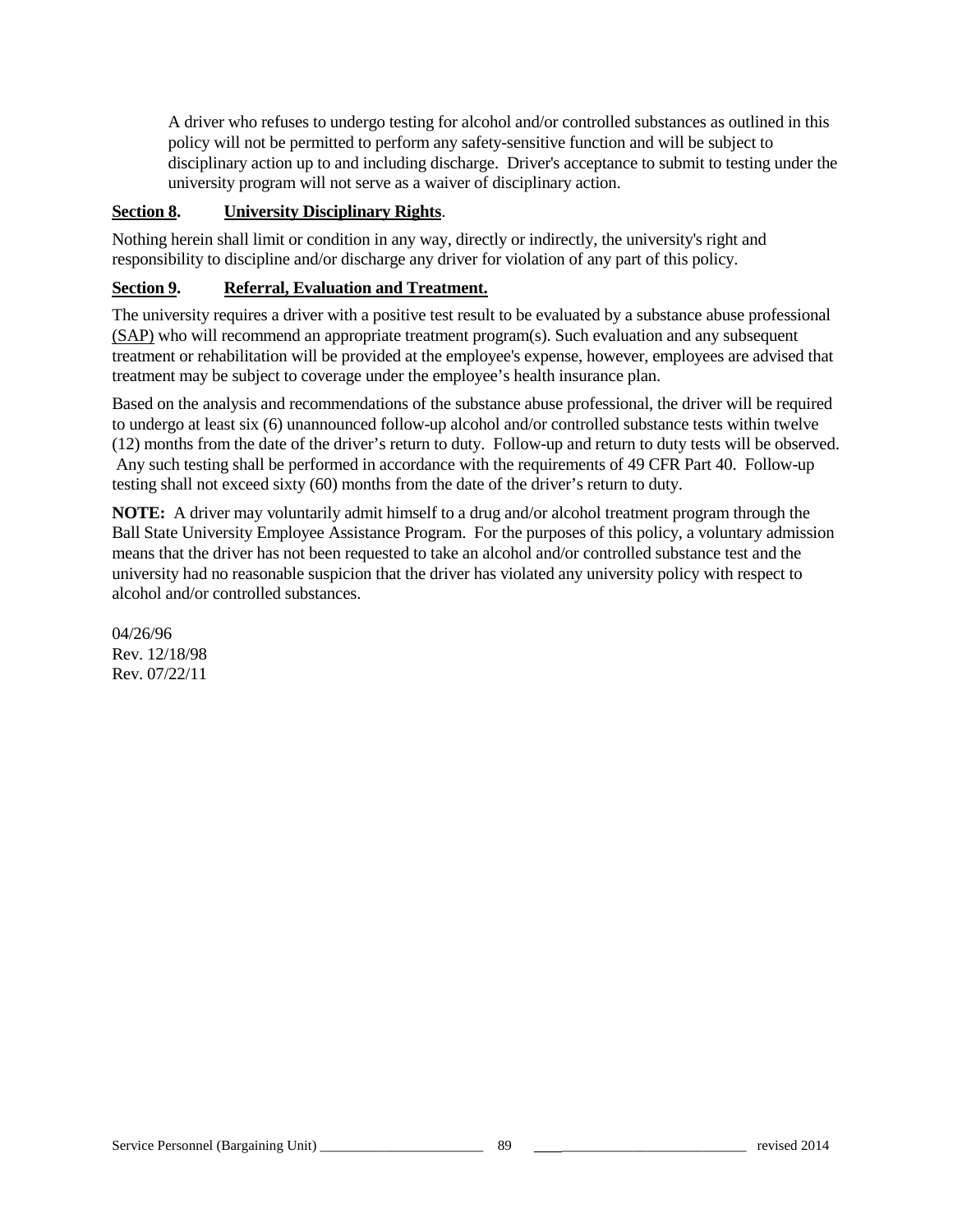# **ALCOHOL AND DRUG TESTING POLICY for POLICE OFFICERS**

## **Section 1. Policy Statement.**

The university and the union have adopted the following alcohol and drug testing policy for Police Officers. Additional information regarding this Policy is available from the representative in the office of University Human Resource Services who has been designated by the university to answer our employees' questions on this policy.

#### **Section 2. Who Must Be Tested**.

All Police Officers as defined in Section 3 are subject to testing.

#### **Section 3. Definitions**.

#### **1. Alcohol**

The intoxicating agent in beverage alcohol, ethyl alcohol, or other low molecular weight alcohols including methyl and isopropyl alcohols.

#### **2. Controlled Substance**

Any substance (other than alcohol) that has known mind or function-altering effects on the human subject, including without limitation any psychoactive substance such as marijuana (THC), cocaine, opiates, phencyclidine (PCP), and amphetamines (including methamphetamine).

**NOTE:** (In this document, the terms "drugs" and "controlled substances" are used interchangeably and have the same meaning.)

# **3. Police Officer**

A Police Officer is defined as any person in the seniority job classification of Police Officer. For purposes of pre-employment testing, this definition also includes applicants for the position of Police Officer.

#### **Section 4. Prohibitions**.

- **1.** The university prohibits the inappropriate use of alcohol or controlled substances by any Police Officer. Therefore, no employee to whom this policy applies shall-
	- (a) use alcohol, or be under the influence of alcohol, within 4 hours before reporting to work
	- (b) use alcohol, be under the influence of alcohol, or have a measured alcohol concentration of 0.02 or greater, or detected presence of alcohol, while on duty at the University
	- (c) possess an alcoholic beverage. (However, this does not apply to possession of alcohol which is necessary in the course of employment)
	- (d) report for duty or remain on duty when the Police Officer uses any controlled substance, except when the use is in strict compliance with the prescription or manufacturer's recommendations and pursuant to the instructions of a physician who has advised the Police Officer that the substance does not adversely affect or impair his/her ability to safely perform his/her duties
	- (e) refuse to submit to a reasonable suspicion test, a random test, a post-accident test, or follow-up test; or
	- (f) report for duty or remain on duty if he/she tests positive for alcohol or controlled substances.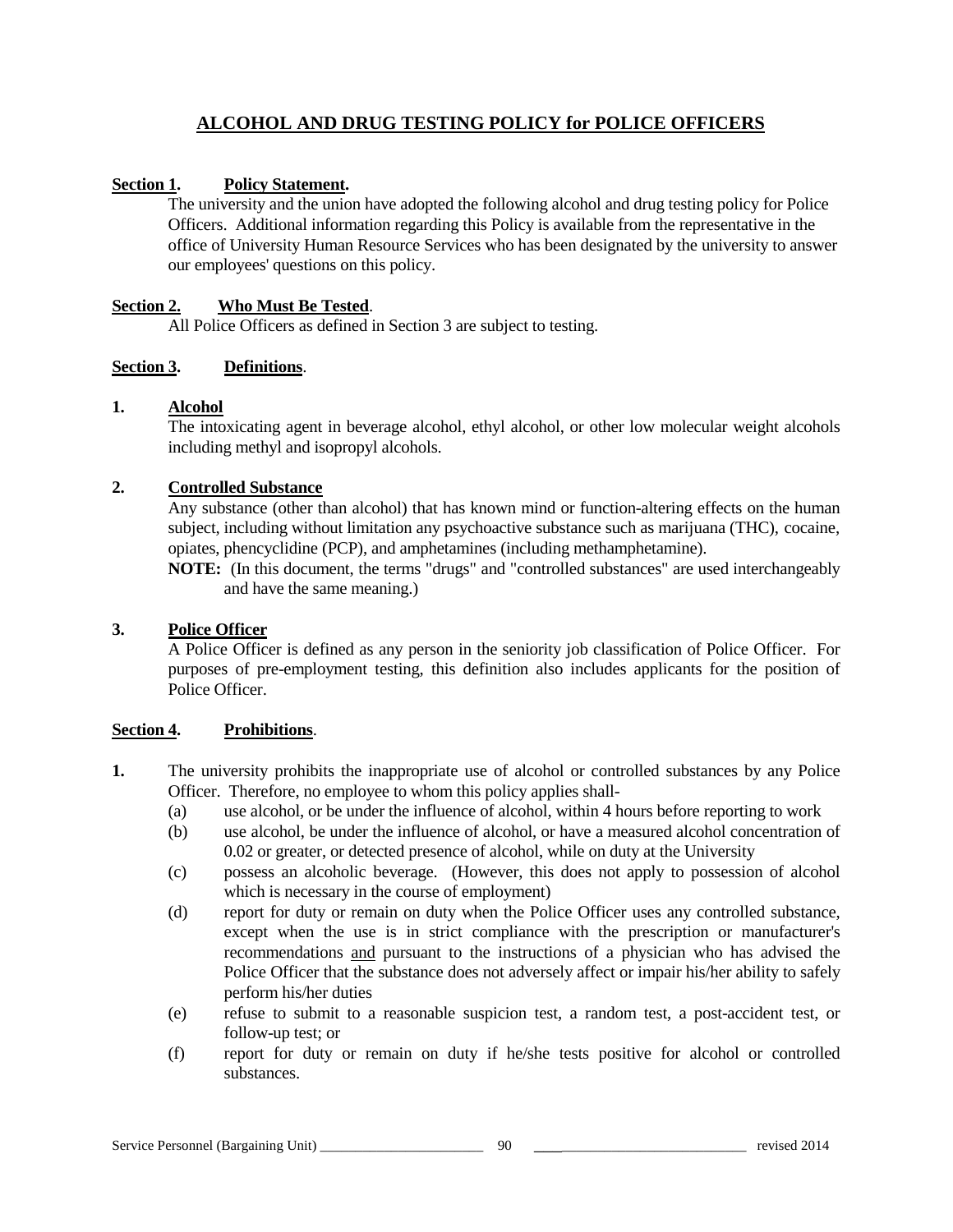- **2.** Further, no supervisor-
	- (a) having actual knowledge that the Police Officer has a measured alcohol concentration or has inappropriately used a controlled substance, shall permit the Police Officer to report for or remain on duty (The university may require the Police Officer to inform it of any therapeutic drug use.)
	- (b) having actual knowledge that a Police Officer unnecessarily possesses alcohol or a controlled substance, shall permit the Police Officer to report for or remain on duty
	- (c) shall permit a Police Officer who refuses to submit to such tests to report for or remain on duty.

#### **Section 5. Required Testing**.

The following tests are required:

#### **1. Pre-employment**

Offers of employment in positions classified as Police Officer are made contingent upon taking and passing a pre-employment controlled substances test. Applicants who receive employment offers will be cautioned against giving notice at their current place of employment or incurring any costs associated with accepting employment with the university until medical clearance has been received.

#### **2. Reasonable Suspicion**

A Police Officer may be tested if a supervisor or manager reasonably suspects, or if information is provided whereby the university has reasonable suspicion to believe he/she is under the influence of alcohol or drugs or has violated the above university rules prohibiting the inappropriate use of alcohol and/or controlled substances. A determination that reasonable suspicion exists to conduct an alcohol test must be based on specific, contemporaneous, and articulable observations concerning the appearance, behavior, speech, or body odors of the Police Officer. Similarly, a determination that reasonable suspicion exists to conduct a controlled substances screening test must be based on specific, contemporaneous and articulable observations concerning the appearance, behavior, speech or body odors of the Police Officer. These observations may include indications of the chronic (long-term) and withdrawal effects of controlled substances.

The person who makes the determination that reasonable suspicion exists shall not conduct the screening test. Further, a written record shall be made of the observations leading to a controlled substance or alcohol reasonable suspicion test, and signed by the individual who made the observations, within 24 hours of the observed behavior or before the results of the controlled substance test are released, whichever is earlier. A Police Officer who is required to undergo reasonable suspicion testing will be considered unqualified to report for duty or remain on duty pending the results of the test.

#### **3. Random**

The university will randomly select a sufficient number of Police Officer positions for alcohol and controlled substance testing during each calendar year to equal an annual rate of not less than 25% of the average number of Police Officer positions for alcohol testing and 50% of the average number of Police Officer positions for random controlled substance testing. The selection process used will remove discretion in selection from any supervisory personnel, and will be a scientifically valid method assuring each Police Officer position will have an equal chance of being tested every time selections are made. Random testing will be unannounced and the dates for testing will be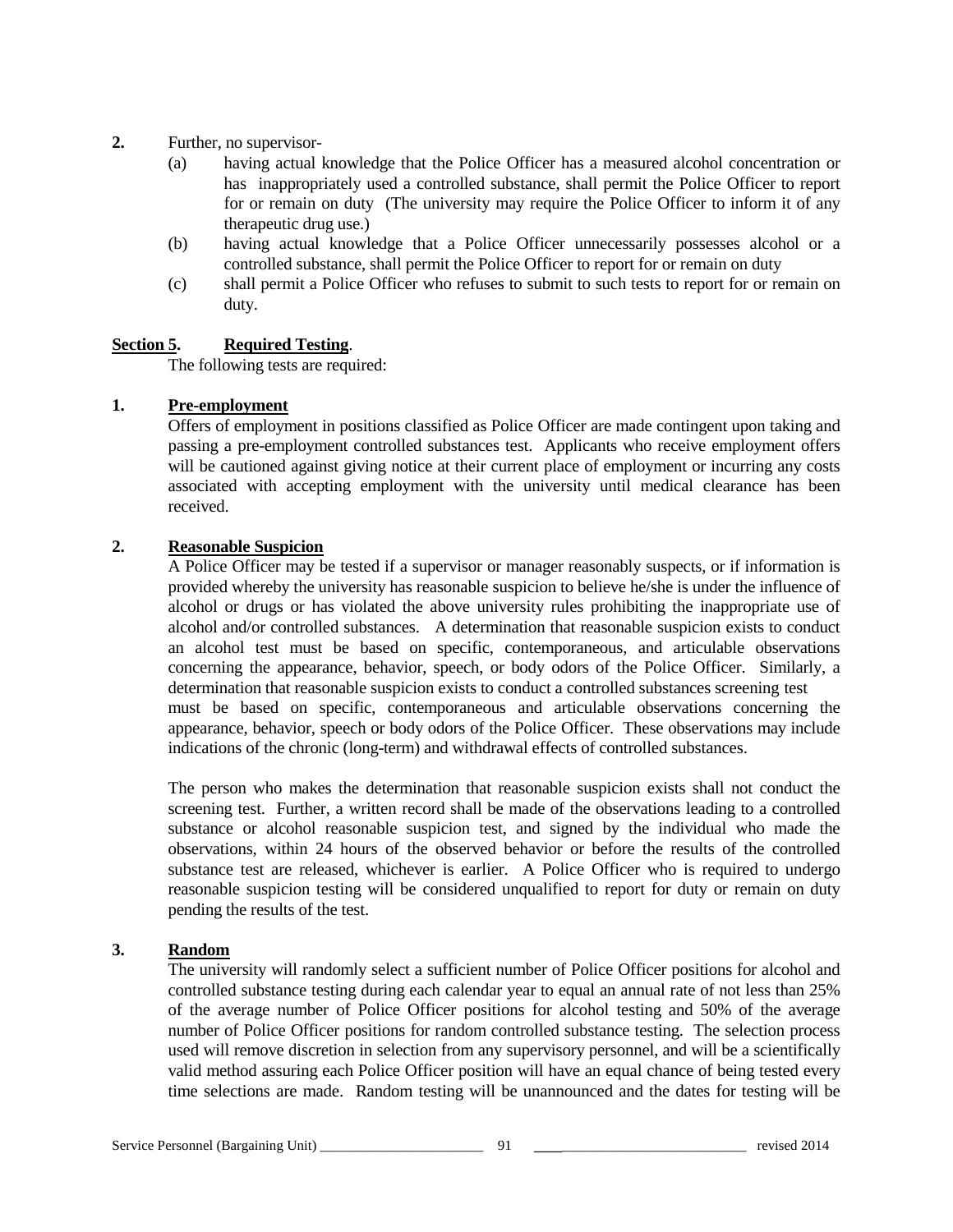spread reasonably throughout the calendar year.

#### **4. Post-Accident Testing**

A Police Officer will be tested for the use of alcohol and drugs as soon as possible, but in any case no later than eight hours (for alcohol testing) or 32 hours (for drug testing), after an accident if a human fatality is involved or if the Police Officer receives a citation for a moving traffic violation arising from the accident. A Police Officer subject to post-accident testing shall remain readily available for testing or may be deemed by the university to have refused to submit to testing.

#### **5. Return-to-Duty Testing**

Police Officers who have tested positive to an alcohol test with an alcohol concentration of 0.02 percent or greater will not be permitted to report for duty or remain on duty and will be required to submit to a return-to-duty alcohol test with a result indicating an alcohol concentration of less than 0.02 percent prior to returning to duty. Police Officers who have tested positive for controlled substance use will not be permitted to report for duty or remain on duty and will be required to submit to a return-to-duty controlled substance test indicating a verified negative result prior to returning to duty.

#### **6. Re-employment Eligibility And Follow-Up Testing**

Re-employment eligibility and follow-up testing of Police Officers who have tested positive for the use of alcohol or controlled substance(s) in violation of this policy will be subject to Sections 7 and 9 of this policy.

#### **Section 6. Testing Procedures**.

#### **1. Consent Forms**

The Police Officer shall sign a consent form authorizing the medical clinic or, in the case of an alcohol test, a certified breath alcohol technician, to withdraw a specimen of blood, urine, saliva, and/or breath and the release of the laboratory testing results to the university and the medical review officer. Refusal by a Police Officer to sign a consent form shall be treated under Section 7(2b) of this Policy.

# **2. Collection Site**

All Police Officers tested must provide a blood, urine, saliva, and/or breath specimen for testing purposes at a collection site designated by the university. The collection site will have necessary personnel, materials, equipment, facilities and supervision to provide for the collection, security, temporary storage and, if necessary, the transportation or shipment of the samples to an approved laboratory.

#### **3. Accreditation**

All laboratories and/or testing personnel used by the university to perform breath alcohol or drug tests will be properly trained, required to perform all of the necessary testing procedures, and will be accredited, if applicable.

#### **4. Medical Review Officer**

A qualified medical review officer will be appointed to review, interpret, and report positive drug test results.

#### **5. Chain of Possession Procedure**

Service Personnel (Bargaining Unit) \_\_\_\_\_\_\_\_\_\_\_\_\_\_\_\_\_\_\_\_\_\_\_ 92 \_\_\_\_\_\_\_\_\_\_\_\_\_\_\_\_\_\_\_\_\_\_\_\_\_\_\_\_\_ revised 2014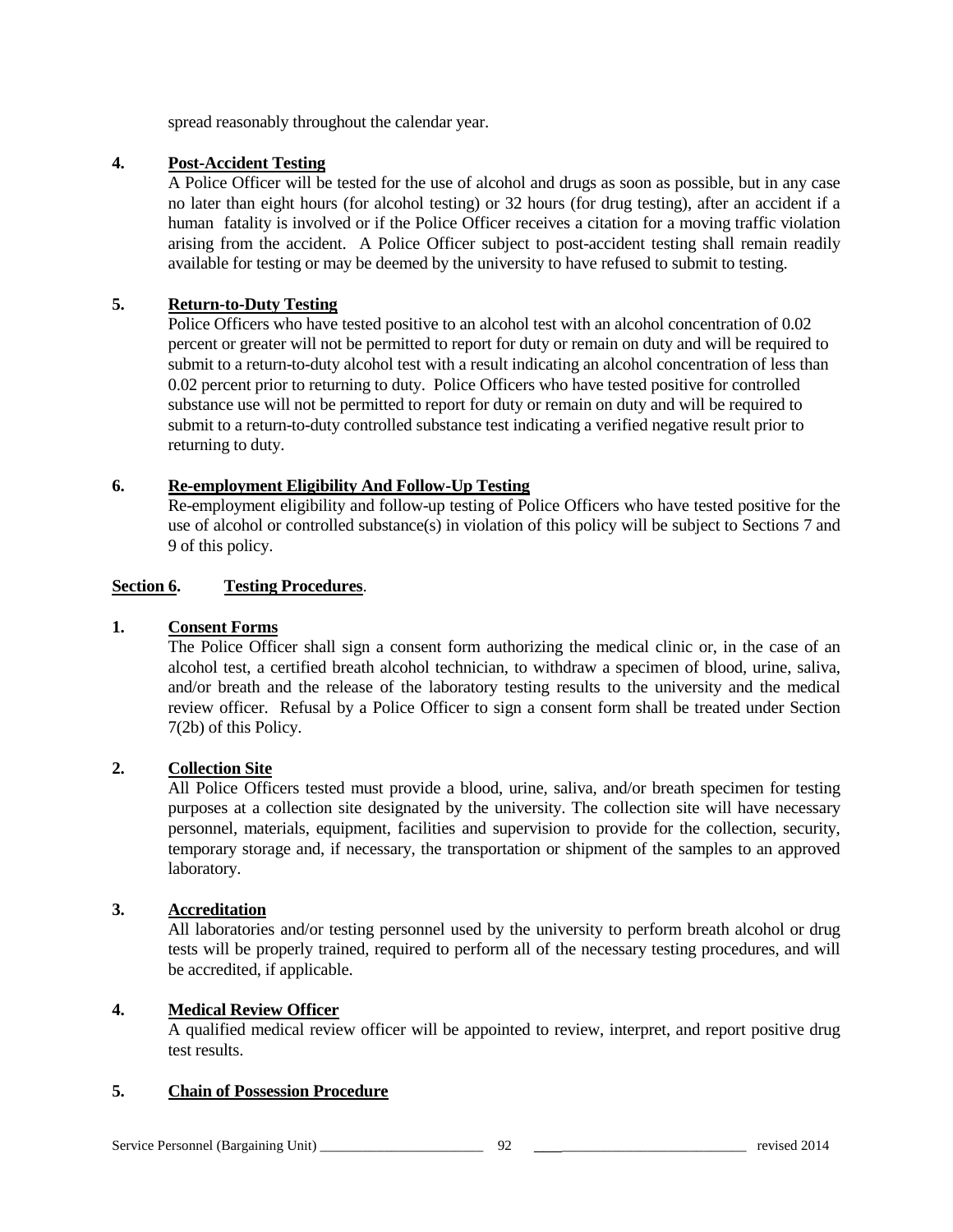All chain of possession procedures shall be in accordance with applicable regulations to ensure that the samples tested are those of the Police Officer from whom they were obtained.

## **6. Laboratory Testing Methodology**

Drug tests for Police Officer applicants and for Police Officers will be conducted to screen the presence of the following drugs and their metabolites: marijuana, cocaine, opiates, amphetamines and phencyclidine (PCP). All specimens identified as positive on the initial test shall be confirmed using chromatography/mass spectrometry (GC/MS) techniques. Specimens which test negative on either the initial test or the GC/MS confirmatory test shall be reported as negative. Each specimen will also be tested for adulterants (masking agents used to prevent the detection of drug use) or diluted specimens.

Alcohol tests will be conducted by a certified BAT who is also trained in conducting the saliva alcohol testing. The BAT will first complete an Alcohol Testing Form, which is to be signed by the tested Police Officer. Refusal by the Police Officer to sign the form shall be regarded as a refusal to take the test. Prior to completing the test, the BAT will require the Police Officer to provide a photo identification. The BAT will then explain the alcohol testing procedure to the Police Officer and will ask the Police Officer to place the test strip in his/her mouth and saturate it with his/her saliva to conduct the saliva alcohol test.

If the saliva test results are positive, the BAT will then use a calibrated EBT device or other such device or testing method approved in accordance with applicable DOT regulations. The BAT will next instruct the Police Officer to blow forcefully into the mouthpiece of the testing device for at least six seconds or until the testing device indicates that an adequate amount of breath has been obtained. If the result of the screening test is a breath alcohol concentration of less than 0.02 percent, the BAT shall sign the testing form certification noting the negative result.

If a tested Police Officer shows a breath alcohol concentration of at least 0.02 percent, a confirmation test must be conducted within 20 minutes after completing the screening test. Before the confirmation test is administered, the BAT shall ensure that the testing device registers on 0.00 percent on an air blank. The result of the confirmation test shall be affixed to the back of the Alcohol Testing Form.

# **7. Notification of Test Results**

With regard to drug tests only, the medical review officer will report in writing to the university within three days of receiving laboratory reports whether a drug test was positive or negative, and, if positive, the identity of the controlled substance for which the test was positive. However, the medical review officer shall afford the tested Police Officer the opportunity to discuss a positive drug test result with the medical review officer before reporting the positive test result to the university. If the medical review officer, after making and documenting all reasonable efforts, is unable to contact the tested Police Officer, the medical review officer shall contact a designated management official of the university to arrange for the tested Police Officer to contact the medical review officer prior to going on duty. The medical review officer may verify a positive drug test without having communicated with the Police Officer about the results of the test if:

- (a) The Police Officer expressly declines the opportunity to discuss the results of the drug test
- (b) If within five days after a documented contact by a designated management official of the university instructing the Police Officer to contact the medical review officer, the Police Officer has not done so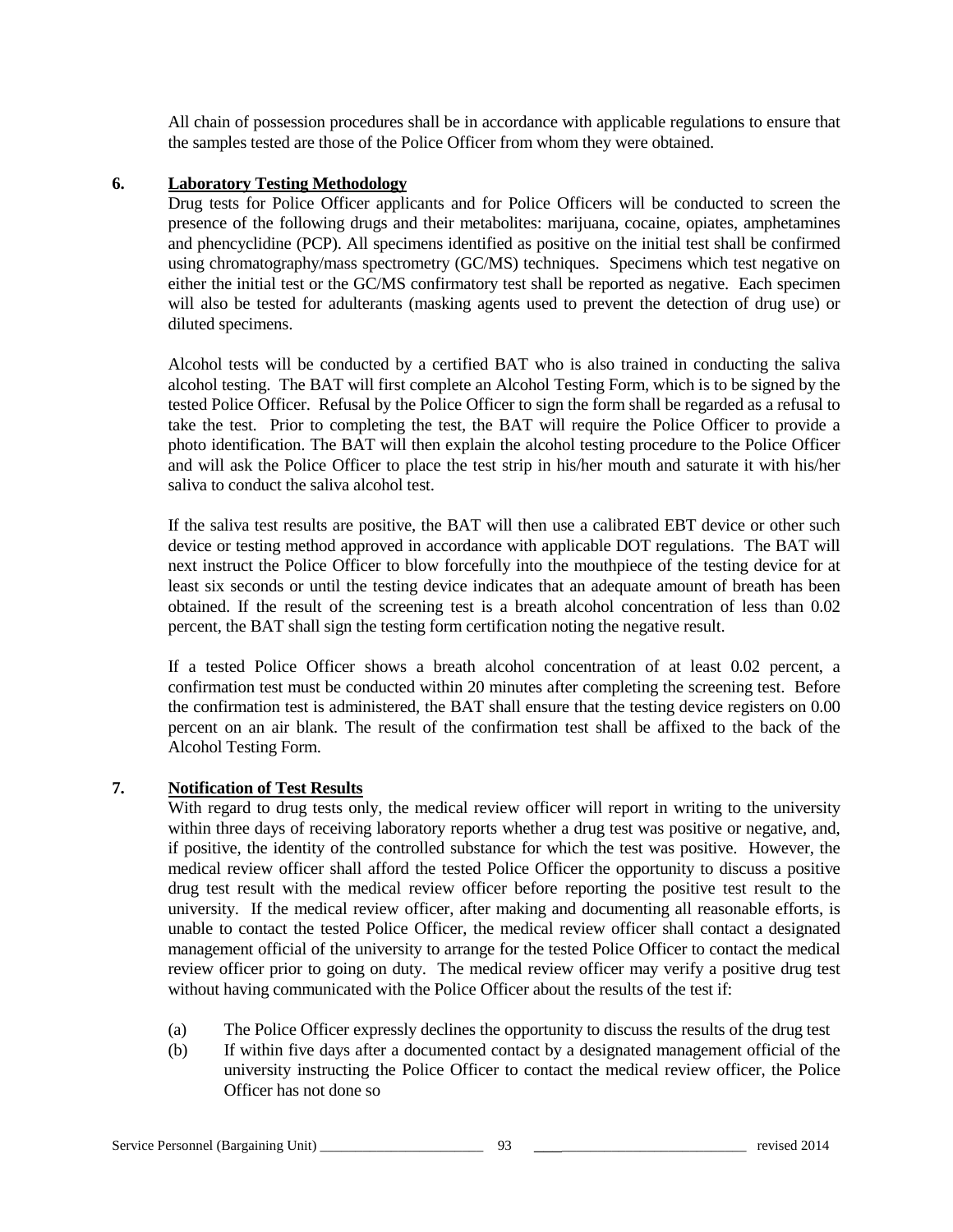(c) All positive drug tests reported to the university by the medical review officer in which the medical review officer did not discuss the results with Police Officers are noted and are accompanied by a complete documentation of the medical review officer's efforts to contact the Police Officer including contacts with the university's designated management official.

With regard to alcohol use tests only, the BAT shall immediately notify a designated university official by writing, in person or by telephone or electronic means of the results of the testing. If the initial transmission is not in writing, the university will verify the identity of the testing BAT and follow-up the initial transmission by receiving from the BAT the Alcohol Testing Form. All initial and follow-up transmissions of alcohol use test results will be handled in a confidential manner.

The university shall notify a Police Officer applicant of the results of the pre-employment drug test if the applicant makes a request within 60 days of being notified of the university's disposition of the employment application. If a test result is positive, the university shall notify the Police Officer of the periodic, random, reasonable suspicion, and/or post-accident drug tests results and the identity of the controlled substances.

# **8. Confidentiality**

Any and all communications involved in the testing procedures and results will be handled in a confidential manner. Regardless of the type of test given, the medical review officer will report to the university the result of the test and, if positive, the identity of the substance for which the Police Officer tested positive. The university will maintain a separate file in the Office of Human Resource Services for each Police Officer which will contain all appropriate and legally required information. The medical review officer will maintain individual test results for a minimum of five years. No such information will be released except on a need to know basis, in accordance with regulations, or with express written consent of the subject Police Officer.

# **Section 7**. **Positive Test Results/Refusal to Submit to Testing**.

#### **1. Disciplinary Action Based on Positive Test Results**

If the results of any pre-employment drug test administered to a Police Officer applicant indicate a positive test result for the use of illegal drugs, adulterants or dilution, the applicant will not be considered qualified for employment with the university and will be notified of same.

A Police Officer who tests positive for illegal drugs or for the use of alcohol where the blood alcohol concentration is 0.02 percent or greater is unqualified to perform his/her duties and will also be subject to disciplinary action up to and including discharge. Adulterated or diluted specimens will be considered the same as a positive test result and the Police Officer will be subject to disciplinary action up to and including discharge.

# **2. Disciplinary Action Based on Refusal to Submit to Testing**

Refusal to submit to testing means that a Police Officer:

- (a) fails to provide adequate saliva, breath and/or urine for testing without a valid medical explanation after receiving notice of the requirement for testing; or
- (b) engages in conduct that clearly obstructs the testing process;

Refusal to submit to testing is handled the same as a positive test result.

A Police Officer who refuses to undergo testing for alcohol and/or controlled substances as outlined